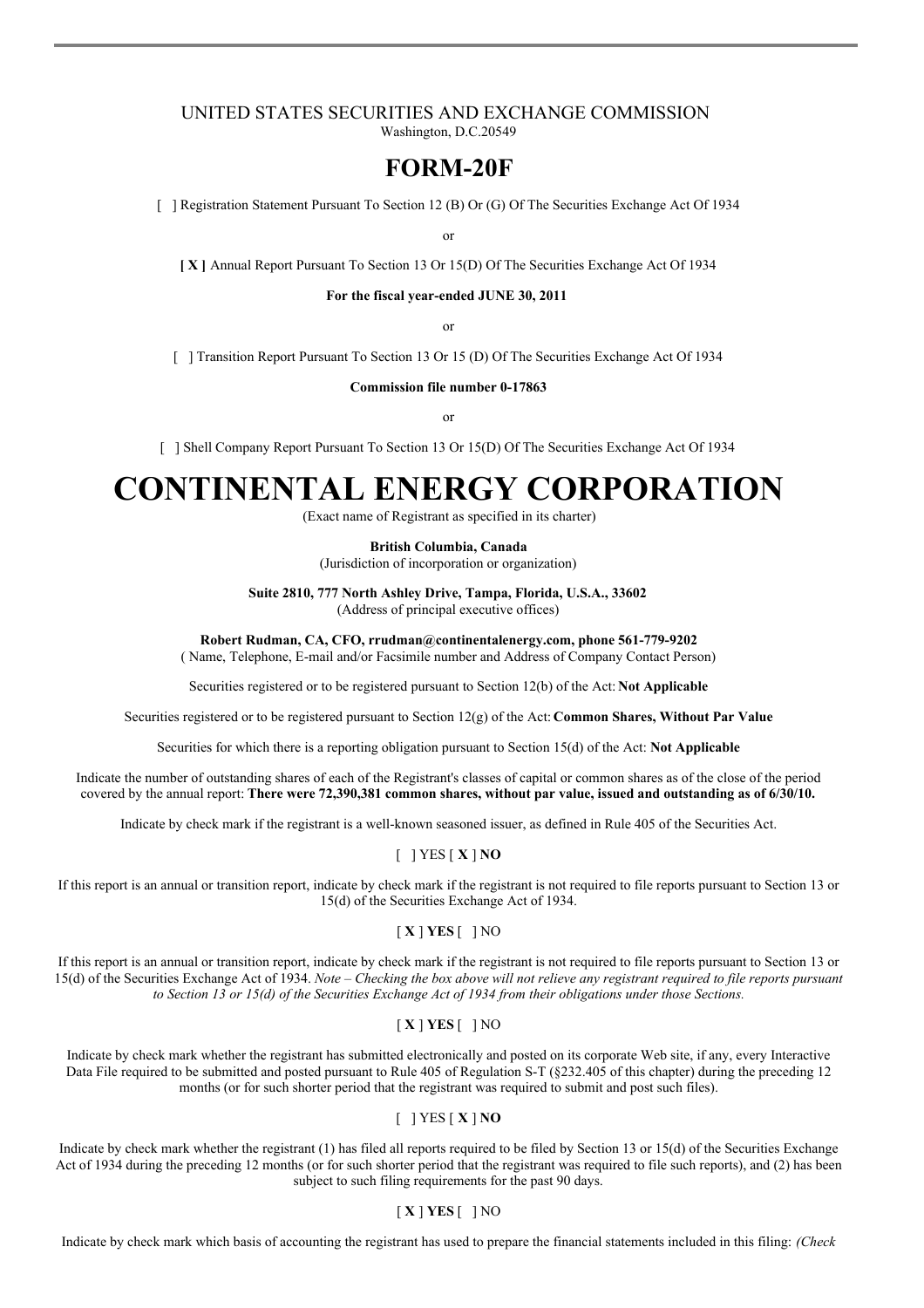*one):*

Indicate by check mark whether the registrant is a large accelerated filer, an accelerated filer, or a non-accelerated filer. See definition of "accelerated filer and large accelerated filer" in Rule 12b-2 of the Exchange Act. *(Check one):*

[ ] Large accelerated filer [ ] Accelerated filer **[ X ] Non-accelerated filer**

Indicate by check mark which financial statement item the registrant has elected to follow.

[ ] Item-17 [ **X** ] **Item-18**

If this is an annual report, indicate by check mark whether the registrant is a shell company (as defined in Rule 12b-2 of the Exchange Act).

[ ] YES [ **X** ] **NO**

Indicate by check mark whether the registrant has filed all documents and reports required to be filed by Sections 12, 13 or 15(d) of the Securities Exchange Act of 1934 subsequent to the distribution of securities under a plan confirmed by a court. (*Applicable Only To Issuers Involved In Bankruptcy Proceedings During The Past Five Years*)

## [ ] YES [ **X** ] **NO**

Report Date: **November 18, 2011**

**[ X ] U.S. GAAP** [ ] IFRS by IASB [ ] Other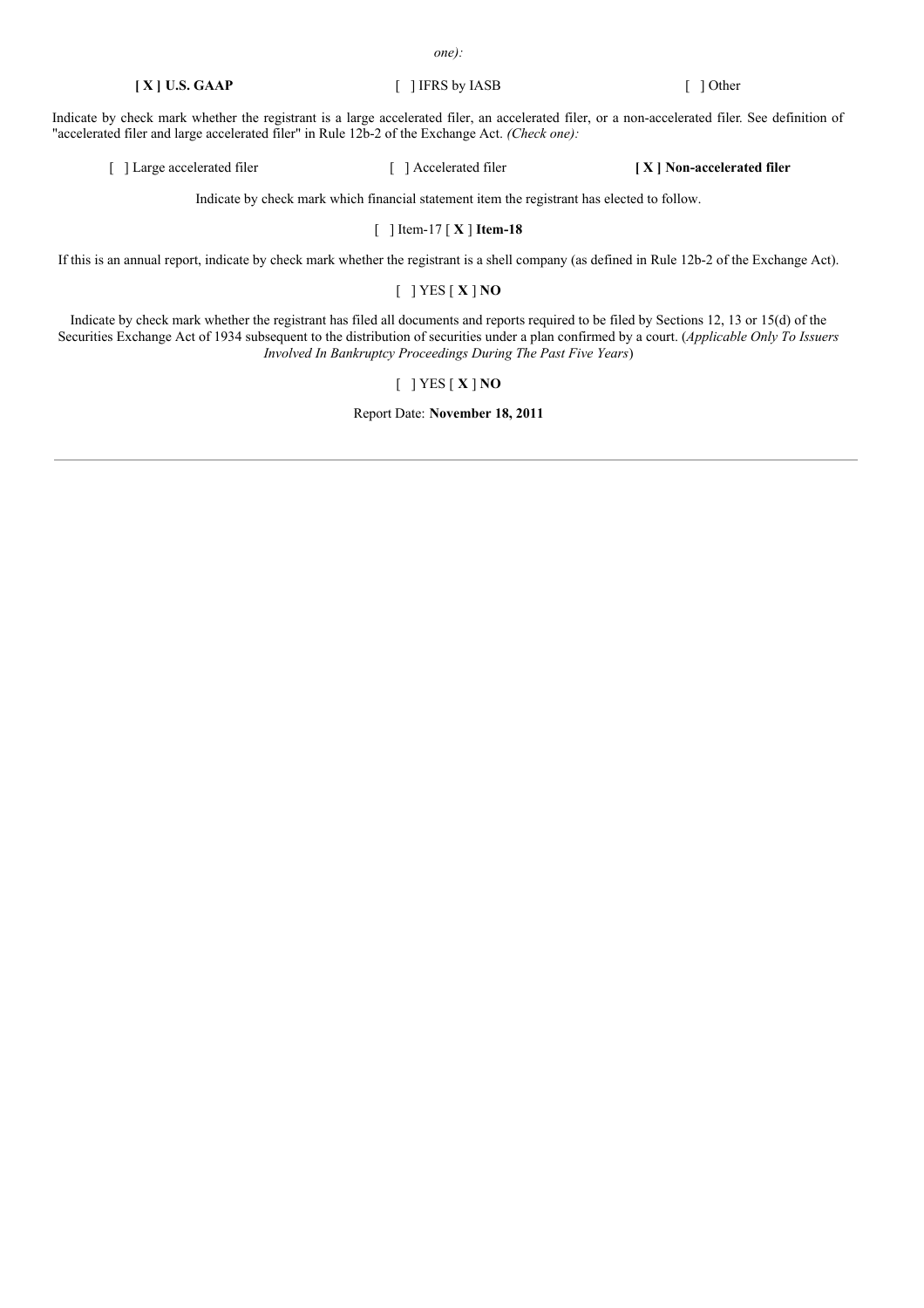## **TABLE OF CONTENTS FORM-20F - ANNUAL REPORT**

| <b>ITEM HEADING</b>                                                                    | <b>PAGE</b>    |
|----------------------------------------------------------------------------------------|----------------|
| <b>PART-I</b>                                                                          |                |
| ITEM 1 - IDENTITY OF DIRECTORS, SENIOR MANAGEMENT AND ADVISERS                         | 3              |
| ITEM 2 - OFFER STATISTICS AND EXPECTED TIMETABLE                                       | $\mathfrak{Z}$ |
| <b>ITEM 3 - KEY INFORMATION</b>                                                        | 3              |
| ITEM 4 - INFORMATION ON THE COMPANY                                                    | 9              |
| <b>ITEM 5 - OPERATING AND FINANCIAL REVIEW AND PROSPECTS</b>                           | 13             |
| ITEM 6 - DIRECTORS, OFFICERS, AND EMPLOYEES AND THEIR COMPENSATION                     | 16             |
| <b>ITEM 7 - MAJOR SHAREHOLDERS AND RELATED PARTY TRANSACTIONS</b>                      | 22             |
| <b>ITEM 8 - FINANCIAL INFORMATION</b>                                                  | 25             |
| <b>ITEM 9 - THE OFFER AND LISTING</b>                                                  | 26             |
| <b>ITEM 10 - ADDITIONAL INFORMATION</b>                                                | 26             |
| ITEM 11 - QUANTITATIVE AND QUALITATIVE DISCLOSURES ABOUT MARKET RISK                   | 30             |
| ITEM 12 - DESCRIPTION OF SECURITIES OTHER THAN EQUITY SECURITIES                       | 30             |
| <b>PART-II</b>                                                                         |                |
| ITEM 13 - DEFAULTS, DIVIDEND ARREARAGES AND DELINQUENCIES                              | 31             |
| ITEM 14 - MATERIAL MODIFICATIONS TO THE RIGHTS OF SECURITY HOLDERS AND USE OF PROCEEDS | 31             |
| <b>ITEM 15 - CONTROLS AND PROCEDURES</b>                                               | 31             |
| ITEM 16 - [RESERVED]                                                                   | 32             |
| <b>PART-III</b>                                                                        |                |
| <b>ITEM 17 - [SEE ITEM-18]</b>                                                         | 33             |
| ITEM 18 - FINANCIAL STATEMENTS                                                         | 33             |
| <b>ITEM 19 - EXHIBITS</b>                                                              | 33             |
|                                                                                        |                |

---oOo---

Continental Energy Corp FYE11 Form-20F Annual Report Page 2 of 33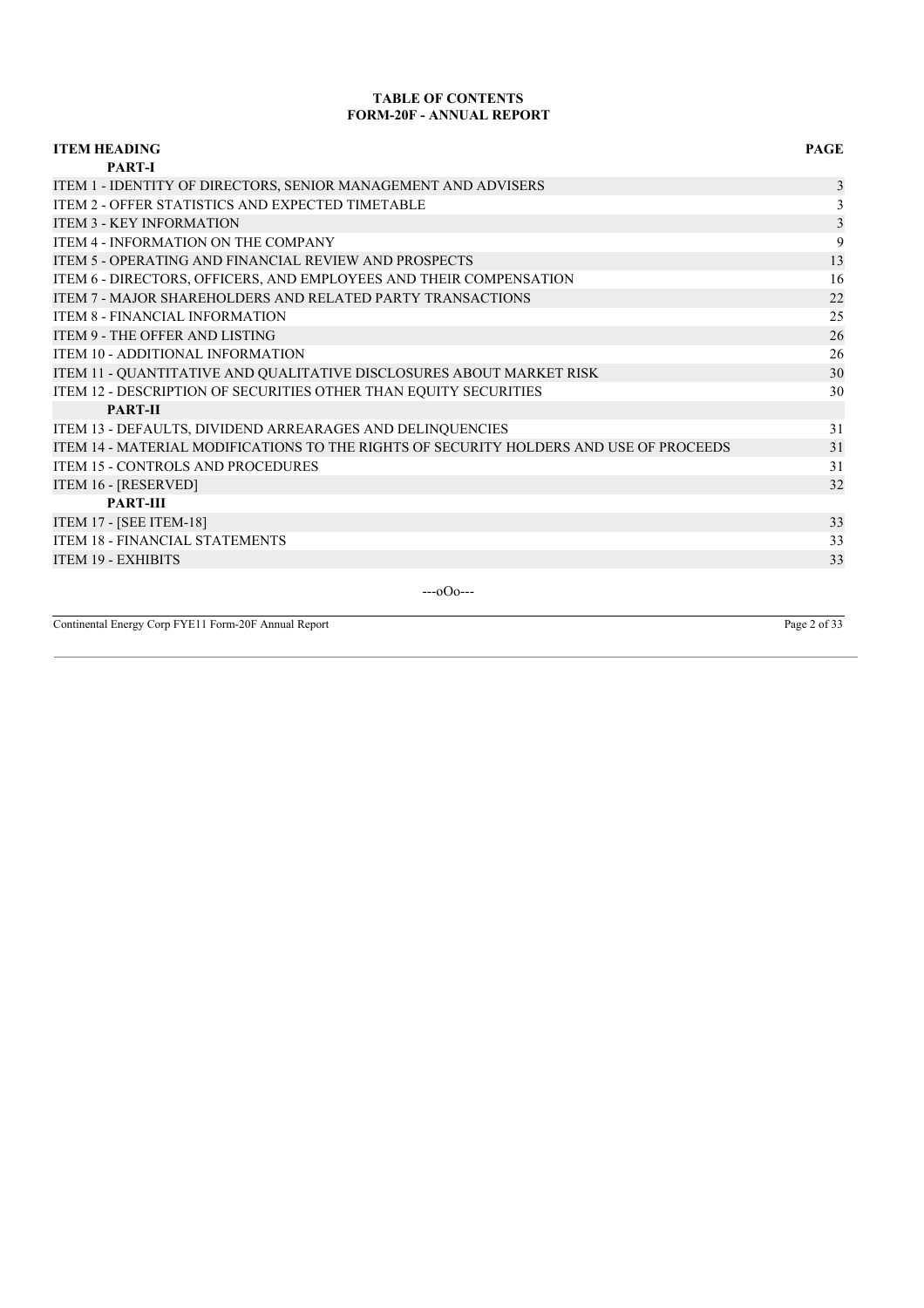## **PART-I**

This United States Securities and Exchange Commission Form-20F filing is made as an "Annual Report" pursuant to section 13 or 15(d) of the Securities Exchange Act of 1934. Dates are expressed in this Annual Report in the form 6/30/11, which in this case means June 30, 2011. Further:

Fiscal year-end Date - The Company's fiscal year ends June 30<sup>th</sup>. This Annual Report includes audited financial statements as of the most recently completed fiscal year ended 6/30/11 ("Fiscal 2011").

*Report Date* - This Annual Report was prepared in October and November 2011. Information contained herein is current and valid as at November 18, 2011 (11/18/11) the "Report Date" except where the context specified otherwise.

This Annual Report contains forward-looking statements as that term is defined in Section 27A of the United States Securities Act of 1933 and Section 21E of the United States Securities Exchange Act of 1934. These statements relate to future events or our future financial performance. In some cases, you can identify forward-looking statements by terminology such as "may", "should", "expects", "plans", "anticipates", "believes", "estimates", "predicts", "potential" or "continue" or the negative of these terms or other comparable terminology. These statements are only predictions and involve known and unknown risks, uncertainties and other factors, including the risks in the section entitled "Risk Factors" that may cause our or our industry's actual results, levels of activity, performance or achievements to be materially different from any future results, levels of activity, performance or achievements expressed or implied by these forward-looking statements. Although we believe that the expectations reflected in the forward-looking statements are reasonable, we cannot guarantee future results, levels of activity, performance or achievements. Except as required by applicable law, including the securities laws of the United States, we do not intend to update any of the forward-looking statements to conform these statements to actual results.

As used in this annual report, the terms "we", "us", "our" and "Company" mean Continental Energy Corporation, a foreign private issuer incorporated in British Columbia, Canada. Unless otherwise noted herein the symbol \$ refers to US Dollars. The term CDN refers to Canadian Dollars. The term IDR refers to Rupiah, the currency of the Republic of Indonesia. The term SGD refers to Singapore dollars.

#### **ITEM-1 : IDENTITY OF DIRECTORS, SENIOR MANAGEMENT AND ADVISERS**

We are filing this Form-20F as an annual report under the Exchange Act and therefore the provision of information called for by this Item-1 is not applicable.

## **ITEM-2 : OFFER STATISTICS AND EXPECTED TIMETABLE**

We are filing this Form-20F as an annual report under the Exchange Act and therefore the provision of information called for by this Item-2 is not applicable.

#### **ITEM-3 : KEY INFORMATION**

## **A. SELECTED FINANCIAL DATA.**

The financial data for Fiscal years ended 6/30/09, 6/30/10, and 6/30/11 as shown in the following table is derived from our audited financial statements as indicated in the independent auditor's report included elsewhere in this Annual Report. The data for the Fiscal years ended 6/30/07 and 6/30/08 are derived from the Company's audited financial statements, not included herein, but filed with previous Form-20F Annual Reports and incorporated herein by this reference. The selected financial data should be read in conjunction with the financial statements and other financial information included elsewhere in the Annual Report. The financial data is derived from the financial statements of the Company, which have been prepared in accordance with Canadian Generally Accepted Accounting Principles ("GAAP"), the application of which, in the case of the Company, conforms in all material respects for the periods presented with US GAAP, except as disclosed in footnotes to the financial statements.

Continental Energy Corp FYE11 Form-20F Annual Report Page 3 of 33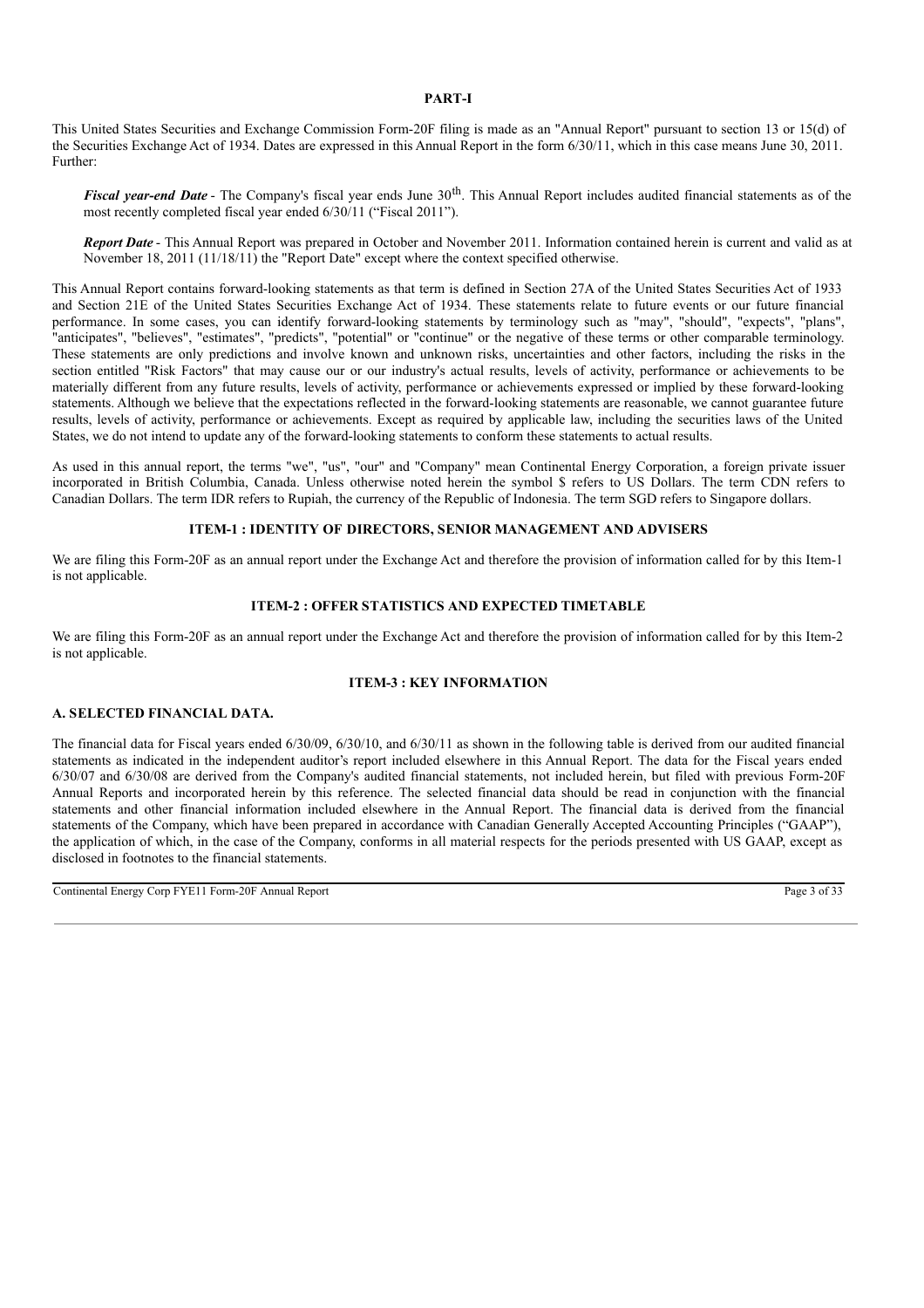## **SELECTED FINANCIAL DATA FOR LAST FIVE FISCAL YEARS (US***\$ in 000, except per share data***)**

|                                            |          |          | <b>Fiscal Year Ended</b> |          |              |
|--------------------------------------------|----------|----------|--------------------------|----------|--------------|
|                                            | 6/30/11  | 6/30/10  | 6/30/09                  | 6/30/08  | 6/30/07      |
| Revenue                                    |          |          |                          |          |              |
| Net Income (Loss)                          | (1,894)  | (1,275)  | (3,129)                  | (3,117)  | (2,603)      |
| Earnings (Loss) Per Share - Basic          | (0.03)   | (0.02)   | (0.05)                   | (0.05)   | (0.04)       |
| Earnings (Loss) Per Share – Diluted        | (0.03)   | (0.02)   | (0.05)                   | (0.05)   | (0.04)       |
| Dividends per Share                        | (0.00)   | 0.00     | 0.00                     | 0.00     | 0.00         |
| Weighted Average Number of Shares (000's)  | 72,390   | 70,045   | 69,163                   | 67,807   | 59,325       |
| <b>Working Capital</b>                     | (822)    | (185)    | 528                      | 3,159    | 1,565        |
| Oil and Gas Properties                     | 0.001    | 0.001    | 0.001                    | 0.001    | 0.001        |
| <b>Mineral Properties</b>                  | $\theta$ | $\theta$ | $\theta$                 | $\theta$ | $\mathbf{0}$ |
| Long Term Debt                             | $\Omega$ | $\theta$ | $\Omega$                 | $\theta$ | $\mathbf{0}$ |
| Shareholders Equity (deficiency)           | (803)    | (166)    | 566                      | 3,245    | 1,653        |
| <b>Total Assets</b>                        | 44       | 119      | 636                      | 3,298    | 1,764        |
| US GAAP Shareholders' Equity (deficiency)  | (803)    | (166)    | 566                      | 3,245    | 1,653        |
| US GAAP Net Income (Loss)                  | (1,894)  | (1,275)  | (3,129)                  | (3,117)  | (2,603)      |
| US GAAP Net (Loss) per Share Basic         | (0.03)   | (0.02)   | (0.05)                   | (0.05)   | (0.04)       |
| US GAAP Net (Loss) per Share Diluted       | (0.03)   | (0.02)   | (0.05)                   | (0.05)   | (0.04)       |
| US GAAP Weighted Avg No. of Shares (000's) | 72,390   | 70,045   | 69,163                   | 67,807   | 59,325       |

**How Earnings Per Share Are Calculated** - Under Canadian GAAP the calculation of basic loss per share is calculated using the weighted average number of common shares outstanding during the year as well as excluding any common stock equivalents that may be outstanding, if such common stock equivalents are not anti-dilutive. This weighted average number of common shares outstanding includes any shares that remain in escrow that are contingently cancelable, that may be earned out based on the Company incurring a certain amount of exploration and development expenditures. Under US GAAP, the weighted average number of common shares outstanding excludes any shares that remain in escrow that are contingently cancelable, but may be earned out based on the Company incurring a certain amount of exploration and development expenditures.

**How Reported Ratios Are Calculated** - The Company has not calculated and is not reporting any ratio of earning to fixed charges, to combined fixed charges or to any dividends and has not calculated and reported any other ratios, other than earnings per share as set forth above, in this report; and hence no basis for such calculation is included.

*Foreign Currency Exchange* - The Company's financial statements are stated in US Dollars ("\$" or "US\$"),and are prepared in accordance with Canadian GAAP; nevertheless, the financial statements conform in all material respects with US GAAP, except as disclosed in the footnotes to the financial statements. The Company transacts most of its business in US Dollars but has some expenditures and deposits denominated in three other currencies; Indonesian Rupiah ("IDR""), Canadian Dollars ("CDN"), and Singapore Dollars ("SGD"). The following table sets forth the rate of exchange for these currencies upon the last trading day at the end of the 5 most recently completed fiscal years and at the most recently completed calendar month preceding the Report Date.

| <b>FOREIGN CURRENCY EXCHANGE RATES</b><br><b>Equal to One US Dollar</b> |        |        |        |  |  |  |  |  |
|-------------------------------------------------------------------------|--------|--------|--------|--|--|--|--|--|
| <b>CDN</b><br><b>SGD</b><br><b>IDR</b>                                  |        |        |        |  |  |  |  |  |
| Month Ended $10/31/11$                                                  | 1.0044 | 8,854  | 1.2515 |  |  |  |  |  |
| Fiscal Year Ended 06/30/11                                              | 1.0370 | 8,570  | 1.2276 |  |  |  |  |  |
| Fiscal Year Ended 06/30/10                                              | 1.0504 | 9.063  | 1.3984 |  |  |  |  |  |
| Fiscal Year Ended 06/30/09                                              | 1.1566 | 10,210 | 1.4477 |  |  |  |  |  |
| Fiscal Year Ended 06/30/08                                              | 1.0186 | 9,220  | 1.3608 |  |  |  |  |  |
| Fiscal Year Ended 06/30/07                                              | 1.1330 | 9.010  | 1.5319 |  |  |  |  |  |

## **B. CAPITALIZATION AND INDEBTEDNESS.**

We are filing this Form-20F as an annual report under the Exchange Act and therefore the provision of information called for by this Item-3.B is not applicable.

## **C. REASONS FOR THE OFFER AND USE OF PROCEEDS.**

We are filing this Form-20F as an annual report under the Exchange Act and therefore the provision of information called for by this Item-3.C is not applicable.

Continental Energy Corp FYE11 Form-20F Annual Report Page 4 of 33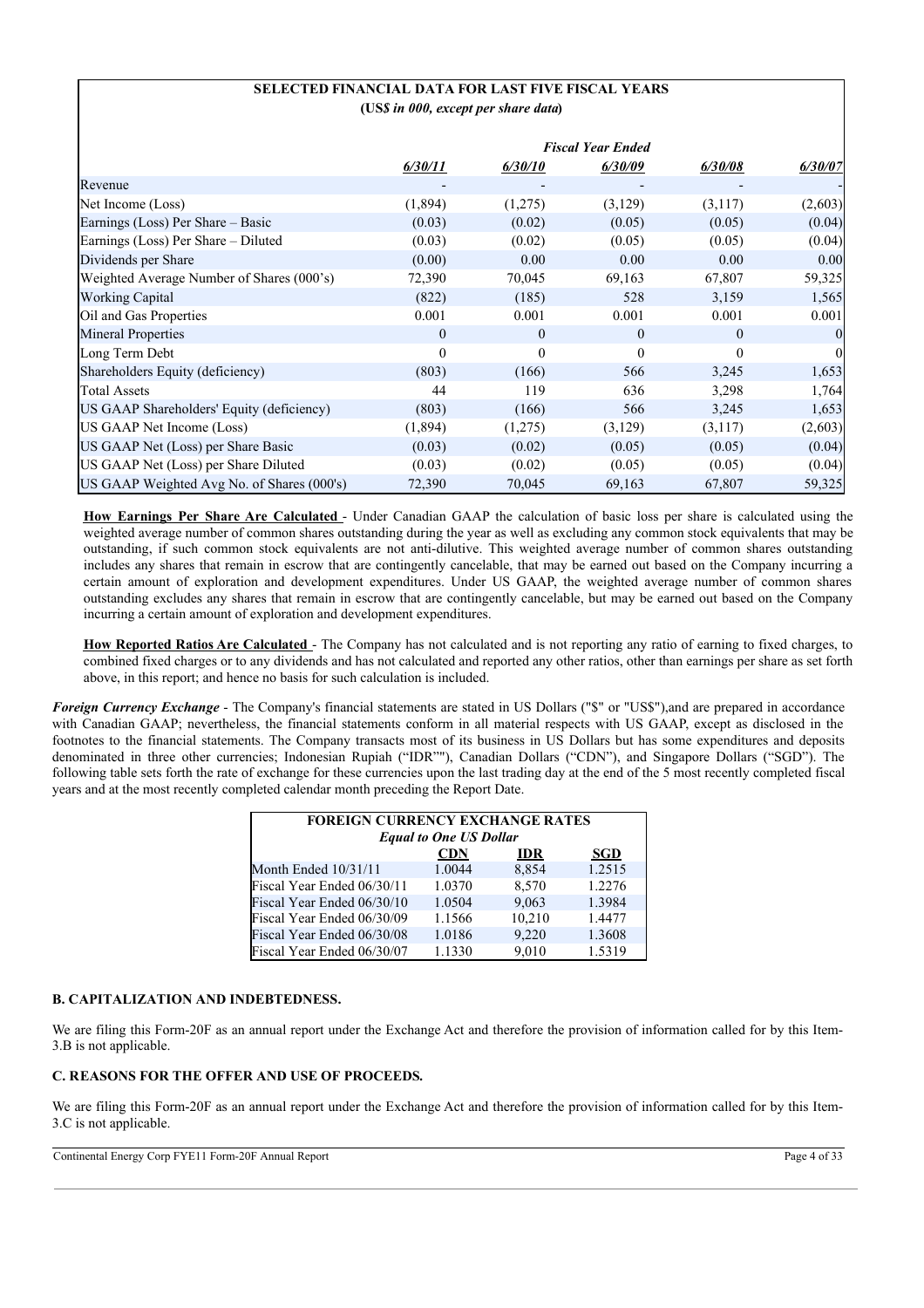## **D. RISK FACTORS.**

Much of the information contained in this annual report includes or is based on estimates, projections or other "forward looking" statements. Such forward looking statements include any projections or estimates made by our Company and our management in connection with our business operations. While these forward looking statements, and any assumptions upon which they are based, are made in good faith and reflect our current judgment regarding the direction of our business, actual results will almost always vary, sometimes materially, from any estimates, predictions, projections assumptions or other future performance suggested herein.

Such estimates, projections or other forward looking statements involve various risks and uncertainties as outlined below. We caution the reader that important factors in some cases have affected and, in the future, could materially affect actual results and cause actual results to differ materially from the results expressed in any such estimates, projections or other forward looking statements.

The common shares of our Company are considered speculative. You should carefully consider the following risks and uncertainties in addition to other information in this annual report in evaluating our Company and our business before purchasing our common shares. Our business, operating or financial condition could be harmed due to any of the following risks:

*Nature of the Exploration Business* - The nature of the Company's business, oil and gas exploration, places the entire foundation of the enterprise in a high-risk category. Oil and gas exploration involves a very high degree of risk. There is no assurance that expenditures to be made, as intended by the Company on exploration or "wildcat" drilling of its properties will result in any discoveries of oil and gas in commercially exploitable quantities. The marketability of any oil and gas actually discovered will be affected by numerous factors beyond the control of the Company including availability of a market for gas, oil and gas market price fluctuations, the proximity and capacity of transport and processing equipment, additional financing and government regulation. Drilling and production operations involve risks including blowouts, oil spills and fires (each of which could result in damage to or destruction of wells, production facilities or other properties, or injury to persons).Completion of a well does not assure a profit on the investment or recovery of drilling, completion and operating costs. In addition, drilling hazards or environmental damage could greatly increase the cost of operations, and various field operating conditions may adversely affect the Company's production from successful wells. Specific risk factors are described below:

*Competitive Risk* - Competition among oil companies for quality properties and limited amounts of drilling capital is intense.

*Partner Risk* - The Company does not currently manage operations of its resource properties. Management and operatorship of each property is the responsibility of one of the Company's wholly-owned subsidiary, partially owned joint venture companies, or joint venture partners. The degree of control over direct management of each property exerted by the Company is largely dependent upon the amount of participating interest held by the Company in the subsidiary, joint venture company, or joint venture in proportion to that held by other interest holders. Other factors affecting the degree of Company's direct control include the number of Company designated directors on the boards of the subsidiaries and affiliates and the provisions of any applicable joint venture agreements or shareholders agreements in effect. Any number of risks beyond the control of the Company could have a detrimental effect on the Company's joint venture partners and cause them to be unable to fund their own share of costs or meet their share of commitments. In such case there is a high degree of risk that the Company would not be able to take up and pay a failed partner's share of costs and the Company's own interest may thereby be detrimentally affected.

*Minority Shareholding Risks* - The Company often holds minority interests in its oil and gas properties and this level of interest offers only very limited degree of management control or influence by the Company. The Company owns a minority stake of 18% in its flagship property the Bengara-II Block. Although the Company has rights to appoint a director to the board of the minority owned subsidiary who owns the Bengara-II Block, the director may be outvoted. In the event of a disputed management action endorsed by other, majority, or controlling shareholders, this lack of management control could have a detrimental effect upon the value of the Company's interests.

*Financing Risks* - The Company is not generating income or revenue, has generated losses to date and does not presently have sufficient financial resources to undertake by itself all of its planned acquisitions or to fund its contractual commitments. The Company's ability to continue as a going concern depends upon its ability to obtain financing. There is no assurance that the Company will be able to obtain such financing on acceptable terms, or at all. There is no assurance that the Company will be able to extend or defer its contractual work commitments in the event sufficient funds are not available. It is possible that prolonged inability of the Company to fund its commitments could result in a loss of some or all of its interest. Management is pursuing all available options to raise working capital and funds for its various projects. There can be no assurance that the management will be successful.

*Liquidity Risk* - The future development of the properties of the Company and acquisition of new properties shall depend upon the ability of the Company to finance through the joint venturing of projects, debt financing, equity financing or other means. The Company intends to raise required additional funds by selling equity or debt securities, until it develops or acquires cash flow from operations. While the Company has been successful in raising the necessary funds in the past, there can be no assurance it can continue to do so. If such funds cannot be secured, the Company will be forced to curtail its exploration/development efforts to a level for which funding can be secured. There is no assurance that the Company will be successful in obtaining such financing. This situation could be exacerbated by acts of international terrorism or unforeseen political disturbances. Material increases or decreases in the Company's liquidity are substantially determined by the success or failure of its exploration programs or the acquisition of new properties and projects.

Continental Energy Corp FYE11 Form-20F Annual Report Page 5 of 33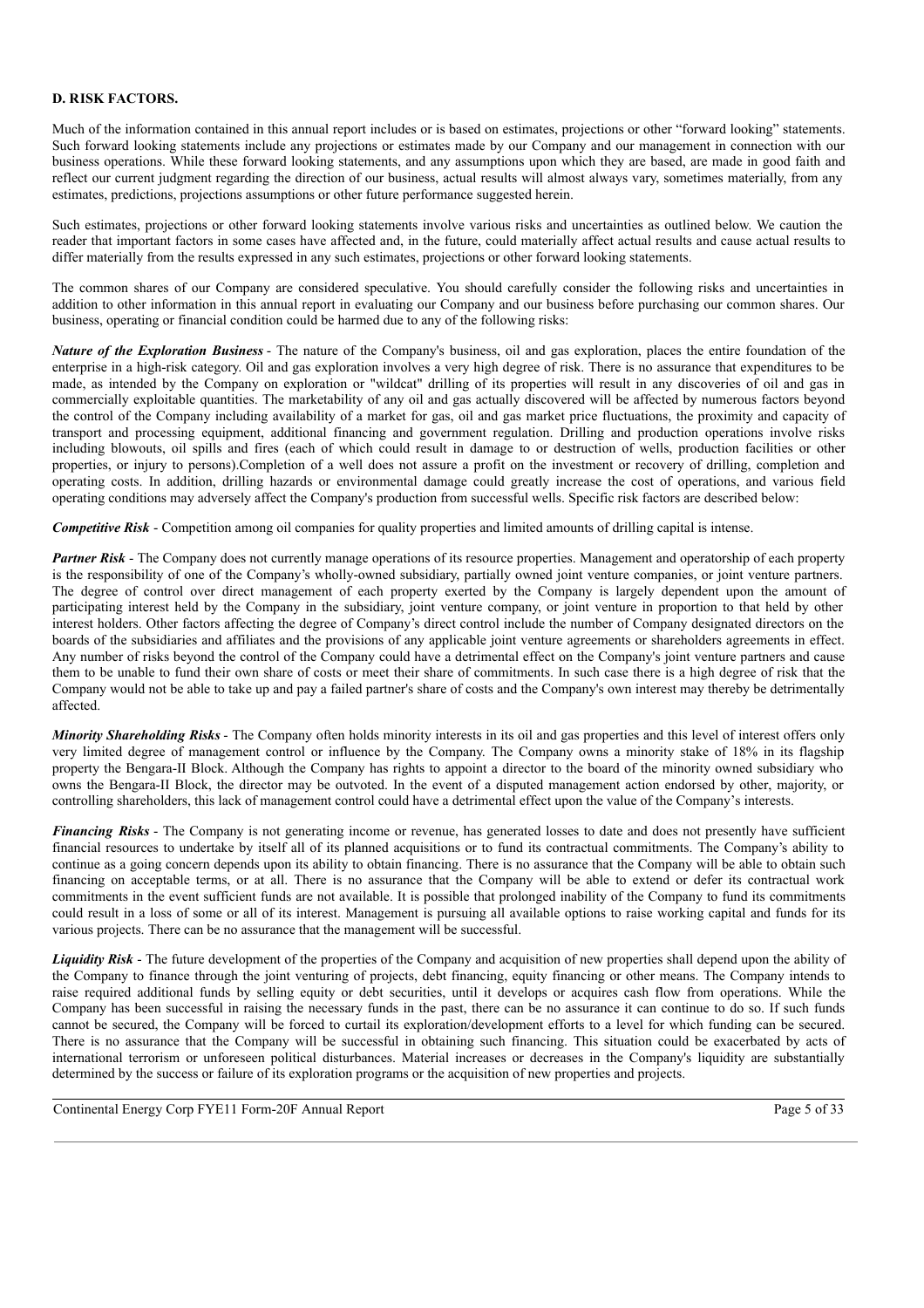*Political Risks - Indonesia*- The Company's investments in the Republic of Indonesia are subject to the political risks of foreign investment. These include potential changes in laws affecting foreign ownership, contract and area tenure, government participation, taxation, royalties, duties, rates of exchange and exchange controls. Any new Indonesian government policies adverse to the Company could include a change in crude oil pricing policy, expropriation, nationalization, renegotiation or nullification of existing concessions and contracts, taxation policies, foreign exchange and repatriation restrictions, international monetary fluctuations and currency controls. Direct and indirect effects of the decline in value of the Rupiah have included high levels of domestic inflation, reductions in employment, high interest rates, unavailability of traditional sources of financing, and an overall contraction in production and income levels. These conditions have affected and may continue to affect the operating environment in Indonesia, as well as the cost and availability of financing for natural resources development efforts. Impediments to a return to more normal economic conditions in Indonesia, or shocks to the system that exacerbate current adverse economic conditions, could originate from various sources, including further social unrest, terrorism, Islamic fundamentalism, secessionist provinces, lack of government effectiveness due to political uncertainty, or policy initiatives adverse to foreign investment. Recent changes to Indonesian petroleum legislation could impact the Company's concessions or operations on those concessions as implementation guidelines related to the new legislation are released by the government. Increasing calls for economic autonomy among many Indonesian provinces may impact the Company's Indonesian concessions or operations thereon as local provinces and regencies receive more control over their natural resources from the central government.

*Oil and Gas Exploration Risks* - Oil and gas exploration involves a high degree of risk. There is no assurance that expenditures to be made by the Company on its oil and gas properties will result in any discoveries of oil and gas in commercial quantities. The Company intends to participate in the drilling of both exploratory and development wells. Exploratory wells have a much greater dry hole risk than do development wells. The marketability of any oil and gas, which may be acquired or discovered, will be affected by numerous factors beyond the control of the Company. These factors include market fluctuations, the proximity and capacity of oil and gas pipelines and processing equipment, rig availability and government regulation, including regulations relating to prices, taxes, royalties, land tenure, allowable production and environmental protection.

*World Liquidity Crisis* - As of the Report Date, the world is experiencing a financial crisis not seen during the last 75 years. Access to equity and debt capital has become severely restricted and there is no way to tell at the present time how long this situation may last. This situation affects the Company, its partners, its contractors, and its investors; adding a substantial amount of uncertainty and risk to the Company's business.

*Oil Price Risk* - During the past year world oil and gas prices have undergone an unprecedented rise followed closely by a precipitous decline to 40% of its previous value. This price volatility has substantial impact upon the oil business and the Company's business in particular. The nature of the impact and its future effect upon the Company is almost impossible to determine with any degree of confidence. Continued volatility of oil and gas prices adds substantial risk to the Company's efforts to plan, budget, or forecast its business activities. Price volatility may contribute to an inability of the Company to repay any debt or pay any obligations on its projects which could have serious and material adverse consequences on the Company.

*Stock Market Volatility* - The combined effect of the World Liquidity Crisis and Oil Price Risk described above has had a huge effect upon the world stock markets and most companies, including the Company have seen a severe reduction in their market capitalization. Lower stock prices and loss of investor confidence reduce the Company's ability to raise equity capital on the stock markets.

*Operating Risks* - Production operations involve risks normally incident to such activities, including blowouts, oil spills and fires (each of which could result in damage to or destruction of wells, production facilities or other properties, or injury to persons).Completion of a well does not assure a profit on the investment or recovery of drilling, completion and operating costs. In addition, drilling hazards or environmental damage could greatly increase the cost of operations, and various field operating conditions may adversely affect the Company's production from successful wells. These conditions include delays in obtaining governmental approvals or consents, shut-in of connected wells resulting from extreme weather conditions, insufficient storage or transportation capacity. While close well supervision and effective maintenance operations can contribute to maximizing production rates over time, production delays and declines from normal field operating conditions cannot be eliminated and can be expected to adversely affect operating revenues from time to time in varying degrees.

*Risk of Future Changes in Regulatory Environment* - Regardless of their location, our properties and our operations thereon are governed by laws and regulations relating to the development, production, marketing, pricing, transportation and storage of crude oil, taxation and environmental and safety matters. Changes to regulations or compliance with regulations may cause substantial delays or require capital outlays in excess of those anticipated causing an adverse effect on our Company. Further, exploration and production activities are subject to certain environmental regulations which may prevent or delay the commencement or continuance of our operations.

*Key Management Risk* - The Company depends entirely upon its management to identify, acquire, finance and operate a portfolio of oil and gas exploration properties through which the Company can grow and achieve oil production and a steady income. The Company's management is comprised of a small number of key employees with technical skills and expertise in the business, the loss of any one of whom could harm the Company. The Company does not currently maintain "key-man" insurance for any of its employees.

*Currency/Exchange Rate Risk* - All of the Company's material financial obligations and commitments are denominated in US Dollars. A substantial amount of the Company's business transactions are and may be denominated in Indonesian Rupiah due to operations on its principal properties. Fluctuations in the Rupiah may have a substantial effect on the Company's financial statements due to related gains or losses due to exchange rate changes. The Company does not hedge and engage in other strategies to protect itself from adverse fluctuations in the respective exchange rate. Significant variations in exchange rates could have a material adverse effect on the ability of the Company to meet its obligations.

Continental Energy Corp FYE11 Form-20F Annual Report Page 6 of 33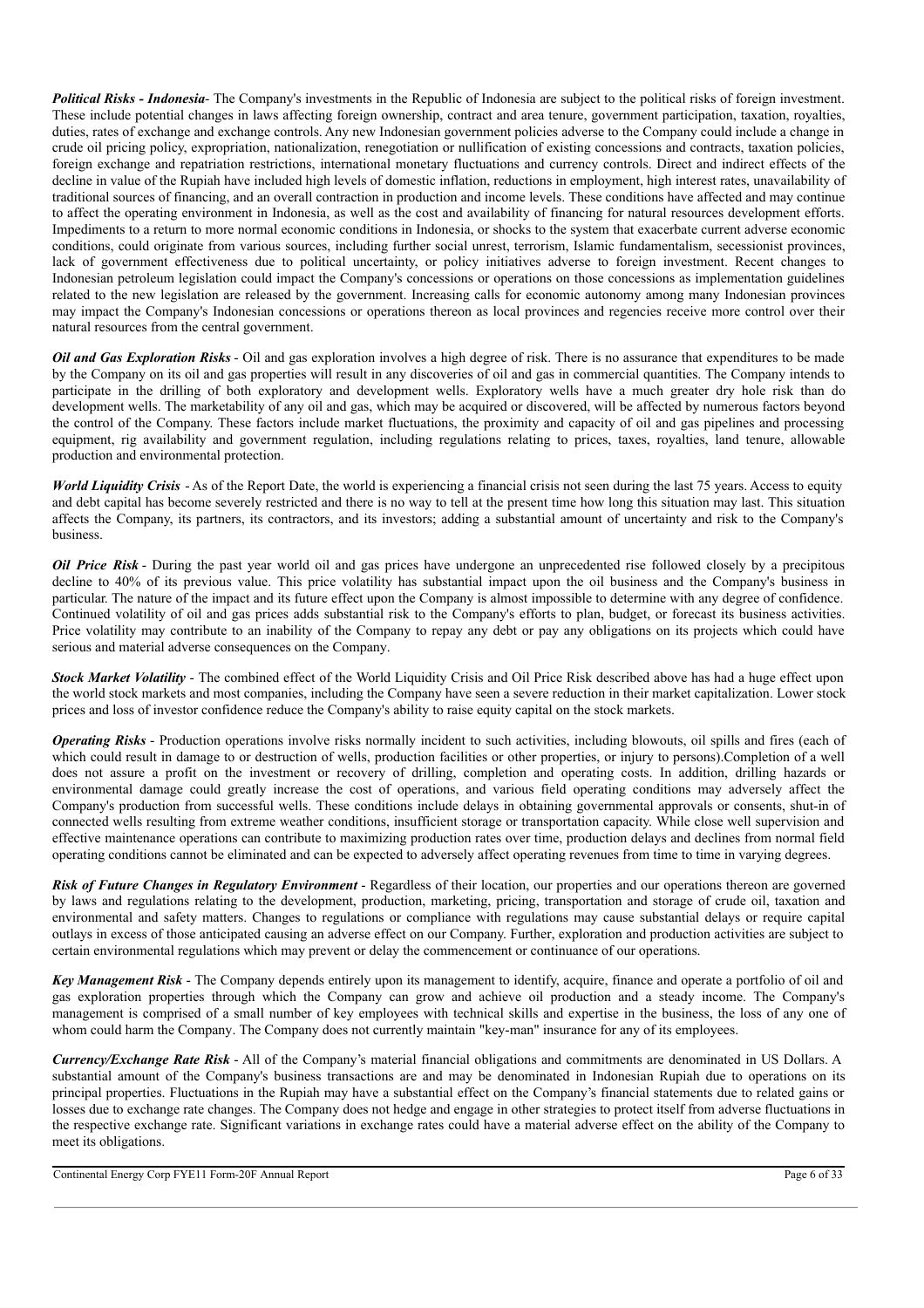*Health, Safety and Environmental Risks* - Environmental standards imposed by federal, state, or local authorities may be changed and such changes may have material adverse effects on our activities. Moreover, compliance with such laws may cause substantial delays or require capital outlays in excess of those anticipated, thus causing an adverse effect on us. Additionally, we may be subject to liability for pollution or other environmental damages which we may elect not to insure against due to prohibitive premium costs and other reasons. Our current and anticipated exploration and drilling activities are subject to the aforementioned environment regulations. When and if we establish reserves or enter into production, we will become subject to additional regulations which do not currently pertain to us or affect our current operations. Exploratory drilling involves many risks and we may become liable for pollution or other liabilities which may have an adverse effect on our financial position.

Drilling operations generally involve a high degree of risk. Hazards such as unusual or unexpected geological formations, blow-outs, sour gas leakage, fire, inability to obtain suitable or adequate machinery, equipment or labor, and other risks are involved. We may become subject to liability for pollution or hazards against which we cannot adequately insure or which we may elect not to insure. Incurring any such liability may have a material adverse effect on our financial position and operations.

Oil and gas operations in are also subject to federal and state laws and regulations which seek to maintain health and safety standards by regulating the design and use of drilling methods and equipment. Various permits from government bodies are required for drilling and production operations to be conducted; we may not receive such permits. Furthermore oil and gas operations in the United States are also subject to federal and state laws and regulations including, but not limited to, the construction and operation of facilities, the use of water in industrial processes, the removal of natural resources from the ground, and the discharge/release of materials into the environment.

*Title Risk* - We have or may acquire oil and gas leases in respect of the real property associated with our projects, but the real property may be subject to prior unregistered agreements, or transfers which have not been recorded or detected through title searches. We believe our interests are valid. These leases do not guarantee title against all possible claims. The real property may be subject to prior unregistered agreements, or transfers which have not been recorded or detected through title research. If the oil and gas leases to the real property associated with our projects are challenged, we may have to expend funds defending any such claims and may ultimately lose some or all of any revenues generated from the projects if we lose our interest in such leases.

*Risks Relating to our Common Stock*- Shareholders' interests in our Company will be diluted and investors may suffer dilution in their net book value per share if we issue additional shares or raise funds through the sale of equity securities. In the event that we are required to issue additional shares, enter into private placements to raise financing through the sale of equity securities or acquire additional oil and gas property interests in the future from the issuance of shares of our common stock to acquire such interests, the interests of existing shareholders in our Company will be diluted and existing shareholders may suffer dilution in their net book value per share depending on the price at which such securities are sold. If we do issue additional shares, it will cause a reduction in the proportionate ownership and voting power of all existing shareholders.

*Risk of Concentration of Shareholder Control* - Principal shareholders, senior management and Directors have significant influence regarding share ownership. This concentration could lead to conflicts of interest and difficulties for non-insider investors effecting corporate changes, and could adversely affect our Company's share price. As of the Report Date, our senior management, Directors and greater than five percent shareholders (and their affiliates), acting together, held approximately**21.2**percent of the issued and outstanding shares of our Company and have the ability to influence all matters submitted to our Company's shareholders for approval (including the election and removal of Directors and any merger, consolidation or sale of all or substantially all of our Company's assets) and to control our Company's management and affairs (see "Share Ownership" below in this annual report).Accordingly, this concentration of ownership may have the effect of delaying, deferring or preventing a change in control of our Company, impeding a merger, consolidation, takeover or other business combination involving our Company or discouraging a potential acquirer from making a tender offer or otherwise attempting to obtain control of our Company, which in turn could have a material adverse effect on the market price of our shares. Employee, Director and consultant stock options and warrants could lead to greater concentration of share ownership among insiders and could lead to dilution of share ownership which could lead to depressed share prices.

*Stock Option Risk* - Because the success of our Company is highly dependent upon our respective employees, our Company has granted to certain employees, Directors and consultants stock options to purchase shares of our common stock as non-cash incentives (see "Share Ownership" below in this annual report).To the extent that significant numbers of such stock options may be granted and exercised, the interests of the other shareholders of our Company may be diluted causing possible loss of investment value.

*No Dividend Distribution* - We have never declared or paid cash dividends on our common shares and do not anticipate doing so in the foreseeable future. Our Board of Directors may never declare cash dividends, which action is exclusively within our discretion. Shareholders cannot expect to receive a dividend on our common stock in the foreseeable future, if at all.

*Penny Stock Rules* - Trading of our common stock may be restricted by the Securities and Exchange Commission (SEC)'s "Penny Stock" rules which may limit a shareholder's ability to buy and sell our shares. The SEC has adopted rules which generally define "penny stock" to be any equity security that has a market price (as defined) less than US\$5.00 per share or an exercise price of less than \$5.00 per share, subject to certain exceptions. Our securities are covered by the penny stock rules, which impose additional sales practice requirements on broker-dealers who sell to persons other than established customers and "accredited investors". The term "accredited investor" refers generally to institutions with assets in excess of US\$5,000,000 or individuals with a net worth in excess of US\$1,000,000 or annual income exceeding US\$200,000 or US\$300,000 jointly with their spouse.

Continental Energy Corp FYE11 Form-20F Annual Report Page 7 of 33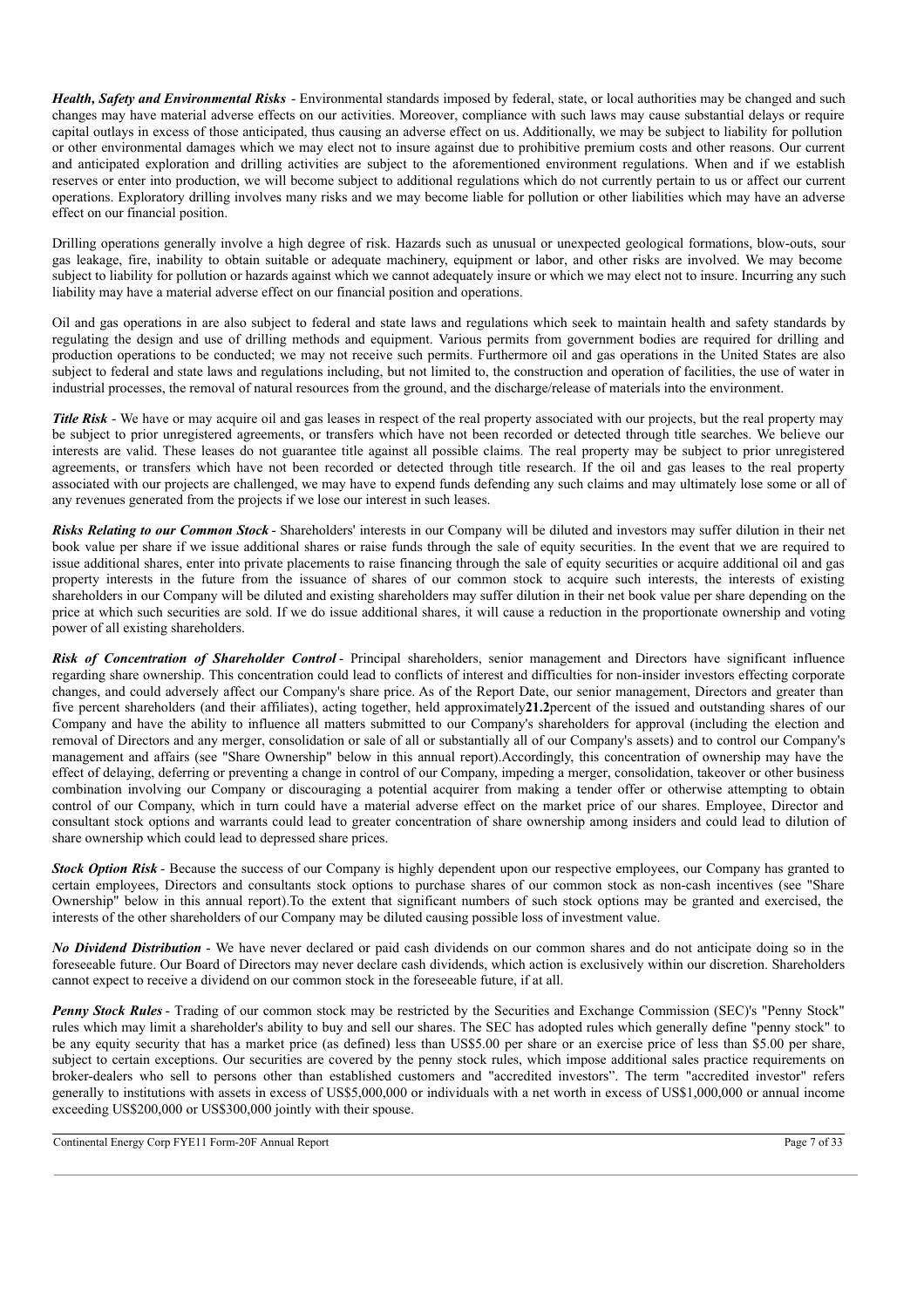The penny stock rules require a broker-dealer, prior to a transaction in a penny stock not otherwise exempt from the rules, to deliver a standardized risk disclosure document in a form prepared by the SEC which provides information about penny stocks and the nature and level of risks in the penny stock market. The broker-dealer also must provide the customer with current bid and offer quotations for the penny stock, the compensation of the broker-dealer and its salesperson in the transaction and monthly account statements showing the market value of each penny stock held in the customer's account. The bid and offer quotations, and the broker-dealer and salesperson compensation information, must be given to the customer orally or in writing prior to effecting the transaction and must be given to the customer in writing before or with the customer's confirmation.

In addition, the penny stock rules require that prior to a transaction in a penny stock not otherwise exempt from these rules, the broker-dealer must make a special written determination that the penny stock is a suitable investment for the purchaser and receive the purchaser's written agreement to the transaction. These disclosure requirements may have the effect of reducing the level of trading activity in the secondary market for the share that is subject to these penny stock rules. Consequently, these penny stock rules may affect the ability of broker-dealers to trade our securities. We believe that the penny stock rules discourage investor interest in and limit the marketability of our common shares.

*Limitations to Buy or Sell Shares* - The National Association of Securities Dealer (NASD) has adopted sales practice requirements which may limit a shareholder's ability to buy and sell our shares. In addition to the "penny stock" rules described above, the NASD has adopted rules that require that in recommending an investment to a customer, a broker-dealer must have reasonable grounds for believing that the investment is suitable for that customer. Prior to recommending speculative low priced securities to their non-institutional customers, brokerdealers must make reasonable efforts to obtain information about the customer's financial status, tax status, investment objectives and other information. Under interpretations of these rules, the NASD believes that there is a high probability that speculative low priced securities will not be suitable for at least some customers. The NASD requirements make it more difficult for broker-dealers to recommend that their customers buy our common shares, which may limit your ability to buy and sell our shares and have an adverse effect on the market for our shares.

*Indemnity of Of icers and Directors* - Our articles contain provisions that state, subject to applicable law, we must indemnify every Director or officer of our Company, subject to the limitations of the Business Corporations Act (British Columbia), against all losses or liabilities that our Company's Directors or Officers may sustain or incur in the execution of their duties. Our articles further state that no Director or officer will be liable for any loss, damage or misfortune that may happen to, or be incurred by our Company in the execution of his duties if he acted honestly and in good faith with a view to the best interests of our Company. Such limitations on liability may reduce the likelihood of litigation against our Company's Officers and Directors and may discourage or deter our shareholders from suing our Company's Officers and Directors based upon breaches of their duties to our Company, though such an action, if successful, might otherwise benefit our Company and our shareholders.

*No USA Presence* - We do not currently maintain a permanent place of business within the United States. A majority of our Directors and Officers are nationals and/or residents of countries other than the United States. As a result, it may be difficult for investors to enforce within the United States any judgments obtained against our Company or our Officers or Directors, including judgments predicated upon the civil liability provisions of the securities laws of the United States or any state thereof.

*Management and Employee Risks* - Key management employees may fail to properly carry out their duties or may leave, which could negatively impact our corporate operations and/or our share price. Our Company's financial condition and the success of our oil and gas operations is dependent on our ability to hire and retain highly skilled and qualified personnel. We face competition for qualified personnel from numerous industry sources, and we may not be able to attract and retain qualified personnel on acceptable terms. The loss of service of any of our key personnel could have a material adverse effect on our operations and/or financial condition, which may negatively impact our share price. We do not have key-man insurance on any of our employees.

*Director's Conflicts of Interest* - Because we have not adopted a formal conflicts of interest policy, the occurrence of one or more conflicts could have a negative impact on our ability to raise capital and/or our share price. Some of our Directors and Officers serve or may serve as Directors or Officers of other oil and gas or mineral exploration companies or have interests in other oil and gas or mineral exploration companies or ventures. To the extent that our Company has dealings with such companies or ventures, certain of our Directors and Officers may have a conflict of interest in negotiating and concluding terms respecting the extent of such dealings. Pursuant to the provisions of the Business Corporations Act (British Columbia), our Directors and senior Officers must disclose material interests in any contract or transaction (or proposed contract or transaction) material to our Company (see "Related Party Transactions" below in this annual report).However, our lack of a formal conflicts of interest policy may make it difficult for our Company to raise additional capital because institutional investors may be unable to invest in our Company. Furthermore, we may be unable to list our shares on an exchange if such exchange requires that we have a formal conflicts of interest policy, which may limit your ability to buy and sell our shares and may have an adverse effect on the value of your investment in our Company or the market for our shares.

Continental Energy Corp FYE11 Form-20F Annual Report Page 8 of 33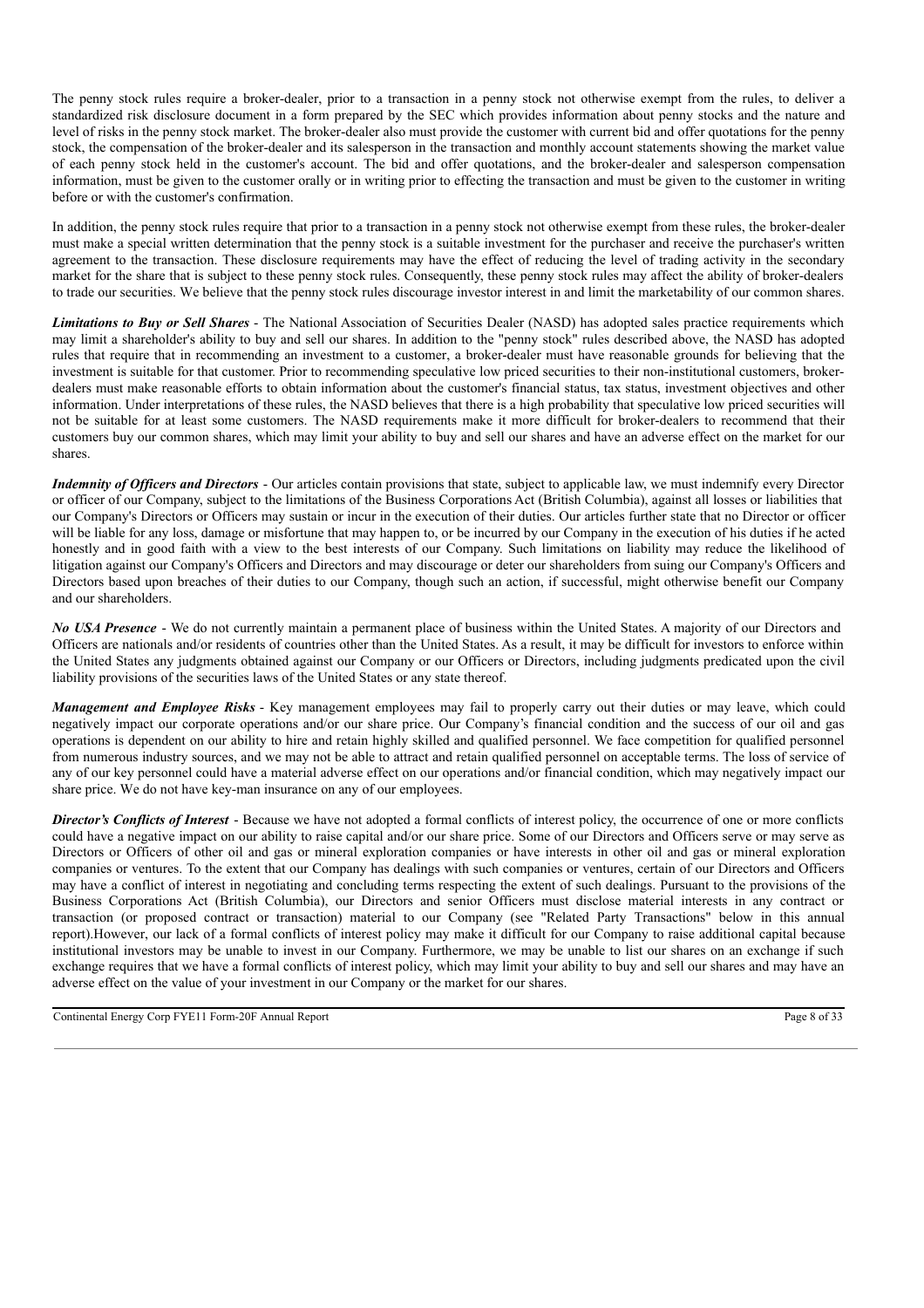## **ITEM-4 : INFORMATION ON THE COMPANY**

## **A. HISTORY AND DEVELOPMENT OF THE COMPANY.**

*Name and Incorporation* - The Company was incorporated in British Columbia, Canada, on May 29, 1984 under the name "Intl. Focus Res. Inc." On January 3, 1996 the name was changed to "Continental Copper Corporation". On October 23, 1997 the name was changed to "Continental Energy Corporation".

*Domicile* - The Company's home country is Canada, its place of incorporation. The Company has no assets, no property, no employees, no Director, and no management located or residing in Canada. Other than legal, audit, and accounting services contracted in Canada to meet statutory requirements, the Company conducts substantially all of its business in Indonesia.

*Share Capital* - All references herein to common shares refer to the Company's authorized share capital of "Common Shares" without Par Value unless otherwise indicated. All references herein to preferred shares refer to the Company's authorized share capital of "Preferred Shares" without Par Value unless otherwise indicated. The Preferred Shares are not listed or registered for trading on any exchange or trading system. The only share trading market for the Common Shares is the NASD Electronic OTC Bulletin Board under the symbol "CPPXF".

*Principal Executive Office* - The Company's principal executive and operational management office is located at Jl. Kenanga 62, Cilandak, Jakarta, 12560, Indonesia; the contact person is the Company's President and COO, Andrew T. Eriksson, the telephone number is +6221- 7883-2942 and the facsimile number is +6221-780-4344. The office is rented and consists of approximately 400 square meters floor space. The Company began occupying this facility in October 2006 and considers the facility adequate for current needs.

*Representative Office* - The Company utilizes a representative office at Suite 2810, 777 North Ashley Drive, Tampa, Florida, 33602; the telephone number is  $+1-561-779-9202$ .

*Registered <i>Records Office* - The Company's registered office and records office are located, care of the Company's general legal counsel, at Suite 2600, Three Bentall Centre, 595 Burrard Street, Vancouver, BC, Canada, V7X-1L3, the telephone number is +1-604-631-3300. The web site address is www.continentalenergy.com.

## **MATERIAL EVENTS OCCURRING DURING THE LAST FISCAL YEAR ENDED 6/30/11**

**Investment Activity**-On 7/7/10 the Company entered into a Share Sale and Transfer Agreement and sold and transferred 100% of the shares in its inactive subsidiary Continental Energy Pte. Ltd. ("CEPL") to Transafrica Management SARL (60%) and C&S Infrastructure LLC (40%) for consideration of \$71,500 which was to be paid on or before 7/31/10.On 7/31/10, the agreement was amended to extend the 7/31/10 payment deadline until 11/1/10. No payment was received and at fiscal year end 6/30/11 the receivable was written off. The transfer of shares was recorded with the Accounting and Corporate Regulatory Authority of Singapore on 4/5/11 with effect from 7/7/10 and the Company has no further interests in CEPL. Since 7/7/10 neither the Company nor any of its officers or directors own any shares of CEPL nor do any of them hold any management role nor exert any management influence over CEPL.

**2011 Bengara-II Block Budget Presented**-Pursuant to a press release made on 11/16/10 the Company announced that its 18% owned subsidiary Continental-GeoPetro (Bengara-II) Ltd. ("CGB2") has proposed a 2011 Bengara-II Block exploration budget to Indonesian oil and gas regulators in the total amount of US\$ 89 Million. The total proposed by CGB2 included the drilling of two wells in 2011 including one appraisal well and one exploratory and/or additional appraisal well at a combined budget of US\$ 53.8 Million. The total also included an amount of US\$ 30.8 Million for 2D and 3D seismic acquisition, processing, and interpretation expenditures. Most of the 2011 seismic expenditure is a carry forward from the 2010 budget year for the ongoing field acquisition survey originally begun in 2010. However, the amount proposed for 2011 does include an increase in expected 2010 seismic acquisition costs to cover cost overruns expected as a result of delays to 2010 field acquisition efforts caused by surface damage claim issues. The remainder of the proposed budget provides for technical studies intended to justify a plan of development and for administrative expenses. The budget is subject to the revision of and the approval of Indonesian oil and gas regulator BPMIGAS.

**Bengara-II Plans Updated** - Pursuant to a press release dated 4/18/11 the Company updated 2011 plans on the Bengara-II Block, Indonesia, owned by its 18% subsidiary Continental-GeoPetro (Bengara-II) Ltd. ("CGB2"). Surface damage claims disputes with prawn farm operators in the area of the company's new seismic acquisition program have largely been overcome. Minor, local issues still arise from time to time. The acquisition of 178 square kilometers of new 3D seismic data is now over 60% complete. Preparatory work is in progress on the planned acquisition of an additional 920 line kilometers of 2D seismic data. Recording of the 2D program will follow completion of recording of the 3D program and will likely coincide with the first 2011 drilling. The first well of 2011 is now set to be the Muara Makapan-2 well ("MM-2"). CGB2 expects a late third quarter spud of MM-2 which is budgeted at US\$ 22.5 Million. An additional well of similar cost is included in CGB2's preliminary budget for 2011 but will not be confirmed until after the MM-2 well is completed.

The MM-2 well is designed as an appraisal to the 1988 Muara Makapan-1 ("MM-1") gas and condensate discovery which tested gas at a rate of 19.5 MMCFD and condensate at a rate of 600 BPD. The precise location of the MM-2 will be determined upon review of the 3D seismic but is expected to be in the general vicinity of the MM-1 discovery well which was drilled offshore, but in water only 1.7 meters deep, in the estuary of the Bulungan River. It has not yet been determined whether drilling operations will be conducted from a barge or from an artificial island. CGB2 believes MM-2 offers a low-risk, fast-track, path to a Plan-of-Development ("POD") for the Bengara-II Block. Reliable and substantive test results and reservoir information were derived from the MM-1 discovery well. This, coupled with the newly acquired 3D seismic data, plus a successful confirmation test of gas and condensate at the planned MM-2 well, should provide sufficient confidence in reserves determinations to justify a POD approval from the Indonesian government.

Continental Energy Corp FYE11 Form-20F Annual Report Page 9 of 33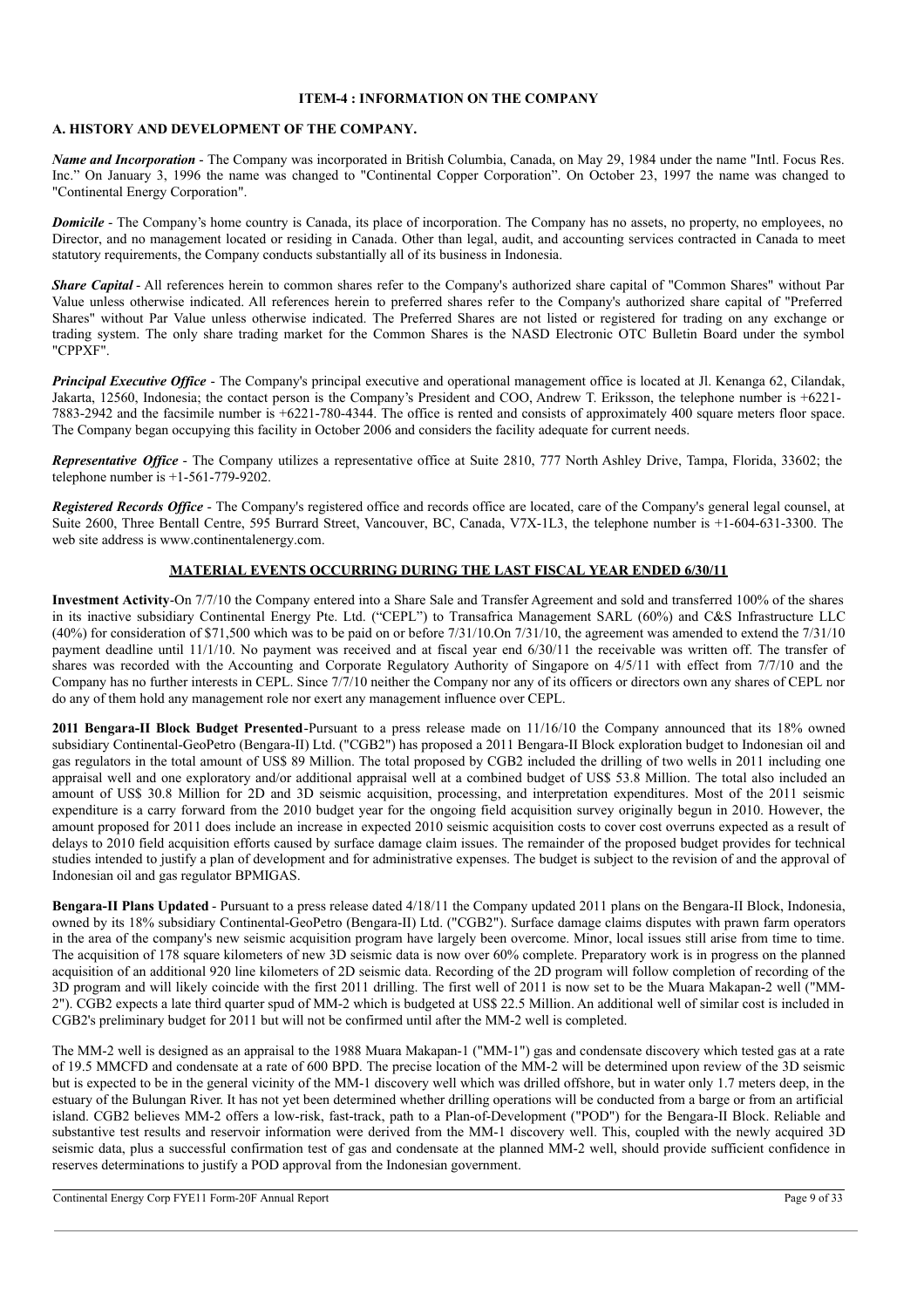**Bengara-II 3D Seismic Completed** - Pursuant to a press release dated 9/27/11 the Company announced the hard fought completion of 3D seismic acquisition and processing operations on its Bengara-II Block, Indonesia. The Bengara-II block production sharing contract is owned and operated by the Company's 18% owned subsidiary, Continental-GeoPetro (Bengara-II) Ltd. ("CGB2"). Surface damage claims disputes with prawn farm operators in the area of the seismic data acquisition program commenced in 2009. These delays have resulted in accumulated delays of two years to the original estimated date for completion of seismic recording operations. These disputes have led to considerable cost increases due to standby charges during down times, and duplication of work; particularly re-surveying, re-bridging, and the re-drilling of seismic shot-holes, made necessary by physical deterioration due to extended periods of inactivity.

CGB2 has applied for lost time compensation to extend the exploration period of the Bengara-II PSC for an additional two years due to these delays. CGB2 has also revised its 2011 budget and increased its estimate of the total cost of the combined 3D and 2D seismic program by an additional \$11.6 million, bringing the total estimated completion cost for the 2009 Bengara-II seismic program to \$35 Million. Field shooting and recording operations on the 3D portion of the 2009 Bengara-II block seismic acquisition program are now completed. The full original 3D program of 178 square kilometers (120 km2 full fold) has been recorded. Computer processing of the entire 3D program is also now completed. Interpretation of the 3D dataset has begun and is expected to be completed by end November 2011. Original 2009 plans called for a total of 920 line kilometers of new 2D seismic data to also be shot and recorded. Repositioning of some lines and abandonment of others due to the prawn farm issues has resulted in a reduction of the planned 2D program. CGB2 now expects to complete a total of 685 line kilometers of new 2D seismic recording.

Field shooting and recording operations on the revised 2D portion of the 2009 Bengara-II block seismic acquisition program are now over 70% completed. Field operations are expected to complete and cease by end October 2011. Computer processing of the 2D program is expected to be completed by year end 2011. CGB2 is currently finalizing its 2012 work program and budget and the Company will update 2012 drilling plans when the budget is finalized. The drilling of the Muara Makapan-2 appraisal well originally planned for late third quarter 2011 will be delayed by the late completion of the seismic and will likely commence in first quarter 2012.

**Share Purchase Warrants Activity** – During the fiscal year ended 6/30/11 there were no exercises of outstanding share purchase warrants; no new issues of warrants; and no expiry of any outstanding warrants. On 8/29/10 the Company amended the terms of 10,000,000 outstanding warrants and reduced the exercise price from \$0.90 per share to \$0.20 per share and revised the expiry date from 8/29/10 until  $8/29/12$ 

**Incentive Stock Options Activity** – During the fiscal year ended 6/30/11 there were no exercises of outstanding incentive stock options no new grants. A total of 1,100,000 outstanding incentive stock options expired on 12/31/10. An additional total of 400,000 options expired on 4/17/11 and an additional total of 250,000 options expired on 6/30/11. On 9/29/10 the Company amended the terms of certain outstanding stock options to bring them into line with the current market conditions as follows: A total of 600,000 stock options having exercise prices of \$0.07 per share and with an expiry date of 12/31/10 were amended to have a new expiry date of 12/31/11. A total of 350,000 stock options having exercise prices of \$0.07 and with varying expiry dates were amended to have a new expiry date of 6/30/12. A total of 7,690,000 stock options having exercise prices of \$0.07 and with varying expiry dates were amended to have a new expiry date of 12/31/12.

## **MATERIAL EVENTS OCCURRING SINCE THE LAST FISCAL YEAR END 6/30/11 UNTIL THE REPORT DATE**

**New CFO Contract -** Subsequent to the end of the Past Quarter, on and with effect from 8/1/11, the Company entered into a new employment contract directly with its CFO for the amount of \$7,500 per month. Previously the CFO had been retained under the auspices of Aspen Capital (see "Aspen Capital Contract Terminated" above).

**Convertible Promissory Note -** On 9/21/11, the Company issued a convertible promissory note for proceeds of \$250,000. The amount bears interest at a rate of 10% per annum and matures on 9/16/12. The note is convertible, at the election of the lender, at any time during its term into 3,125,000 shares valued at \$0.08 per share. In conjunction with the convertible promissory note and as additional consideration, the Company issued the lender 1,562,500 warrants exercisable at a price of \$0.12 per share up to 9/21/13. Also in conjunction with the convertible promissory note, the Company issued 250,000 finder's warrants to an arm's length third party instrumental in introducing the Company to the lender. These warrants are all exercisable at a price of \$0.12 per share up to 9/21/13.

**Dissolution of CGX -** The Company and GeoPetro Resources Company came to a mutual agreement to dissolve the 50/50 joint venture corporate entity, CG Xploration Inc. ("CGX") and commenced activities to wind up and liquidate it by the end of calendar 2011.

**2011 Audited Annual Financial Statements Filed** -On 10/28/11 the Company filed its audited financial statements for the Fiscal Year ended 6/30/11 with Canadian securities regulatory authorities on SEDAR in accordance with Canadian securities requirements.

**2011 AGM Set**-On 10/14/11 the Company served notice of its Annual General Meeting to be held on 12/16/11. All holders of common shares as of the record date, 11/10/11, shall be entitled to vote at the meeting.

**2011 Annual Reserves Report Posted** -On 10/28/11 the Company posted its annual reserves report at fiscal year end 6/30/11 on SEDAR in the form referred to in item 3 of section 2.1 of Canadian National Instrument 51-101 "Standards of Disclosure for Oil and Gas Activities" ("NI 51-101").The companion Form 51-101F2 "Report On Reserves Data By Independent Qualified Reserves Evaluator Or Auditor" to the Form 51-101F1 section of the NI 51-101 was filed concurrently and is nil because the Company is an exploration stage company and has no reserves to report on. The companion Form 51-101F3 "Report of Management and Directors on Oil and Gas Disclosure" was also filed concurrently. The full NI 51-101 report has been filed on SEDAR and is available for download http://sedar.com/search/search\_form\_pc\_en.htm.

Continental Energy Corp FYE11 Form-20F Annual Report Page 10 of 33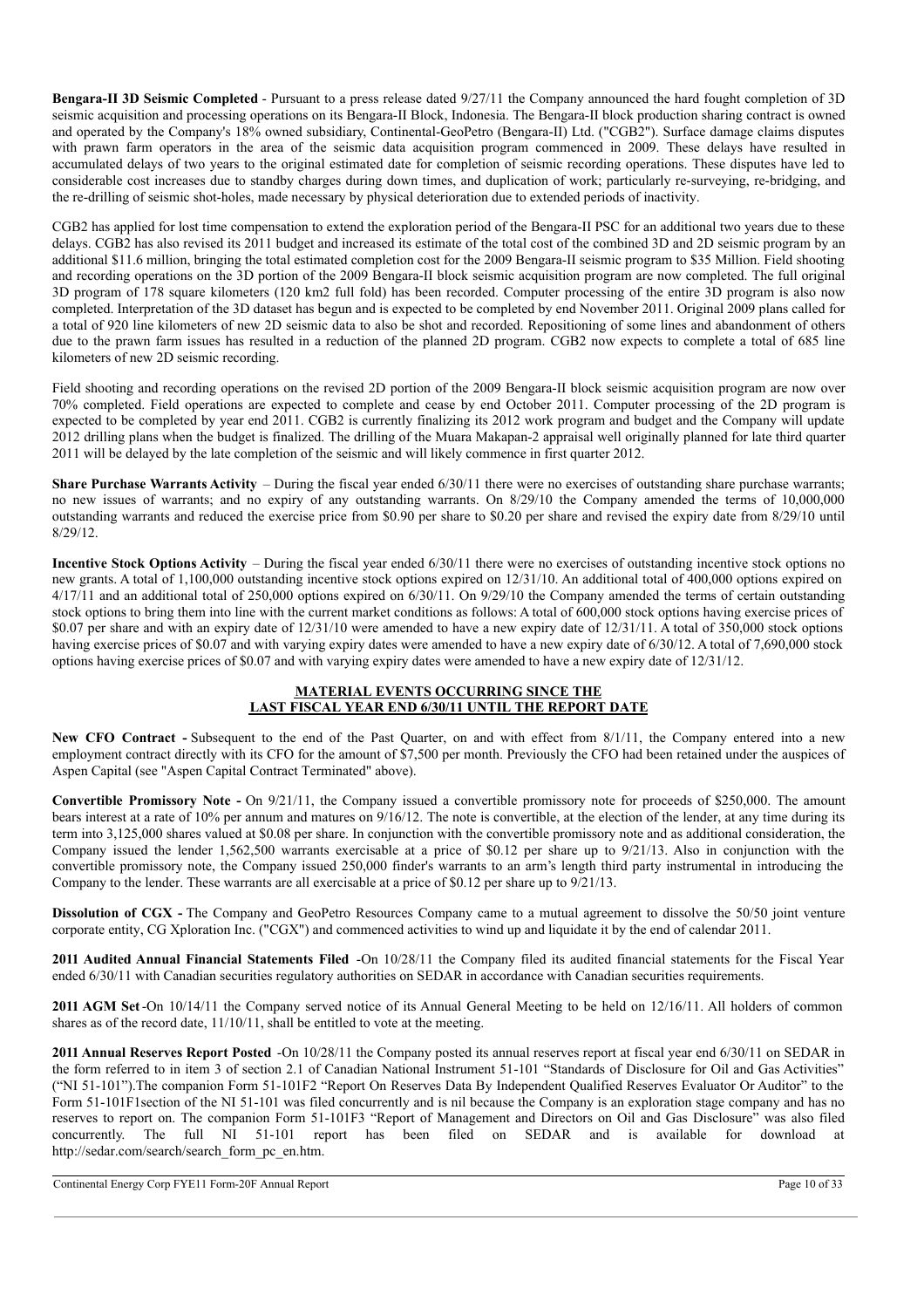**Share Purchase Warrants Activity** - No outstanding share purchase warrants were exercised. On 9/21/11 a total of 1,812,500 new warrants were issued in connection with a private placement of a convertible promissory note. The new warrants are exercisable at a price of \$0.12 per share up to 9/21/13. No share purchase warrants expired. On 8/29/10 the Company amended the terms of certain outstanding incentive warrants to bring them into line with the current market conditions. On 8/29/10 the term of 3,975,000 share purchase warrants were extended to expire on 12/31/13 with no change to their exercise price of \$0.07 each.

**Incentive Stock Options Activity** - No outstanding incentive stock options were exercised. No new incentive stock options were granted. No outstanding incentive stock options expired. On 9/29/10 the Company amended the terms of certain outstanding stock options to bring them into line with the current market conditions; the term of 650,000 incentive stock options were extended to expire on 12/31/13 with no change to their exercise price of \$0.07 each.

**Common Share Conversion Rights** - On 9/21/11 the Company issued conversion rights in the amount of 3,125,000 shares as part and parcel of a private placement of a convertible promissory note which raised proceeds of \$250,000 for the Company as described above. The conversion rights provide that the note holder may convert the \$250,000 note into common shares of the Company at a conversion rate of \$0.08 per share. The rights expire on actual repayment of the note. The note provides for repayment on its maturity on 9/16/12.

## **B. BUSINESS OVERVIEW.**

Our mission is to discover a "Company Maker" oil field containing over 100 Million barrels of reserves, an "Elephant" in oil industry parlance. We believe our chances of doing so are greatest in Indonesia.

We are a small oil and gas exploration company focused entirely on making a major oil or gas discovery in Indonesia, one of the few places in the world, where large tracts of highly prospective acreage can be accumulated. Indonesia has a long and successful history of oil and gas exploration since 1890 and is the birthplace of Shell Oil. Many independent oil finders have hit it big there. Geological conditions are proven to be excellent for sizable petroleum accumulation. A strong and growing domestic demand for both crude oil and natural gas provides expanding and nearby markets for any production Continental establishes.

Oil is first found in the mind, and any resource exploration company relies almost entirely upon the talent and experience of its technical staff and management. Continental's Jakarta based management and technical staff have long experience in-country and solid relationships with both industry and government at all levels.

Oil exploration involves a high degree of technical and commercial risk and is characterized by a continuous need for fresh capital. Continental intends to participate in properties exhibiting a range of risk profiles to reduce its cost exposure and enhance the possibility of wildcat success.

#### **C. ORGANIZATIONAL STRUCTURE.**

The Company conducts and manages substantially all of its business activities through the use of wholly-owned corporate subsidiaries, partially owned joint venture corporations, and joint ventures. The Company itself functions as a holding company centralizing management and administrative activities while specific project and property ownership and management are held and vested in the subsidiary, joint venture company, or joint venture.

*Wholly-owned Subsidiaries* - From time to time the Company establishes certain wholly and exclusively owned and controlled subsidiary companies usually for a special and single purpose such as, for example, to own and hold the rights to a specific oil and gas property. The accounts of wholly-owned subsidiaries are consolidated into those of the Company. At the Report Date, and during the past three fiscal years, the Company's wholly-owned subsidiaries include or included the following:

**Continental Energy Pte. Ltd.("CEPL")** was incorporated on 6/16/08 in Singapore by the Company. CEPL was formed for the for the purposes of holding and consolidating the Company's interest in certain new and planned future SE Asian oil and gas exploration and production properties. CEPL remained dormant through the end of Fiscal 2010. During Fiscal 2011, the Company sold 100% of its shares of CEPL to two arm's length parties with effect on 7/7/10. At the Report Date the Company has no further interests in CEPL.

*Partially Owned Joint Venture Companies* - From time to time the Company participates in certain special purpose joint venture companies which are jointly owned with other non-related shareholders and are jointly operated and controlled pursuant to the terms of a joint venture company shareholders agreement. At the Report Date the Company's interests in partially owned joint venture corporations include the following:

**Continental-GeoPetro (Bengara-II) Ltd.("CGB2")** is a joint venture company incorporated as "Apex (Bengara-II) Ltd." on 09/09/97 under the British Virgin Islands International Business Corporations Act. On 06/05/03 the name was changed to "Continental-Wisdom-GeoPetro (Bengara-II) Ltd." and on 12/17/03 to "Continental-GeoPetro (Bengara-II) Ltd.". CGB2 is a special and single purpose joint venture company established to exclusively hold and operate the Bengara-II Block oil and gas property under an Indonesian production sharing contract ("PSC") of which CGB2 owns an undivided 100% participating interest. At the Report Date, the Company owns 9,000 shares of CGB2 representing a minority 18% stake in CGB2. GeoPetro owns 12%. CNPCHK owns 70% and exerts effective management control of CGB2. The Company's 18% interest in CGB2 is accounted for on the cost basis.

**CG Xploration Inc.("CGX")** is a joint venture company incorporated on 11/18/05 in Delaware. At the Report Date, the Company owns 500 shares representing a 50% stake in CGX. GeoPetro Resources Company ("GeoPetro") also owns 50%. CGX was formed for the express and exclusive purpose of acquiring new oil and gas production sharing contracts with the Indonesian government in geographically limited areas in accordance with shareholders agreement dated 1/1/07. During the current year, the Company and GeoPetro agreed to wind up and dissolve CGX, a process which is ongoing at the Report Date. Also during the current fiscal year, CGX terminated all of its Indonesia based employees and transferred certain physical assets located in Indonesia to the Company in anticipation of the dissolution.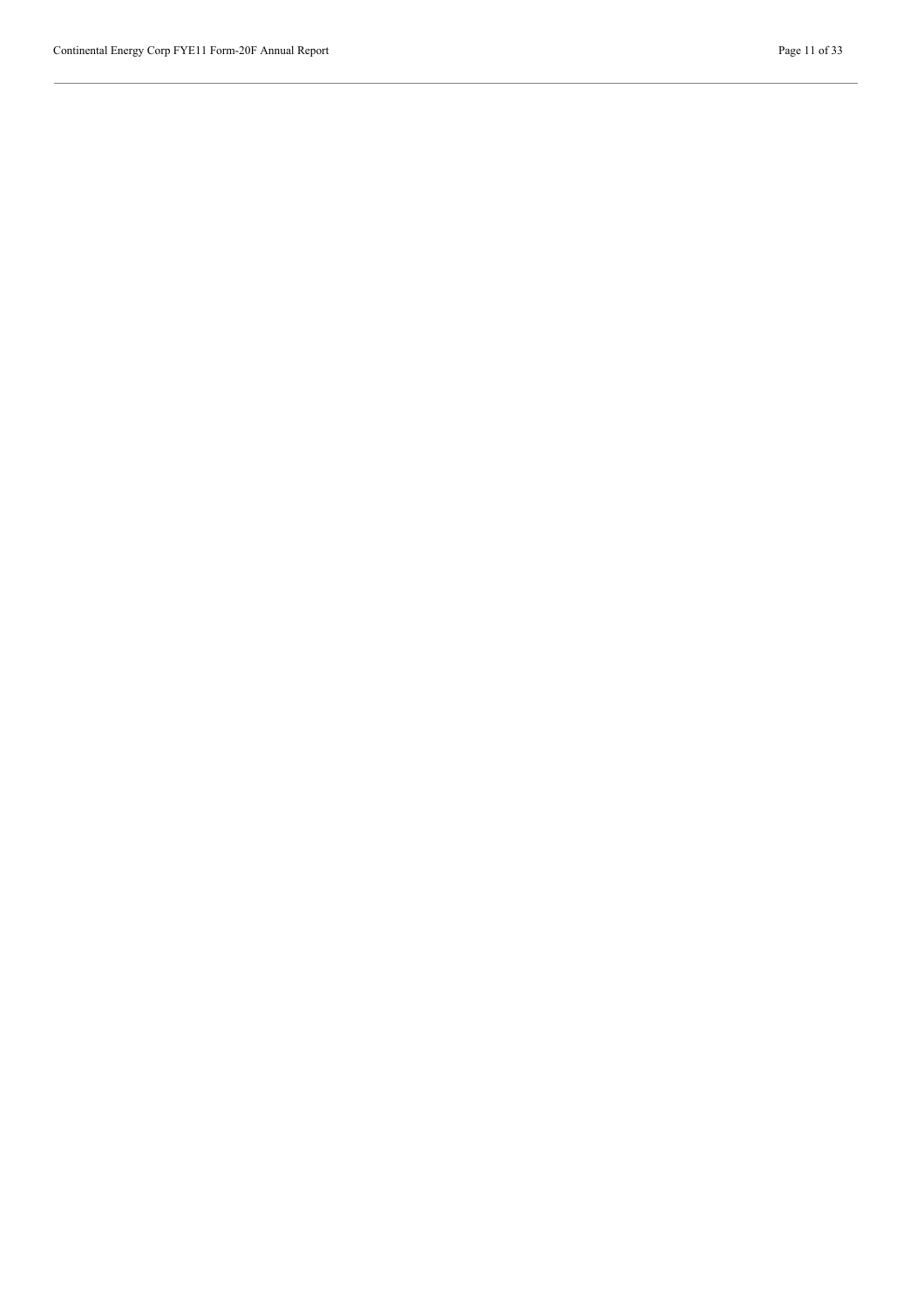*Joint Ventures* - From time to time the Company enters joint ventures with other partners pursuant to a joint venture agreement or joint operating agreement. Such joint venture arrangements are a customary practice for multiple unrelated companies to jointly own and share the risks and rewards of oil and gas exploration and production properties. At the Report Date the Company's has no joint ventures.

## **D. PROPERTY, PLANT, AND EQUIPMENT.**

#### **a. OIL AND GAS RESERVES.**

Oil and gas operations are material to our business operations. As at the Report Date, all of our oil and gas properties are considered unproved and we have not established substantive proved reserves that are material to our operations or financial position in accordance with SEC reserve guidance set out in Industry Guide 2 - Disclosure of Oil and Gas Operations. We have not filed reports claiming oil or gas reserves to any other federal authority or agency since the beginning of the last fiscal year.

#### **b. OIL AND GAS PRODUCTION.**

As at the Report Date, we have not established oil or gas production from any of our properties.

## **c. DRILLING ACTIVITY.**

The following table sets out the number of wells we participated in during each of our three most recently completed fiscal years.

|                                        | <b>Fiscal Year Ended</b> |       |              |       |              |            |
|----------------------------------------|--------------------------|-------|--------------|-------|--------------|------------|
| <b>Wells by Classification</b>         | 6/30/11                  |       | 6/30/10      |       | 6/30/09      |            |
|                                        | <b>Gross</b>             | $Net$ | <b>Gross</b> | $Net$ | <b>Gross</b> | <u>Net</u> |
| <b>Exploratory Wells Drilled</b>       |                          |       | 0            |       |              | $\theta$   |
| Development Wells Drilled              |                          |       |              |       |              |            |
| <b>Total - Wells by Classification</b> |                          |       |              |       |              |            |
|                                        |                          |       |              |       |              |            |
| <b>Wells</b> by Type                   |                          |       |              |       |              |            |
| Productive Oil Wells Completed         |                          |       |              |       |              |            |
| Productive Gas Wells Completed         |                          |       |              |       |              | $\Omega$   |
| Service Wells Completed                |                          |       |              |       |              | 0          |
| Dry Holes Drilled                      |                          |       |              |       |              |            |
| <b>Total - Wells by Type</b>           |                          |       |              |       |              |            |

Notes: A "gross well" is a well in which we own a participating interest. The total number of gross wells is the total number of wells in *which we own or owned a participating interest.*

A "net well" is deemed to exist when the sum of all fractional ownership interests in gross wells equals one. The number of net wells is the sum of the proportion of the actual fractional participating interests we own in gross wells expressed as whole numbers and *fractions thereof.*

A "service well" is a well drilled for purposes other than oil or gas production, for example for use as a water or gas injection well *or as a salt water disposal well.*

A "dry hole" is an exploratory or a development well found to be incapable of producing either oil or gas in sufficient quantities to justify completion as a commercially productive oil or gas well. A "productive" well is an exploratory or a development well that is *not a dry hole.*

## **d. ACREAGE, PROJECT AREAS AND LEASES.**

The following table sets out the acreage of project areas, production sharing contract areas, and leases in which we have or held a participating interest, as at the end of each of our three most recently completed fiscal years. All of our acreage is undeveloped.

|                           | <b>Acreage and Leases at Fiscal Year Ended</b> |            |         |            |         |            |  |  |
|---------------------------|------------------------------------------------|------------|---------|------------|---------|------------|--|--|
| <u>Area</u>               | 6/30/11                                        |            | 6/30/10 |            | 6/30/09 |            |  |  |
|                           | Gross                                          | <u>Net</u> | Gross   | <u>Net</u> | Gross   | <u>Net</u> |  |  |
| Bengara-II PSC, Indonesia | 901.668                                        | 162,300    | 901.668 | 162.300    | 901,668 | 162.300    |  |  |
| <b>Total - Acres</b>      | 901.668                                        | 162.300    | 901.668 | 162.300    | 901,668 | 162.300    |  |  |

Notes: A "gross acre" is an acre in which we own or owned a participating interest. The total number of gross acres is the total number of *acres in which we own or owned a participating interest.*

A "net acre" is deemed to exist when the sum of all fractional ownership interests in gross acres equals one. The number of net acres is the sum of the proportion of the actual fractional participating interests we own or owned in gross acres expressed as whole *numbers and fractions thereof.*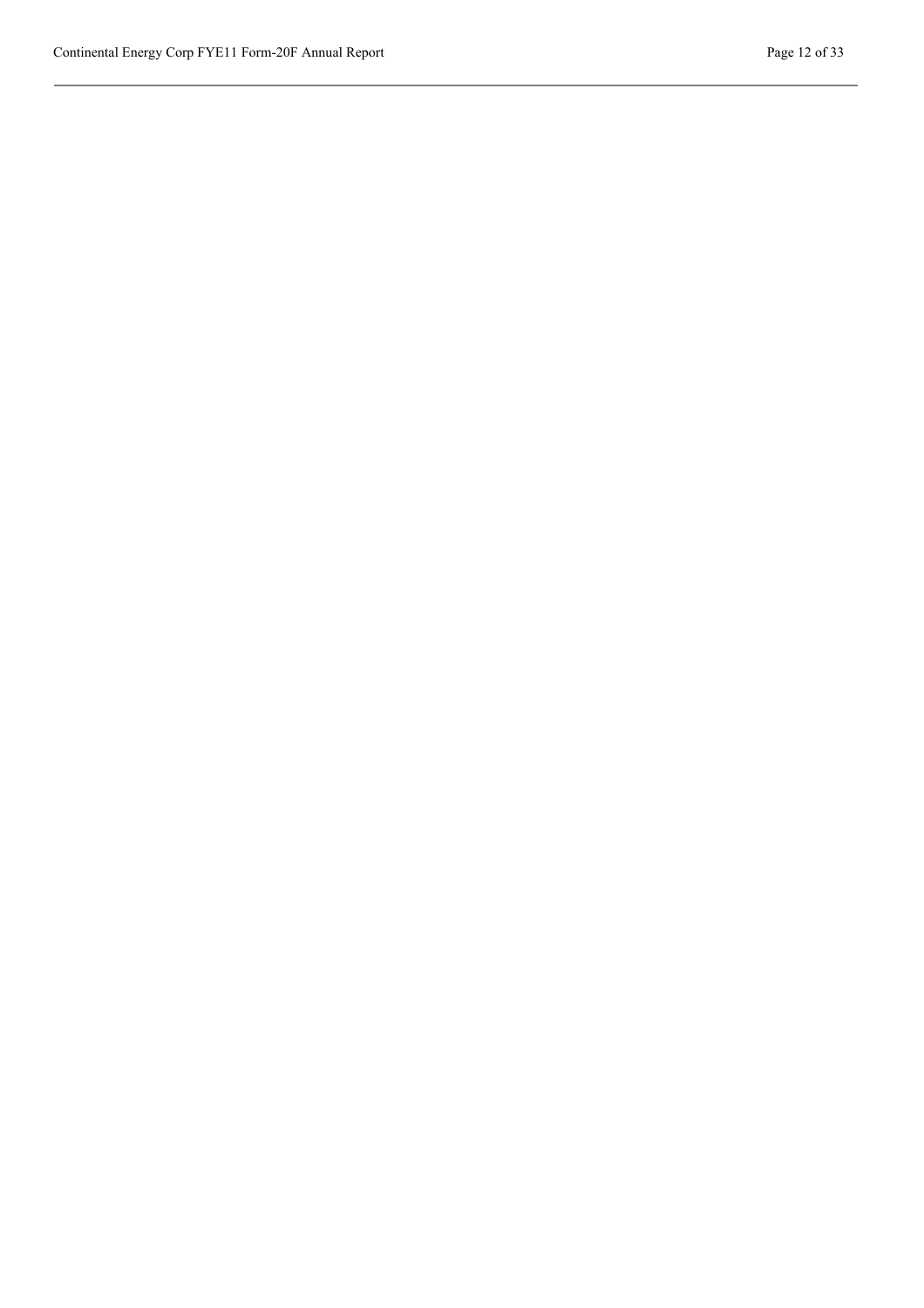*Location of Company's Oil & Gas Properties* - As of the Report Date the Company owns one oil and gas property by virtue of its 18% shares holding interest in Continental-GeoPetro (Bengara-II) Ltd. The area covered by the Bengara -II PSC property (the "Bengara-II Block") is located mostly onshore and partially offshore in the Indonesian province of East Kalimantan on the east coast of the island of Borneo. The Block lies in the southern portion of the prolific hydrocarbon producing Tarakan Basin which has produced oil and gas since 1906. The regional capital city of Tanjung Selor lies in the center of the Block. Frequent commercial airline flights connect Jakarta through Balikpapan to the island of Tarakan and hourly water taxi rides connect Tarakan to Tanjung Selor.

**The Bengara-II Production Sharing Contract ("PSC")** - On 12/04/97 Continental-GeoPetro (Bengara-II) Ltd. ("CGB2") entered into a Production Sharing Contract ("PSC") for the Bengara-II PSC contract area with the Minister of Mines and Energy of the Republic of Indonesia. CGB2 is the sole owner of 100% of the rights to the Bengara-II PSC. Management of operating activities in the Bengara-II contract area pursuant to the PSC is vested in CGB2 as the Bengara-II PSC "Operator".

**PSC Leaseholds** - The Production Sharing Contract or "PSC" is the form of leasehold by which the government of Indonesian grants oil and gas concession rights. In return for a commitment to conduct an exploration work program of agree minimum expenditures for a specified seismic acquisition and exploratory drilling "Work Program", a PSC Contractor will receive exclusive rights to explore for and exploit and produce any petroleum found within his PSC contract area for a term of 30 years consisting of an 10-year exploration period followed by a 20-year production period. The signature feature of the PSC contract is the concept and provision for "Cost Recovery". Cost Recovery provisions permit any Contractor making a commercial discovery of petroleum within his PSC contract area to fully recover ALL of his prior expenditures within the PSC contract area out of first revenue from oil and gas production prior to sharing any remaining revenue with the government. With some minor variations, any PSC provides for the Contractor to take up to 80% of the revenues from all petroleum sales to reimburse 100% of its sunk historical costs with current period production operating costs as non-taxable Cost Recovery. Any revenues from any production period remaining after all Cost Recovery are "split" and shared usually, but not always, in the proportions 26.7857% to the Contractor and 73.2143% to the government in the case of crude oil and 62.50% to the Contractor and 37.50% to the government in the case of natural gas. Only after all prior and costs are recovered through Cost Recovery, the Contractor's production share of oil and gas is subject to a corporate income tax of 44%.

**New Acquisitions and Dispositions** - During Fiscal 2011 the Company made no new acquisitions or dispositions of oil and gas properties.

## **e. OIL AND GAS COSTS.**

The following table summarizes the costs incurred in oil and gas property acquisition, exploration, development, and related joint venture activities for our Company for our three most recently completed fiscal years.

| <i><b>Activity</b></i>                    |              | Oil and Gas Costs at Fiscal Year Ended |         |          |  |
|-------------------------------------------|--------------|----------------------------------------|---------|----------|--|
|                                           |              | 6/30/11                                | 6/30/10 | 6/30/09  |  |
| Exploration investment in Bengara-II      |              | 515                                    | 1.469   | 10.998   |  |
| Reimbursement from Joint Venture Partners |              | $- -$                                  | $- -$   |          |  |
| Impairment/Abandonment Provision          |              | (515)                                  | (1.469) | (10,998) |  |
|                                           | Total - US\$ | $- -$                                  | $- -$   |          |  |

## **ITEM-4A : UNRESOLVED STAFF COMMENTS**

We are filing this Form-20F as an annual report under the Exchange Act and therefore the provision of information called for by this Item-4A is not applicable.

## **ITEM-5 : OPERATING AND FINANCIAL REVIEW AND PROSPECTS**

## **A. OPERATING RESULTS.**

The following discussion of the Company's financial results includes those for the most recently completed last three fiscal years ended 6/30/11, 6/30/10, and 6/30/09.Comparisons to "the same period last year" refer to financial results for the same fiscal period ended the previous fiscal year and may be read together with the audited, consolidated financial statements for the previous fiscal year ended 6/30/10.

**Overview** - The Company is an oil and gas exploration company engaged in the assembly of a portfolio of oil and gas exploration properties with high potential resource prospects. The Company is focusing its efforts in Indonesia where large tracts of acreage can be accumulated, there is a long and positive history of oil exploration success, and geological conditions are favorable for hydrocarbon accumulation. Continental is an exploration stage company and none of its oil and gas properties currently generate revenue.

Continental Energy Corp FYE11 Form-20F Annual Report Page 13 of 33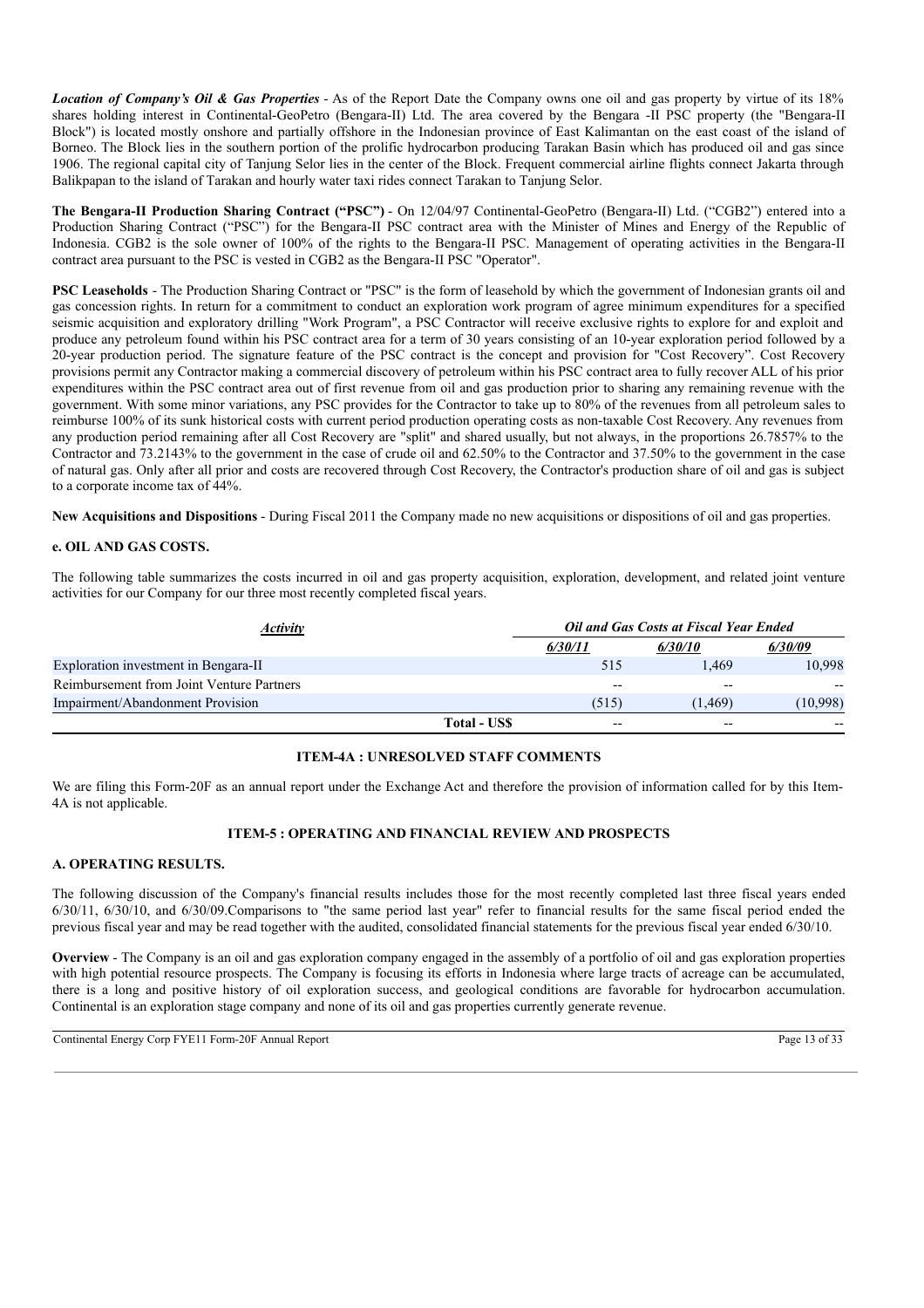## **FINANCIAL RESULTS FOR THE COMPANY'S FISCAL YEAR 2011, ENDED 6/30/11**

All balances referred to in the following discussion are in US\$ currency unless otherwise indicated.

**Investments During Fiscal Year Ended 6/30/11** - During the fiscal year ended 6/30/11, the Company's oil and gas property expenditures continue to be at a maintenance level until management decides to commence further exploration and development of its Indonesian properties.

**Finance During Fiscal Year Ended 6/30/11** - During the fiscal year ended 6/30/11, the Company received \$30,000 from the issuance of promissory notes to related parties.

**Income During Fiscal Year Ended 6/30/11** - Overall, the Company had a loss from operations during the year ended 6/30/11 of \$1,893,765 compared to \$1,275,386 in the year ended 6/30/10.The Company had a loss per share of \$0.03 in 2011 compared to a loss per share of \$0.02 in 2010.

**Expenses During Fiscal Year Ended 6/30/11** -General and administrative expenses increased by \$632,965 from \$1,273,922 to \$1,906,887 for the years ended 6/30/10 and 2011 respectively. The significant changes to general and administrative expenses are as follows: Most significantly, non-cash financing fees increased from \$79,008 to \$1,115,458 as the result of the revaluation of 10,000,000 warrants during the year. The majority of the other expenditure items in this category decreased from 2011 to 2010; including consulting fees that decreased \$10,000 from \$92,500 to \$82,500 as a result of the termination of the agreement with Aspen Capital Partners during the current year. Cash financing fees decreased from \$14,800 to \$nil as there were no private placements completed during the current year. Investor relations costs decreased from \$39,070 to \$nil as a result of the termination of two agreements during the previous fiscal year. Management fees, salaries and wages decreased \$87,166 from \$369,890 to \$282,724 as a result of the termination of an employment contract during the prior year. Professional fees decreased \$66,567 from \$161,010 to \$94,443 as a result of lower legal fees during the current year. Rent, office maintenance and utilities decreased \$20,595 from \$51,447 to \$30,852 as a result of reduced corporate activity in the current fiscal year. Stock based compensation decreased \$138,813 from \$279,766 to \$140,953 as the only stock option activity during the current year was the revaluation of previously granted stock options. Travel and accommodation expenditures decreased \$24,174 from \$43,116 to \$18,942 as the Company was not working on any projects during the period that required extensive travel.

## **FINANCIAL RESULTS FOR FISCAL YEAR 2010, ENDED 6/30/10**

All balances referred to in the following discussion are in US\$ currency unless otherwise indicated.

**Investments during Fiscal Year Ended 6/30/10** -The Company's oil and gas property expenditures continue to be at a maintenance level until management decides to commence further exploration and development of its Indonesian properties. In the prior year, the Company incurred property acquisition costs related to the Tungkal acquisition and the South Bengara-II acquisition amounting to \$1,313,123 and costs relating to its investment in Continental Biofuels amounting to \$122,028.

**Finance during Fiscal Year Ended 6/30/10** -During the year ended 6/30/10, a total of 2,643,000 new shares were issued pursuant to private placements for net proceeds to the Company of \$185,010. On 6/30/10, the Company had options outstanding granted to directors, officers and consultants to purchase an aggregate of 10,750,000 shares at a price of \$0.07 and expiring at varying dates between December 31, 2010 and December 31, 2011.On 6/30/10, the Company had warrants outstanding to purchase an aggregate of 17,968,000 shares at prices ranging from \$0.07 to \$0.90 and expiring at varying dates between August 29, 2010 and February 26, 2013.

**Income during Fiscal Year Ended 6/30/10** - Overall, the Company had a loss from operations during the year ended 6/30/10 of \$1,275,386 compared to \$3,128,587 in the year ended 6/30/09.The Company had a loss per share of \$0.02 in 2010 compared to a loss per share of \$0.05 in 2009.During the period, the Company generated \$5 in interest income compared with \$12,717 in the prior period. The decrease is due to lower cash balances on hand during the current period. In the prior period, the Company wrote off its property acquisition costs related to the Tungkal acquisition and the South Bengara-II acquisition amounting to \$1,313,123 and its investment in Continental Biofuels amounting to \$122,029.The Company did not have any similar write offs during the year ended 6/30/10.

**Expenses during Fiscal Year Ended 6/30/10** - General and administrative expenses decreased by \$442,092 from \$1,716,014 to \$1,273,922 for the years ended 6/30/09 and 2010 respectively. The significant changes to general and administrative expenses are as follows. Management salaries and wages decreased \$421,180 from \$791,070 to \$369,890 as the Company did not have a CFO in place for the first 3 months of the year as well as all other management taking a reduction in pay effective April 1, 2009.Office expenses decreased \$38,179 from \$135,571 to \$97,392 as the former CFO's Dallas office was closed during the prior year. Travel and accommodation decreased by \$63,167 from \$106,283 to \$43,116 as the Company was not working on any acquisition deals during the period that required extensive travel. The Company recorded stock-based compensation expense, relating to management and consulting contracts, of \$183,960 for the year ended 6/30/10 compared to \$376,127 in the year ended 6/30/09 for a decrease of \$192,167.The current period expense relates to options and warrants granted to Robert Rudman, the Company's new CFO, the Company's President and COO, Andrew Eriksson, the Company's Geophysicist, Robert Paul, Agoracom Investor Relations Corp. ("Agoracom"), Aspen Capital Partners LLC ("Aspen") and the incremental increase in fair value from the options that were amended during the period. Investor relations fees increased from \$3,724 to \$39,070.This is due to the Company commencing more investor relations activities with the engagement of Agoracom. Consulting fees increased from \$9,750 to \$92,500 as the result of an agreement that was signed with Aspen in September. Financing fees increased from \$nil to \$109,229 as the result of the revaluation of several warrant grants during the period. All other expense groups do not significantly differ from the prior period.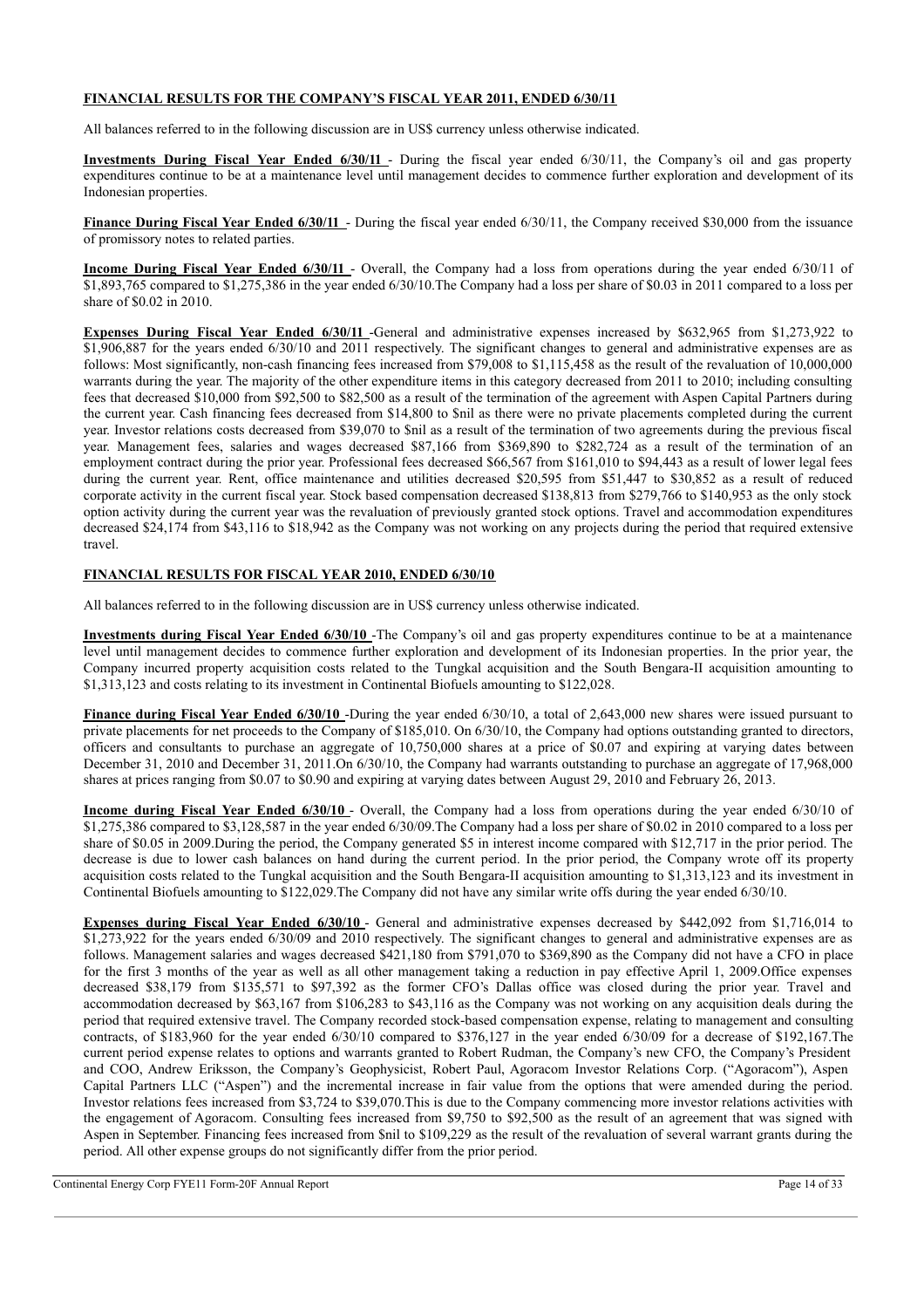## **FINANCIAL RESULTS FOR THE COMPANY'S FISCAL YEAR 2009, ENDED 6/30/09**

All balances referred to in the following discussion are in US\$ currency unless otherwise indicated.

**Investments During Fiscal Year Ended 6/30/09** - During the year ended 6/30/09, the Company invested \$1,446,904 in several different projects. The Company paid a cash deposit of \$1,500,000 on signature of the definitive sales and purchase agreement relating to the Tungkal acquisition. On 4/9/09, the Company received a refund of \$500,000 of this deposit due to the termination of the agreement. The Company also incurred \$197,660 in legal fees and \$100,000 as an expense deposit relating to the Tungkal acquisition. In consideration of a joint bid agreement on a resource property in Indonesia, the Company made a \$100,000 interest free loan which was to be reimbursed under certain conditions if the bid is accepted. On 5/19/09, the Company received a refund of \$95,000 of this deposit due to the termination of the agreement. The Company has also incurred \$10,463 for it's share of a data package relating to the joint bid. The Company incurred \$122,028 related to its efforts to pursue biodiesel projects in Indonesia. The Company's oil and gas property expenditures continue to be at a maintenance level until management decides to commence further exploration and development of its Indonesian properties. During the year, the Company spent \$10,988 on the Bengara-II PSC, which costs were written off. There was an additional net expenditure of \$765 on the purchase of computer equipment and software.

**Finance During Fiscal Year Ended 6/30/09** - During the year ended 6/30/09, a total of 360,000 new shares were issued upon exercise of stock options for net proceeds to the Company of \$54,000.During the year ended 6/30/08, a total of 5,265,000 new shares were issued pursuant to private placements for net proceeds to the Company of \$3,261,750. On 6/30/09, the Company had options outstanding granted to Directors, Officers and consultants to purchase an aggregate of 9,390,000 shares at prices ranging from \$0.15 to \$0.24 and expiring at varying dates between  $12/31/10$  and  $12/31/11$ . On 6/30/09, the Company had warrants outstanding to purchase an aggregate of 13,990,000 shares at prices ranging from \$0.15 to \$1.00 and expiring at varying dates between 7/23/09 and 8/29/10.

**Income During Fiscal Year Ended 6/30/09** - Overall, the Company had a loss from operations during the year ended 6/30/09 of \$3,128,587 compared to \$3,116,762 in the year ended 6/30/08.The Company had a loss per share (basic and diluted) of \$0.05 in 2009 compared to a loss per share of \$0.05 in 2008. During the current period the Company generated \$12,717 in interest income compared with \$105,274 in the prior period. The decrease is due to lower cash balances on hand during the current period. The Company wrote off its property acquisition costs related to the Tungkal acquisition and the South Bengara-II acquisition amounting to \$1,313,123 and its investment in Continental Biofuels amounting to \$122,029 during the year ended 6/30/09.

**Expenses During Fiscal Year Ended 6/30/09** - General and administrative expenses decreased by \$1,372,649 from \$3,088,663 to \$1,716,014 for the years ended 6/30/08 and 6/30/09 respectively. The significant changes to general and administrative expenses are as follows. The Company recorded stock-based compensation expense, relating to management and consulting contracts, of \$376,127 for the year ended 6/30/09 compared to \$1,167,688 in the year ended 6/30/08 for a decrease of \$791,561.Office expenses decreased \$143,977 from \$279,548 to \$135,571 as the Dallas office was closed during the year and less data software was purchased. Investor relations costs decreased by \$124,571 from \$128,295 to \$3,724.In the prior year, two investor relations contracts and advertising contracts were signed, and additional conferences were attended by Company's management. All other expense groups do not significantly differ from the prior period.

## **B. LIQUIDITY AND CAPITAL RESOURCES.**

Cash on hand is sufficient to fund the Company's overhead costs and exploration objectives for the immediate future. The Company intends to focus its efforts on acquisition of oil and gas producing properties to generate revenue. The Company also intends to conduct additional fund raising activities during Fiscal 2012.

**Working Capital Situation at End Fiscal Year Ended 6/30/11** - As at6/30/11, the Company's consolidated financial statements reflect a working capital deficit of \$821,559.This represents a decrease in working capital of \$636,961 compared to the 6/30/10 working capital deficit of \$184,598.The main use of funds during the current period was the Company's general and administrative expenditures during the period. The cash balance at 6/30/11 was \$17,427 compared to \$88,843 as at 6/30/10, representing a decrease of \$71,416.The Company used \$100,901 for operating activities during the year ended  $6/30/11$  compared with \$686,628 in the year ended  $6/30/10$ . The cash resources used for investing activities during the year ended 6/30/11 was \$515 compared with \$1,469 for the year ended 6/30/10.The cash resources provided by financing activities during the year ended 6/30/11 was \$30,000 compared with \$185,010 in the year ended 6/30/10.

**Working Capital Situation at Fiscal Year Ended 6/30/10** - As at 6/30/10, the Company's consolidated financial statements reflect a working capital deficit of \$184,598.This represents a decrease in the working capital of \$712,636 compared to the 6/30/09 working capital of \$528,038.The main use of funds during the current period was the Company's general and administrative expenditures during the period. The cash balance at 6/30/10 was \$88,843 compared to \$591,930 as at 6/30/09, a decrease of \$503,087. The Company used \$686,628 for operating activities during the year ended 6/30/10 compared with \$1,083,322 in the year ended 6/30/09. The cash resources used for investing activities during the year ended 6/30/10 was \$1,469 compared with \$1,446,904 for the year ended 6/30/09. The cash resources provided by financing activities during the year ended 6/30/10 was \$185,010 compared with \$54,000 in the year ended 6/30/09.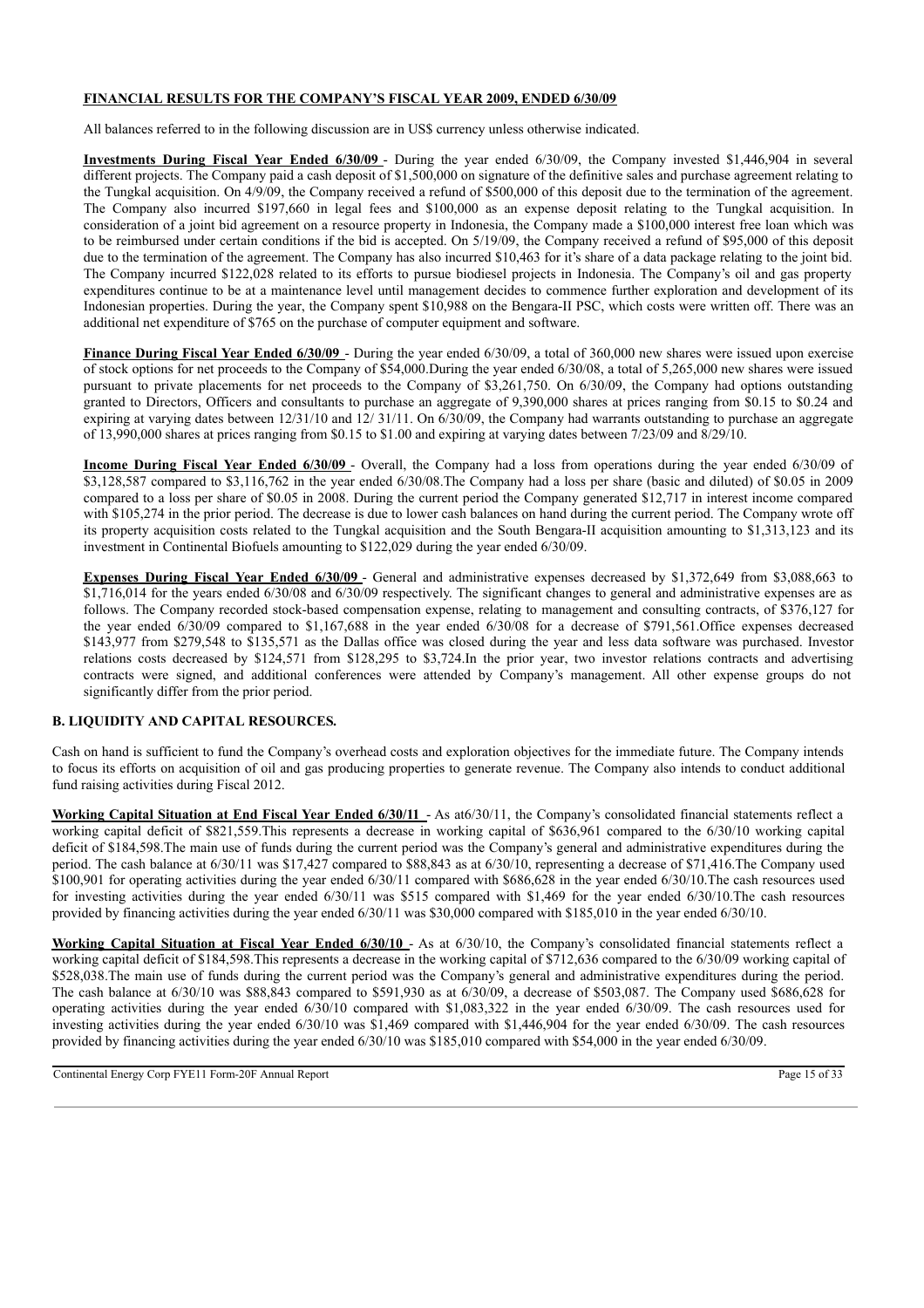**Working Capital Situation at End Fiscal Year Ended 6/30/09** - As at 6/30/09, the Company's consolidated financial statements reflect a working capital position of \$528,038.This represents a decrease in the working capital of \$2,630,927 compared to the 6/30/08 working capital of \$3,158,965.The main use of funds during the current period was the cash deposit of \$1,500,000 related to the planned Tungkal acquisition, the \$100,000 deposit related to the joint bid for the South Bengara-II acquisition, \$308,123 in legal and administrative costs relating to the two proposed acquisitions and the Company's general and administrative expenditures during the period. This is offset by the refunds of \$500,000 from the Tungkal deposit and \$95,000 from the loan to Adelphi. The cash balance at 6/30/09 was \$591,930 compared to \$3,068,156 as at 6/30/08, a decrease of \$2,476,226. The Company used \$1,083,322 for operating activities during the year ended 6/30/09 compared with \$1,513,352 in the year ended 6/30/08. The cash resources used for investing activities during the year ended 6/30/09 were \$1,446,904 compared with \$194,521 in the year ended 6/30/08. The cash resources provided by financing activities during the year ended 6/30/09 was \$54,000 compared with \$3,261,750 in the year ended 6/30/08.

## **C. RESEARCH AND DEVELOPMENT, PATENTS AND LICENSES, ETC.**

We do not currently, and did not previously, have research and development policies in place. Over the past three fiscal years, no funds were expended by our Company on research and development activities.

## **D. TREND INFORMATION.**

We do not currently know of any market trends that would be material to our operations.

#### **E. OFF-BALANCE SHEET ARRANGEMENTS.**

We do not have any off-balance sheet arrangements that have or are reasonably likely to have a current or future effect on our financial condition, changes in financial condition, revenues or expenses, results of operations, liquidity, capital expenditures or capital resources that are material to investors.

## **F. TABULAR DISCLOSURE OF CONTRACTUAL OBLIGATIONS.**

The table below reflects our "Short Term" (at least one year), "Mid Term" (two to three years) and "Long Term" (over three years) debt and fixed contractual obligations for the upcoming five fiscal years:

| Contractual Obligations as at 6/30/11 |              |                   |          |                  |  |  |  |
|---------------------------------------|--------------|-------------------|----------|------------------|--|--|--|
| <i><b>Obligation</b></i>              | <b>Total</b> | <b>Short Term</b> | Mid Term | <b>Long Term</b> |  |  |  |
| Debt Principal                        | nil          | nil               | nil      | nil              |  |  |  |
| Debt Service Interest                 | nil          | nil               | ni       | nil              |  |  |  |
| Non Cancelable Leases                 | nil          | nil               | nil      | nil              |  |  |  |
| Environmental liabilities             | nil          | nil               | ni       | nil              |  |  |  |
| <b>Asset Retirement Obligations</b>   | nil          | nil               | nil      | nil              |  |  |  |
| Property Work Commitments             | nil          | nil               | ni       | nil              |  |  |  |
| <b>Totals</b>                         | nil          | nil               | nil      | nil              |  |  |  |

## **G. SAFE HARBOR.**

The safe harbor provided in Section 27A of the Securities Act and Section 21E of the Exchange Act ("statutory safe harbors") shall apply to forward-looking information provided pursuant to Item 5.E and 5.F.

#### **ITEM-6 : DIRECTORS, OFFICERS, EMPLOYEES AND THEIR COMPENSATION**

#### **A. DIRECTORS AND OFFICERS.**

## **DIRECTORS**

The term "Directors" as used herein includes and is limited to those persons duly elected or appointed to the Board of Directors of the Company in the manner provided for in the Company's articles of association and in accordance with applicable law.

**Terms** - The Directors each generally serve in their respective capacities from their election on the day of the Annual General Meeting of the Company held each year normally in December. Directors serve until the next Annual General Meeting or until a successor is duly elected. In the event a Director's office is vacated for any reason then, in accordance with the Articles of the Company, casual vacancies may be filled by appointment by the remaining Directors. In such cases the persons filling the vacancy holds office until the next Annual General Meeting at which time they may be re-elected or replaced.

**Non-Executive Directors** - The Company distinguishes its Directors into two groups, "Executive Directors" and "Non-Executive Directors". Executive Directors are those Directors who also serve as executive Officers employed under contract for such service by the Company. Non-Executive Directors are independent Directors who do not also serve as executive Officers of the Company and have no contractual relationship with the Company for personal services outside those of being solely a Director.

**Family Relationships** -There are no family relationships between any of the Directors with each other or with executive Officers of our Company.

Continental Energy Corp FYE11 Form-20F Annual Report Page 16 of 33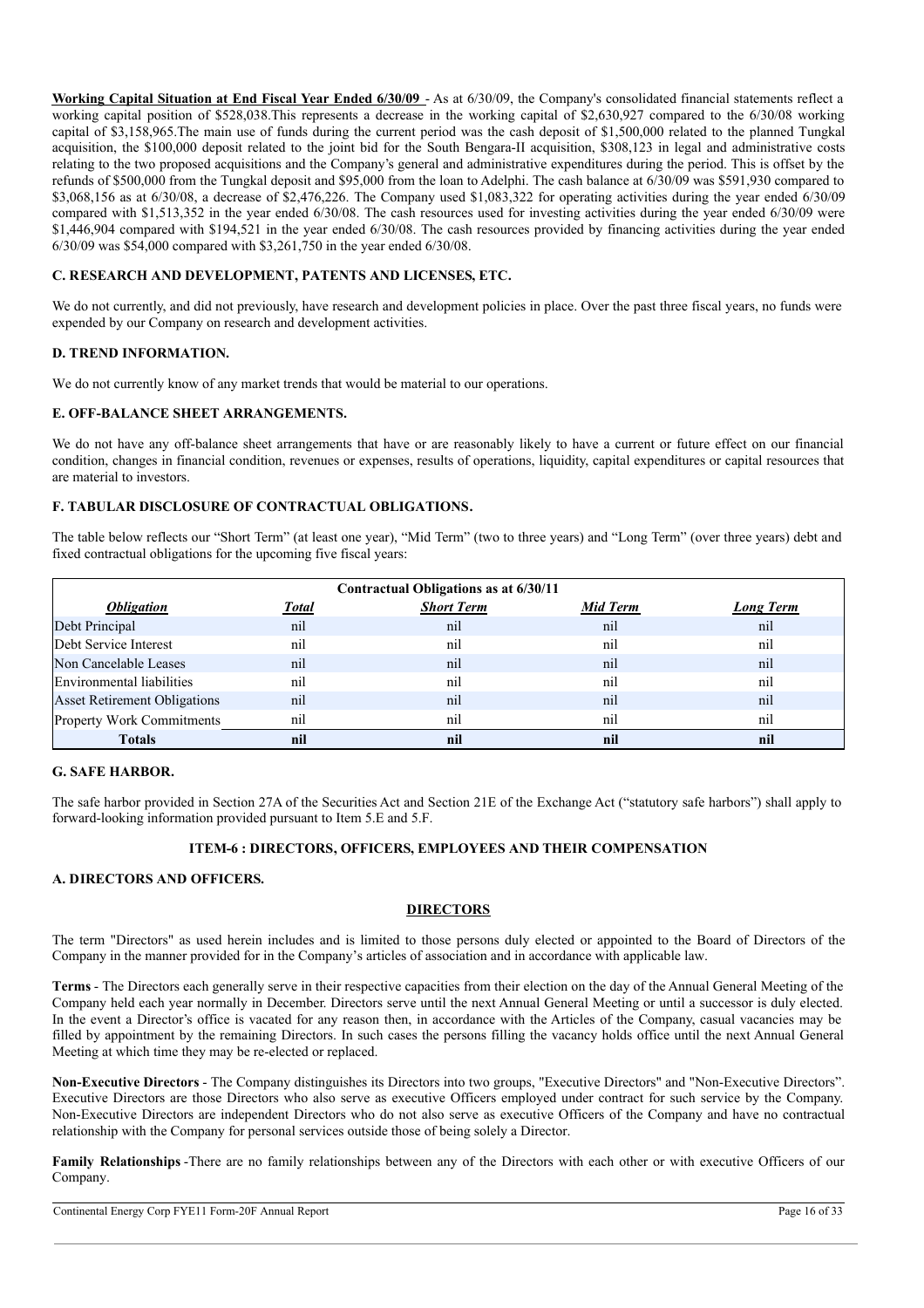**Non-Arm's Length Arrangements** - There are no arrangements or understandings between the Company and its major shareholders, customers, suppliers, or others, pursuant to which any Director or executive officer was selected.

**Directors at the Report Date** - The names and other information concerning the sitting Directors of the Company at the Report Date are set forth in the following table. Directors of the Company may from time to time serve as the Directors or Officers of other public companies unrelated to the Company, and the following table also shows other public companies of which a Director may also serve as a Director.

|                        | <b>Directors</b>                              |    |                                    |                                 |                                             |                                                                                  |  |  |
|------------------------|-----------------------------------------------|----|------------------------------------|---------------------------------|---------------------------------------------|----------------------------------------------------------------------------------|--|--|
| <b>Director's Name</b> | <b>Type of Director</b>                       |    | Date First<br><b>Age</b> Appointed | Committee<br><b>Memberships</b> | <b>Experience</b><br>(See details<br>below) | <b>Name and Symbol of Other Public</b><br>Company of Which He is Also a Director |  |  |
|                        | Richard L. McAdoo Executive Director & CEO 57 |    | 1/99                               | Compensation,<br>& Reserves     | Geologist <sup>1</sup>                      | None                                                                             |  |  |
|                        |                                               |    |                                    |                                 | Businessman &                               |                                                                                  |  |  |
|                        | Robert V. Rudman Executive Director & CFO 64  |    | 12/09                              | Audit& Reserves                 | Accountant $3$                              | None                                                                             |  |  |
| David T.W. Yu          | Non-Executive Director                        | 56 | 5/05                               | Audit $\&$<br>Compensation      |                                             | Businessman <sup>2</sup> Apolo Gold & Energy Inc. ( <i>OTC: APLL</i> )           |  |  |
|                        |                                               |    |                                    | Audit $\&$                      | Businessman &                               |                                                                                  |  |  |
|                        | Phillip B. Garrison Non-Executive Director    | 58 | 9/07                               | Compensation                    | Accountant <sup>3</sup>                     | None                                                                             |  |  |

**Experience and Principal Business Activities of the Directors** - A brief description of the qualifications, experience, and principal business activities of each Director referenced in the preceding table follows:

- 1. *Executive Director- Richard L. McAdoo* holds a Bachelors degree in Geology and Masters degree in Geophysics from Texas Tech University; and a Masters degree in Business Administration from Boston University. He is registered as a Certified Petroleum Geologist by the American Association of Petroleum Geologists. Actively involved in the international oil exploration and production business for the last 30 years, Mr. McAdoo has held a variety of technical and management positions in exploration and production for Mobil Oil Company, Phillips Petroleum Company, Jackson Exploration, Inc., Triton Energy Corporation, Tracer Petroleum Company, and others in many regions including the North Sea, Middle East, Africa, South America, FSU and Asia. Mr. McAdoo is Chairman and CEO of the Company.
- 2. **Executive Director - Robert V. Rudman** is a Canadian Chartered Accountant, a former auditor with the firm of Price Waterhouse Coopers and a proven professional with more than thirty years of hands-on experience in the management and analysis of companies. As a senior member of Canadian and U.S. financial advisory firms, Mr. Rudman has been instrumental in arranging a wide range of debt and equity financings, in structuring a number of mergers and acquisitions, in developing strategic and operational business plans, and in the preparation and filing of all required regulatory reports. Mr. Rudman's scope of experience includes both domestic and international transactions. His focus has been on the challenges facing early stage public companies. As an officer and Director of an emerging high technology public company for a period of twelve years, Mr. Rudman served as its CFO, CEO, and later as the Chairman of the Board.
- 3. *Non-Executive Director - David T.W. Yu* is a resident of Hong Kong, and is an experienced independent financial professional with thirty years experience in the securities, commodities, bullion, and foreign exchange trading business in Hong Kong. He has been employed by Rothschild & Sons, Shearson American Express, and Citibank. Recently Mr. Yu has led negotiations that led to long term intergovernmental oil supply agreements between the Chinese government and oil producing nations in Africa in exchange for Chinese government backed investment in economic development, trade and infrastructure projects. He is currently working on similar deals in South America and in Indonesia.
- 4. *Non-Executive Director - Phillip B. Garrison* is a resident of Dubai, United Arab Emirates. He is a graduate of the University of Oklahoma and holds an MBA from Southern Methodist University. He is a CPA registered in Texas. He is a past President of the American Business Council in Dubai and is a trustee of the American School of Dubai. He began his career in 1975 in the Oklahoma City office of the public accounting firm of Arthur Young and Company (now Ernst & Young) before eventually becoming the Director of Tax in its Hong Kong office. In 1987 he joined Caltex (a Chevron-Texaco joint venture company) in its Irving, Texas office before being posted to Caltex's Dubai office in 1994.After serving in various regional positions he was appointed Managing Director - Gulf Region responsible for all aspects of Caltex downstream and marketing activities in the Middle East. In 2001 he founded Downstream Developments Inc. in Dubai and consults on and develops ventures for transportation and logistics, oil and gas infrastructure projects, and petroleum product marketing. Recently he has worked with the Falcon Group of Dubai, a FEDEX subcontractor in the Middle East and North Africa, as its Managing Director - Ground, where he ran operations for land express cargo and logistics services. He is presently working with Specialist Group Dubai as its executive officer in charge of operations for its British Military contracts providing logistics, bulk fuels transportation, and waste management services in Iraq and other parts of the Middle East region.

## **OFFICERS**

The term "Officers" as used herein includes and is limited to those senior managers or executive managers who are either Chairman, President, Vice President, Secretary, Treasurer, CEO, COO, or CFO of the Company or hold position of similar capacity in wholly-owned subsidiaries.

**Terms** - Officers are appointed by the Board of Directors and hold office indefinitely at the pleasure of the Board of Directors.

**Family Relationships** - There are no family relationships between any of the Company's Officers, with each other, or with Directors of our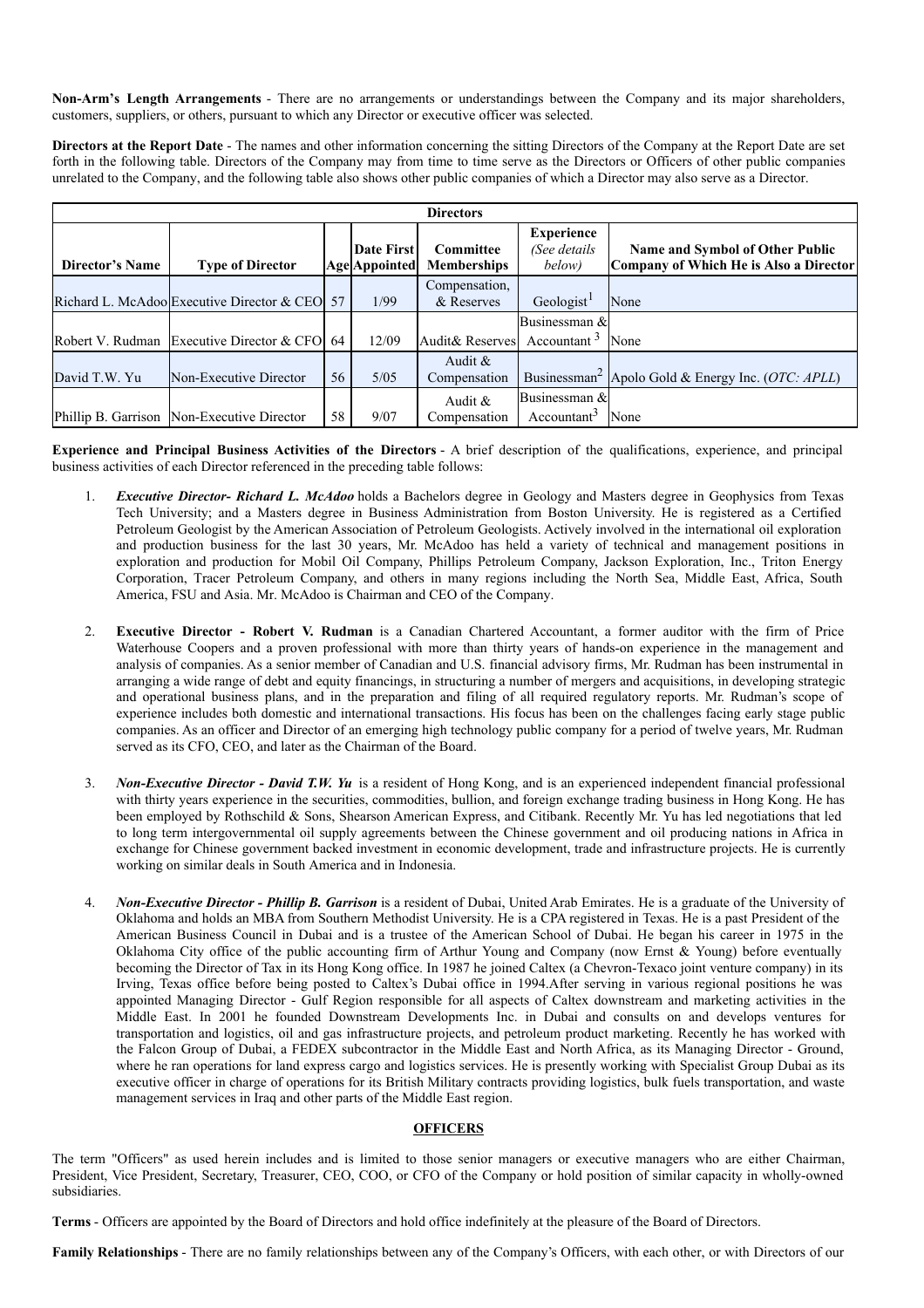Continental Energy Corp FYE11 Form-20F Annual Report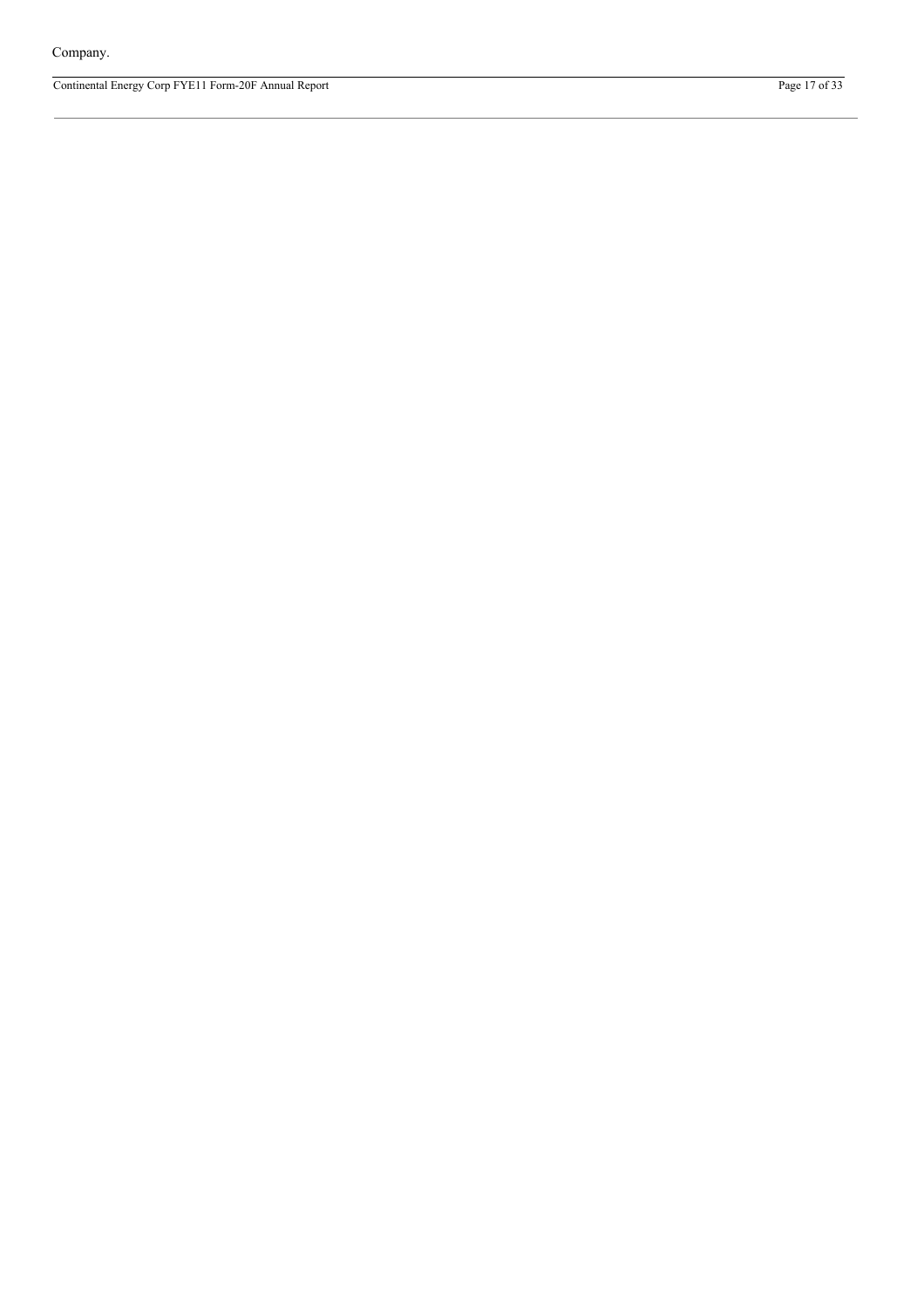**Non-Arm's Length Arrangements** - There are no arrangements or understandings between the Company and its major shareholders, customers, suppliers, or others, pursuant to which any Officer was selected.

**Management Contracts** - Senior executive management functions of the Company and its subsidiaries are not performed by anyone other than Directors or Officers of the Company.

**Officers at the Report Date** - The names and other information concerning the incumbent Officers of the Company at the Report Date are shown in the following table.

|                                 |                       |     | <b>Officers</b> |                                       |                                            |
|---------------------------------|-----------------------|-----|-----------------|---------------------------------------|--------------------------------------------|
|                                 |                       |     | Date First      | <b>Experience</b>                     | <b>Other Directorships of Other Public</b> |
| <b>Officer's Name</b>           | <b>Positions Held</b> | Age | Appointed       | (See below for details)               | <b>Companies or Related Parties</b>        |
| Richard L. McAdoo <sup>1</sup>  | Chairman & CEO        | 57  | 1/99            | Geologist                             | None                                       |
| Andrew T. Eriksson <sup>2</sup> | President & COO       | 38  | 4/09            | Geologist                             | None                                       |
| Robert V. Rudman $3$            | <b>CFO</b>            | 64  | 9/09            | Businessman &<br>Chartered Accountant | None                                       |

*Notes to table:*

- (1) A full time employee of the Company who spends substantially all of his time on the affairs of the Company and its subsidiaries. He is also a Director and President COO of the Company's 50% owned Indonesian joint venture company CG Xploration Inc. He is also a Director of the Company's 18% owned Indonesian subsidiary: Continental-GeoPetro (Bengara-II) Ltd.
- (2) A part time employee of the Company. Prior to being appointed the Company's President and COO, he was employed by the Company as its exploration manager since 5/03.
- (3) A full time employee of the Company who spends substantially all of his time on the affairs of the Company and its subsidiaries He is also a Canadian Chartered Accountant.

**Qualifications and Experience of the Officers** - A brief description of the qualifications, experience, and principal business activities of each Officer follows:

- 1. **Richard L. McAdoo is the Company's Chairman and Chief Executive Officer or CEO.** See other details in the preceding section concerning Directors experience.
- 2. **Robert V. Rudman is the Company's Chief Financial Officer or CFO.** See other details in the preceding section concerning Directors experience.
- 3. **Andrew T. Eriksson is the Company's President and Chief Operating Officer or COO.** He holds a Bachelors degree in Geology from San Francisco State University and a Masters degree in Geology from Oregon State University. Andrew is a professional geologist with over 10 years' experience in research and the international oil and gas exploration industry. He has responsible charge experience in oil and gas exploration and production including prospect generation, drilling and formation evaluation, field geology, and surface mapping. He has direct work experience in geologic basins throughout SE Asia and specific basins in Oregon and Russia.

#### **B. COMPENSATION.**

The Company's executive compensation program is designed to attract, motivate and retain high performing senior executives, encourage and reward superior performance and align the executives' interests with those of the Company's shareholders. Individual compensation may be based on individual experience and performance or other criteria deemed important by the Compensation Committee. In order to meet the Company's objectives, executive compensation is guided by:

- providing executives with an equity-based incentive plan, namely a stock option plan;
- aligning employee compensation with Company corporate objectives; and
- attracting and retaining highly qualified individuals in key positions.

**The Compensation Committee -** The Company's Board of Directors has delegated compensation matters to its Compensation Committee which from time to time reviews and recommends executive compensation to the Board of Directors for its approval. The Compensation Committee uses discretion and judgment when determining compensation levels as they apply to a specific executive.

**Compensation Elements -** An executive compensation policy has been established to acknowledge and reward the contributions of the executive Officers to the Company's success and to ensure competitive compensation, in order that the Company may benefit from the expertise required to pursue its objectives. The Company's executive compensation policy is comprised of both fixed and variable components. The variable components include equity and non-equity incentive plans. Each compensation component has a different function, but all elements are intended to work in concert to maximize Company and individual performance by establishing specific, competitive operational and financial goals and by providing financial incentives to employees based on their level of attainment of these goals. The Company's current executive compensation program is comprised of the following four basic components: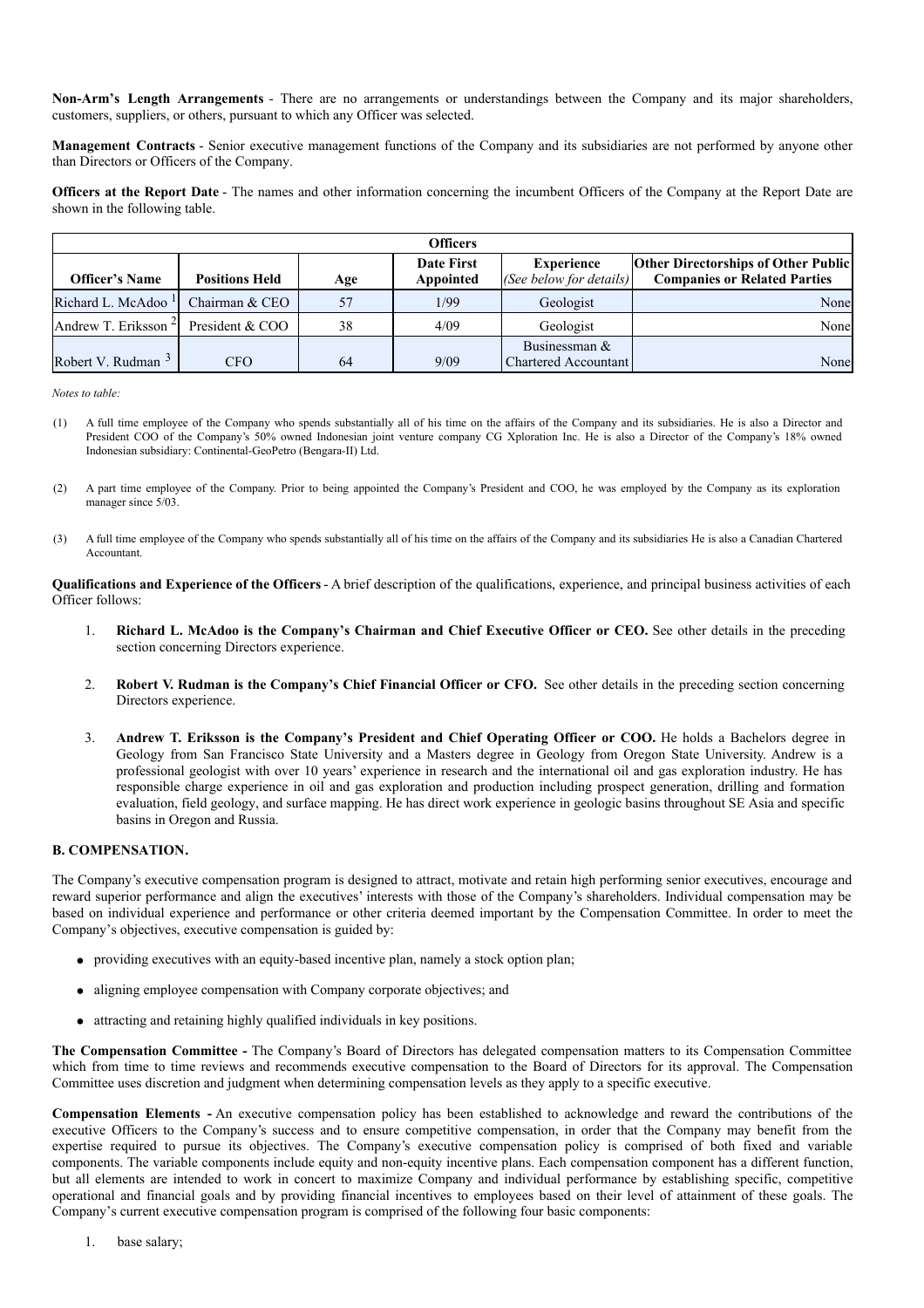- 2. non-equity incentives, consisting of a cash bonus linked to both individual and corporate performance;
- 3. long-term compensation, consisting of stock options granted under the Company's formal stock option plan; and
- 4. other elements of compensation, consisting of benefits and perquisites.

Continental Energy Corp FYE11 Form-20F Annual Report Page 18 of 33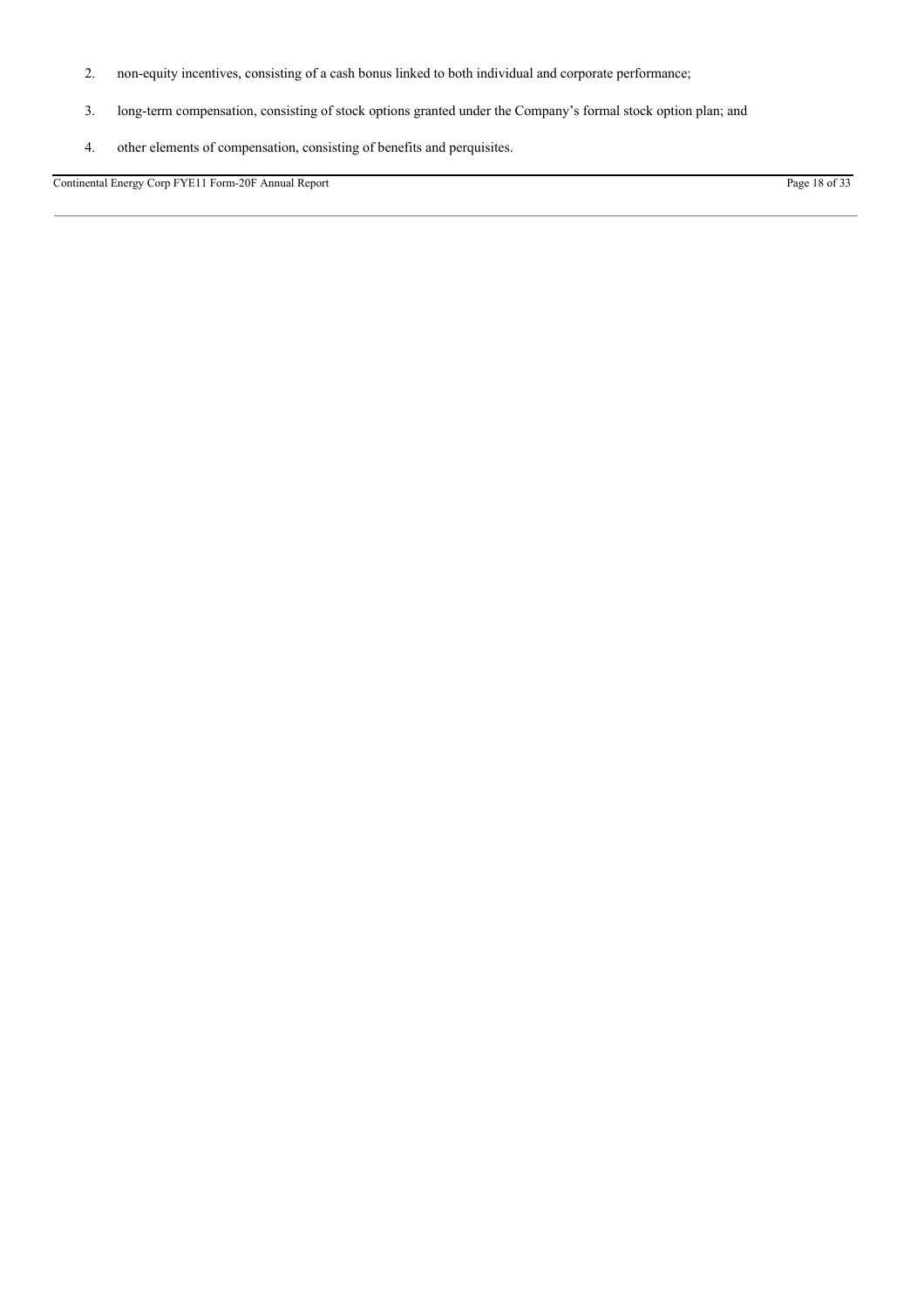**Base Salary -** Salaries of the Company's executive Officers are reviewed periodically by the Compensation Committee. In determining individual base salaries, the Compensation Committee takes into consideration individual circumstances that may include the scope of an executive's position, location of employment, the executive's relevant competencies, experience, performance, and retention risk.

**Non-Equity Incentives -** The Company has no formal short or long term non-equity incentive compensation plan having objective targets or measures in determining non-equity incentives, but instead periodically makes cash bonuses allocated and paid to one or more executives based on merit and individual accomplishment and contribution to advancing the Company's project development and strategic objectives. The granting of cash incentives require the approval of both the Compensation Committee and the Board of Directors and are based upon an assessment of each individual's performance in achieving significant value for the Company, specifically; an executive being instrumental in successfully negotiating a new property acquisition, arranging a financing, drilling a successful well, closing a corporate merger or acquisition, or playing a substantive role in a similar milestone event.

**Long-Term Equity Compensation Plan (Stock Option Plan) -** The Company has no formal long term equity compensation plan having objective targets or measures in determining equity incentives, instead incentive compensation paid to the Company's executive Officers consists exclusively of Option-Based awards pursuant to the Company's formal "**Stock Option Plan**". The Stock Option Plan permits the award of a number of options that varies in accordance with the contribution of the Officers and their responsibilities and limits the amounts of options which can be granted to a single person to 5% of the Company's issued and outstanding shares and 10% of same to all related persons (Directors, Officers, and insiders) as a group. We established the Company's Stock Option Plan in order to attract and retain Directors, executive Officers and employees, who will be motivated to work towards ensuring the success of the Company. The Stock Option Plan was adopted by vote of the Shareholders at the Company's annual general meeting on 12/12/08 and remains in full force and effect at present.

The Board of Directors has full and complete authority to interpret the Stock Option Plan, to establish applicable rules and regulations applying to it and to make all other determinations it deems necessary or useful for the administration of the Stock Option Plan, provided that such interpretations, rules, regulations and determinations are consistent with the express provisions of the Stock Option Plan; rules of all stock exchanges and quotation systems on which the Company's securities are then traded; and with all applicable securities legislation.

Individuals eligible to participate under the Stock Option Plan will be determined by either the Board of Directors or the Compensation Committee. Options granted under the Stock Option Plan may be exercised at any time within a maximum period fixed at the date of their grant but not more than 5 years (the ''Outside Expiry Date''). The Board of Directors or the Compensation Committee, as the case may be, designates, at its discretion, the individuals to whom stock options are granted under the Stock Option Plan and determines the number of Common Shares covered by each of such options, the grant date, the exercise price of each option, the expiry date, the vesting schedule and any other matter relating thereto, in each case in accordance with the applicable rules and regulations of the regulatory authorities. To encourage retention and focus management on developing and successfully implementing the continuing growth strategy of the Company, stock options generally vest immediately but may vest over a specified period of months. The Board of Directors or the Compensation Committee, as the case may be, takes into account previous grants of options when considering new grants. The price at which the common shares may be purchased may not be lower than the closing price of the Common Shares on the OTC-BB on the last five trading days preceding the date of grant of the option.

**Pension Plan Benefits -** The Company does not currently have any formal pension plans that oblige the Company to make payments or provide benefits at, following, or in connection with retirement of its Directors, Officers, or employees.

**Share-Based Awards -** The Company does not currently have any formal short or long term share-based award plans that oblige the Company to make any direct grants and issues of Company securities to its Directors, Officers, or employees as compensation.

**Compensation on Termination -** There are no Company policies providing for, and no provisions in the Company's employment agreements with its Officers or employees for, incremental payments to be made to them by the Company in the event of termination of their employment "Without Cause".

**Compensation on Change of Control of Company -** There are no Company policies providing for, and no provisions in the Company's employment agreements with its Officers or employees for incremental payments to be made to them by the Company in the event of termination of their employment on the event of any "Change of Control" of the Company.

**Compensation of Directors**-The Company has no standard arrangement pursuant to which Directors are compensated by the Company for their services solely in their capacity as Directors except for the granting from time to time of incentive stock options in accordance with the Company's Stock Option Plan and except for compensation paid to Directors who are also executive Officers. No cash compensation was paid to any Director of the Company for the Director's services as a Director during the most recently completed financial year, other than the reimbursement of out-of-pocket expenses.

**COMPENSATION OF OFFICERS AND DIRECTORS IN FISCAL 2011** - During the most recently completed financial year of the Company, the Company compensated its Directors and Officers as set forth in the following table. The Company reports its financial statements in US dollars and therefore all amounts therein are reported in US dollars.

Continental Energy Corp FYE11 Form-20F Annual Report Page 19 of 33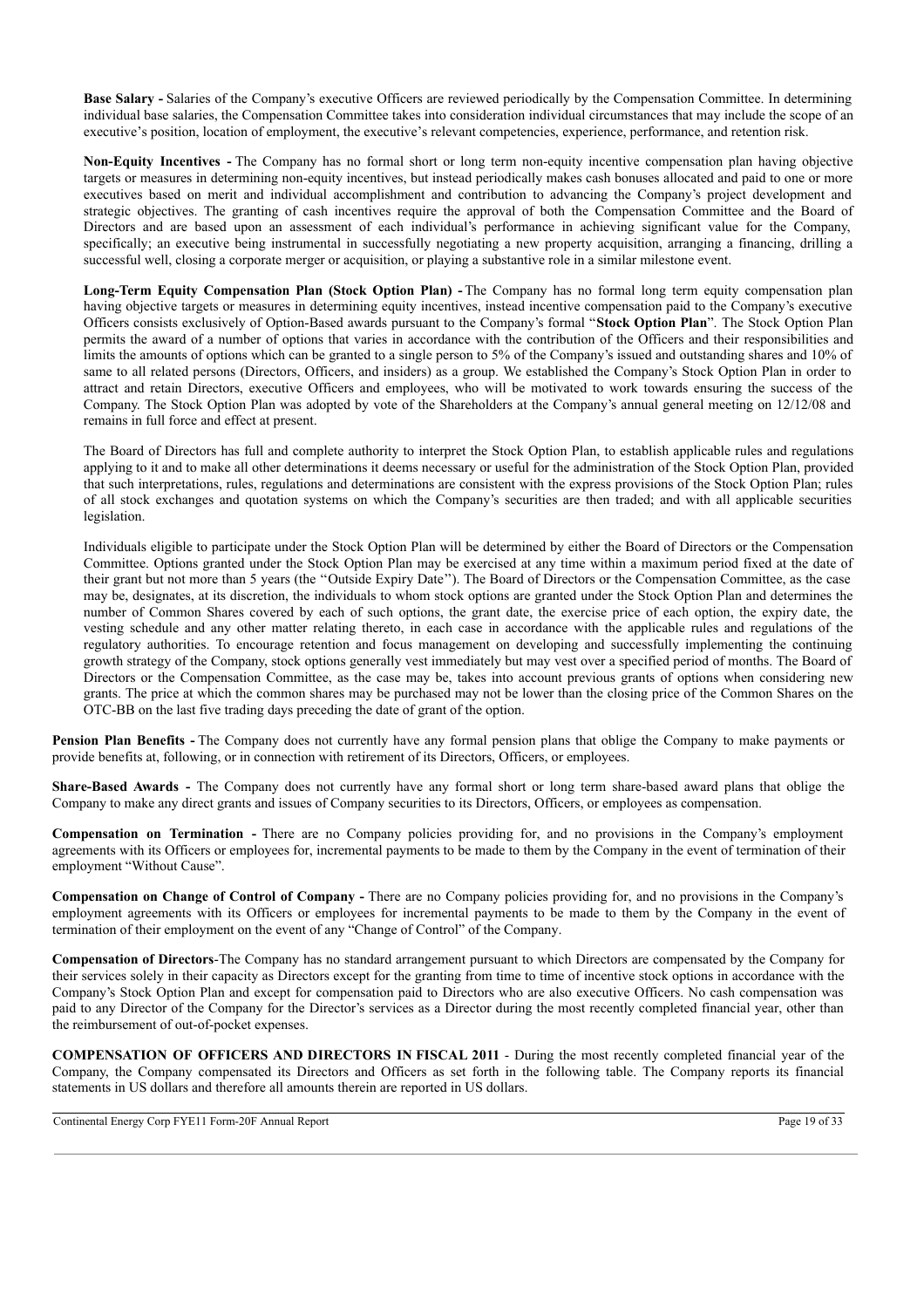| <b>SUMMARY TABLE - COMPENSATION OF DIRECTORS AND OFFICERS DURING FISCAL 2011</b> |                     |               |                    |                        |                                                                           |           |           |                                     |           |
|----------------------------------------------------------------------------------|---------------------|---------------|--------------------|------------------------|---------------------------------------------------------------------------|-----------|-----------|-------------------------------------|-----------|
| <b>Name and Principal</b>                                                        | <b>Fiscal Year</b>  |               | <b>Share-Based</b> | <i><b>Options</b></i>  | <b>Non-Equity Incentive Plan</b><br><b>Compensation</b><br><b>Pension</b> |           | All Other | <b>Total</b><br><b>Compensation</b> |           |
| <b>Position</b>                                                                  | <b>Ended</b>        | <b>Salary</b> | $A$ wards $^{(1)}$ | Granted <sup>(1)</sup> | Annual                                                                    | Long-Term |           | <b>Contributions Compensation</b>   | (USS)     |
| <b>OFFICERS</b>                                                                  |                     |               |                    |                        |                                                                           |           |           |                                     |           |
| Richard L. McAdoo<br>Chairman & CEO                                              | 30-JUN-11 \$120,000 |               | Nil                | Nil                    | Nil                                                                       | Nil       | Nil       | Nil                                 | \$120,000 |
| Andrew T. Eriksson<br>President & COO                                            | $30 - JUN - 11$     | \$90,000      | Nil                | Nil                    | Nil                                                                       | Nil       | Nil       | Nil                                 | \$90,000  |
| Robert V. Rudman<br><b>CFO</b>                                                   | $30 - JUN - 11$     | \$90,000      | Nil                | Nil                    | Nil                                                                       | Nil       | Nil       | Nil                                 | \$90,000  |
| <b>NON-EXECUTIVE</b><br><b>DIRECTORS</b>                                         |                     | Fees          |                    |                        |                                                                           |           |           |                                     | Fees      |
| Philip B. Garrison<br>Non-Executive Director 30-JUN-11                           |                     | Nil           | Nil                | Nil                    | Nil                                                                       | Nil       | Nil       | Nil                                 | Nil       |
| David T.W. Yu<br>Non-Executive Director 30-JUN-11                                |                     | Nil           | Nil                | Nil                    | Nil                                                                       | Nil       | Nil       | Nil                                 | Nil       |

Notes to the table:

When applicable the value of the share-based and options awards reflects the fair value of options granted on the dates of grant. The fair value is computed using the Black Scholes option pricing model with the following weighted average assumptions: a) average risk-free interest rate: b) expected years of life of the option; c) the price of the stock on the grant date; d) expected volatility as a percentage; and e) no expected dividend payments. The Black Scholes model is used to compute option fair values because it is the most commonly used option pricing model and is *considered to produce a reasonable estimate of fair value.*

## **C. BOARD PRACTICES.**

**Election of Directors** - The Directors of the Company are elected at each annual general meeting and hold office until the next annual general meeting. In the event or resignation of a sitting Director, the Board of Directors may act to appoint a replacement Director who shall serve until the next general meeting. The Company is currently authorized to have up to four Directors. Our last annual general meeting was held on 12/10/10, at which then retiring incumbent Directors McAdoo, Garrison, and Yu were each re-elected and Director Rudman was newly elected. Our next annual general meeting is scheduled for 12/16/11. Each of our Directors holds office until the next annual general meeting of the Company, unless his office is earlier vacated under any of the relevant provisions of our articles or the Business Corporations Act (British Columbia).

*Audit Committee*- The Board of Directors has created an "Audit Committee" and duly appointed Executive Director Robert V. Rudman and non-executive Directors Garrison and Yu to serve on the Audit Committee. Non-Executive Director Garrison is a CPA. The Audit Committee is charged with the responsibility of coordinating, reviewing and working with the Company's auditors with respect to the annual fiscal year-end audit. The Company's CFO serves as the Audit Committee's chairman. As at the Report Date the Compensation Committee does not consist of the entire Board of Directors.

**Additional Audit Committee Disclosure** - National Instrument 52-110 of the Canadian Securities Administrators ("NI 52-110") requires the Company, as a venture issuer, to disclose annually in its Information Circular certain information concerning the constitution of its audit committee and its relationship with its independent auditor, as set forth in the following.

**Composition of the Audit Committee -** The Company's audit committee during the most recently completed financial year consisted of three directors: Robert V. Rudman, Philip B. Garrison, and David W.T. Yu. As defined in NI 52-110, Philip B. Garrison, and David W.T. Yu. are both "independent". Robert V. Rudman is CFO of the Company and are therefore not independent. Also as defined in NI 52-110, all of the audit committee members are "financially literate".

**Relevant Education and Experience -** Details of the relevant education and experience of each audit committee member is disclosed above under Item 6 – Directors and Officers.

**Audit Committee Charter** - The Company has adopted a Charter of the Audit Committee of the Board of Directors, which is attached as Exhibit 99.1" to this Form-20F.

**Audit Committee Oversight**- During the most recently completed financial year, the Company's Board of Directors has not failed to adopt a recommendation of the audit committee to nominate or compensate an external auditor.

**Reliance on Certain Exemptions -**During the most recently completed financial year, the Company has not relied on the exemptions contained in Part 2, Section 2.4 or under part 8 of NI 52-110.Section 2.4 provides an exemption from the requirement that the audit committee must pre-approve all non-audit services to be provided by the auditor, where the total amount of fees related to the non-audit services are not expected to exceed 5% of the total fees payable to the auditor in the fiscal year in which the non-audit services were provided. Part 7, Section 7.1 permits a company to apply to a securities regulatory authority for an exemption from the requirements of NI 52-110, in whole or in part.

**Pre-Approval Policies and Procedures** - The audit committee has not adopted specific policies and procedures for the engagement of non-audit services. Subject to the requirements of NI 52-110, the engagement of non-audit services is considered by the Company's Board of Directors, and where applicable the audit committee, on a case-by-case basis.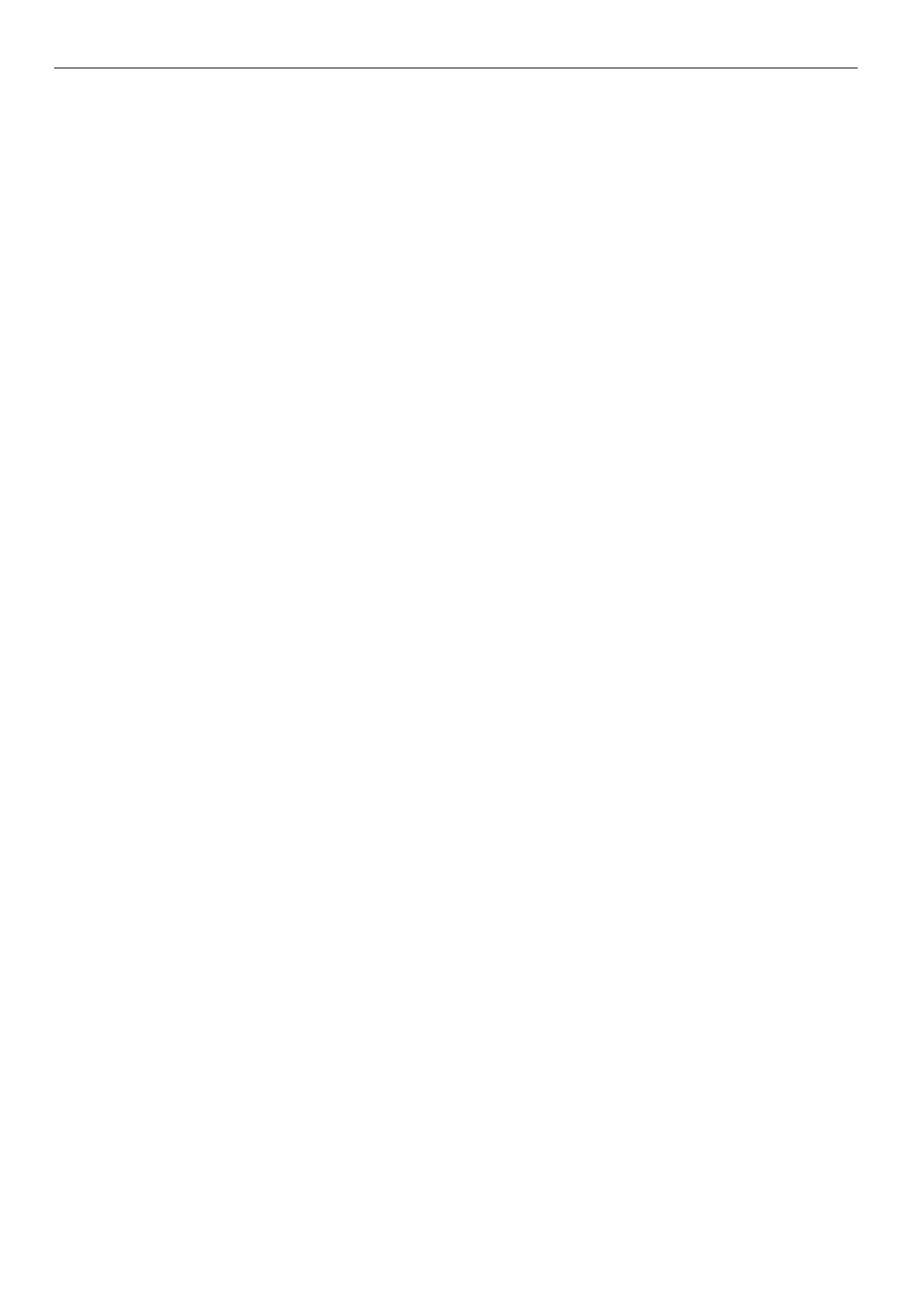**External Auditor Service Fees -** Disclosure of the fees billed by the Company's external auditor for services provided in auditing the Company's annual financial statements for the subject year is set out in Item 16 – Principal Accountant Fees and Services in this Form-20F.

**Exemption** - The Company is relying on the exemption provided by section 6.1 of NI 52-110 which provides that the Company, as a venture issuer, is not required to comply with Part 3 (Composition of the Audit Committee) and Part 5 (Reporting Obligations) of NI 52- 110.

*Executive Compensation Committee* - The Board of Directors has created a "Compensation Committee" and duly appointed executive Director McAdoo and non-executive Directors Garrison and Yu serve on the Compensation Committee. The committee is charged with the responsibility to review and recommend contracts and terms of compensation to be paid to Company management. Mr. McAdoo serves as the committee's chairman. As at the Report Date the Compensation Committee does not consist of the entire Board of Directors.

*Reserves Committee*- The Board of Directors has created a "Reserves Committee" and duly appointed executive Director McAdoo and although not a Director, the Company's President and COO, Andrew T. Eriksson, to serve on the Reserves Committee due to his technical qualifications. The Reserves Committee is charged with the responsibility of oversight of the Company's oil and gas reserves and activity reporting in compliance with Canadian regulatory practices under National Instrument 51. The purpose of the Reserves Committee is to assist the Board in carrying out its responsibilities with respect to annual and interim reviews of the Company's oil and gas reserves. The responsibilities of the Reserves Committee include (i) if required, recommending to the Board the preferred independent evaluators and the terms of the engagement; (ii) if required, reviewing the Corporation's procedures for providing information to the independent evaluator with respect to its oil and gas reserves; (iii) reviewing the Corporation's procedures relating to the disclosure of information with respect to its reserves; (iv) ensuring that the Corporation complies with regulatory and legal requirements; (v) signing off on the year end reserve evaluation; and (vi) generally ensure that all actions necessary have been taken to conform to regulatory and legal requirements.

## **D. EMPLOYEES.**

During Fiscal 2011, in addition to its 3 Officers, the Company had 4 full time employees, all located at the Company's Indonesia representative office in Jakarta. Of these employees one is accounting staff, and the remainder are administrative and support staff. None of the Company's employees are represented by a union.

## **E. SHARE OWNERSHIP BY DIRECTORS AND OFFICERS.**

The table below lists, as at the Report Date, the number of voting securities owned directly or indirectly by all Directors and Officers. The common share voting rights of our Directors and Officers do not differ from those of any other shareholders. The amounts of common shares shown do not include those common shares that a Director or Officer may yet acquire upon exercise of any outstanding options or warrants.

| <b>Voting Shares Owned by Directors And Officers</b> |                                    |                                                    |                                               |  |  |  |  |  |
|------------------------------------------------------|------------------------------------|----------------------------------------------------|-----------------------------------------------|--|--|--|--|--|
| <b>Type of Security</b>                              | Name of<br><b>Beneficial Owner</b> | <b>Number of Voting</b><br><b>Securities Owned</b> | % of Total Voting<br><b>Securities Issued</b> |  |  |  |  |  |
| Common Shares                                        | Richard L. McAdoo, Director & CEO  | 4,829,158                                          | $6.6\%$                                       |  |  |  |  |  |
| Common Shares                                        | David T.W. Yu, Director            | 3,833,334                                          | 5.3 $%$                                       |  |  |  |  |  |
| Common Shares                                        | Phillip B. Garrison, Director      | 0                                                  | $0.0\%$                                       |  |  |  |  |  |
| Common Shares                                        | Andrew T. Eriksson, COO            | 1,465,000                                          | $2.0\%$                                       |  |  |  |  |  |
| Common Shares                                        | Robert Rudman, Director &CFO       | 2.000                                              | $0.1\%$                                       |  |  |  |  |  |
|                                                      | Directors & Officers as a Group    | 10,129,492                                         | 14.0 $%$                                      |  |  |  |  |  |
|                                                      |                                    |                                                    |                                               |  |  |  |  |  |
| <b>Common Shares</b>                                 | Total Issued & Outstanding         | 72,390,381                                         | 100 $\%$                                      |  |  |  |  |  |

Continental Energy Corp FYE11 Form-20F Annual Report Page 21 of 33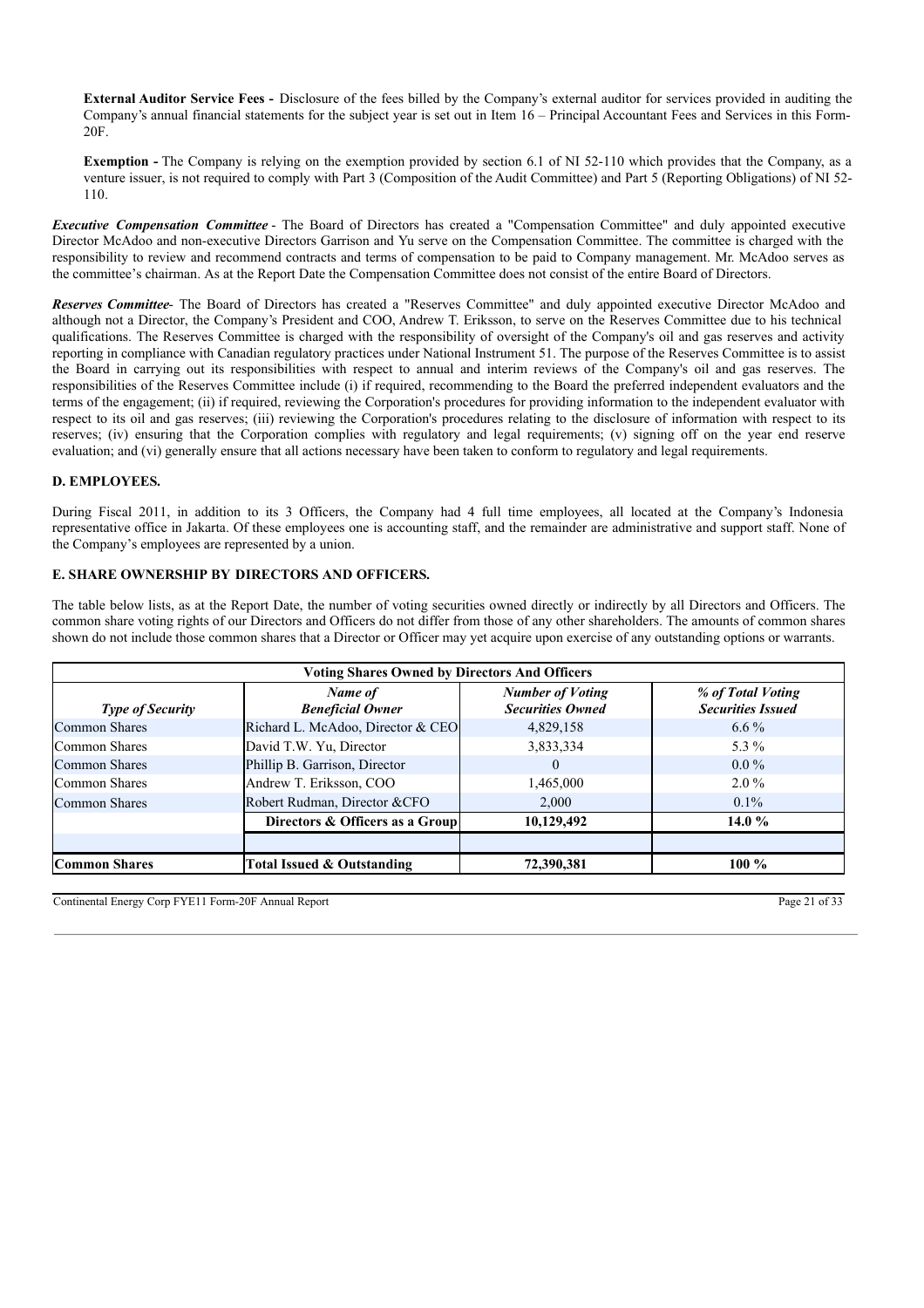**Incentive Stock Options Held by Directors and Officers** - The table below lists, as at the Report Date, the number of stock options held by each Director and Officer. Incentive stock options are granted to the Company's management, employees, and consultants in accordance with our formal written Stock Option Plan that is described in more detail in Section-6.B. The Stock Option Plan currently in effect was approved by our shareholders at our annual general meeting held on 12/12/08. The number of options held by Directors and Officers as a group plus those options held by other employees and consultants as a group is also shown.

| <b>Stock Options Held by Directors and Officers</b> |                                                           |                                      |                             |                            |  |  |  |
|-----------------------------------------------------|-----------------------------------------------------------|--------------------------------------|-----------------------------|----------------------------|--|--|--|
| <b>Name of Optionee</b><br>Directors & Officers     | <b>US\$ Option</b><br><b>Exercise Price</b>               | <b>Date Option</b><br><b>Expires</b> | Number of<br><b>Options</b> | Percent<br><b>Of Total</b> |  |  |  |
| Richard McAdoo<br>Director & CEO                    | \$0.07                                                    | 12/31/12                             | 1,000,000                   | $11.1\%$                   |  |  |  |
| David T.W. Yu<br>Director                           | \$0.07                                                    | 12/31/12                             | 1,000,000                   | $11.1\%$                   |  |  |  |
| Phillip B. Garrison<br>Director                     | \$0.07                                                    | 12/31/12                             | 1,000,000                   | $11.1\%$                   |  |  |  |
| Andrew T. Eriksson                                  | \$0.07                                                    | 12/31/11                             | 160,000                     |                            |  |  |  |
| President & COO                                     | \$0.07                                                    | 12/31/12                             | 840,000                     | 11.1%                      |  |  |  |
| Robert Rudman<br>Director & CFO                     | \$0.07                                                    | 12/31/12                             | 1,000,000                   | $11.1\%$                   |  |  |  |
|                                                     | Total Directors & Officers as a Group                     | 5,000,000                            | 55.6%                       |                            |  |  |  |
| Other Optionees as a Group                          | $$0.07 \text{ to } $0.15$$                                | Various                              | 4,000,000                   | 44.4%                      |  |  |  |
|                                                     | <b>Total Stock Options Outstanding at the Report Date</b> | 9,000,000                            | 100.0%                      |                            |  |  |  |

## **ITEM-7 : MAJOR SHAREHOLDERS AND RELATED PARTY TRANSACTIONS**

*Authorized Share Capital* - The authorized capital of the Company consists of One Billion (1,000,000,000) shares divided into Five Hundred Million (500,000,000) common shares without par value and Five Hundred Million (500,000,000) preferred shares without par value.

*Authorized Common Shares*- All of the 500,000,000 authorized common shares of the Registrant are of the same class and, once issued, rank equally as to dividends, voting powers, and participation in assets. Holders of common shares are entitled to one vote for each share held of record in all matters to be acted upon by the shareholders. Holders of common shares are entitled to receive such dividends as may be declared from time to time by the Board of Directors, in its discretion, out of funds legally available therefore.

*Authorized Preferred Shares* - The authorized capital of the Registrant includes 500,000,000 preferred shares. The Board of Directors, using its own discretion, may from time to time by resolution, alter the Articles of the Company to divide the preferred shares into special series or classes of preferred shares in differing amounts of preferred shares having separate special terms and conditions attached to each such series. The Directors may create and designated a particular series of preferred shares, fix the number of preferred shares to be included in such designated series, and determine the consideration for which any series is to be sold or issued. Further, the Directors may create, define and attach special rights and restrictions to the preferred shares of any particular series including, rates and other conditions of any dividends; the rights and terms of provisions for cancellation, redemption, conversion, exchange, and/or retraction of the series; and the terms and conditions of any voting rights or restrictions. Holders of preferred shares shall be entitled, on the distribution of assets of the Company or on the liquidation, dissolution or winding-up of the Company, to receive before any distribution to be made to holders of common shares or any other series or class of shares capital ranking junior to the preferred shares as specifically provided in the special rights and restrictions attached to any particular series of the preferred shares issued.

*Issued and Outstanding Share Capital* - At the Company's most recently completed Fiscal 2011 year end on 6/30/11 the total number of common shares issued and outstanding was 72,390,381. As of the Report Date the total number of common shares issued and outstanding was 72,390,381. Zero preferred shares were issued at Fiscal 2011 year-end and none are issued as of the Report Date. The authorized and issued share capital of the Company is summarized in the table below.

| <b>Authorized And Issued Share Capital</b> |                            |                                                       |                                              |                                       |  |  |
|--------------------------------------------|----------------------------|-------------------------------------------------------|----------------------------------------------|---------------------------------------|--|--|
| Authorized<br><b>Share Capital</b>         |                            | <b>Issued and Outstanding</b><br><b>Share Capital</b> |                                              |                                       |  |  |
| <b>Type of Security</b>                    | Number of<br><b>Shares</b> | <b>Last Audited</b><br><b>Year End 6/30/11</b>        | <b>Last Unaudited</b><br>Quarter End 9/30/11 | <b>At The Report Date</b><br>11/18/11 |  |  |
| <b>Common Shares</b>                       | 500,000,000                | 72,390,381                                            | 72,390,381                                   | 72,390,381                            |  |  |
| <b>Preferred Shares</b>                    | 500,000,000                |                                                       |                                              |                                       |  |  |

Continental Energy Corp FYE11 Form-20F Annual Report Page 22 of 33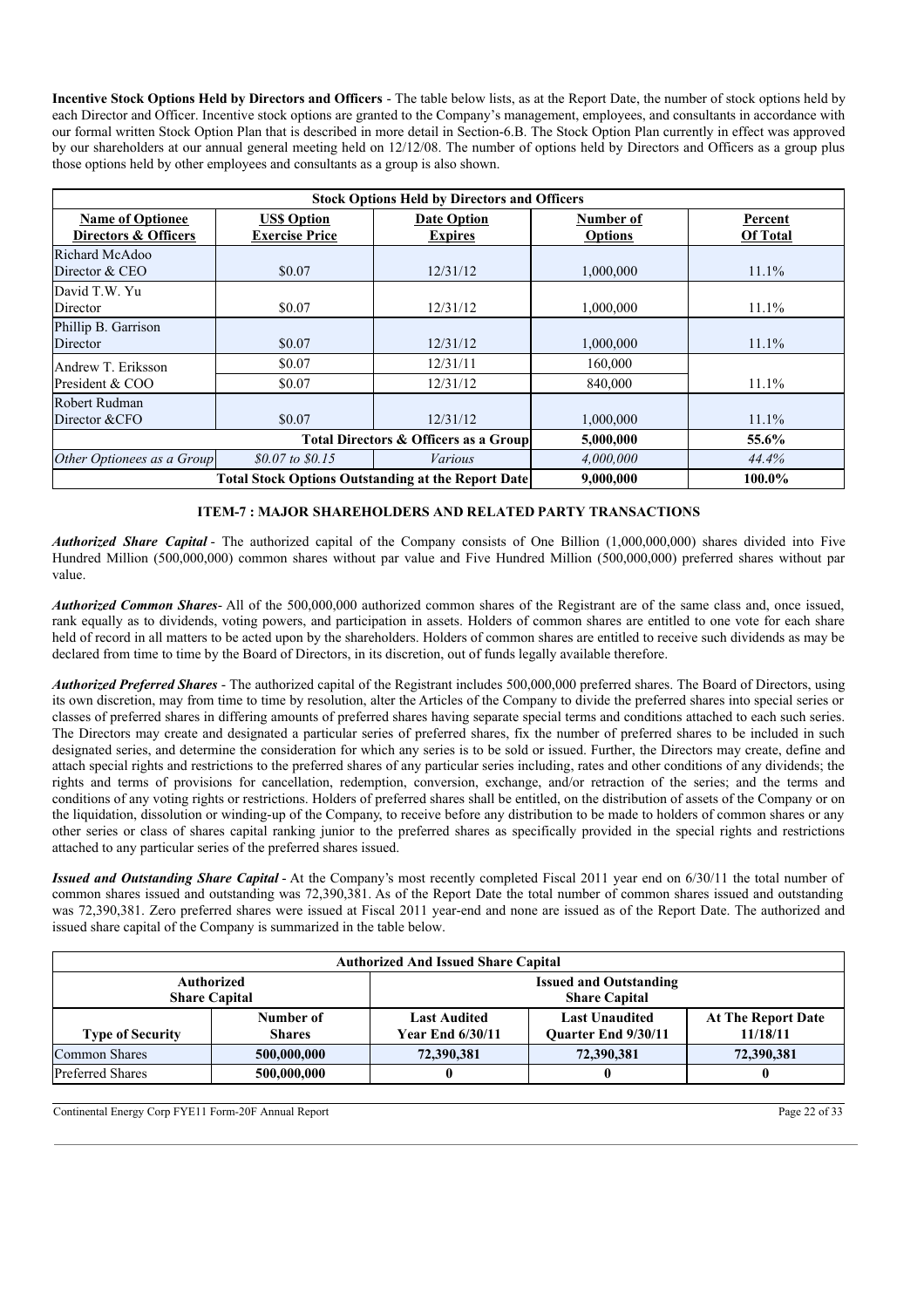*Fully Diluted Basis Shareholding* - As at the Report Date, on a fully diluted basis, there are **104,295,881** common shares of the Company either issued or allocated under unexercised outstanding options, warrants, and debt conversion rights. This fully-diluted total includes **72,390,381** common shares actually issued and outstanding plus **19,780,000** outstanding unexercised warrants, plus **9,000,000** outstanding unexercised options to purchase additional common shares, plus **3,125,000**outstanding unexercised rights to convert against a promissory note; all as summarized in the table below.

|                            | <b>Fully Diluted Shareholding</b> |                            |                           |  |
|----------------------------|-----------------------------------|----------------------------|---------------------------|--|
| <b>Type of Security</b>    | <b>Last Audited</b>               | <b>Last Unaudited</b>      | <b>At The Report Date</b> |  |
|                            | <b>Year End 6/30/11</b>           | <b>Ouarter End 9/30/11</b> | 11/18/11                  |  |
| <b>Common Shares</b>       | 72,390,381                        | 72,390,381                 | 72,390,381                |  |
| Warrants                   | 17.968.000                        | 19,780,500                 | 19,780,500                |  |
| Options                    | 9,000,000                         | 9,000,000                  | 9,000,000                 |  |
| Debt Conversion Rights     | $---$                             | 3.125,000                  | 3,125,000                 |  |
| <b>Fully Diluted Total</b> | 99,358,381                        | 104,295,881                | 104,295,881               |  |

## **A. MAJOR SHAREHOLDERS.**

**Definition of Major Shareholder** - As used herein the term "**Major Shareholder**" refers to beneficial owners of 5% or more of each class of the Company's voting securities, including our common shares. As at the Report Date the Company has one class of common shares outstanding, of which **72,390,381** are issued and entitled to vote.

**Voting Rights** - The voting rights of our Major Shareholders do not differ from the voting rights of shareholders who are not Major Shareholders.

**List of Major Shareholders** - To the knowledge of the Directors and Officers of the Company, no person beneficially owns, directly or indirectly, or exercises control or direction over common shares carrying more than 5% of the voting rights attached to all issued and outstanding shares of the Company at the Report Date except for those Major Shareholders who, together with their respective share holdings, are listed in the following table:

|                         | <b>Major Shareholders</b>        |                            |            |
|-------------------------|----------------------------------|----------------------------|------------|
| <b>Type of Security</b> | <b>Name of Major Shareholder</b> | <b>Voting Shares Owned</b> | % of Total |
| <b>Common Shares</b>    | Richard L. McAdoo <sup>(1)</sup> | 4,829,158                  | $6.6\%$    |
| Common Shares           | David T.W. Yu $^{(2)}$           | 3,833,334                  | 5.3 %      |
| <b>Common Shares</b>    | Macquarie Bank Ltd. (3)          | 5,250,000                  | 7.3 %      |
|                         | Major Shareholders as a Group    | 13,912,492                 | 19.2 %     |
| <b>Common Shares</b>    | CDS <sup>(4,6)</sup>             | 38,486,723                 | 53.2%      |
| Common Shares           | CEDE& Co. $(5,6)$                | 14,896,533                 | 20.6 %     |
| <b>Common Shares</b>    | Total Issued & Outstanding       | 72,390,381                 | 100.0 %    |

*Notes to Table:*

With the exception of Macquarie Bank Ltd. who purchased its shares through a private placement of equity in the Company during Fiscal 2008 there have been no significant changes in Major Shareholders and no significant changes in the number of shares held by each Major Shareholder during the last three Fiscal Years.

**Other Shareholders -** Based on the following assumptions we estimate that the number of other shareholders of the Company, the amounts of shares each holds, and the geographic distribution of their residence as follows:

*Registered Shareholders* - The Company knows the names, residences, and respective numbers of shares held by only those holders who possess a paper certificate on file with our registrar and transfer agent (collectively our "**Registered Shareholders**"). Each year our transfer agent furnishes us a list of Registered Shareholders entitled to vote at our annual general meeting and we use this list to mail proxy and meeting information. The information about shareholder shown in the following table is at 11/10/11 "**Record Date**" for the Company's Fiscal 2011 annual general meeting.

*Unregistered Shareholders* - The Company has researched to the best of its ability, the "**Unregistered Shareholders**". The shares of our Unregistered Shareholders are commonly held by brokerage firm who uses a share depository institution as its nominee and clearing house on behalf of banks, brokerage firms, institutions and their respective clients. Two of these share depository institutions, CDS and CEDE, hold a majority of the Company's issued and outstanding common shares as shown in the preceding table. Canadian Depository for Securities, Inc., or

<sup>1</sup> Major Shareholder, Executive Director, Chairman, and CEO of the Company.

<sup>2</sup> Major Shareholder, Non Executive and Independent Director of the Company.

<sup>3</sup> Major Shareholder.

<sup>4</sup> Canadian Depository for Securities, Inc., a Canadian nominee securities depository and clearing house for banks, brokers, and institutions.

<sup>5</sup> American nominee of the Depository Trust Company, a nominee securities depository and clearing house for banks, brokers, and institutions.

<sup>6</sup> The Company is not aware of the identities of beneficial owners of the shares held by nominee depositories CDS or CEDE.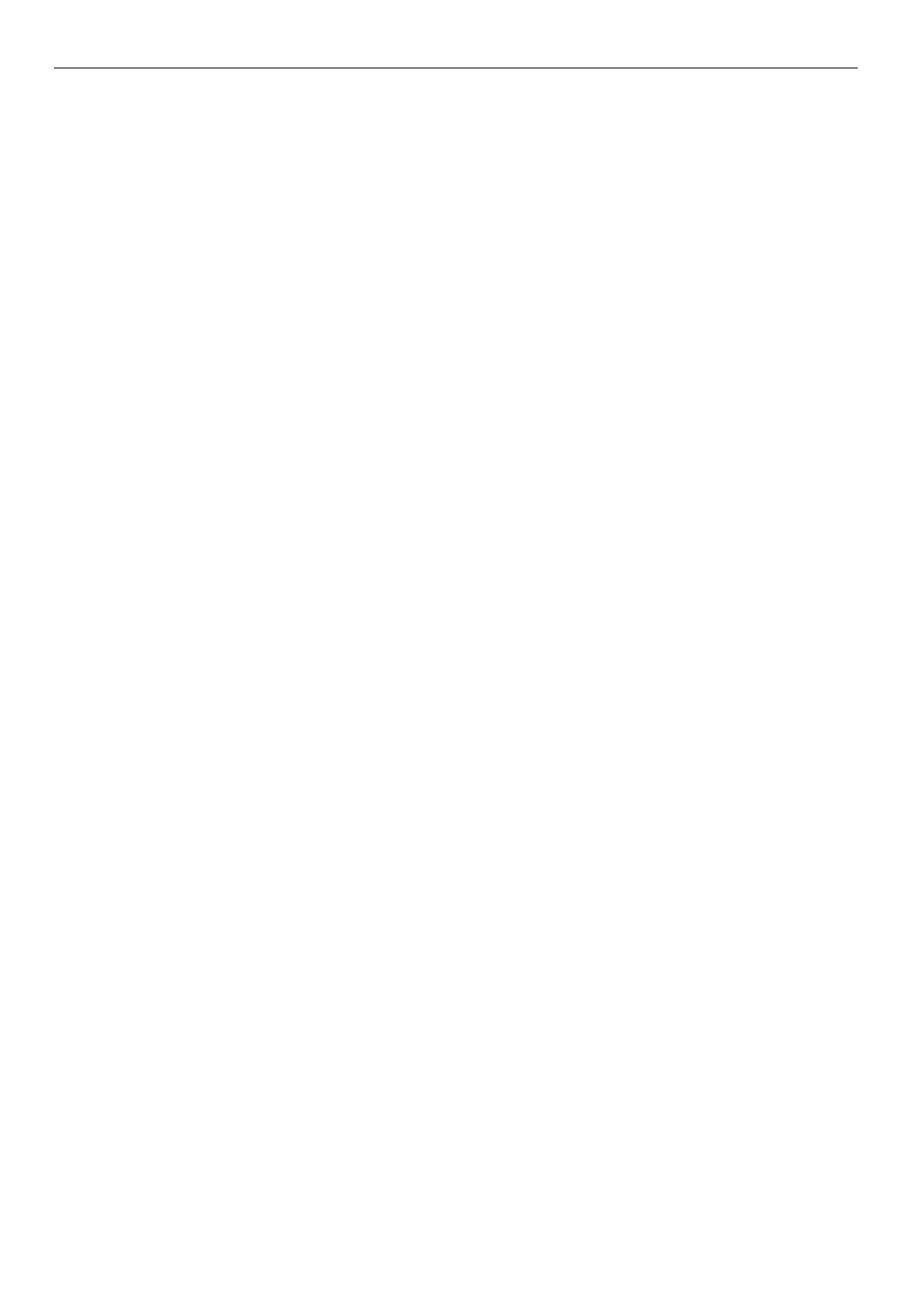"**CDS**" is a Canadian depository and "**CEDE**" an American nominee of the Depository Trust Company is a USA depository. The actual number of shareholders, the amount of shares owned by each, the residence of each, and the identities of each actual individual shareholders represented by the CDS and CEDE holdings is not known to the Company except for a limited amount of shareholders who have elected to receive annual meeting proxy and other information directly from the Company. We estimate the number of our Unregistered Shareholders from the number of proxy materials requested of the Company by various brokerage houses for distribution to our shareholders at each annual meeting Record Date.

*Geographic Distribution of Shareholders* - We estimate the location of Registered Shareholders from the registered certificate addresses provided by our transfer agent. In the case of Unregistered Shareholders we presume that the shares held by Canadian depository CDX represent Canadian or other Non-US holders and we presume that shares held at CEDE are attributable to USA resident holders although we have no way of knowing these facts as certain.

Therefore we estimate that the number of shareholders of the Company, the amounts of shares held, and the geographic distribution of our Registered Shareholders, Unregistered Shareholders, and nominee depositories as shown in the following table:

| ESTIMATE OF NUMBER AND DISTRIBUTION OF SHAREHOLDERS |                                 |               |                  |                          |                  |               |                |               |
|-----------------------------------------------------|---------------------------------|---------------|------------------|--------------------------|------------------|---------------|----------------|---------------|
|                                                     | <b>Other Nation</b><br>Canadian |               | <b>USA</b>       |                          |                  |               |                |               |
|                                                     | <b>Residents</b>                |               | <b>Residents</b> |                          | <b>Residents</b> |               | <b>Total</b>   |               |
|                                                     | <b>Number</b>                   |               | <b>Number</b>    |                          | <b>Number</b>    |               | <b>Number</b>  |               |
|                                                     | of                              | <b>Shares</b> | of               | <b>Shares</b>            | of               | <b>Shares</b> | of             | <b>Shares</b> |
|                                                     | <b>Holders</b>                  | Held          | <b>Holders</b>   | Held                     | <b>Holders</b>   | Held          | <b>Holders</b> | Held          |
| Registered                                          |                                 |               |                  |                          |                  |               |                |               |
| Shareholders                                        | 37                              | 1,844,749     | 35               | 11,971,134               | 65               | 5,243,093     | 126            | 19,058,976    |
| Estimate of Unregistered                            |                                 |               |                  |                          |                  |               |                |               |
| <b>Shareholders</b>                                 | 300                             | --            | 100              | $- -$                    | 300              | $- -$         | 700            |               |
| CDS Depository, Canada                              |                                 | 38,434,872    | $- -$            | $\qquad \qquad -$        |                  | $- -$         |                | 38,434,872    |
| CEDE Depository, USA                                | $- -$                           | --            | --               | $\overline{\phantom{m}}$ |                  | 14,896,533    |                | 14,896,533    |
| <b>Totals</b>                                       | 338                             | 40,279,621    | 124              | 11,971,134               | 366              | 20,139,626    | 828            | 72,390,381    |

**Control** - To the extent known to the Company, the Company is not owned or controlled directly or indirectly by another corporation, or by any foreign government, or by any other natural or legal person severally or jointly, other than disclosed herein.

**Change of Control** - To the extent known to the Company, there are no arrangements, the operation of which may at a subsequent date result in a change of control of the Company.

## **B. RELATED PARTY TRANSACTIONS.**

On 9/15/09 the Company entered into a 12-month contract with Aspen Capital Partners LLC ("Aspen"), a financial and management consultant to among other things, provide fund raising advice, other financial and investor relations services, and the personal services of Mr. Robert V. Rudman to act as the Company's CFO. Mr. Rudman is a director of the Company and at the time was also a managing director of Aspen. The contract was terminated on 5/15/11. Mr. Rudman resigned as a director of Aspen on 7/31/11. Mr. Rudman was hired directly by the Company as its CFO pursuant to a contract dated 8/1/11, subsequent to the fiscal year end.

During the fiscal year ended 6/30/11, management, director and officer fees in the amount of \$210,000 were paid or accrued to directors and officers of the Company and consulting fees in the amount of \$82,500 were paid or accrued to a firm in which an officer of the Company is a managing director. At fiscal year end 6/30/11, \$445,000 was payable to officers of the Company relating to outstanding management fees and \$132,240 was payable to an officer relating to cash advances made to the Company since 6/30/10.

On 2/17/11 the Company received a \$15,000 loan from a director in exchange for a promissory note. The loan is to accrue interest at the rate of 10% per annum and was repayable on 5/17/11.The loan remains outstanding after the maturity date and no new terms have been negotiated. Interest of \$547 was accrued for this loan during the year ended 6/30/11.

On 6/13/11 the Company received a \$10,000 loan from a director in exchange for a promissory note. A further \$5,000 was received from the same director on 6/23/ with the same terms. The loans are to accrue interest at the rate of 10% per annum and are repayable on 10/13/11 and 10/23/11, respectively. Total interest of \$56 was accrued for these loans during the year ended 6/30/11.

Except for the related party transaction described in the preceding paragraphs, and to the extent of the Company's knowledge, during the Company's preceding fiscal year-ended 6/30/11 and up to the Report Date there were no loans, guarantees, transactions, or currently proposed transactions between the Company and

- (a) enterprises that directly or indirectly through one or more intermediaries, control or are controlled by, or are under common control with, the Company;
- (b) associates (An associate is an unconsolidated enterprise in which the Company has a significant influence or which has significant influence over the Company);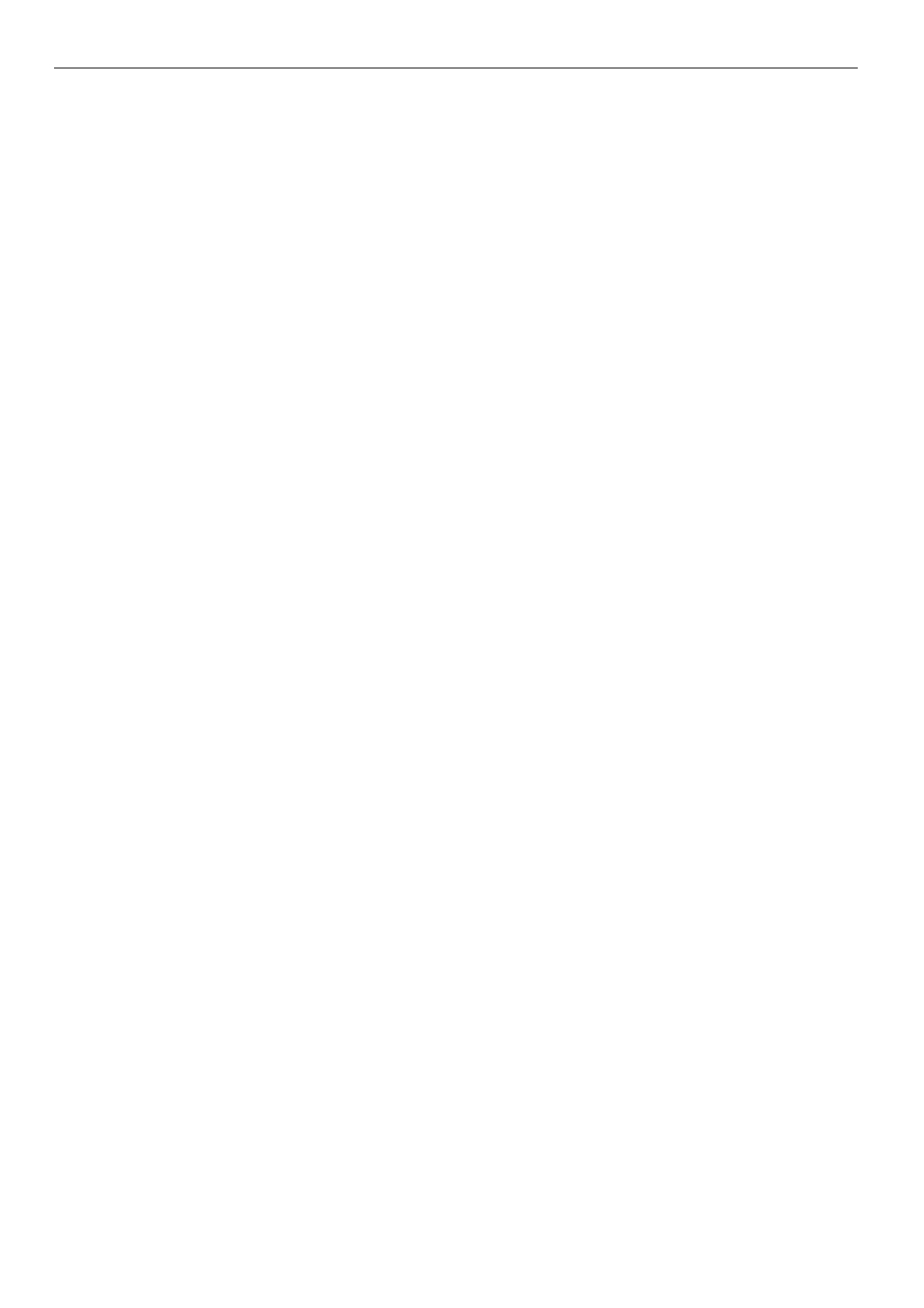- (c) individuals owning, directly or indirectly, an interest in the voting power of the Company that gives them significant influence over the Company, and close members (Close members of an individual's family are those that may be expected to influence, or be influenced by, that person in their dealings with the Company.) of any such individual's family;
- (d) Directors, Officers, and key management personnel, that is, those persons having authority and responsibility for planning, directing and controlling the activities of the Company, including close members of such individuals' families; and
- (e) enterprises in which a substantial interest in the voting power is owned, directly or indirectly, by any person described in (c) or (d) or over which such a person is able to exercise significant influence. This includes enterprises owned by Directors or Major Shareholders of the Company and enterprises that have a member of key management in common with the Company. Significant influence over an enterprise is the power to participate in the financial and operating policy decisions of the enterprise but is less than control over those policies.

## **C. INTERESTS OF EXPERTS AND COUNSEL.**

Since the end of the Company's Fiscal 2010 year end, to the best of our knowledge, there are no transactions, or proposed transactions, which have materially affected or will materially affect the Company in which any auditors, experts, counsel, or independent advisors has had or will have any direct or material indirect interest.

## **ITEM-8 : FINANCIAL INFORMATION**

## **A. CONSOLIDATED STATEMENTS AND OTHER FINANCIAL INFORMATION.**

*Preparation of Financial Statements* - The Company prepares annual audited consolidated financial statements as at its year end date of 30 June. These consolidated financial statements include the accounts of the Company and its majority owned subsidiaries. During the course of the Company's fiscal year management prepares unaudited quarterly consolidated financial statements as at September 30, December 31, and March 31 which are filed on SEDAR with the British Columbia Securities Commission within 60 days of the quarter's end. These same quarterly statements are filed by the Company on EDGAR as Form-6K filings.

*SEDAR Filings* - The Company makes continuous disclosure filings with Canadian securities regulators electronically via "SEDAR", the "System for Electronic Document Archiving and Retrieval". The Company began filing electronically on SEDAR in 1997. Copies of the Company's SEDAR filings, including our annual audited and quarterly unaudited financial statements and management discussion and analysis may be downloaded from the SEDAR website at www.sedar.com.

*Reporting Currency* - Commencing for its 7/31/02 year-end the Company adopted the U.S. currency as its reporting currency and has prepared its financial statements since then on that basis. The accounts of the Company are now prepared in U.S. dollars and the Company's Canadian operations are translated into U.S. dollars under the temporal method.

*Canadian GAAP* - The Company's financial statements are prepared in accordance with Canadian Generally Accepted Accounting Principles (GAAP), the application of which, in the case of the Company, conforms in all material respects for the periods presented with US GAAP, except as disclosed in footnotes to the financial statements.

**Change to IFRS** - The current fiscal year ending 6/30/11 is the last year that the Company's financial statements will be prepared in accordance with Canadian GAAP with US GAAP footnotes. Commencing from 7/1/11, the Company's financial statements shall be prepared in accordance with IFRS.

**International Financial Reporting Standards -** The Canadian Accounting Standards Board announced its decision to replace Canadian GAAP with International Financial Reporting Standards ("IFRS") for all Canadian publicly accountable enterprises. The effective changeover date for the Company is 7/1/11, at which time Canadian GAAP will cease to apply for Continental and will be replaced by IFRS. Following this timeline, the Company will issue its first set of interim financial statements prepared under IFRS for the quarter ending 9/30/11 including comparative IFRS financial results and an opening balance sheet as at 7/1/10. The first annual IFRS consolidated financial statements will be prepared for the year ended 6/30/12 with restated comparatives for the year ended 6/30/11.

Management has developed a project plan for the conversion to IFRS based on the current nature of operations. The conversion plan is comprised of three phases: 1) Scoping phase which assesses the overall impact and effort required by the Company in order to transition to IFRS; 2) Planning phase which includes a detailed analysis of the conversion process and implementation plan required for disclosure for the Company's first quarter; 3) Transition phase which includes the preparation of an IFRS compliant opening balance sheet as at 7/1/10, any necessary conversion adjustments and reconciliations, preparation of fully compliant pro forma financial statements including all note disclosures and disclosures required.

The Company's audited financial statements for Fiscal 2011 can be found under "Item 18 - Financial Statements" in the annual report below.

## **B. SIGNIFICANT CHANGES.**

*Legal Proceedings* - As of the Report Date, the Company knows of no material, active or pending legal proceedings against them; nor is the Company involved as a plaintiff in any material proceeding or pending litigation.

*Dividend Distributions* - Holders of our common shares are entitled to receive such dividends as may be declared from time to time by our board, in its discretion, out of funds legally available for that purpose. The Company has not declared any dividends for the last five fiscal years and does not anticipate that it will do so in the foreseeable future. We intend to retain future earnings, if any, for use in the operation and expansion of our business and do not intend to pay any cash dividends in the foreseeable future.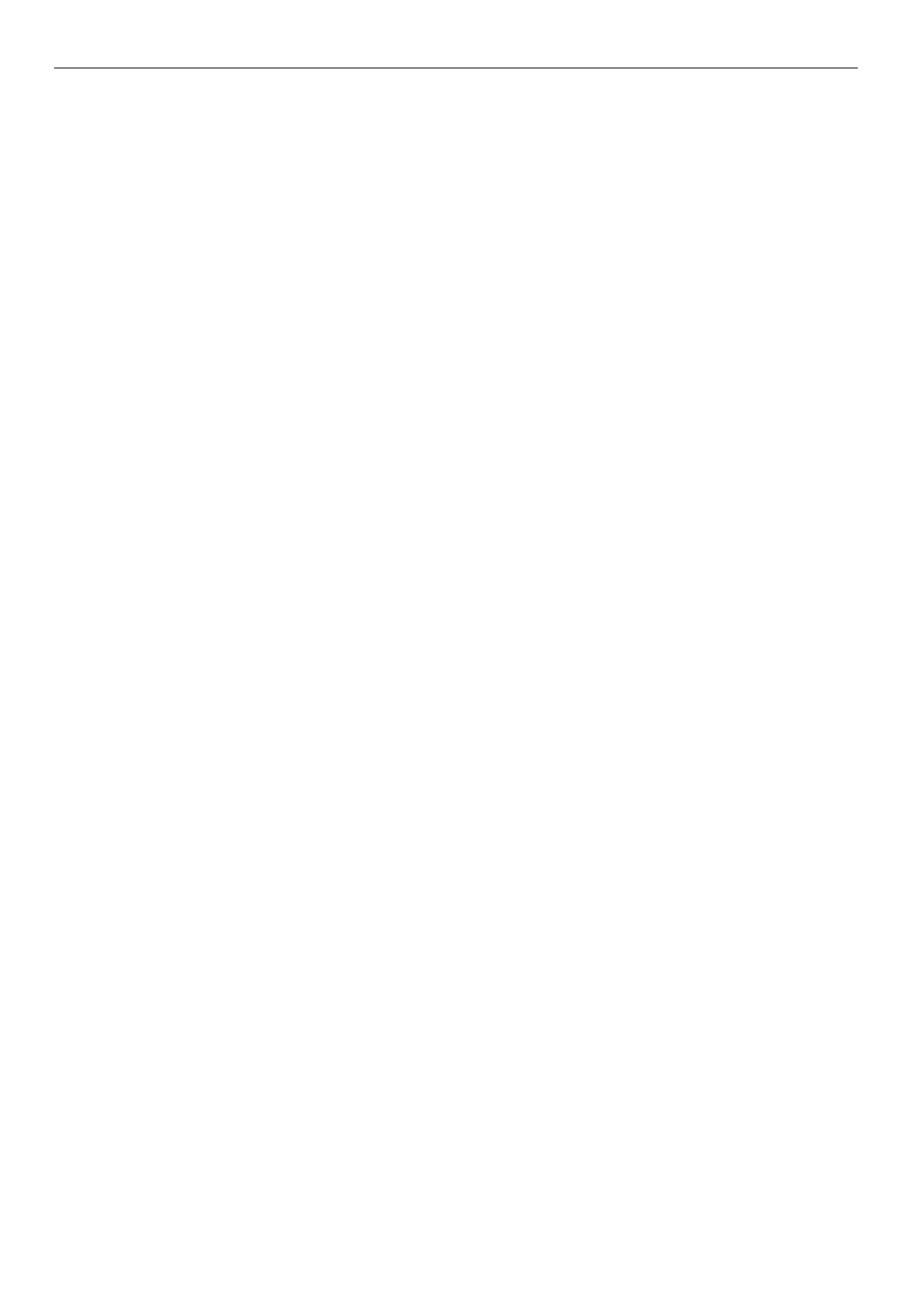## **ITEM-9 : THE OFFER AND LISTING.**

## **A. OFFER AND LISTING DETAILS.**

The Company's common shares trade on the NASD Electronic OTC Bulletin Board in the United States under the symbol "CPPXF", since 3/24/98. The following table lists the volume of trading and the high and low trading prices during the quarter and the end quarter closing sales price for the Company's common shares for the last eight fiscal quarters. The closing price of the common shares on  $10/31/11$ was\$0.06.

|                            | <b>Common Shares</b>  |                   | <b>USS Dollar Sales Price</b> |                      |  |
|----------------------------|-----------------------|-------------------|-------------------------------|----------------------|--|
| <b>For the Period</b>      | <b>Trading Volume</b> | <b>High Price</b> | <b>Low Price</b>              | <b>Closing Price</b> |  |
| Quarter Ended - 9/30/2011  | 979,700               | \$0.09            | \$0.05                        | \$0.07               |  |
| Quarter Ended - 6/30/2011  | 1,189,600             | \$0.12            | \$0.06                        | \$0.08               |  |
| Quarter Ended - 3/31/2011  | 2,787,200             | \$0.11            | \$0.05                        | \$0.08               |  |
| Quarter Ended - 12/31/2010 | 1,473,000             | \$0.14            | \$0.04                        | \$0.06               |  |
| Quarter Ended - 9/30/2010  | 482,400               | \$0.14            | \$0.03                        | \$0.09               |  |
| Quarter Ended - 6/30/2010  | 764,400               | \$0.14            | \$0.05                        | \$0.09               |  |
| Quarter Ended - 3/31/2010  | 1,195,900             | \$0.14            | \$0.04                        | \$0.09               |  |
| Quarter Ended - 12/31/2009 | 2,470,200             | \$0.09            | \$0.04                        | \$0.06               |  |

## **B. PLAN OF DISTRIBUTION.**

We are filing this Form-20F as an annual report under the Exchange Act and therefore the provision of information called for by this Item-9.B is not applicable.

#### **C. MARKETS.**

Our common shares are quoted on the OTC Bulletin Board under the symbol "CPPXF".

#### **D. SELLING SHAREHOLDERS**

We are filing this Form-20F as an annual report under the Exchange Act and therefore the provision of information called for by this Item-9.D is not applicable.

#### **E. DILUTION.**

We are filing this Form-20F as an annual report under the Exchange Act and therefore the provision of information called for by this Item-9.E is not applicable.

#### **F. EXPENSES OF THE ISSUE.**

We are filing this Form-20F as an annual report under the Exchange Act and therefore the provision of information called for by this Item-9.F is not applicable.

## **ITEM-10 : ADDITIONAL INFORMATION.**

## **A. SHARE CAPITAL.**

We are filing this Form-20F as an annual report under the Exchange Act and therefore the provision of information called for by this Item-10.A is not applicable.

#### **B. MEMORANDUM AND ARTICLES OF ASSOCIATION.**

The Company was incorporated in British Columbia, Canada, on 5/29/84 under the name "Intl. Focus Res. Inc." On 1/3/96 the name was changed to "Continental Copper Corporation". On 10/23/97 the name was changed to "Continental Energy Corporation". On 6/23/04, the Company was transitioned under the Business Corporation Act (British Columbia).At an annual general meeting of the shareholders on 1/25/06 the shareholders adopted an amended Articles to conform them to the Business Corporations Act (British Columbia), enacted in 2004, as it required. At a special general meeting of the shareholders on 9/10/08 the shareholders amended and adopted the Company's current Articles.

Set out below is a summary of various provisions of our Notice of Articles and Articles prescribed by the Business Corporations Act (British Columbia) in respect of:(i) objects and purposes: (ii) directors; (iii) authorized capital; (iv) rights, preference and restrictions attached to our classes of shares; (v) shareholder meetings; and (vi) limitation on rights of non-Canadians; (vii) delay of change of control; and (viii) reporting of share ownership.

*Objects and Purposes -* Neither our Notice of Articles or Articles contain a description of our objects and purposes.

Continental Energy Corp FYE11 Form-20F Annual Report Page 26 of 33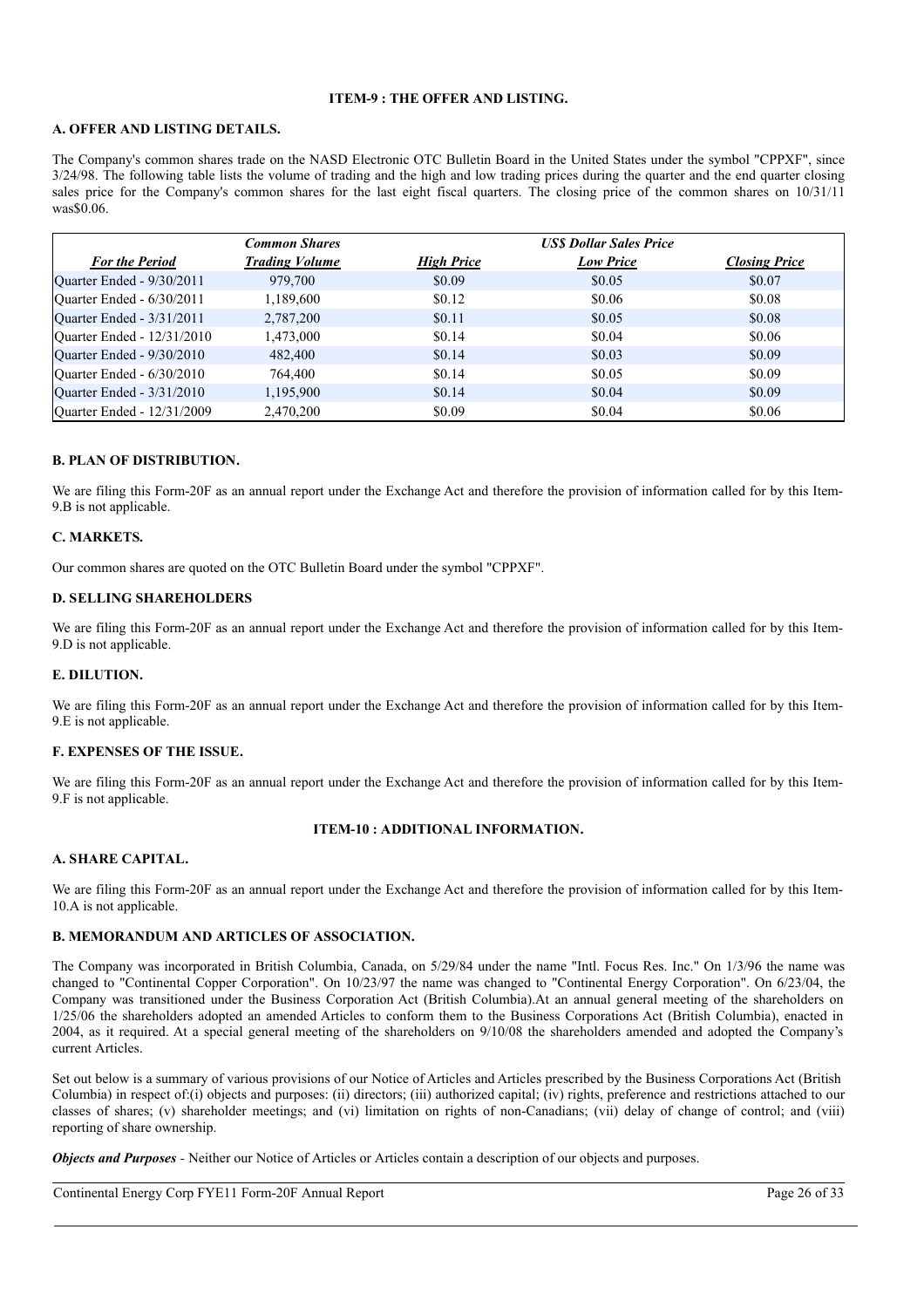*Directors* - Our Articles have provisions related to conflicts of interests of directors in certain corporate transactions. A director or senior officer who holds a disclosable interest in a contract or transaction into which the Company proposes to enter into, must disclose such interest and is liable to account to the Company for any profit that accrues to the director or senior offer as a result of the transaction if the provisions for disclosure and director approval set out in the Business Corporations Act (British Columbia) are not complied with. A director with a disclosable interest in a contract or transaction is not entitled to vote on any directors' resolution approving the contract or transaction, unless all directors have an interest in the contract or transaction. A director with a disclosable interest in a contract or transaction is entitled to be counted as part of the quorum for the directors' meeting to consider the contract or transaction. Under the Business Corporations Act (British Columbia), a director does not hold a disclosable interest in a contract or transaction merely because it relates to his/her compensation in his/her capacity as a director, officer, employee or agent of the Company. Our Articles provide that our directors may, without shareholder approval, borrow money upon the credit of our Company, issue and sell bonds or debentures and provide guarantees. Neither our Notice of Articles or Articles set out a mandatory retirement age for our directors and our directors are not required to own securities of our Company in order to serve as directors.

*Authorized Capital -* Our Notice of Articles provide that our authorized capital consists of 500,000,000 shares of common stock, without par value, and 500,000,000 shares of preferred stock, without par value. Our preferred stock may be issued in one or more series and our directors may fix the number of shares which is to comprise each series and the designation, rights, privileges, restrictions and conditions attaching to each series.

*Rights, Preferences and Restrictions -*Pursuant to our Articles and the Business Corporations Act (British Columbia), holders of our common stock are entitled to vote at all meetings of shareholders, except meetings at which only holders of a specified class of shares are entitled to vote, receive any dividend declared by our Company's board of directors and, subject to the rights, privileges, restrictions and conditions attaching to any other class of shares, receive the remaining property of our Company upon dissolution. Shares of our preferred stock of each series rank on a parity with our share of preferred stock of any other series and are entitled to a preference over shares of our common stock with respect to the payment of dividends and the distribution of assets or return of capital in the event of liquidation, dissolution or winding-up of our Company. The provisions in our Articles attaching to our common stock and our preference stock may be altered, amended, repealed, suspended or changed by the affirmative vote of the holders of not less than 2/3s of the outstanding shares of common stock and 2/3s of the shares of preferred stock, as applicable. With the exception of special resolutions (i.e. resolutions in respect of fundamental changes to our Company, including: the sale of all or substantially all of its assets, an merger or other arrangement or an alteration to our Company's authorized capital) that require the approval of 2/3s of the votes cast by shareholders (holding common stock) entitled to vote at a meeting, either in person or by proxy, resolutions to approve matters brought before a meeting of our shareholders require approval by a simple majority of the votes cast by shareholders entitled to vote at a meeting, either in person or by proxy.

*Shareholder Meetings -* The Business Corporations Act (British Columbia) provides that:(i) meetings of shareholders must be held in British Columbia, unless otherwise provided in a company's Articles; (ii) directors must call an annual general of shareholders not later than 15 months after the last preceding annual general and once in every calendar year;(iii) for the purpose of determining shareholders entitled to receive notice of or vote at meetings of shareholders, the directors may fix in advance a date as the record date for that determination, provided that such date shall not precede by more than 50 days or by less than 21 days the date on which the meeting is to be held; (iv) a quorum of shareholders for a shareholder meeting may be set by the Articles and the Company's Articles provide that the quorum for the transaction of business at a meeting of our shareholders is two shareholders, or one or more proxy holder representing two members, or one member and proxy holder representing another member; (v) the holders of not less than five percent of the issued shares entitled to vote at a meeting may requisition the directors to call a meeting of shareholders for the purposes stated in the requisition; and (vii) upon the application of a director or shareholder entitled to vote at the meeting, the Supreme Court of British Columbia may order a meeting to be called, held and conducted in a manner that the Court directs.

*Limitations on Rights of Non-Canadians -* Except as provided in the Investment Canada Act, there are no limitations specific to the rights of non-Canadians to hold or vote our common stock under the laws of Canada or British Columbia or in our charter documents. See "Exchange Controls" below in this annual report for a discussion of the principal features of the Investment Canada Act for non-Canadian residents proposing to acquire our common stock.

*Delay of Change of Control -* Pursuant to the provisions of the Business Corporations Act (British Columbia), at each annual general meeting of our shareholders all of our directors retire and the shareholders appoint a new board of directors. Each director holds office until our next annual general meeting unless:(i) he dies or resigns; (ii) he is removed by ordinary resolution of our shareholders (or class or series of shareholders if such class or series has the exclusive right to elect one or more directors); or (iii) the director becomes disqualified to hold officer, as provided under the Business Corporations Act (British Columbia).A director appointed or elected to fill a vacancy on our board holds office for the unexpired term of his predecessor (generally, until our next annual general meeting).With the exception of provisions in our Articles that limit the number of directors that can be appointed between annual meetings of shareholders and that give our directors the authority to issue blank check preferred stock, there are no provisions in our Notice of Articles or Articles that would have the effect of delaying, deferring or preventing a change in control of our Company, and that would operate only with respect to a merger, acquisition or corporate restructuring involving our Company.

*Reporting of Share Ownership -*Neither our Notice of Articles or Articles contain any provisions governing the ownership threshold above which shareholder ownership must be disclosed. Securities legislation in Canada, however, requires that we disclose in our annual general meeting proxy statement, holders who beneficially own more than 10 percent of our issued and outstanding shares, and United States Federal securities laws require the disclosure in our annual report on Form-20F of holders who own more than five percent of our issued and outstanding shares.

## **C. MATERIAL CONTRACTS**

**The Bengara-II Production Sharing Contract ("PSC")** - On 12/04/97 Continental-GeoPetro (Bengara-II) Ltd. ("CGB2") entered into a Production Sharing Contract ("PSC") for the Bengara-II PSC contract area with the Minister of Mines and Energy of the Republic of Indonesia. CGB2 is the sole owner of 100% of the rights to the Bengara-II PSC. Management of operating activities in the Bengara-II contract area pursuant to the PSC is vested in CGB2 as the Bengara-II PSC "Operator". See disclosure above in Item-4.D.c above entitled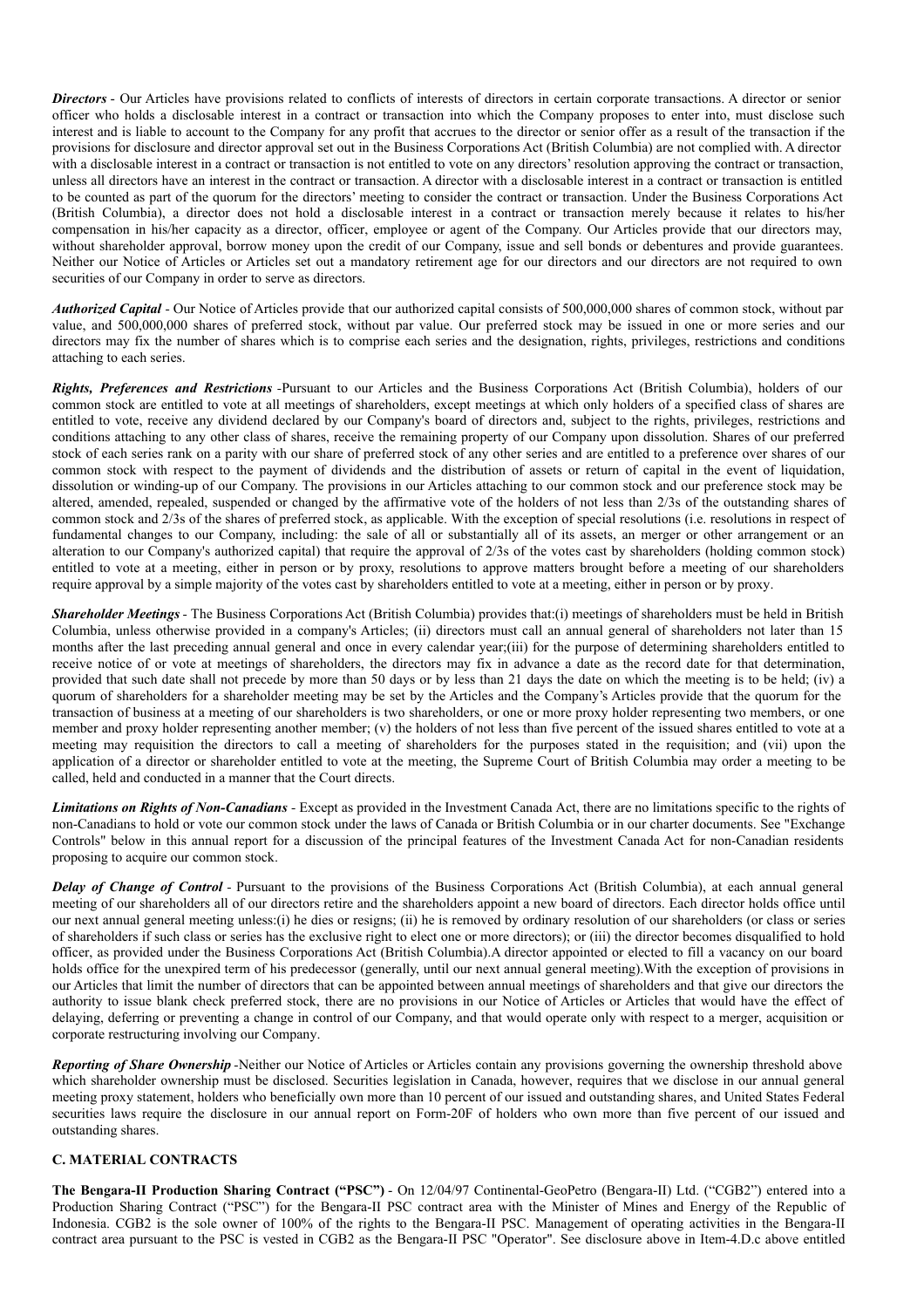Continental Energy Corp FYE11 Form-20F Annual Report Page 27 of 33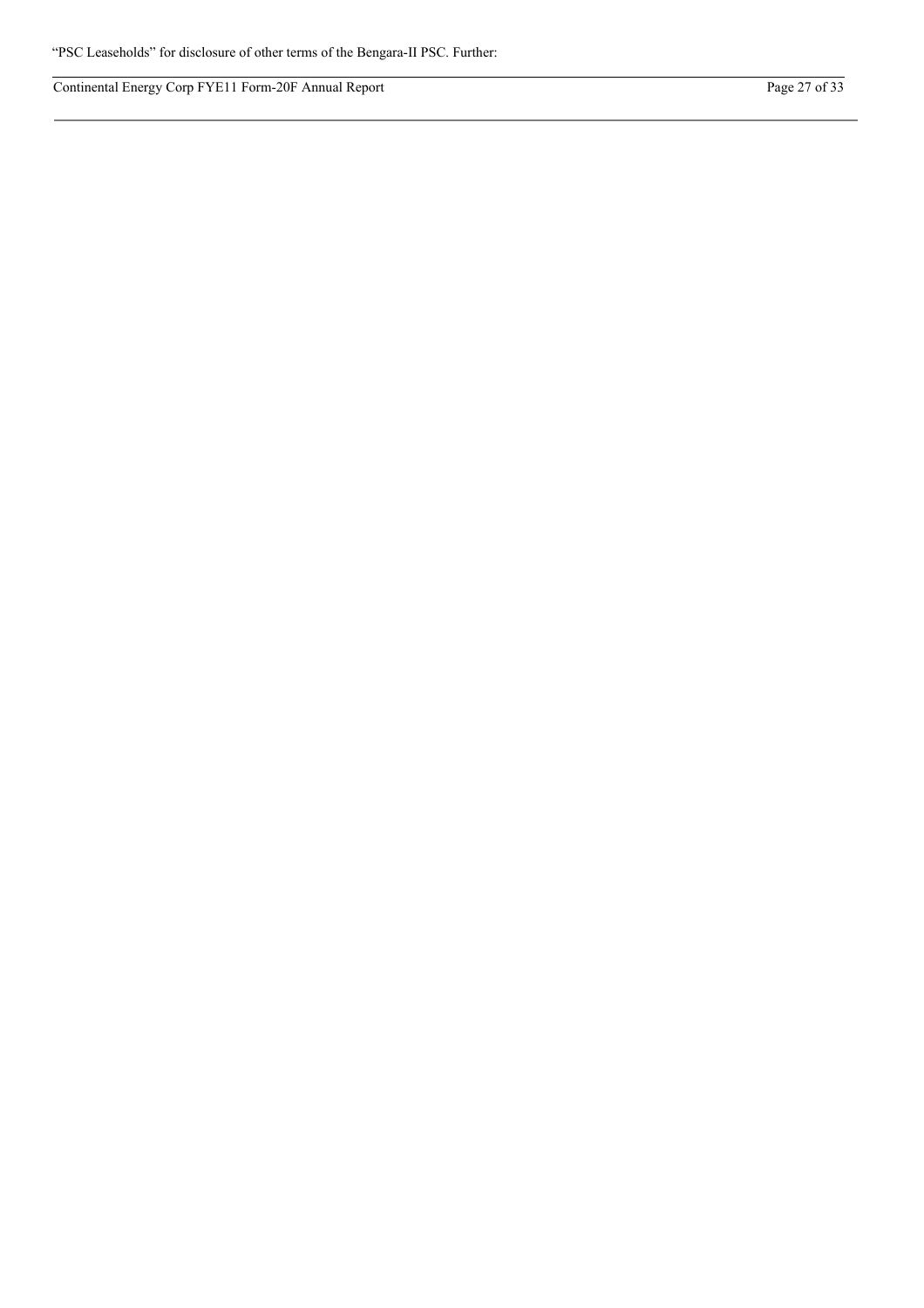- 1. *Bengara-II PSC Work Commitments* The Bengara-II PSC obliged CGB2 to drill 4 exploration wells and expend at least \$25,000,000 on petroleum exploratory "Work Commitments" within the Bengara-II contract area during the initial 10-year exploration period ended 12/4/07. As at the end of the 10-year exploration period and at the Report Date this minimum Work Commitment has been exceeded and all 4 commitment wells drilled. Neither the Company nor CGB2 has any further funding commitments or obligations to Indonesian authorities with regard to the Bengara-II PSC Work Commitments.
- 2. **Bengara-II PSC Term** In response to an application filed with Indonesian authorities and dated 11/22/07 to extend the initial 10-year exploration period of the Bengara-II PSC to enable it to 1) complete additional testing of the 4 wells drilled during 2007; 2) acquire additional 2D and 3D seismic in the Block; 3) conduct further appraisal and delineation drilling to more fully assess and appraise a promising indication of a possible discovery; and 4) based upon the results of the foregoing, file a Plan of Development ("POD") for additional government approval. In a letter from Indonesian authorities dated 2/9/09 CGB2 received an extension of the initial exploration period of the Bengara-II until 12/4/11. However, due to chronic delays to 3D seismic field operations during the 2009, 2010, and 2011, CGB2 has applied for a two year extension of time until 12/4/13 to file the plan of development. At the Report Date this request had not yet been approved by the Indonesian governmental authorities. Further extensions may be granted by Indonesian authorities subject to further approval based on an annual review by Indonesian authorities of CGB2's progress and results of appraisal work. At any time that CGB2 determines any commercial oil and gas development within the Bengara-II PSC contract area is justified, it may submit an initial plan of development ("POD") for the first oil or gas field in the block. Upon approval of such initial POD by government authorities then the Bengara-II Block may be held by CGB2 for the full PSC term of 30-years until 12/04/27.

**Continental-GeoPetro (Bengara-II) Ltd. ("CGB2")** - At the Report Date the Company owns 18% of the shares of CGB2. GeoPetro Resources Company ("GeoPetro": *NYSE Amex*: GPR.A) owns 12% of the shares of CGB2. CNPC (Hong Kong) Ltd. ("CNPCHK": *HKSE: 0135.HK*), through its wholly owned subsidiary CNPCHK (Indonesia) Ltd. ("CNPCHK-Indonesia"), owns 70% of the shares of CGB2.

**CGB2 Shares Sale and Purchase Agreement ("SPA")** - During the fiscal year 2007, the Company entered into a SPA dated 9/29/06 with GeoPetro, CNPCHK, and CNPCHK-Indonesia and GeoPetro pursuant to which the Company and GeoPetro each sold 70% of their respective shares of CGB2 to CNPCHK-Indonesia. CNPCHK is also a party to the SPA in its capacity as guarantor of the obligations thereunder of its wholly owned subsidiary CNPCHK-Indonesia. The Company retained an 18% share of CGB2. To earn its 70% stake in CGB2CNPCHK paid \$18,700,000 in cash into CGB2 which was used to pay for Fiscal 2008 drilling of 4 exploratory wells on the Bengara-II Block property. At the Report Date CNPCHK remains obliged to the Company under the SPA to, upon the approval by Indonesian authorities of the first plan of development ("POD") for any oil and gas discovery within the Bengara-II PSC contract area:

- 1. pay a cash bonus in the net amount of \$3,000,000 to the Company; and
- 2. provide low interest "Development Loans" funding to CGB2 to pay for additional appraisal and development work until the earlier of a) an additional amount of \$41,300,000 over and above the \$18,700,000 earning obligation funds has been expended or b) the month after the first commercial lifting of crude oil from the Bengara area is delivered and sold.

**CGB2 Share Holders Agreement ("SHA")** - The relationship of the Company, GeoPetro, and CNPCHK-Indonesia as the sole three shareholders of CGB2, owner of the Bengara-II PSC, is governed by a SHA dated 9/29/06.CNPCHK is also a party to the SHA in its capacity as guarantor of the obligations thereunder of its wholly owned subsidiary CNPCHK-Indonesia. Among other things, the SHA contains provisions specifying that:

- 1. CGB2 is obliged to externally finance and fund all its own working capital requirements. There are no contractual provisions in the SHA or the SPA for CGB2to impose a funding obligation or place cash calls on the Company, or any other CGB2 shareholder, in respect of future cash requirements of CGB2 or on future exploration and development work in the Bengara-II PSC.
- 2. The Company is entitled to nominate one director to the board of directors of CGB2. At the Report Date the Company's nominee is sitting on the 3-man board of CGB2 together with 2 directors appointed by CNPCHK-Indonesia.
- 3. CGB2 is obliged to reimburse a net amount of \$3,780,000 to the Company from CGB2 cost recovery revenues, on a first-in-firstout basis in preference to any CNPCHKI entitlements, arising out of the Bengara-II PSC for accumulated prior sunk costs invested in CGB2 and the Bengara-II PSC property by the Company pursuant to the Bengara-II PSC.

# **D. EXCHANGE CONTROLS.**

Except as discussed in ITEM-10.E, "Taxation", the Company is not aware of any Canadian federal or provincial laws, decrees, or regulations that restrict the export or import of capital, including foreign exchange controls, or that affect the remittance of dividends, interest or other payments to non-Canadian holders of the common shares. There are no limitations on the right of non-Canadian owners to hold or vote the common shares imposed by Canadian federal or provincial law or by the charter or other constituent documents of the Company.

Continental Energy Corp FYE11 Form-20F Annual Report Page 28 of 33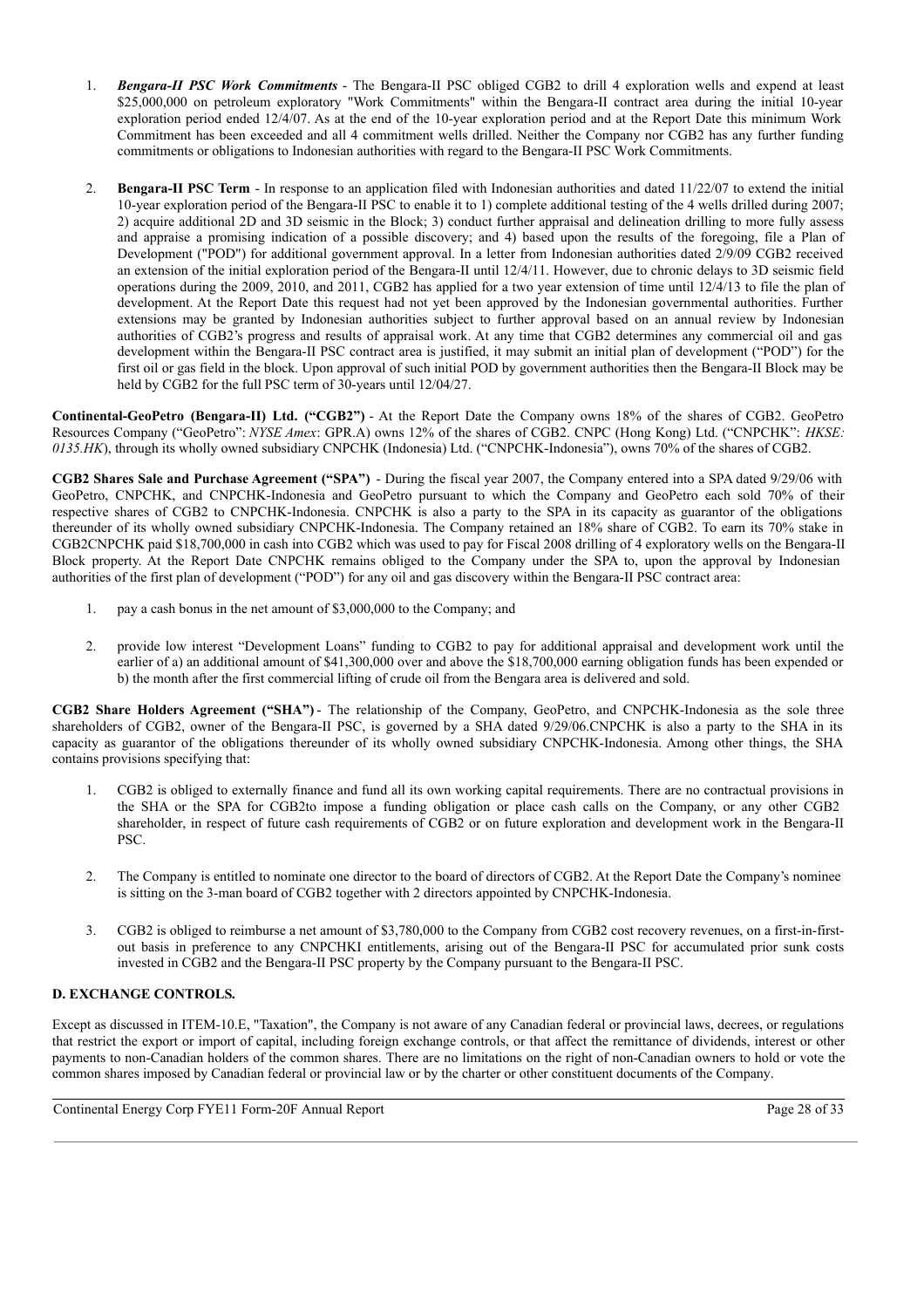The Investment Canada Act (the "Investment Act"), which generally prohibits a reviewable investment by an entity that is not a "Canadian", as defined, unless after review, the minister responsible for the Investment Act is satisfied that the investment is likely to be of net benefit to Canada. An investment in the Shares by a non-Canadian who is not a "WTO investor" (which includes governments of, or individuals who are nationals of, member states of the World Trade Organization and corporations and other entities which are controlled by them), at a time when the Company was not already controlled by a WTO investor, would be reviewable under the Investment Act under three circumstances. First, if it was an investment to acquire control (within the meaning of the Investment Act) and the value of the Company's assets, as determined under Investment Act regulations, was C\$5 million or more. Second, the investment would also be reviewable if an order for review was made by the federal cabinet of the Canadian government on the grounds that the investment related to Canada's cultural heritage or national identity (as prescribed under the Investment Act), regardless of asset value. Third, the investment would also be reviewable if an order for review is made by the federal cabinet of the Canadian government on the grounds that an investment by a non-Canadian could be injurious to national security. An investment in the Shares by a WTO investor, or by a non- Canadian at a time when the Company was already controlled by a WTO investor, would be reviewable under the Investment Act if it was an investment to acquire control and the value of the Company's assets, as determined under Investment Act regulations, was not less than a specified amount, which for 2009 is C\$312 million. The usual thresholds for review for direct acquisitions of Canadian businesses (other than acquisitions of cultural businesses) by foreign investors will change as of a date to be determined by the federal cabinet of the Canadian Government. At that time transactions will be reviewable only if the "enterprise value" of the assets of the Canadian business is equal to or greater than (a) C\$600 million, in the case of investments made during the first two years after the amendments come into force; (b) C\$800 million, in the case of investments made during the third and fourth years after the amendments come into force; and (c) C\$1 billion, in the case of investments made between the fifth year after the amendments come into force and December 31 of the sixth year after the amendments come into force. This threshold will thereafter be adjusted on an annual basis. The Investment Act provides detailed rules to determine if there has been an acquisition of control. For example, a non-Canadian would acquire control of the Company for the purposes of the Investment Act if the non-Canadian acquired a majority of the Shares. The acquisition of less than a majority, but one-third or more, of the Shares would be presumed to be an acquisition of control of the Company unless it could be established that, on the acquisition, the Company not controlled in fact by the acquirer. An acquisition of control for the purposes of the Investment Act could also occur as a result of the acquisition by a non-Canadian of all or substantially all of the Company's assets.

## **E. TAXATION.**

*Canadian Federal Income Tax Considerations* - The following summary discusses only the Canadian federal income tax considerations generally applicable to a holder (a "Holder") of one or more common shares of the Company who, for the purposes of the Income Tax Act (Canada) (the "Tax Act") is a non-resident of Canada who holds common shares as capital property. The summary deals with the provisions of the Tax Act in force on 12/31/99.It does not discuss all the tax consequences that may be relevant to particular holders in light of their circumstances or to holders subject to special rules. It is therefore not intended to be, nor should it be construed to be, legal or tax advice to any holder of common shares of the Company and no opinion or representation with respect to the Canadian income tax consequences to any such holder or prospective holder is made. Holders and prospective holders should therefore consult their own tax advisers with respect to their particular circumstances.

*Dividends* - A Holder will be subject to Canadian withholding tax ("Part XIII Tax") equal to 25%, or such lower rate as may be available under an applicable tax treaty, of the gross amount of any dividend paid or deemed to be paid on common shares. Under the Canada-US Income Tax Convention (1980) as amended by the Protocols signed on 6/14/83, 3/28/84, 3/17/95, and 7/29/97 (the "Treaty"), the rate of Part XIII Tax applicable to a dividend on common shares paid to a Holder who is a resident of the United States and who is the beneficial owner of the dividend, is 5%.If the Holder is a company that owns at least 10% of the voting stock of the Company paying the dividend, and, in all other cases, the tax rate is 15% of the gross amount of the dividend. The Company will be required to withhold the applicable amount of Part XIII Tax from each dividend so paid and remit the withheld amount directly to the Receiver General for Canada for the account of the Holder.

*Disposition of Common Shares* - A Holder who disposes of a common share, including by deemed disposition on death, will not normally be subject to Canadian tax on any capital gain (or capital loss) thereby realized unless the common share constituted "taxable Canadian property" as defined by the Tax Act. Generally, a common share of a public corporation will not constitute taxable Canadian property of a Holder if the share is listed on a prescribed stock exchange unless the Holder or persons with whom the Holder did not deal at arm's length alone or together held or held options to acquire, at any time within the five years preceding the disposition, 25% or more of the shares of any class of the capital stock of the Company. A Holder who is a resident of the United States and realizes a capital gain on a disposition of a common share that was taxable Canadian property will nevertheless, by virtue of the Treaty, generally be exempt from Canadian tax thereon unless (a) more than 50% of the value of the common shares is derived from, or from an interest in, Canadian real estate, including Canadian mineral resource properties, (b) the common share formed part of the business property of a permanent establishment that the Holder has or had in Canada within the 12 month period preceding the disposition, or (c) the Holder is an individual who (i) was a resident of Canada at any time during the 10 years immediately preceding the disposition, and for a total of 120 months during any period of 20 consecutive years, preceding the disposition, and (ii) owned the common share when he ceased to be resident in Canada. A Holder who is subject to Canadian tax in respect of a capital gain realized on a disposition of a common share must include three quarters of the capital gain (taxable capital gain) in computing the Holder's taxable income earned in Canada. The Holder may, subject to certain limitations, deduct three-quarters of any capital loss (allowable capital loss) arising on a disposition of taxable Canadian property from taxable capital gains realized in the year of disposition in respect to taxable Canadian property and, to the extent not so deductible, from such taxable capital gains realized in any of the three preceding years or any subsequent year.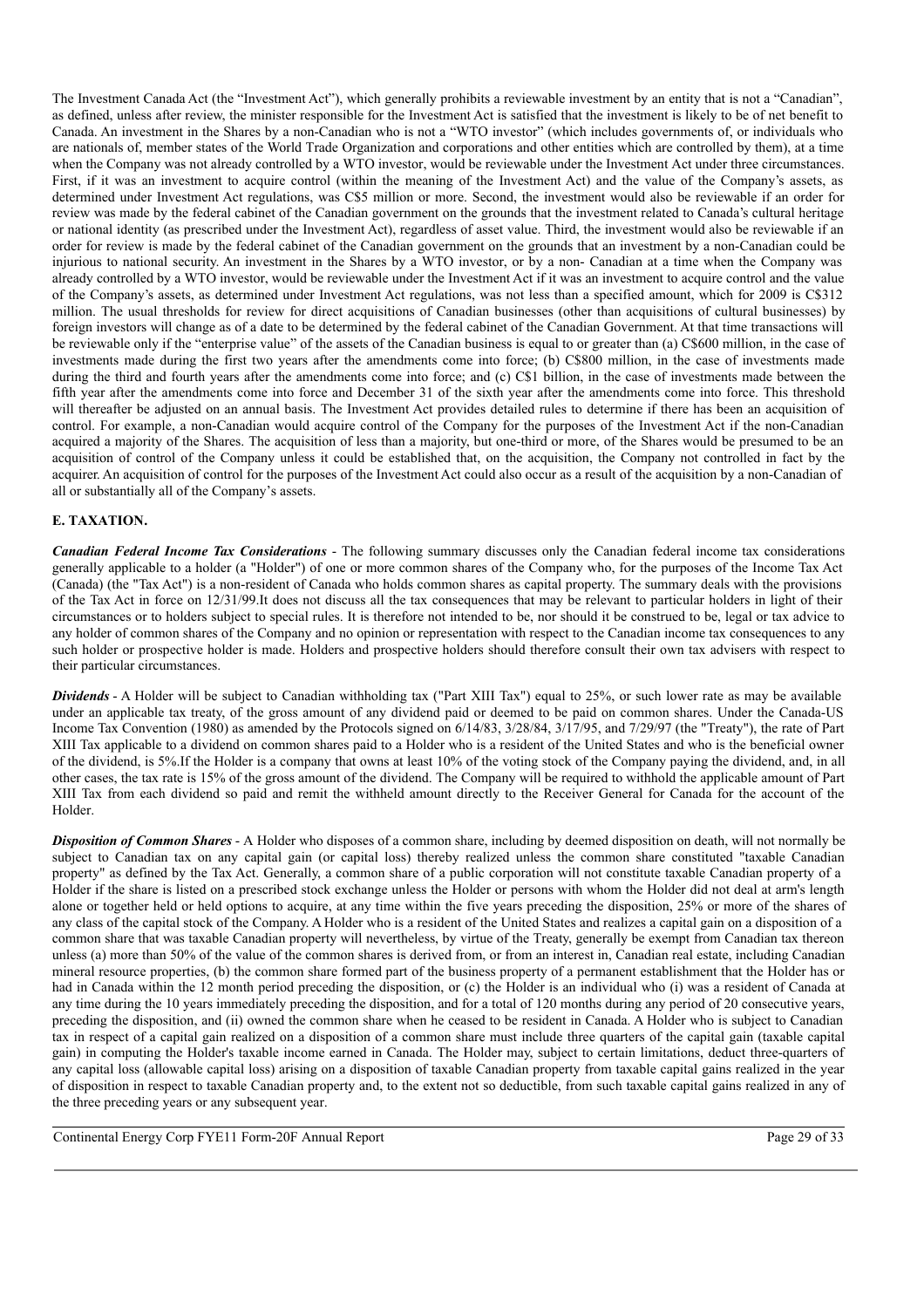*United States Taxation* - For federal income tax purposes, an individual who is a citizen or resident of the United States or a domestic corporation ("US Taxpayer") will recognize a gain or loss on the sale of the Company's common shares equal to the difference between the proceeds from such sale and the adjusted tax basis of the common shares. The gain or loss will be a capital gain or capital loss if the Company's common shares are capital assets in the hands of the US Taxpayer. For federal income tax purposes, a US Taxpayer will be required to include in gross income dividends received on the Company's common shares. A US Taxpayer who pays Canadian tax on a dividend on common shares will be entitled, subject to certain limitations, to a credit (or alternatively, a deduction) against federal income tax liability.

A domestic corporation that owns at least 10% of the voting shares of the Company should consult its tax advisor as to applicability of the deemed paid foreign tax credit with respect to dividends paid on the Company's common shares. Under a number of circumstances, United States Investor acquiring shares of the Company may be required to file an information return with the Internal Revenue Service Center where they are required to file their tax returns with a duplicate copy to the Internal Revenue Service Center, Philadelphia, PA 19255. In particular, any United States Investor who becomes the owner, directly or indirectly, of 10% or more of the shares of the Company will be required to file such a return. Other filing requirements may apply, and United States Investors should consult their own tax advisors concerning these requirements.

This is not intended to be, nor should it be construed to be, legal or tax advice to any holder of common shares of the Company and no opinion or representation with respect to the US income tax consequences to any such holder or prospective holder is made. Holders and prospective holders should therefore consult their own tax advisers with respect to their particular circumstances.

## **F. DIVIDENDS AND PAYING AGENTS.**

We are filing this Form-20F as an annual report under the Exchange Act and therefore the provision of information called for by this Item-10.F is not applicable.

## **G. STATEMENT BY EXPERTS.**

We are filing this Form-20F as an annual report under the Exchange Act and therefore the provision of information called for by this Item-10.G is not applicable.

## **H. DOCUMENTS ON DISPLAY.**

Documents and agreements concerning our Company referred to in this annual report may be viewed by appointment during normal business hours at our registered and records office at Suite 2600, Suite 2600, Three Bentall Centre, 595 Burrard Street, Vancouver, British Columbia, Canada, V7X 1L3.

## **I. SUBSIDIARY INFORMATION.**

As of the Report Date, we have direct and indirectly owned subsidiaries incorporated in the United States as further described in Item-4.C and as shown in the following table:

| Subsidiarv         | <b>Incorporation / Acquisition Date</b> | <b>Ownership Percentage</b> |
|--------------------|-----------------------------------------|-----------------------------|
| CG Xploration Inc. | 1/18/05                                 | 50%                         |

## **ITEM-11 : QUANTITATIVE AND QUALITATIVE DISCLOSURES ABOUT MARKET RISK.**

The provision of information called for by this Item-11 is not applicable.

# **ITEM-12 : DESCRIPTION OF SECURITIES OTHER THAN EQUITY SECURITIES.**

We are filing this Form-20F as an annual report under the Exchange Act and therefore the provision of information called for by this Item-12 is not applicable.

Continental Energy Corp FYE11 Form-20F Annual Report Page 30 of 33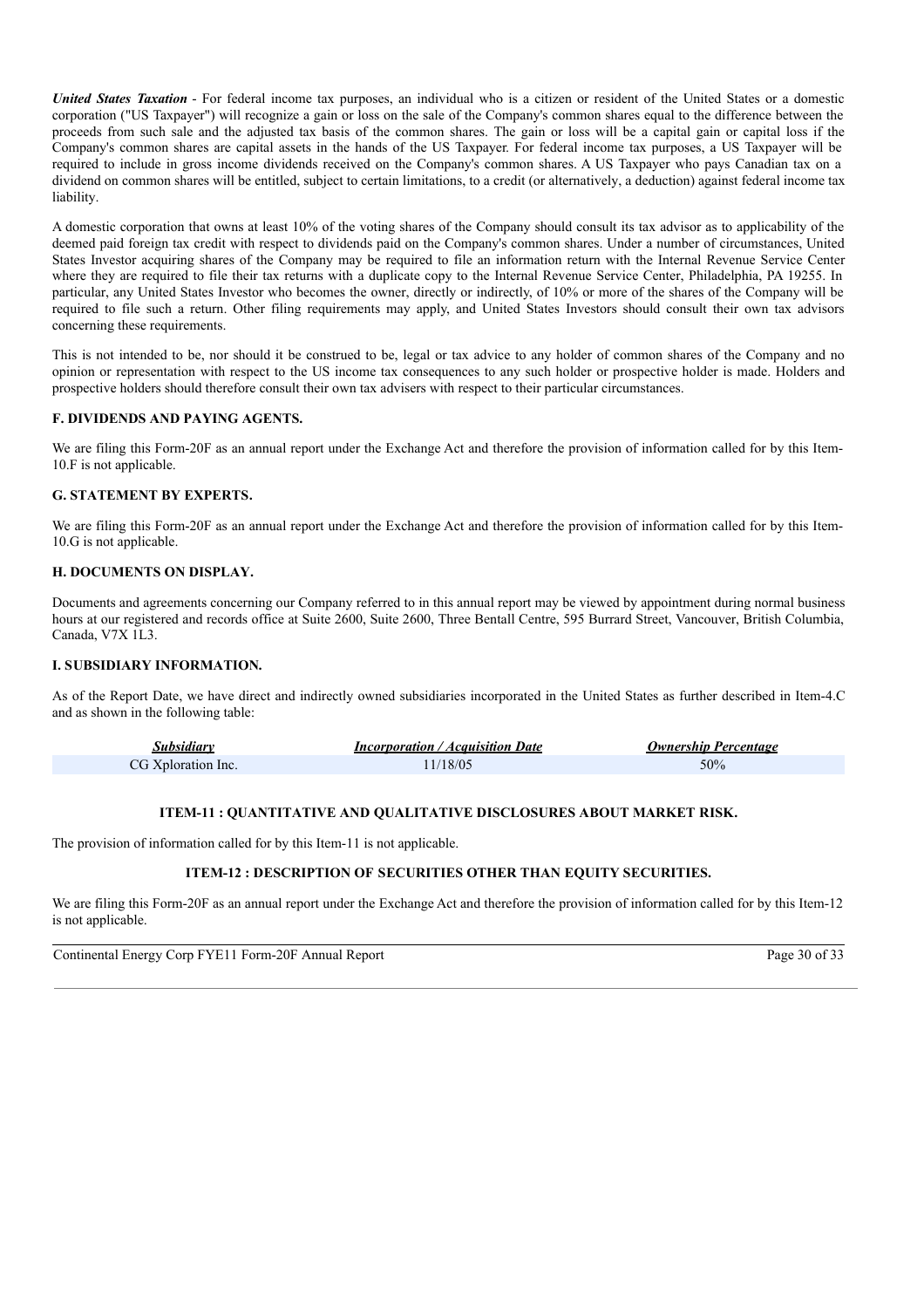# **PART-II**

### **ITEM-13 : DEFAULTS, DIVIDEND ARREARAGES AND DELINQUENCIES.**

The provision of information called for by this Item-13 is not applicable.

## **ITEM-14 : MATERIAL MODIFICATIONS TO THE RIGHTS OF SECURITY HOLDERS AND USE OF PROCEEDS.**

The provision of information called for by this Item-14 is not applicable.

# **ITEM-15 : CONTROLS AND PROCEDURES.**

# **DISCLOSURE CONTROLS AND PROCEDURES.**

As required under applicable United States securities regulatory requirements, we have carried out an evaluation of the effectiveness of the design and operation of our Company's disclosure controls and procedures as at fiscal year end 6/30/10 to prevent a material weakness. A material weakness is a deficiency, or combination of deficiencies, in internal control over financial reporting, such that there is a reasonable possibility that a material misstatement of the annual or interim financial statements will not be prevented or detected on a timely basis.

Disclosure controls and procedures are controls and other procedures that are designed to ensure that information required to be disclosed in our reports filed or submitted under the Securities Exchange Act of 1934 is recorded, processed, summarized and reported, within the time period specified in SEC rules and forms. Disclosure controls and procedures include, controls and procedures designed to ensure that information required to be disclosed in our reports filed under the Securities Exchange Act of 1934 is accumulated and communicated to management, including our Chief Executive Officer and Finance Manager, to allow timely decisions regarding required disclosure.

The Company carried out an evaluation under the supervision and with the participation of its management, including its Chief Executive Officer and Chief Financial Officer, of the effectiveness of its disclosure controls and procedures as of the end of the period covered by this report. Based on this evaluation, the Chief Executive Officer and Chief Financial Officer concluded that the Company's disclosure controls and procedures were effective as of 6/30/11.

# **MANAGEMENT'S ANNUAL REPORT ON INTERNAL CONTROL OVER FINANCIAL REPORTING.**

Our management is responsible for establishing and maintaining effective internal control over financial reporting as defined in Rules 13a-15 under the Securities Exchange Act of 1934.Our internal control over financial reporting is a process designed under the supervision of our principal executive officer and principal financial officer to provide reasonable assurance regarding the reliability of financial reporting and the preparation of consolidated financial statements for external purposes in accordance with accounting principles generally accepted in the United States.

Because of inherent limitations, internal control over financial reporting may not prevent or detect misstatements. Therefore, even those systems determined to be effective can provide only reasonable assurance with respect to financial statement preparation and presentation.

Our management assessed the effectiveness of our internal control over financial reporting as of 6/30/10 based on the criteria for effective internal control over financial reporting established in *Internal Control — Integrated Framework* , issued by the Committee of Sponsoring Organizations of the Treadway Commission. Based on the assessment, management determined that we maintained effective internal control over financial reporting as of 6/30/10, based on those criteria.

## **C. ATTESTATION REPORT OF THE REGISTERED PUBLIC ACCOUNTING FIRM.**

This report does not include an attestation report of the Company's registered public accounting firm regarding internal control over financial reporting. Management's report was not subject to attestation by the Company's registered public accounting firm pursuant to the Dodd-Frank Wall Street Reform Act of 2010 that provides small public companies with market capitalizations below \$75 million a permanent exemption from the Sarbanes-Oxley Section 404(b) requirement to obtain an audit of internal controls over financial reporting.

## **D. CHANGES IN INTERNAL CONTROL OVER FINANCIAL REPORTING.**

There were no changes in the Company's internal control over financial reporting procedures or in other factors that have materially affected, or are reasonably likely to materially affect these internal controls over financial reporting subsequent to the date of management's last evaluation.

Continental Energy Corp FYE11 Form-20F Annual Report Page 31 of 33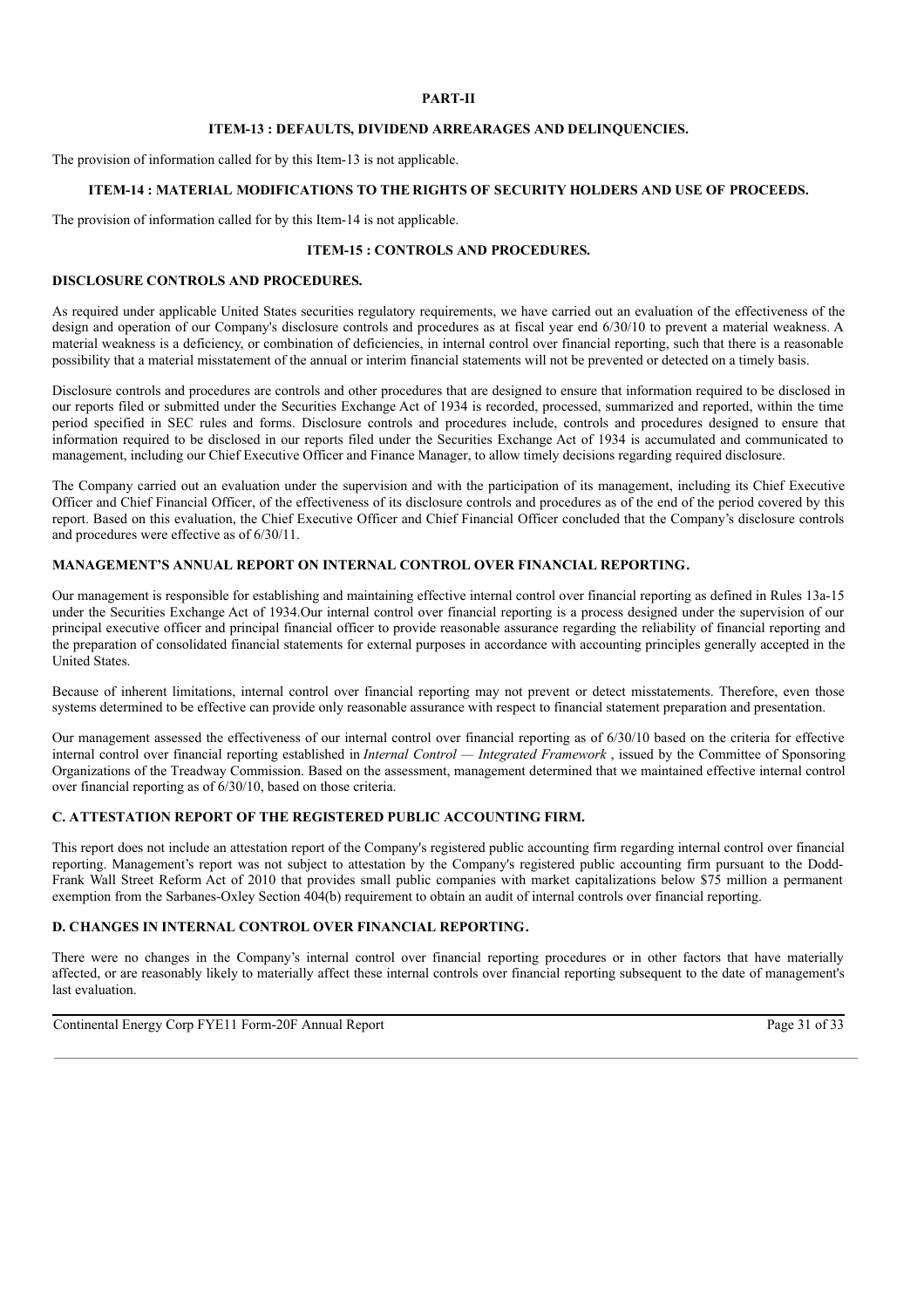## **ITEM-16 : [RESERVED]**

# **A. AUDIT COMMITTEE FINANCIAL EXPERT.**

Our Board of Directors has determined that we have one member of our Audit Committee that qualifies as an "Audit Committee financial expert" as defined in Item 401(e) of Regulation S-B. We believe that the members of our Board of Directors, who are the same members of our Audit Committee, are collectively capable of analyzing and evaluating our financial statements and understanding internal controls and procedures for financial reporting.

Our Board of Directors has determined that Phillip B. Garrison and David Yu qualify as "independent" members of our Audit Committee as that term is defined in Rule 4350(d) of the Marketplace Rules of the National Association of Securities Dealers (NASD).We believe that having an Audit Committee that consists entirely of independent Directors is not warranted in our circumstances given the early stages of our development and the fact that we have not generated revenues to date.

## **B. CODE OF ETHICS.**

We have formally adopted a written code of ethics that applies to our principal executive officer, our principal financial officer, and our principal accounting officer, or persons performing similar functions (collectively our "Senior Financial Officers"). A copy of this code of ethics, signed by the appropriate Senior Financial Officers of our Company, is filed with this Annual Report as an attachment

## **C. PRINCIPAL ACCOUNTANT FEES AND SERVICES.**

The Company engaged Dale Matheson Carr-Hilton Labonte LLP ("DMCL") Chartered Accountants, of Vancouver, British Columbia, Canada as the Company's auditors on 10/13/06. DMCL is a member of the Institute of Chartered Accountants of British Columbia. The firm is also a member of the Canadian Institute of Chartered Accountants. In addition, DMCL is registered with the Public Company Accountability Oversight Board. Our Board of Directors appointed DMCL as our principal accountant to audit our financial statements for Fiscal 2011, the period covered by this Annual Report.

*Audit Fees -* The aggregate fees billed by DMCL for professional services rendered for the audit of our annual financial statements for the year ended  $6/30/11$  are expected to be approximately \$20,000 (2010 - \$26,275).

*Audit Related Fees-* The aggregate fees billed by DMCL for professional services rendered and related to the audit of our annual financial statements for the year ended 6/30/11 including reviews of related annual regulatory filings made in British Columbia and in this Annual Report are expected to be approximately \$3,000 (2010 - \$3,360).

*Tax Fees -* The aggregate fees billed by DMCL for professional services rendered and related to tax advice, return preparation, and tax planning for the year ended 6/30/11 were \$nil (2010 - \$nil).

*Audit Committee Pre-Approved Procedures*- Our Audit Committee pre-approves all services provided by DMCL as our principal accountant. DMCL's fees were reviewed and approved by the Audit Committee before the respective services were rendered and none of such services were approved by the Audit Committee pursuant to paragraph  $(c)(7)(i)$  of Rule 2-01 of Regulation S-X.

## **D. EXEMPTIONS FROM THE LISTING STANDARDS FOR AUDIT COMMITTEES.**

The provision of information called for by this Item-16.D is not applicable.

## **E. PURCHASES OF EQUITY SECURITIES BY THE ISSUER AND AFFILIATED PURCHASERS.**

During the most recently completed financial year ended 6/30/11 and covered by this Annual Report the Company made no repurchases of its own securities pursuant to any plan or program. The Company made no public announcements of any securities repurchase plans or programs during the year. There are no outstanding securities that may yet be purchased under any plan or program attributable to the past or prior years as at the Report Date.

# **F. CHANGE IN REGISTRANT'S CERTIFYING ACCOUNTANT.**

The provision of information called for by this Item-16.D is not applicable, there have been no changes to our certifying accountant during the past two most recent fiscal years.

## **G. CORPORATE GOVERNANCE.**

Our Company's securities are quoted on the OTCBB and are not listed on a national securities exchange. This Annual Report is for our fiscal year-ended 6/30/2011. Therefore the provision of information called for by this Item-16.G is not applicable.

Continental Energy Corp FYE11 Form-20F Annual Report Page 32 of 33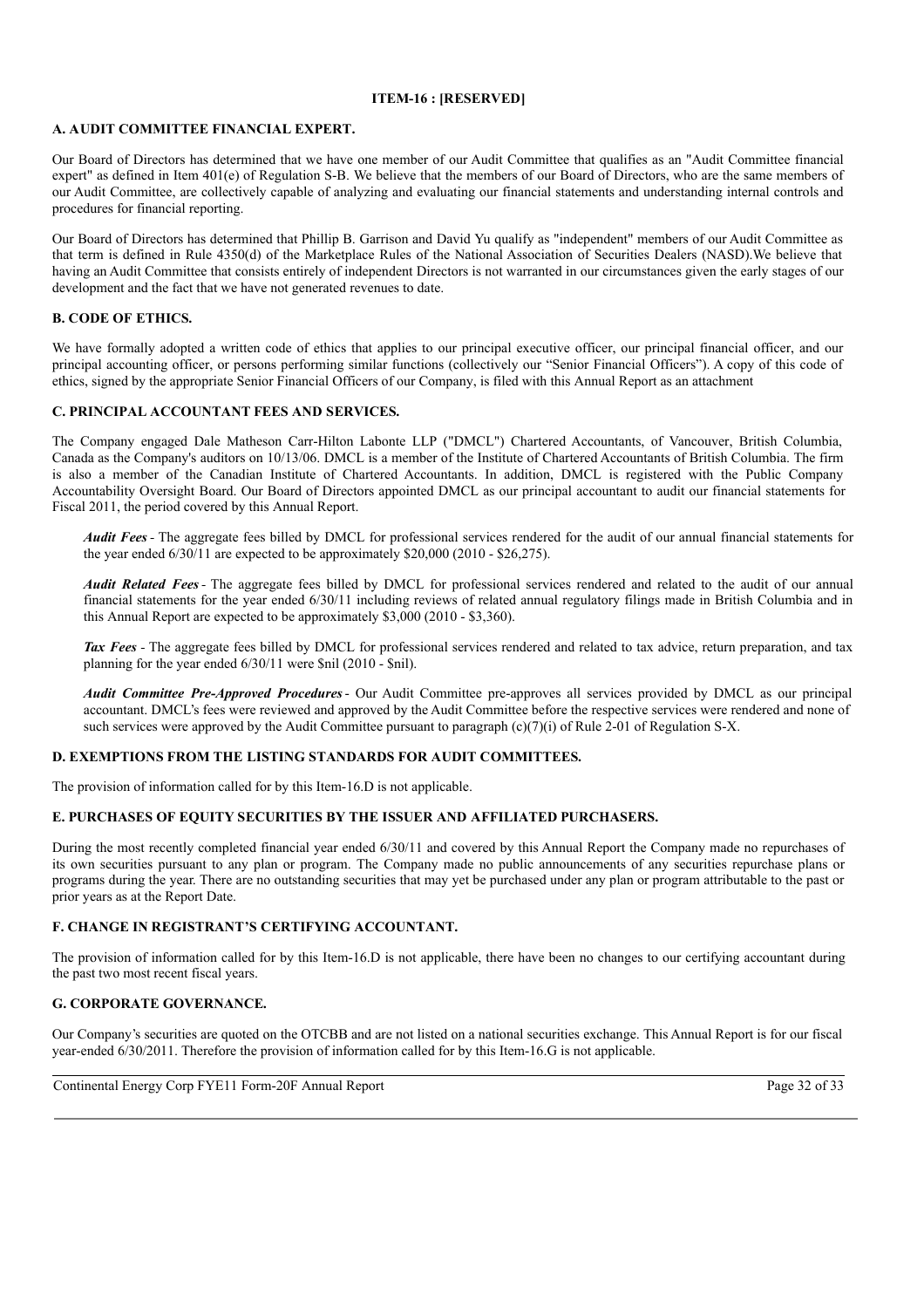### **PART-III**

## **ITEM-17 : FINANCIAL STATEMENTS.**

Refer to "Item 18 – Financial Statements" below.

# **ITEM-18 : FINANCIAL STATEMENTS.**

The Company is providing its audited annual financial statements for Fiscal 2011 with this annual report on Form-20F in the form described in the following list and attached following Item-19 and the Signatures below:

## **Consolidated Financial Statements Filed With and as a Part of this Annual Report**

- 1. Financial Statement Title Page
- 2. Reports of our Auditor, DMCL, for the past 3 fiscal years ended 6/30/11, 6/30/10, and 6/30/09.
- 3. Comments by our Auditor, DMCL, for US Readers on Canada-US Reporting Differences.
- 4. Consolidated Balance Sheets for the past 2 fiscal years ended 6/30/11 and 6/30/10.
- 5. Consolidated Statement of Shareholders' Equity for the past 3 fiscal years ended 6/30/11, 6/30/10, and 6/30/09.
- 6. Consolidated Statement of Operations for the past 3 fiscal years ended 6/30/11, 6/30/10, and 6/30/09.
- 7. Consolidated Statement of Cash Flows for the past 3 fiscal years ended 6/30/11, 6/30/10, and 6/30/09.
- 8. Notes to the Consolidated Financial Statements for the past 3 fiscal years ended 6/30/11, 6/30/10, and 6/30/09.

### **ITEM-19 : EXHIBITS.**

#### Exhibit Description

| 01.1 | $(1)$ Articles of Incorporation as last amended at a special general meeting on $9/10/08$ .                           |
|------|-----------------------------------------------------------------------------------------------------------------------|
| 01.2 | (2) Notice of amended Articles of the Company as last recorded with the Registrar of British Columbia on $11/13/09$ . |
| 11.1 | Code of Ethics of Senior Financial Officers dated at the Report Date.                                                 |
| 12.1 | Section 302 Certification under Sarbanes-Oxley Act of 2002 for CEO.                                                   |
| 12.2 | Section 302 Certification under Sarbanes-Oxley Act of 2002 for CFO.                                                   |
| 13.1 | Section 906 Certification under Sarbanes-Oxley Act of 2002 for CEO.                                                   |
| 13.2 | Section 906 Certification under Sarbanes-Oxley Act of 2002 for CFO.                                                   |
| 99.1 | $(3)$ Audit Committee Charter                                                                                         |
| 99.2 | $(4)$ Compensation Committee Charter                                                                                  |
|      |                                                                                                                       |

# Notes:

**(1)** Incorporated by reference to a copy furnished to the SEC under Form-6K on 10/10/08.

**(2)** Incorporated by reference to a copy furnished to the SEC under Form-6K on 12/14/09.

**(3)** Incorporated by reference to a copy attached to the Company's management information circular filed pursuant to required Canadian proxy materials in advance of the Company's 12/20/09 annual meeting and furnished to the SEC under Form-6K on 12/14/09.

**(4)** Incorporated by reference to a copy furnished to the SEC under Form-6K on 12/14/09.

#### **SIGNATURES**

## **CONTINENTAL ENERGY CORPORATION**

**By: Richard L. McAdoo, Director & CEO Report Date: November 18, 2011**

Continental Energy Corp FYE11 Form-20F Annual Report Page 33 of 33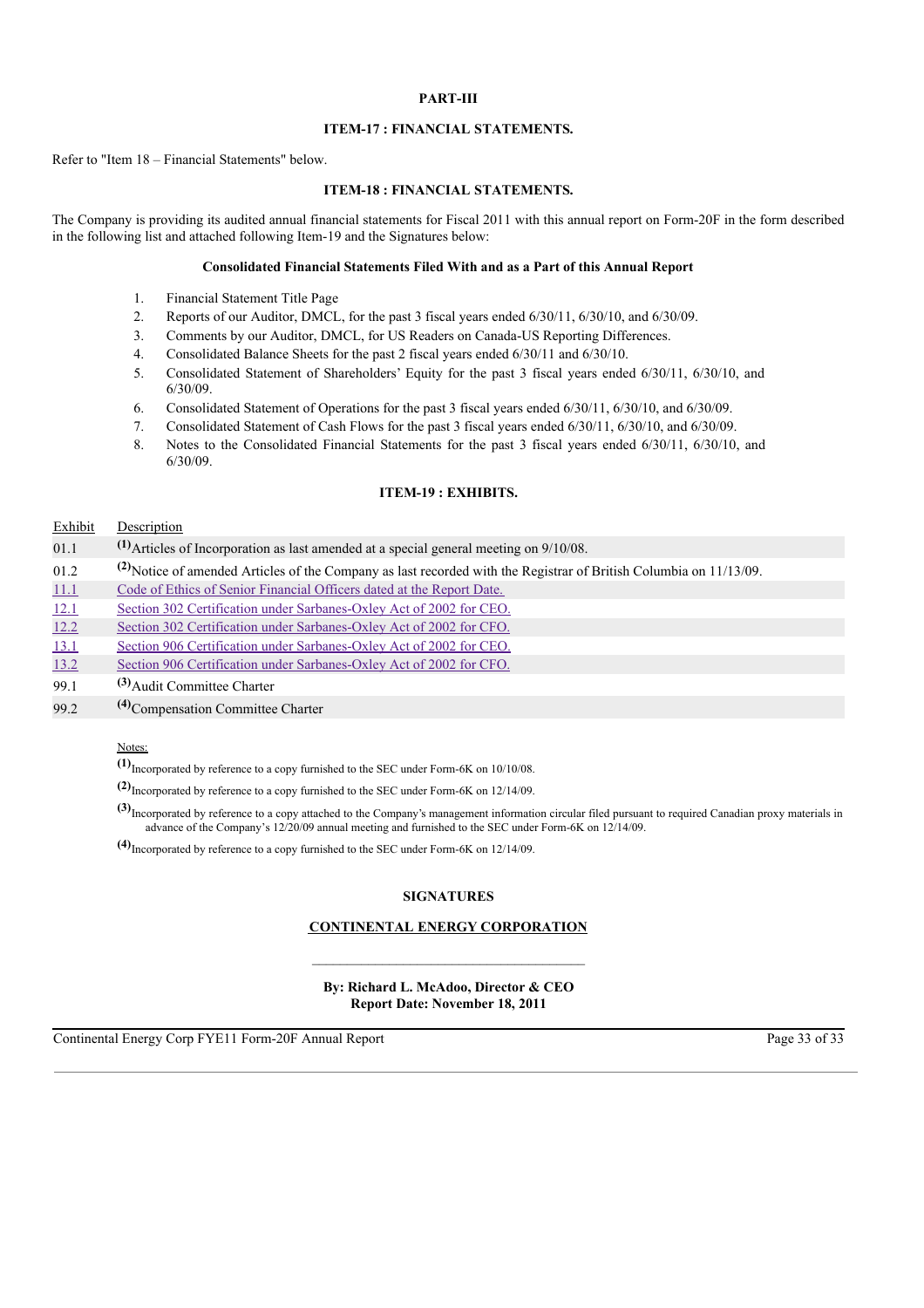# **CONTINENTAL ENERGY CORPORATION**

**(An Exploration Stage Company)**

# **CONSOLIDATED FINANCIAL STATEMENTS**

**30 June 2011 and 2010**

**Expressed in U.S. Dollars**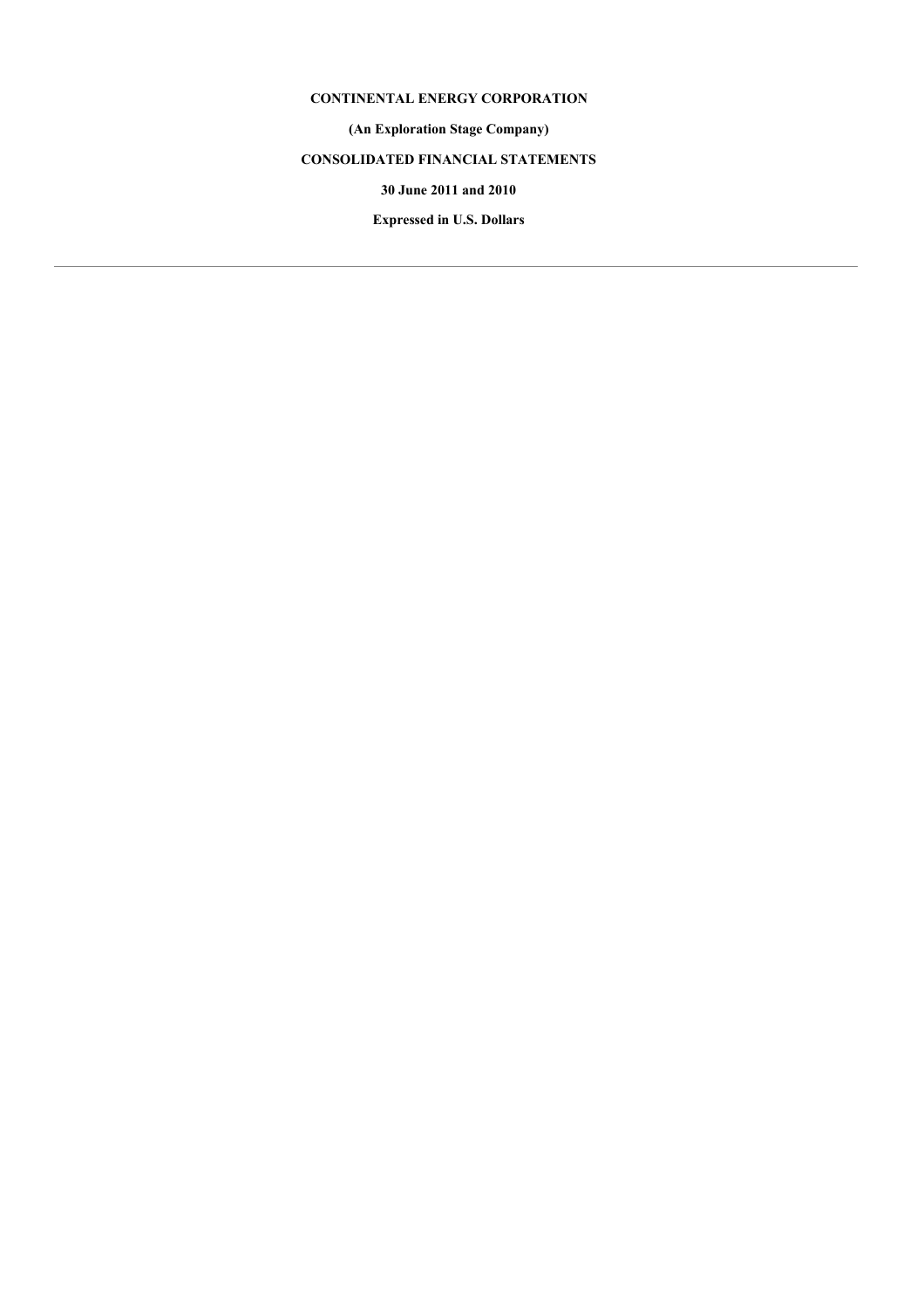

#### **INDEPENDENT AUDITOR'S REPORT**

To the Shareholders of Continental Energy Corporation:

We have audited the accompanying consolidated financial statements of Continental Energy Corporation, which comprises the consolidated balance sheets as at 30 June 2011 and 2010, and the consolidated statements of stockholders' deficit, loss and comprehensive loss and cash flows for the years ended 30 June 2011, 2010 and 2009, and a summary of significant accounting policies and other explanatory information.

#### **Management's Responsibility for the Consolidated Financial Statements**

Management is responsible for the preparation and fair presentation of these consolidated financial statements in accordance with Canadian generally accepted accounting principles, and for such internal control as management determine is necessary to enable the preparation of consolidated financial statements that are free from material misstatement, whether due to fraud or error.

#### **Auditor's Responsibility**

Our responsibility is to express an opinion on these consolidated financial statements based on our audits. We conducted our audits in accordance with Canadian generally accepted auditing standards and the Standards of the Public Company Accounting Oversight Board (United States). Those standards require that we comply with ethical requirements and plan and perform the audit to obtain reasonable assurance about whether the consolidated financial statements are free from material misstatement. We were not engaged to perform an audit of the Company's internal control over financial reporting. Our audits included consideration of internal control over financial reporting as a basis for designing audit procedures that are appropriate in the circumstances, but not for the purpose of expressing an opinion on the effectiveness of the Company's internal control over financial reporting. According, we express no such opinion.

An audit involves performing procedures to obtain audit evidence about the amounts and disclosures in the consolidated financial statements. The procedures selected depend on the auditor's judgment, including the assessment of the risks of material misstatement of the consolidated financial statements, whether due to fraud or error. An audit also includes evaluating the appropriateness of accounting policies used and the reasonableness of accounting estimates made by management, as well as evaluating the overall presentation of the consolidated financial statements.

We believe that the audit evidence that we have obtained in our audits is sufficient and appropriate to provide a basis for our audit opinion.

#### **Opinion**

In our opinion, these consolidated financial statements present fairly, in all material respects, the financial position of Continental Energy Corporation as at 30 June 2011 and 2010 and the results of its operations, and its cash flow for the years ended 30 June 2011, 2010 and 2009, in accordance with Canadian generally accepted accounting principles.

#### **Emphasis of Matter**

Without qualifying our opinion, we draw attention to Note 1 to the consolidated financial statements, which describes certain conditions that give rise to substantial doubt about the entity's ability to continue as a going concern. The consolidated financial statements do not include any adjustments that might result from the outcome of this uncertainty.

*"DMCL"*

DALE MATHESON CARR-HILTON LABONTE LLP CHARTERED ACCOUNTANTS

Vancouver, Canada 27 October 2011

| Vancouver      | (Head Office) Suite 1500 - 1140 West Pender Street, Vancouver, B.C., Canada V6E 4G1, Tel: 604 687 4747 . Fax: 604 689 2778 - Main Reception |
|----------------|---------------------------------------------------------------------------------------------------------------------------------------------|
| South Surrey   | Suite 301 - 1656 Martin Drive, White Rock, B.C., Canada V4A 6E7, Tel: 604 531 1154 . Fax: 604 538 2613                                      |
| Port Coguitlam | Suite 700 - 2755 Lougheed Highway, Port Coguitlam, B.C., Canada V3B 5Y9, Tel: 6D4 941 8266 . Fax: 604 941 0971                              |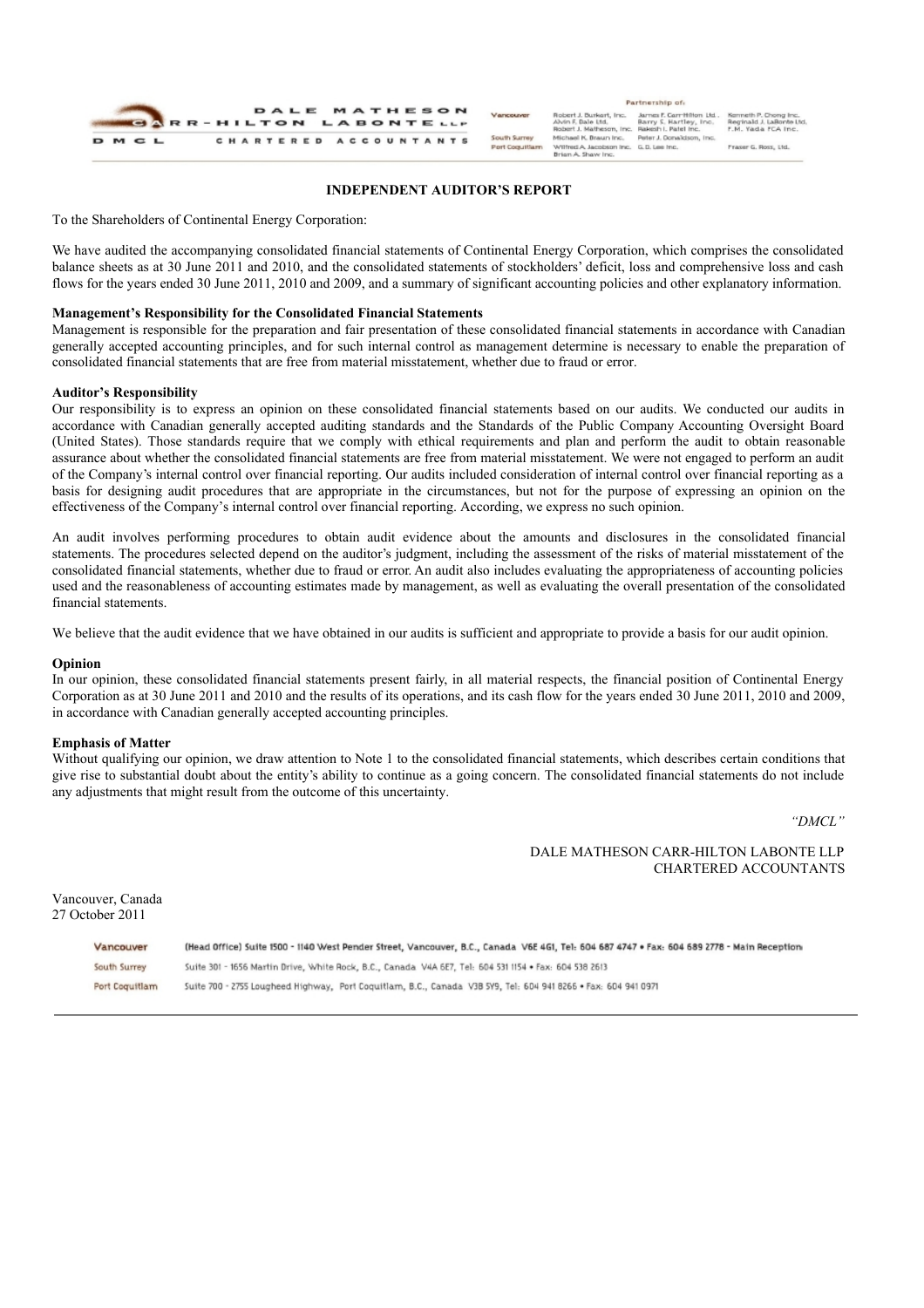*(An Exploration Stage Company)* **Consolidated Balance Sheets**

|                                                    |                           | 30 June        |             | 30 June        |
|----------------------------------------------------|---------------------------|----------------|-------------|----------------|
| <b>ASSETS</b>                                      |                           | 2011           |             | 2010           |
| <b>Current</b>                                     |                           |                |             |                |
| Cash                                               | $\boldsymbol{\mathsf{S}}$ | 17,427         | \$          | 88,843         |
| Receivables                                        |                           | 2,383          |             | 1,881          |
| Prepaid expenses and deposits                      |                           | 6,100          |             | 9,465          |
|                                                    |                           | 25,910         |             | 100,189        |
| <b>Investments</b> (Note 7)                        |                           | 1              |             |                |
| <b>Resource Property Costs (Note 7)</b>            |                           | 1              |             |                |
| Equipment (Note 8)                                 |                           | 18,572         |             | 18,965         |
|                                                    | \$                        | 44,484         | \$          | 119,156        |
|                                                    |                           |                |             |                |
| <b>LIABILITIES</b>                                 |                           |                |             |                |
| Current                                            |                           |                |             |                |
| Accounts payable and accrued liabilities (Note 11) | $\mathbf{s}$              | 816,866        | $\mathbf S$ | 284,787        |
| Notes payable (Note 9)                             |                           | 30,603         |             |                |
|                                                    |                           | 847,469        |             | 284,787        |
|                                                    |                           |                |             |                |
| <b>SHAREHOLDERS' DEFICIENCY</b>                    |                           |                |             |                |
| <b>Share Capital</b> - Statement 2 (Note 10)       |                           | 13,522,030     |             | 13,522,030     |
| <b>Contributed Surplus</b> - Statement 2 (Note 10) |                           | 8,396,983      |             | 7,140,572      |
| <b>Deficit</b> - Statement 2                       |                           | (22, 721, 998) |             | (20, 828, 233) |
|                                                    |                           | (802,985)      |             | (165, 631)     |
|                                                    | \$                        | 44,484         | \$          | 119,156        |
|                                                    |                           |                |             |                |
| Nature of Operations and Going Concern (Note 1)    |                           |                |             |                |
|                                                    |                           |                |             |                |

ON BEHALF OF THE BOARD:

*"Richard L. McAdoo"*, Director

*"Robert V. Rudman"*, Director

- See Accompanying Notes -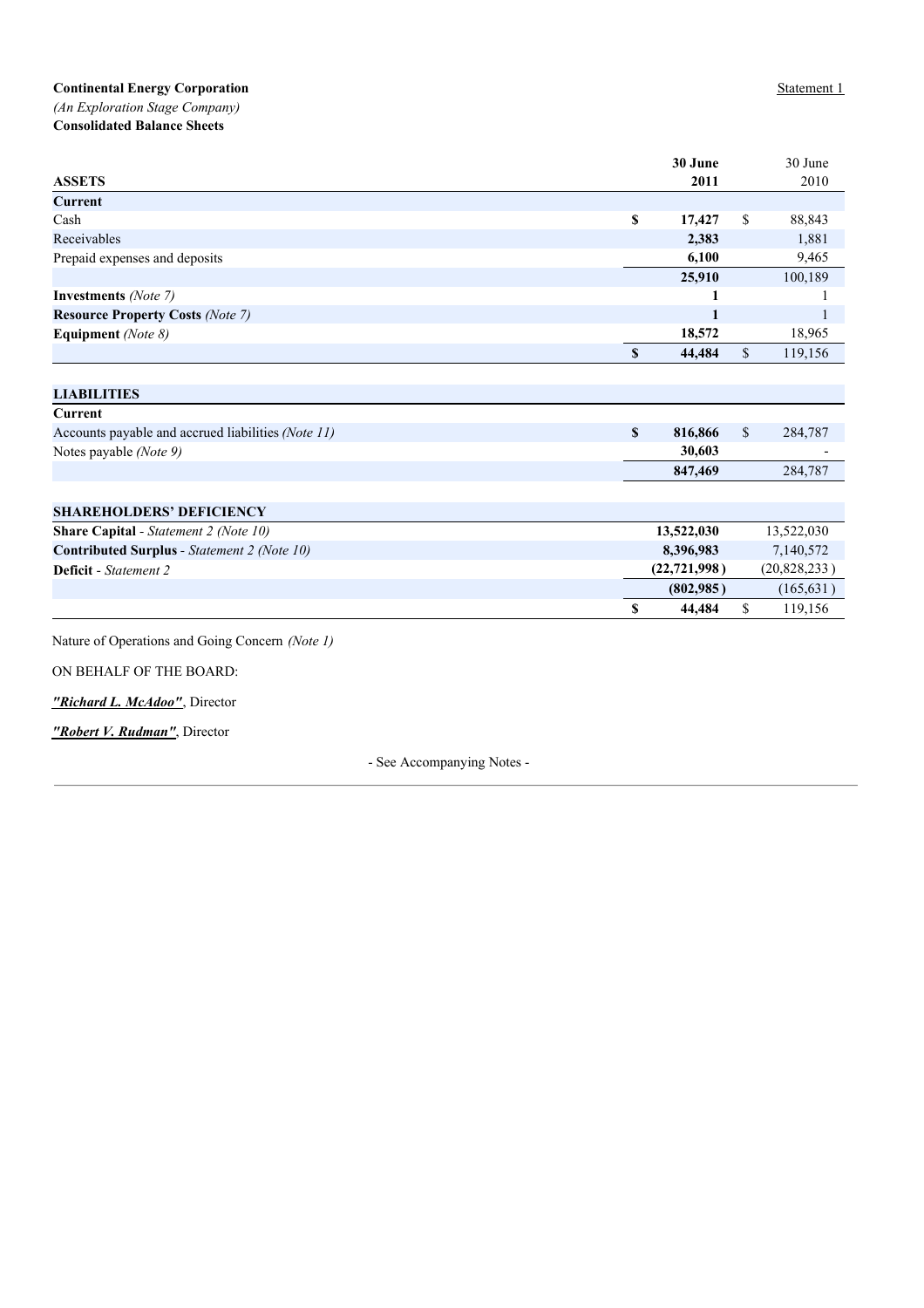*(An Exploration Stage Company)*

# **Consolidated Statements of Shareholders' Deficiency**

|                                 |                            | Common Shares |                |             | Contributed |              |                |              |               |  |  |
|---------------------------------|----------------------------|---------------|----------------|-------------|-------------|--------------|----------------|--------------|---------------|--|--|
|                                 | <b>Shares</b>              |               | Amount         |             | Surplus     |              | Deficit        |              | Total         |  |  |
|                                 |                            |               |                |             |             |              |                |              |               |  |  |
| Balance - 30 June 2008          | 68,887,381                 | $\mathbb{S}$  | 13,319,423     | \$          | 6,350,268   | $\mathbb{S}$ | (16, 424, 260) | $\mathbb{S}$ | 3,245,431     |  |  |
| Issuance of shares for:         |                            |               |                |             |             |              |                |              |               |  |  |
| Private placements              |                            |               |                |             |             |              |                |              |               |  |  |
| Exercise of options             | 360,000                    |               | 81,230         |             | (27, 230)   |              |                |              | 54,000        |  |  |
| Debt settlement                 | 500,000                    |               | 55,000         |             |             |              |                |              | 55,000        |  |  |
| Treasury shares held            |                            |               | (36,000)       |             |             |              |                |              | (36,000)      |  |  |
| Financing fees - warrants       |                            |               |                |             |             |              |                |              |               |  |  |
| Stock-based compensation        |                            |               |                |             | 376,127     |              |                |              | 376,127       |  |  |
| Loss for the year               |                            |               | $\overline{a}$ |             |             |              | (3,128,587)    |              | (3, 128, 587) |  |  |
|                                 |                            |               |                |             |             |              |                |              |               |  |  |
| Balance - 30 June 2009          | 69,747,381                 |               | 13,419,653     |             | 6,699,165   |              | (19, 552, 847) |              | 565,971       |  |  |
| Issuance of shares for:         |                            |               |                |             |             |              |                |              |               |  |  |
| Private placements              | 2,643,000                  |               | 102,377        |             | 82,633      |              |                |              | 185,010       |  |  |
| Financing fees - warrants       |                            |               |                |             | 79,008      |              |                |              | 79,008        |  |  |
| Stock-based compensation        |                            |               |                |             | 279,766     |              |                |              | 279,766       |  |  |
| Loss for the year               |                            |               |                |             |             |              | (1,275,386)    |              | (1,275,386)   |  |  |
|                                 |                            |               |                |             |             |              |                |              |               |  |  |
| Balance - 30 June 2010          | 72,390,381                 |               | 13,522,030     |             | 7,140,572   |              | (20,828,233)   |              | (165, 631)    |  |  |
| Financing fees - warrants       |                            |               |                |             | 1,115,458   |              |                |              | 1,115,458     |  |  |
| Stock-based compensation        |                            |               |                |             | 140,953     |              |                |              | 140,953       |  |  |
| Loss for the year - Statement 3 |                            |               |                |             |             |              | (1,893,765)    |              | (1,893,765)   |  |  |
| <b>Balance - 30 June 2011</b>   | 72,390,381                 | S.            | 13,522,030     | $\mathbf S$ | 8,396,983   | $\mathbf{s}$ | (22, 721, 998) | \$           | (802,985)     |  |  |
|                                 |                            |               |                |             |             |              |                |              |               |  |  |
|                                 | - See Accompanying Notes - |               |                |             |             |              |                |              |               |  |  |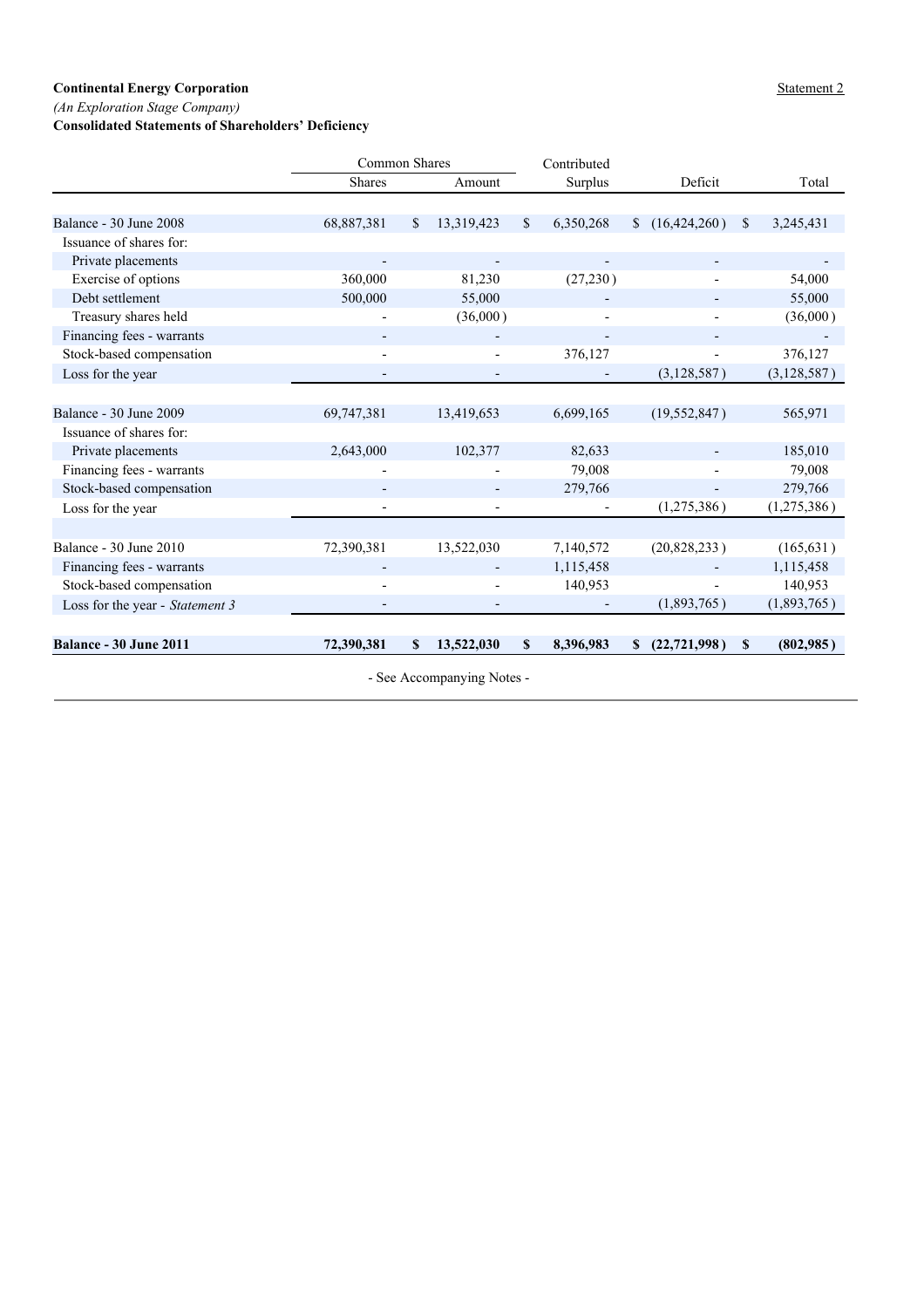*(An Exploration Stage Company)*

**Consolidated Statements of Loss and Comprehensive Loss**

|                                                      |                           | For the           | For the           | For the             |
|------------------------------------------------------|---------------------------|-------------------|-------------------|---------------------|
|                                                      |                           | <b>Year Ended</b> | Year Ended        | Year Ended          |
|                                                      |                           | 30 June           | 30 June           | 30 June             |
|                                                      |                           | 2011              | 2010              | 2009                |
|                                                      |                           |                   |                   |                     |
| <b>Expenses</b>                                      |                           |                   |                   |                     |
| Amortization                                         | $\boldsymbol{\mathsf{s}}$ | 14,028            | \$<br>18,966      | \$<br>40,304        |
| Consulting fees (Note 11b)                           |                           | 82,500            | 92,500            | 9,750               |
| Filing fees                                          |                           | 16,704            | 15,421            | 18,312              |
| Financing fees - cash                                |                           |                   | 14,800            |                     |
| Financing fees - warrants (Note 10d)                 |                           | 1,115,458         | 79,008            |                     |
| Foreign exchange loss                                |                           | 14,343            | 4,677             | 8,851               |
| Interest and bank charges                            |                           | 6,267             | 5,126             | 7,690               |
| Investor relations                                   |                           |                   | 39,070            | 3,724               |
| Management fees, salaries and wages (Note 11a)       |                           | 282,724           | 369,890           | 791,070             |
| Office expenses                                      |                           | 85,305            | 97,392            | 135,571             |
| Professional fees                                    |                           | 94,443            | 161,010           | 158,663             |
| Rent, office maintenance and utilities               |                           | 30,852            | 51,447            | 56,636              |
| Shareholder communication and transfer agent         |                           | 4,368             | 1,733             | 3,033               |
| Stock-based compensation (Note 10c and d)            |                           | 140,953           | 279,766           | 376,127             |
| Travel and accommodation                             |                           | 18,942            | 43,116            | 106,283             |
|                                                      |                           |                   |                   |                     |
| <b>Loss Before the Undernoted</b>                    |                           | (1,906,887)       | (1,273,922)       | (1,716,014)         |
|                                                      |                           |                   |                   |                     |
| <b>Other Income (Expenses)</b>                       |                           |                   |                   |                     |
| Bad debt recovery                                    |                           |                   |                   | 36,000              |
| Bad debt expense (Note 7)                            |                           | (71,500)          |                   |                     |
| Interest income                                      |                           |                   | 5                 | 12,717              |
| Loss on disposal of equipment                        |                           |                   |                   | (8,993)             |
| Gain on transfer of assets from subsidiary (Note 8)  |                           | 13,635            |                   |                     |
| Loss on dissolution of Continental Biofuels          |                           |                   | $\overline{a}$    | (122,029)           |
| Loss on debt settlement                              |                           |                   |                   | (6,157)             |
| Write-off of property acquisition costs              |                           |                   |                   | (1,313,123)         |
| Gain on sale of CEPL (Note 7)                        |                           | 71,502            |                   |                     |
| Write-off of resource property costs (Note 7)        |                           | (515)             | (1, 469)          | (10,988)            |
|                                                      |                           |                   |                   |                     |
| Loss and Comprehensive Loss for the Year             | \$                        | (1,893,765)       | \$<br>(1,275,386) | \$<br>(3, 128, 587) |
|                                                      |                           |                   |                   |                     |
| <b>Loss per Share - Basic and Diluted</b>            | \$                        | (0.03)            | \$<br>(0.02)      | \$<br>(0.05)        |
| <b>Weighted Average Number of Shares Outstanding</b> |                           | 72,390,381        | 70,045,277        | 69, 163, 217        |
|                                                      |                           |                   |                   |                     |

- See Accompanying Notes -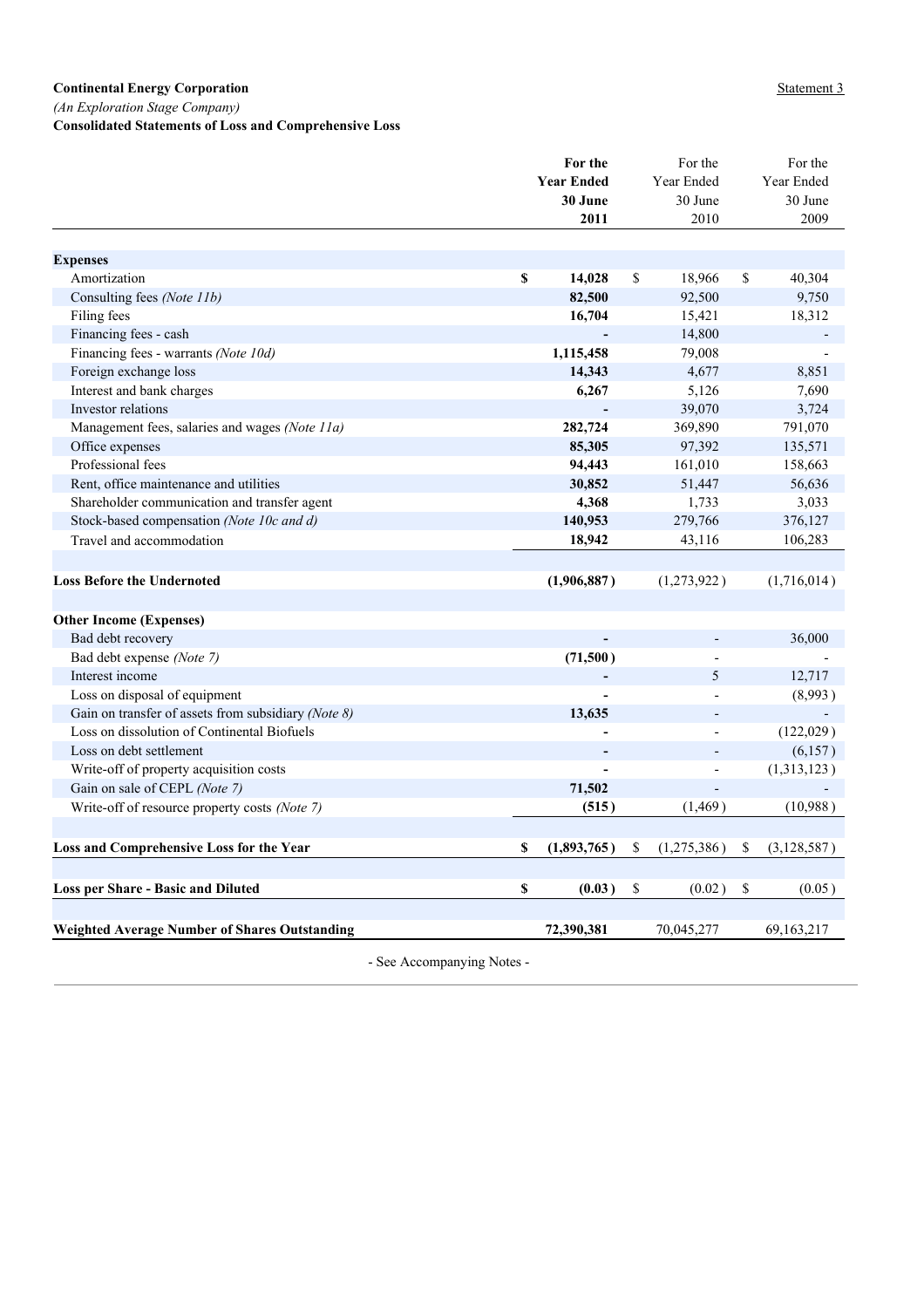*(An Exploration Stage Company)*

**Consolidated Statements of Cash Flows**

|                                                       | For the           |                                                           | For the         | For the           |
|-------------------------------------------------------|-------------------|-----------------------------------------------------------|-----------------|-------------------|
|                                                       | <b>Year Ended</b> |                                                           | Year Ended      | Year Ended        |
| <b>Cash Resources Provided By (Used In)</b>           | 30 June<br>2011   |                                                           | 30 June<br>2010 | 30 June<br>2009   |
|                                                       |                   |                                                           |                 |                   |
| <b>Operating Activities</b>                           |                   |                                                           |                 |                   |
| Loss for the period                                   | \$<br>(1,893,765) | \$                                                        | (1,275,386)     | \$<br>(3,128,587) |
| Items not affecting cash                              |                   |                                                           |                 |                   |
| Accrued interest on promissory note                   |                   | 603                                                       |                 |                   |
| Amortization                                          | 14,028            |                                                           | 18,966          | 40,304            |
| Bad debt expense (Note 7)                             | 71,500            |                                                           |                 |                   |
| Financing fees - warrants (Note 10d)                  | 1,115,458         |                                                           | 79,008          |                   |
| Gain on sale of CEPL (Note 7)                         | (71,502)          |                                                           |                 |                   |
| Gain on transfer of assets (Note 8)                   | (13, 635)         |                                                           |                 |                   |
| Loss on disposal or write-down of equipment           |                   |                                                           |                 | 8,993             |
| Loss on dissolution of Continenal Biofuels            |                   |                                                           |                 | 122,029           |
| Shares received for debt                              |                   |                                                           |                 | (36,000)          |
| Stock-based compensation                              | 140,953           |                                                           | 279,766         | 376,127           |
| Write-off of property acquisition costs               |                   |                                                           |                 | 1,313,123         |
| Write-off of resource property costs (Note 7)         |                   | 515                                                       | 1,469           | 10,988            |
| Changes in current assets and liabilities             |                   |                                                           |                 |                   |
| Receivables                                           |                   | (500)                                                     | (945)           | 15,878            |
| Prepaid expenses and deposits                         | 3,365             |                                                           | (4,555)         | 121,460           |
| Accounts payable and accrued liabilities              | 532,079           |                                                           | 215,049         | 72,363            |
|                                                       |                   |                                                           |                 |                   |
|                                                       | (100, 901)        |                                                           | (686, 628)      | (1,083,322)       |
|                                                       |                   |                                                           |                 |                   |
| <b>Investing Activities</b>                           |                   |                                                           |                 |                   |
| Deferred acquisition costs                            |                   | ٠                                                         |                 | (1,313,123)       |
| Investment in Continental Biofuels                    |                   |                                                           |                 | (122, 028)        |
| Resource property costs (Note 7)                      |                   | (515)                                                     | (1, 469)        | (10,988)          |
| Purchase of equipment, net of recovery                |                   |                                                           |                 | (765)             |
|                                                       |                   |                                                           |                 |                   |
|                                                       |                   | (515)                                                     | (1,469)         | (1,446,904)       |
|                                                       |                   |                                                           |                 |                   |
| <b>Financing Activities</b>                           |                   |                                                           |                 |                   |
| Share capital issued for cash                         |                   |                                                           | 185,010         | 54,000            |
| Funds received for promissory note (Note 9)           | 30,000            |                                                           |                 |                   |
|                                                       | 30,000            |                                                           | 185,010         | 54,000            |
|                                                       |                   |                                                           |                 |                   |
| <b>Change in Cash</b>                                 | (71, 416)         |                                                           | (503, 087)      | (2,476,226)       |
| <b>Cash position - Beginning of Period</b>            | 88,843            |                                                           | 591,930         | 3,068,156         |
|                                                       |                   |                                                           |                 |                   |
| <b>Cash Position - Ending of Period</b>               | \$<br>17,427      | \$                                                        | 88,843          | \$<br>591,930     |
|                                                       |                   |                                                           |                 |                   |
| <b>Supplemental Schedule of Non-Cash Transactions</b> |                   |                                                           |                 |                   |
| Issuance of shares for:                               |                   |                                                           |                 |                   |
| Debt settlement                                       | \$                | \$<br>Nil                                                 | Nil             | \$<br>55,000      |
|                                                       |                   |                                                           |                 |                   |
| Supplementary disclosure of cash flow information:    |                   |                                                           |                 |                   |
| Cash paid for interest                                | \$                | $\mathbb{S}$<br><b>Nil</b>                                | Nil             | \$<br>Nil         |
| Cash paid for income taxes                            | \$                | $\mathbb{S}% _{n}^{X\rightarrow\mathbb{R}}$<br><b>Nil</b> | Nil             | \$<br>Nil         |
|                                                       |                   |                                                           |                 |                   |

- See Accompanying Notes -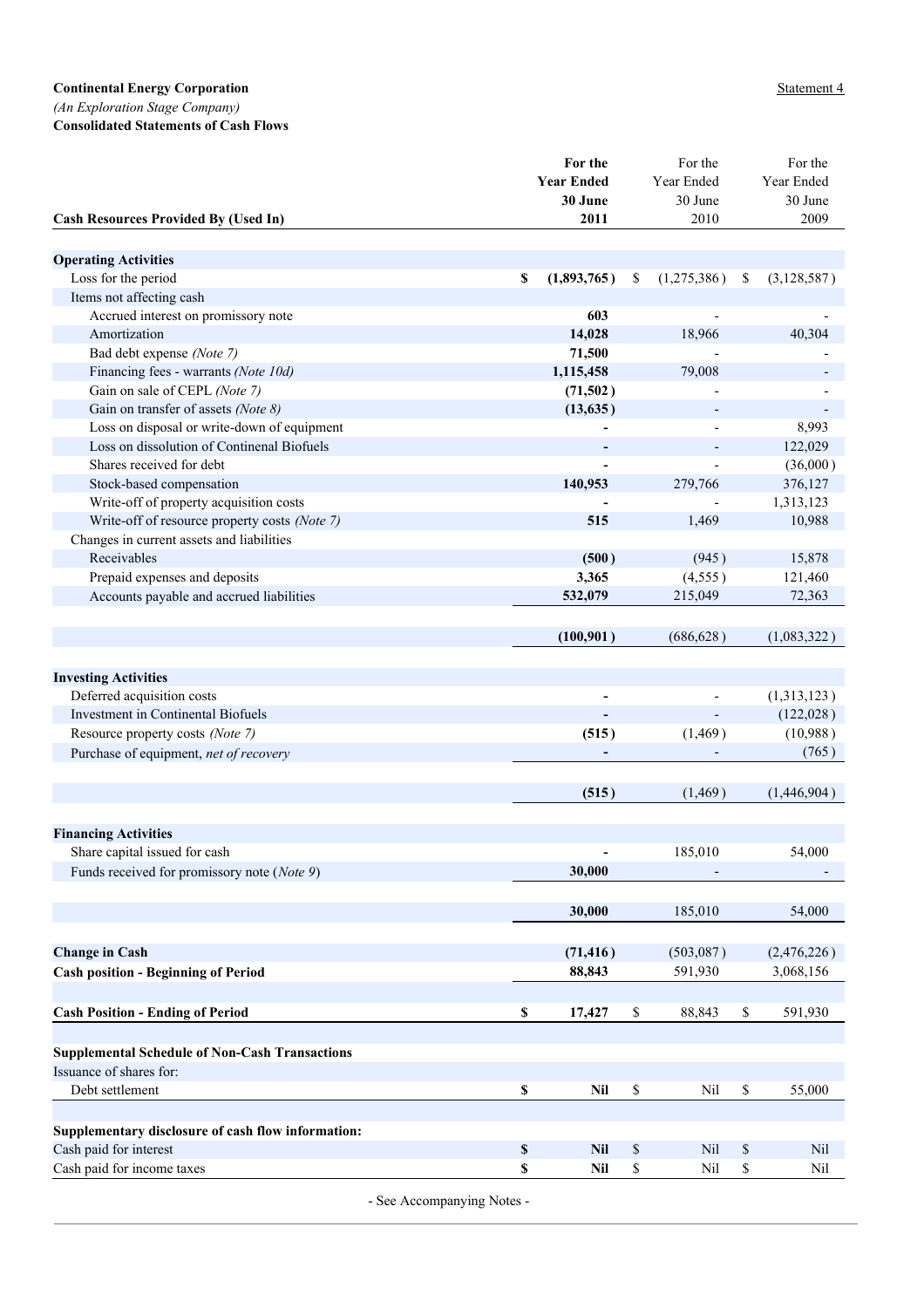#### **1. Nature of Operations and Going Concern**

Continental Energy Corporation (the "Company" or "Continental") is an oil and gas exploration company engaged in the acquisition, exploration and development of oil and gas properties with the focus being on properties located in Indonesia held under production sharing contracts ("PSCs"). The Company is an exploration stage company and none of its oil and gas properties are currently generating revenue. The recovery of the Company's investment in resource properties and attainment of profitable operations is principally dependent upon financing being arranged by the Company to continue operations, explore and develop the resource properties and the discovery, development and sale of oil and gas reserves. The outcome of these matters cannot presently be determined because they are contingent on future events.

These consolidated financial statements have been prepared on the basis of accounting principles applicable to a going concern, which assumes that the Company will continue in operation for the foreseeable future and will be able to realize its assets and discharge its liabilities in the normal course of operations. The Company has incurred operating losses over the past several fiscal years, has no current source of operating cash flow, and no assurances that sufficient funding, including adequate financing, will be available to conduct further exploration and development of its oil and gas projects.

The Company's ability to continue as a going concern is dependent upon its ability to obtain the financing necessary to acquire, explore and develop future oil and gas projects as well as funding ongoing administration expenses by issuance of share capital or through joint ventures. Ultimately the Company must achieve future profitable production or to realize proceeds from the disposition of oil and gas interests acquired. Management intends to obtain additional funding by borrowing from directors and officers and issuing common stock in private placements. There can be no assurance that management's future financing actions will be successful. Management is not able to assess the likelihood or timing of improvements in the equity markets for raising capital for future acquisitions or expenditures. These uncertainties represent a liquidity risk and may impact the Company's ability to continue as a going concern in the future.

If the going concern assumption were not appropriate for these financial statements, then liquidation accounting would apply and adjustments would be necessary to the carrying values and classification of assets, liabilities, the reported income and expenses and such adjustments could be material.

#### **2. Significant Accounting Policies**

#### a) **Basis of Presentation**

These financial statements have been prepared in accordance with Canadian generally accepted accounting principles ("Canadian GAAP") All amounts in these financial statements are expressed in United States dollars ("U.S. dollars"). These financial statements conform in all material respects to United States GAAP except as disclosed in Note 14.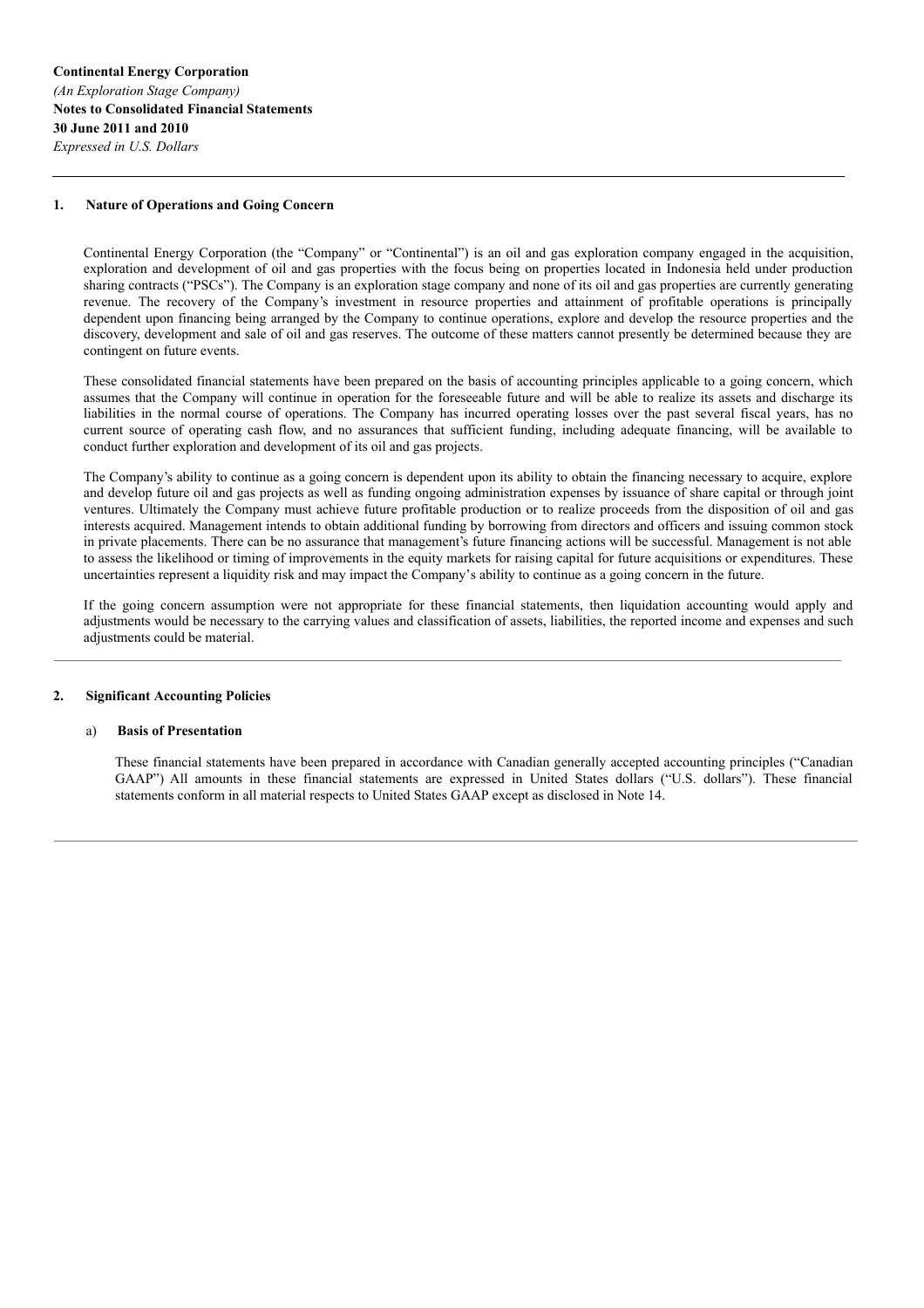## b) **Consolidation**

These consolidated financial statements include the accounts of the Company and its partially owned subsidiary company as follows:

CG Xploration Inc. ("CGX") – 50% owned joint venture incorporated in the state of Delaware on 18 November 2005. The Company owns 50% of CGX and an unrelated third party, GeoPetro Resources Company ("GeoPetro") of San Francisco owns 50%. CGX is operated for the purposes of identifying and developing new oil and gas production sharing contract ("PSC") property acquisitions on behalf of the Company and GeoPetro within a geographically defined area of mutual interest in Indonesia *(Note 7)*. CGX has been accounted for on the proportionate consolidation method whereby the Company's proportionate share of assets, liabilities, revenues, costs and expenditures relating to CGX have been recorded in these financial statements. During the current year, CGX terminated all of its Indonesia based employees.

Also during the current year CGX transferred certain equipment located in Indonesia to the Company resulting in a \$13,635 gain which has been recorded in the Company's consolidated statement of loss. Refer to Note 14e for a summary of the Company's proportionate share of the financial position, operating results and cash flows of CGX.

All intercompany transactions are eliminated upon consolidation.

#### c) **Equipment**

The Company provides for amortization on its equipment as follows:

- Automobiles 50% declining balance basis;
- Computer equipment and software 50% declining balance basis; and
- Furniture and field survey equipment 50% declining balance basis.

#### d) **Oil and Gas Properties**

The Company follows the full cost method of accounting for oil and gas operations whereby all costs of exploring for and developing oil and gas reserves are capitalized and accumulated in cost centres established on a country-by-country basis. Such costs include land acquisition costs, geological and geophysical expenses, carrying charges on non-producing properties, costs of drilling both productive and non-productive wells, interest costs on significant investments in unproved properties and major development projects and overhead charges directly related to acquisition, exploration and development activities, less any government incentives relating thereto.

Upon establishing production, the costs related to each cost centre from which there is production will be depleted and amortized on the unit-of-production method based on the estimated gross proved reserves of each country. Oil and natural gas reserves and production will be converted into equivalent units based upon estimated relative energy content. Costs of acquiring and evaluating significant unproved properties will be initially excluded from depletion calculations. These unevaluated properties are assessed periodically to ascertain whether impairment in value has occurred. If economic reserves are assigned or the value of the property is considered to be impaired, the cost of the property or the amount of the impairment will be added to costs subject to depletion.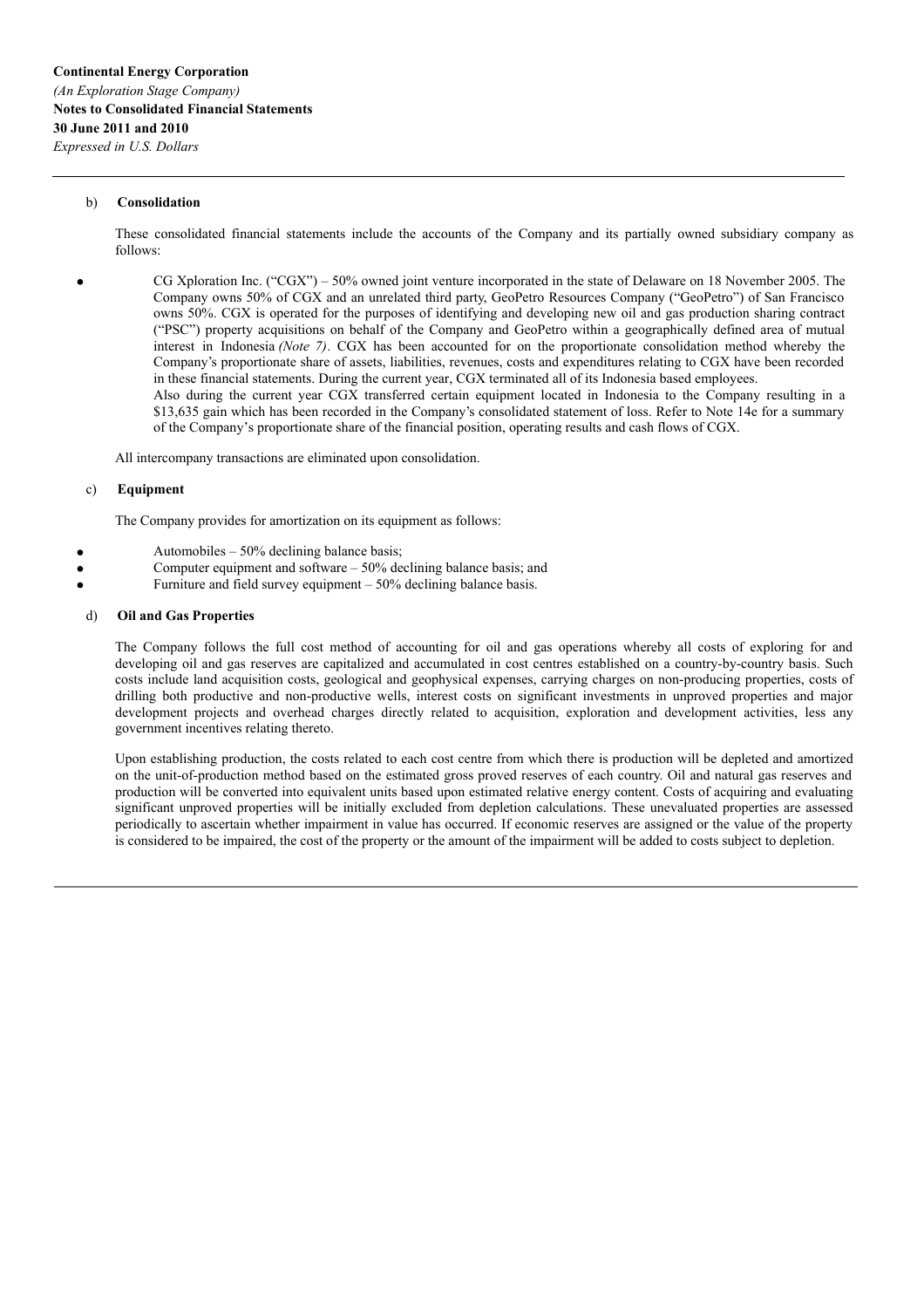The capitalized costs less accumulated amortization in each cost centre from which there is production will be limited to an amount equal to the estimated future net revenue from proved reserves (based on estimated future prices and costs at the balance sheet date) plus the cost (net of impairments) of unproved properties ("ceiling test"). The total capitalized costs less accumulated depletion and amortization and deferred taxes of all cost centres will be further limited to an amount equal to the estimated future net revenue from proved reserves plus the cost (net of impairments) of all unproved properties less estimated future general and administrative expenses, future financing costs and taxes.

The costs (including exploratory dry holes) related to cost centres from which there has been no commercial production are not subject to depletion until commercial production commences. The capitalized costs are assessed annually to determine whether it is likely such costs will be recovered in the future. Costs unlikely to be recovered in the future are written off.

Proceeds from the farm-out of oil and gas properties are applied against capitalized costs, with no gain or loss recognized, unless such a sale would significantly alter the rate of depletion and amortization.

## e) **Asset Retirement Obligations**

The Company recognizes the legal liability for obligations relating to retirement of property, plant, and equipment, and arising from the acquisition, construction, development, or normal operation of those assets. Such asset retirement costs are accrued at fair value, when a reasonable estimate of fair value can be made, and added to the carrying value of the related asset, and amortized on a systematic basis over the related assets useful life. The liability is adjusted for changes in the expected amounts and timing of cash flows required to discharge the liability and accreted to full value over time through periodic charges to operations.

Management has not identified any significant law or expected asset retirement obligations as at 30 June 2011 and 2010.

#### f) **Income Taxes**

Income taxes are accounted for using the asset and liability method. Future taxes are recognized for the tax consequences of "temporary differences" by applying enacted or substantively enacted statutory tax rates applicable to future years to differences between the financial statement carrying amounts and tax basis of assets and liabilities. The effect on future taxes of a change in tax rates is recognized in income in the period that includes the date of enactment or substantive enactment. In addition, the method requires the recognition of future tax benefits to the extent that realization of such benefits is more likely than not. A valuation allowance is provided to the extent that it is more likely than not that future income tax assets will not be realized.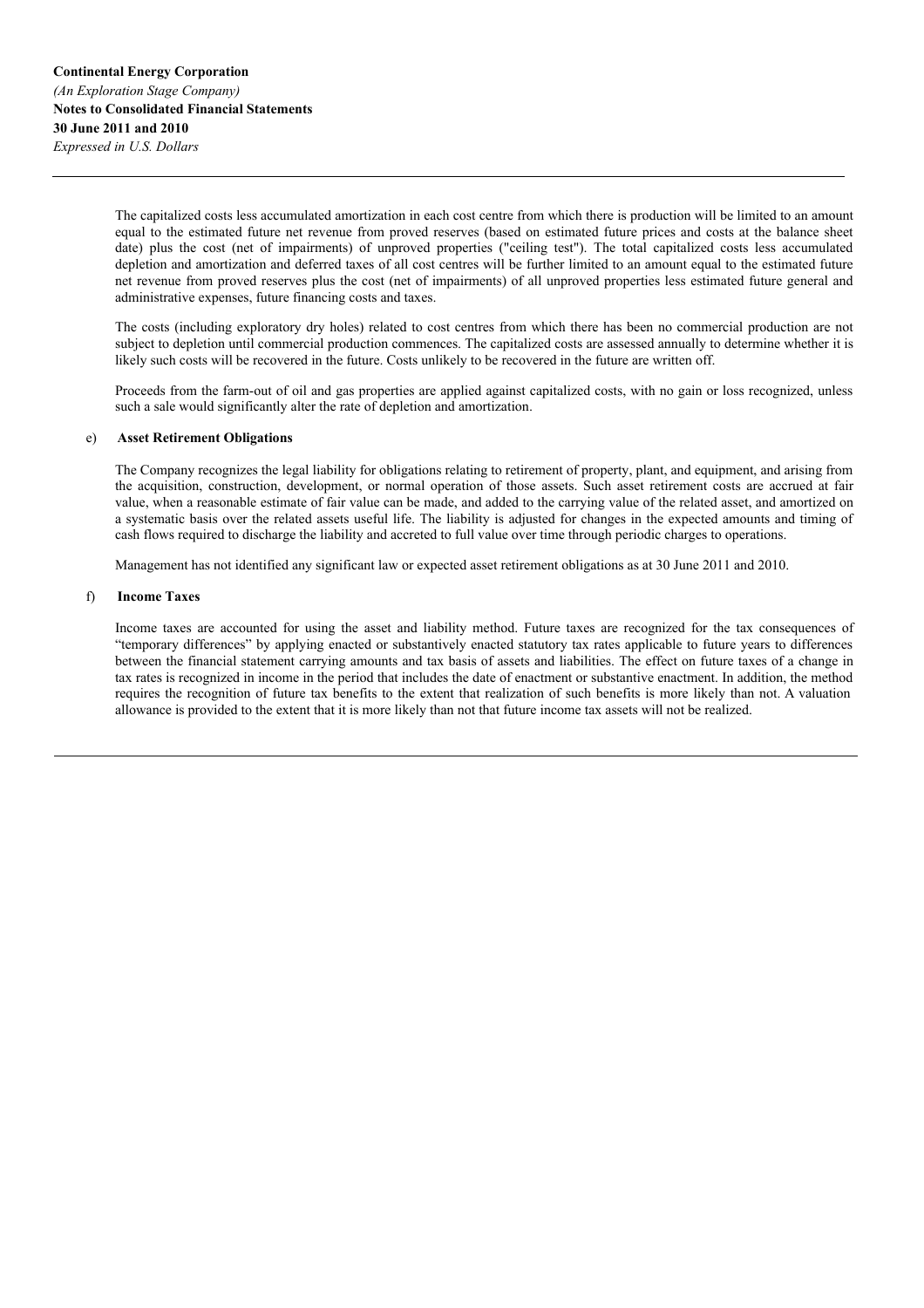### g) **Stock-Based Compensation**

All stock-based awards made to employees and non-employees are measured and recognized using a fair value based method. For employees, the fair value of the options is measured at the date of the grant. For non-employees, the fair value of the options is measured on the earlier of the date at which the counterparty performance is complete or the date the performance commitment is reached or the date at which the equity instruments are granted if they are fully vested and non-forfeitable. For employees and nonemployees, the fair value of options is charged to operations, with the offsetting credit to contributed surplus over the vesting period. If and when the stock options are ultimately exercised, the applicable amounts of contributed surplus are transferred to share capital.

## h) **Income (Loss) per Share**

Basic earnings per share is computed by dividing income available to common shareholders by the weighted average number of common shares outstanding during the period. The computation of diluted earnings per share assumes the conversion, exercise or contingent issuance of securities only when such conversion, exercise or issuance would have a dilutive effect on earnings per share. The dilutive effect of convertible securities is reflected in diluted earnings per share by application of the "if converted" method. The dilutive effect of outstanding options and warrants and their equivalents is reflected in diluted earnings per share by application of the treasury stock method.

### i) **Basis of Segmented Disclosure**

The Company's only business activity is the exploration and development of oil and gas prospects. During the years ended 30 June 2011, 2010 and 2009, the Company had administration activity in North America and exploration and development activity in South East Asia. Segmented information is identified by geographic location of the Company's exploration and development activities.

## j) **Conversion of Foreign Currencies**

The financial statements of the Company are prepared in U.S. dollars, the Company's functional currency, and the Company's Canadian and East Asian operations are translated into U.S. dollars as follows:

- Monetary assets and liabilities at year-end rates;
- All other assets at historical rates;
- Income and expense items and exploration and development costs translated in a manner that produces substantially the same result as would have resulted had these items been translated on the date they occurred;
- Realized exchange gains and losses arising from these transactions are included in operating results during the period incurred.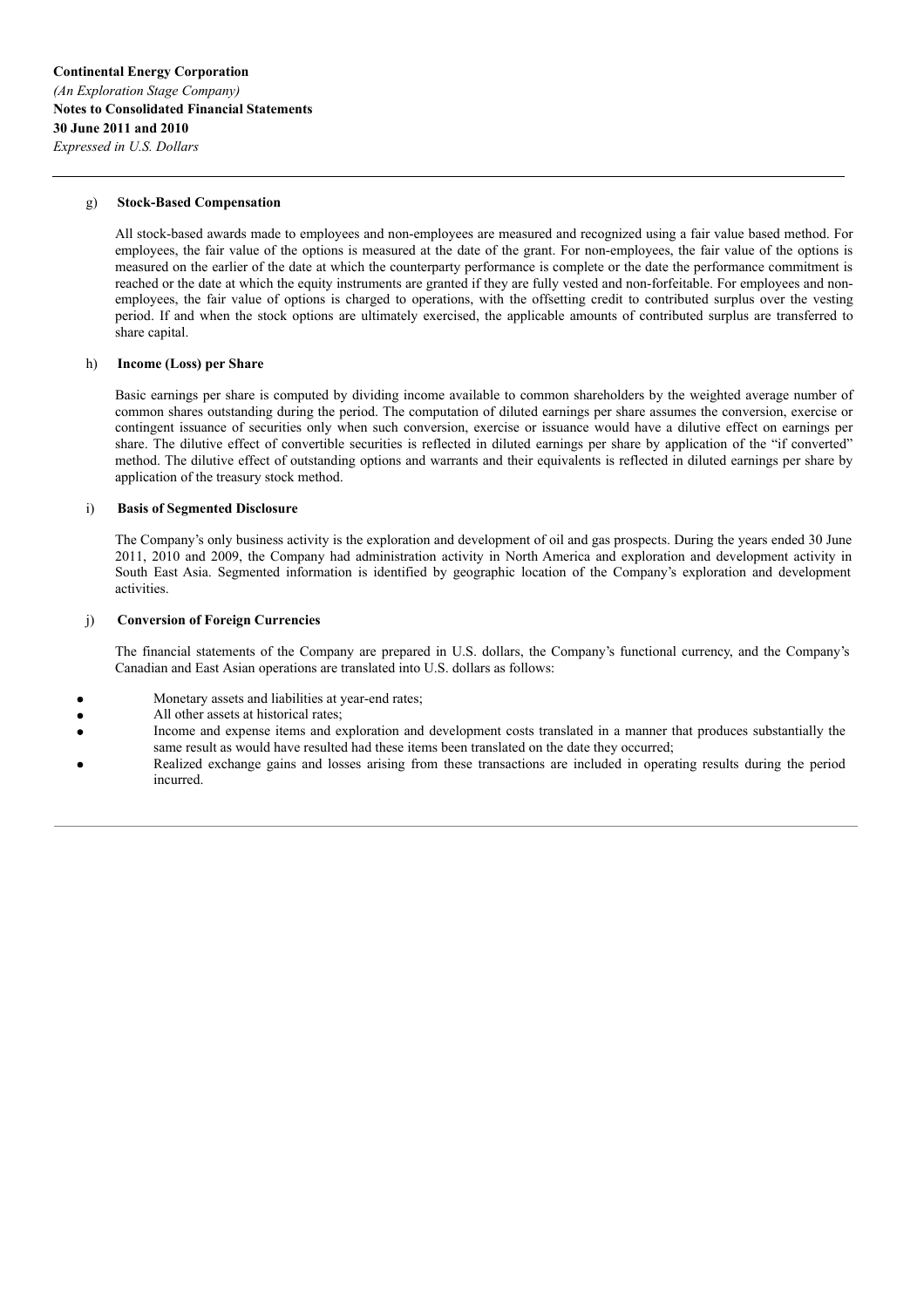### k) **Management's Estimates and Assumptions**

The preparation of financial statements in conformity with Canadian GAAP requires management to make estimates and assumptions that affect the reported amounts of assets, liabilities and disclosure of contingent assets and liabilities at the dates of the financial statements and the reported amounts of revenues and expenses during the reported periods. Actual results could differ from those estimates. Significant areas where assumptions are used include determining the impairment of resource properties, the collectability of accounts receivable, the useful life of long-lived assets, the fair values of financial instruments, future tax rates and allowances used to determine future income taxes and the assumptions used in calculating the fair value of options and warrants. Where estimates have been used financial results as determined by actual events could differ from those estimates.

## l) **Impairment of Long-Lived Assets**

The Company reviews the carrying value of its resource properties and equipment, whenever events or changes in circumstances indicate that the carrying value of an asset may not be recoverable. Recoverability of assets to be held and used is measured by a comparison of the carrying value of the asset to its fair value. If such assets are considered to be impaired, the amount of the impairment is measured by the amount by which the carrying amount of the asset exceeds its fair value.

#### m) **Valuation of Warrants**

The Company values warrants issued as part of a private placement unit by allocating the proceeds from the issue of units between common shares and common share purchase warrants on a pro-rata basis based on relative fair values as follows:

- The fair value of common shares is based on the market close on the date the units are issued; and
	- The fair value of the common share purchase warrants is determined using the Black- Scholes pricing model.

The fair value attributed to the warrants is recorded in Contributed Surplus.

#### n) **Financial Instruments**

The Canadian Institute of Chartered Accountants Handbook ("CICA HB") establishes standards for recognizing and measuring financial assets, financial liabilities and non-financial derivatives. It requires that financial assets and financial liabilities, including derivatives, be recognized on the balance sheet when the Company becomes a party to contractual provisions of the financial instrument or a derivative contract. All financial instruments should be measured at fair value on initial recognition. Measurement in subsequent periods depends on whether the financial instrument has been classified as held-for-trading, available-for-sale, heldto-maturity, loans and receivables or other liabilities.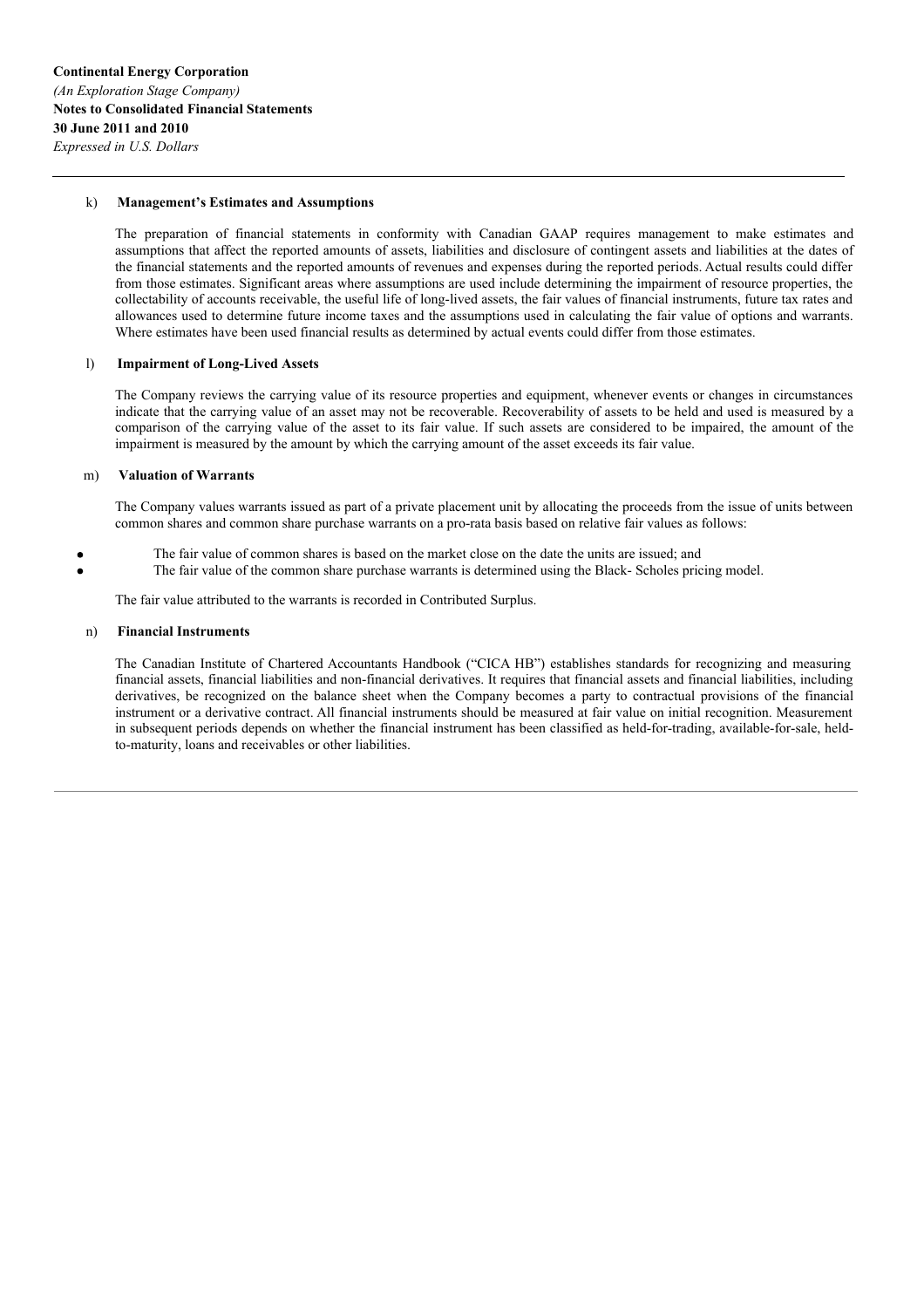Financial assets and financial liabilities held-for-trading are measured at fair value with gains and losses recognized in the Company's loss for the period. Financial assets held-to-maturity, loans and receivables and financial liabilities, other than those held-for-trading, are measured at amortized cost using the effective interest method of amortization. Available-for-sale financial assets are measured at fair value with unrealized gains and losses including changes in foreign exchange rates being recognized in other comprehensive income ("OCI") upon adoption.

Derivative instruments must be recorded on the balance sheet at fair value including those derivatives that are embedded in financial instruments or other contracts but are not closely related to the host financial instrument or contract, respectively. Changes in the fair values of derivative instruments are recognized in the Company's loss for the period, except for derivatives that are designated as a cash flow hedge, the fair value change for which is recognized in OCI. The Company has elected to recognize all transaction costs for non-trading instruments that are directly attributable to the acquisition or issue of a financial asset or financial liability at the carrying amount on initial recognition.

The Company's financial instruments consist of cash, accounts receivable, accounts payable and notes payable.

The Company has classified each of its significant categories of financial instruments as follows:

| Cash                | Held-for-trading            |
|---------------------|-----------------------------|
| Accounts receivable | Loans and receivables       |
| Accounts payable    | Other financial liabilities |
| Notes payable       | Other financial liabilities |

CICA HB Section 3862, Financial Instruments – Disclosures, requires disclosure about the inputs used in making fair value measurements, including their classification within a hierarchy that prioritizes their significance. The three levels of the fair value hierarchy are:

Level 1 – Unadjusted quoted prices in active markets for identical assets and liabilities;

Level 2 – Inputs other than quoted prices that are observable for the asset or liability either directly or indirectly; and

Level 3 – Inputs that are not based on observable market data.

Cash is carried at fair value using a level 1 fair value measurement. The carrying value of the receivables, accounts payable and notes payable approximates their fair value because of the short-term nature of these instruments.

#### o) **Comprehensive Income (Loss)**

The CICA HB establishes standards for the reporting and presenting of comprehensive income which is defined as the change in equity from transaction and other events from non-owner sources. OCI refers to items recognized in comprehensive income that are excluded from net loss. At 30 June 2011, 2010 and 2009 the Company had no items that caused other comprehensive loss to be different from net loss.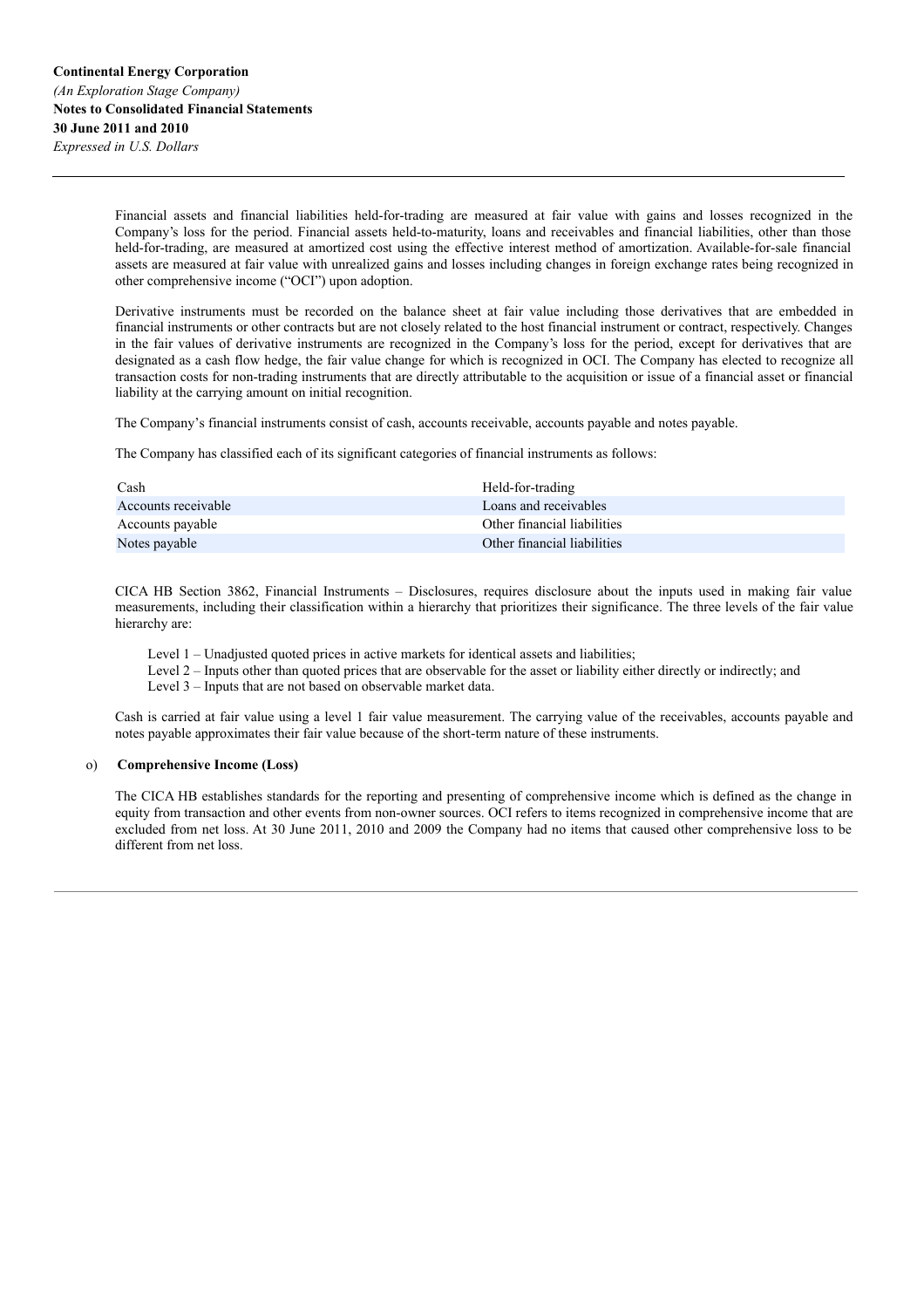#### **3. Change in Accounting Policies**

#### a) **Business combinations**

In January 2009, the CICA issued Handbook section 1582, "Business Combinations", which establishes new standards for accounting for business combinations. This is effective for business combinations for which the acquisition date is on or after the beginning of the first annual reporting period beginning on or after January 1, 2011. The Company has elected to early adopt this policy effective July 1, 2010. The adoption of this standard did not have an impact on the Company's consolidated financial position, earnings or cash flows.

### b) **Non-Controlling Interest**

In January 2009, the CICA issued Handbook section 1602, "Non-controlling Interests", to provide guidance on accounting for noncontrolling interests subsequent to a business combination. The section is effective for fiscal years beginning on or after January 2011. The Company has elected to early adopt this policy effective July 1, 2010. The adoption of this standard did not have an impact on the Company's consolidated financial position, earnings or cash flows.

#### c) **Consolidated Financial Statements**

In January 2009, the CICA issued Handbook section 1601, "Consolidated Financial Statements", to provide guidance on the preparation of consolidated financial statements. The section is effective for fiscal years beginning on or after January 1, 2011. The Company has elected to early adopt this policy effective July 1, 2010. The adoption of this standard did not have an impact on the Company's consolidated financial position, earnings or cash flows.

#### d) **Comprehensive Revaluation of Assets and Liabilities**

In August 2009, the CICA amended Handbook Section 1625, "Comprehensive Revaluation of Assets and Liabilities" to be consistent with Sections 1582, 1601 and 1602, which were issued in January 2009. The amendments apply prospectively to comprehensive revaluations of assets and liabilities occurring in fiscal years beginning on or after January 1, 2011. The Company has elected to early adopt this policy effective July 1, 2010. The adoption of this standard did not have an impact on the Company's consolidated financial position, earnings or cash flows.

#### **4. New Accounting Pronouncements Not Yet Adopted**

#### International Financial Reporting Standards ("IFRS")

In 2006, the Canadian Accounting Standards Board ("AcSB") published a new strategic plan that will significantly affect financial reporting requirements for Canadian companies. The AcSB strategic plan outlines the convergence of Canadian GAAP with IFRS over an expected five year transitional period. In February 2008 the AcSB announced that 2011 is the changeover date for publicly-listed companies to use IFRS, replacing Canadian GAAP. This date is for interim and annual financial statements relating to fiscal years beginning on or after 1 January 2011. The Company's transition date of 1 July 2011 will require the restatement for comparative purposes of amounts reported by the Company for the year ended 30 June 2011. The Company is currently assessing the financial reporting impact of the transition to IFRS and the changeover date.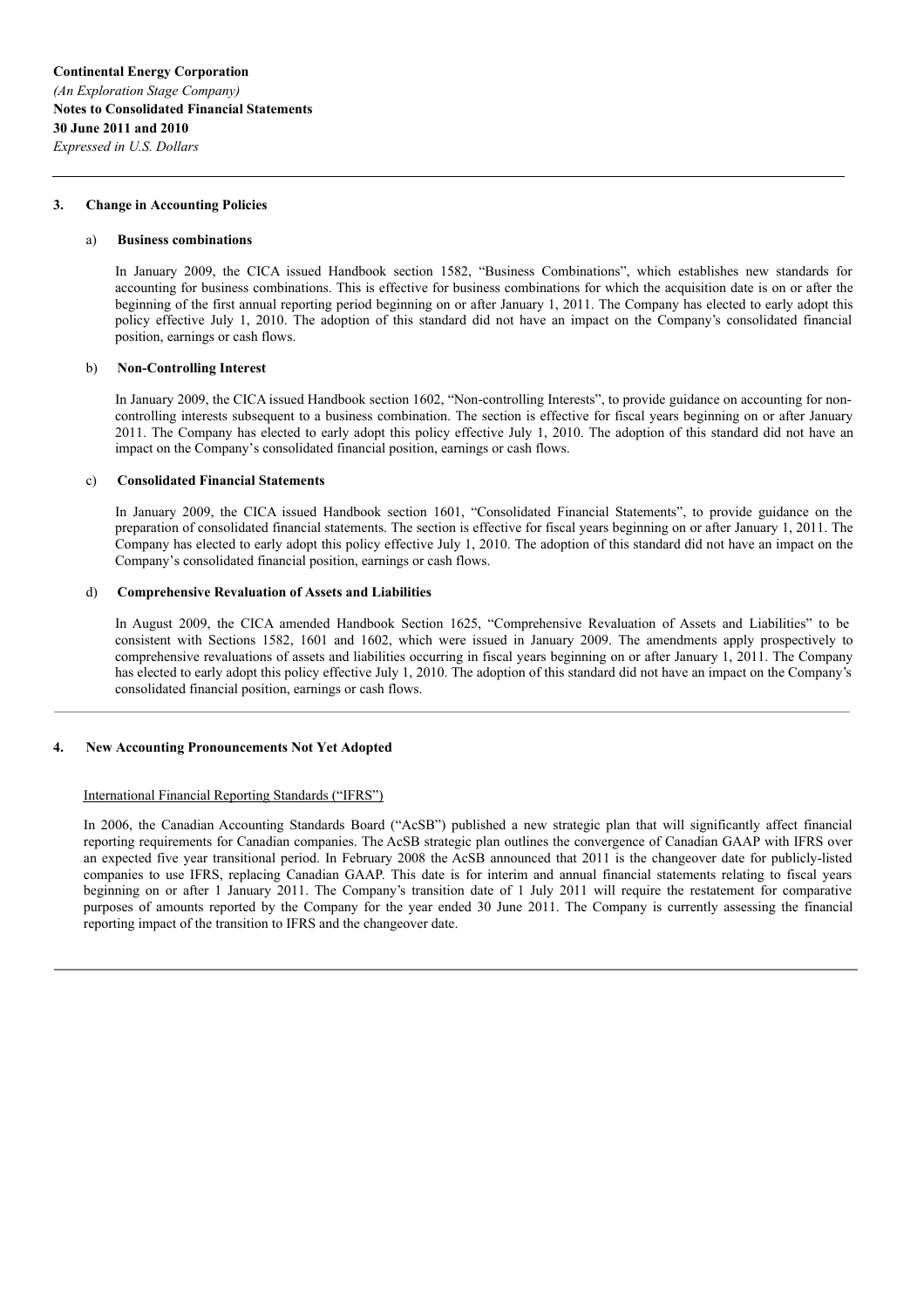The Company currently presents in its Canadian GAAP financial statements a reconciliation of differences between U.S. and Canadian GAAP. When the Company changes over to IFRS, a reconciliation to U.S. GAAP will no longer be required.

Other accounting pronouncements issued with future effective dates are either not applicable or are not expected to be significant to the financial statements of the Company.

## **5. Financial Instruments**

### *Management of financial risk*

The Company's financial instruments are exposed to certain financial risks, including currency risk, credit risk, liquidity risk, interest rate risk and price risk.

### a) Currency risk

The Company is exposed to financial risk related to the fluctuation of foreign exchange rates. The Company operates in Canada and Indonesia and a portion of its expenses are incurred in Canadian dollars, U.S dollars, and Indonesian Rupiah. A significant change in the currency exchange rates between the Canadian dollar relative to the US dollar and the Indonesian Rupiah to the US dollar could have an effect on the Company's results of operations, financial position or cash flows. The Company has not hedged its exposure to currency fluctuations. At 30 June 2011, the Company is exposed to currency risk through the following assets and liabilities denominated in Canadian dollars and Indonesian Rupiah:

|                                          | 30 June 2011                     |                      |
|------------------------------------------|----------------------------------|----------------------|
|                                          | Canadian<br><b>Dollars</b><br>\$ | Indonesian<br>Rupiah |
| Cash and cash equivalents                | 59                               | 4,476,099            |
| Receivables                              | 2,327                            |                      |
| Accounts payable and accrued liabilities | (97, 526)                        | (22,500,000)         |

Based on the above net exposures as at 30 June 2011, and assuming that all other variables remain constant, a 10% depreciation or appreciation of the US dollar against the Canadian dollar would result in a decrease/increase of \$9,743 in the Company's net earnings. Likewise, a 10% depreciation or appreciation of the US dollar against the Indonesian Rupiah would result in a decrease/increase of \$209 in the Company's net earnings.

## b) Credit risk

Credit risk is the risk of loss if a customer or third party to a financial instrument fails to meet its contractual obligations.

The Company's cash is held by large Canadian and International financial institutions. Management believes that the credit risk concentration with respect to receivables is remote.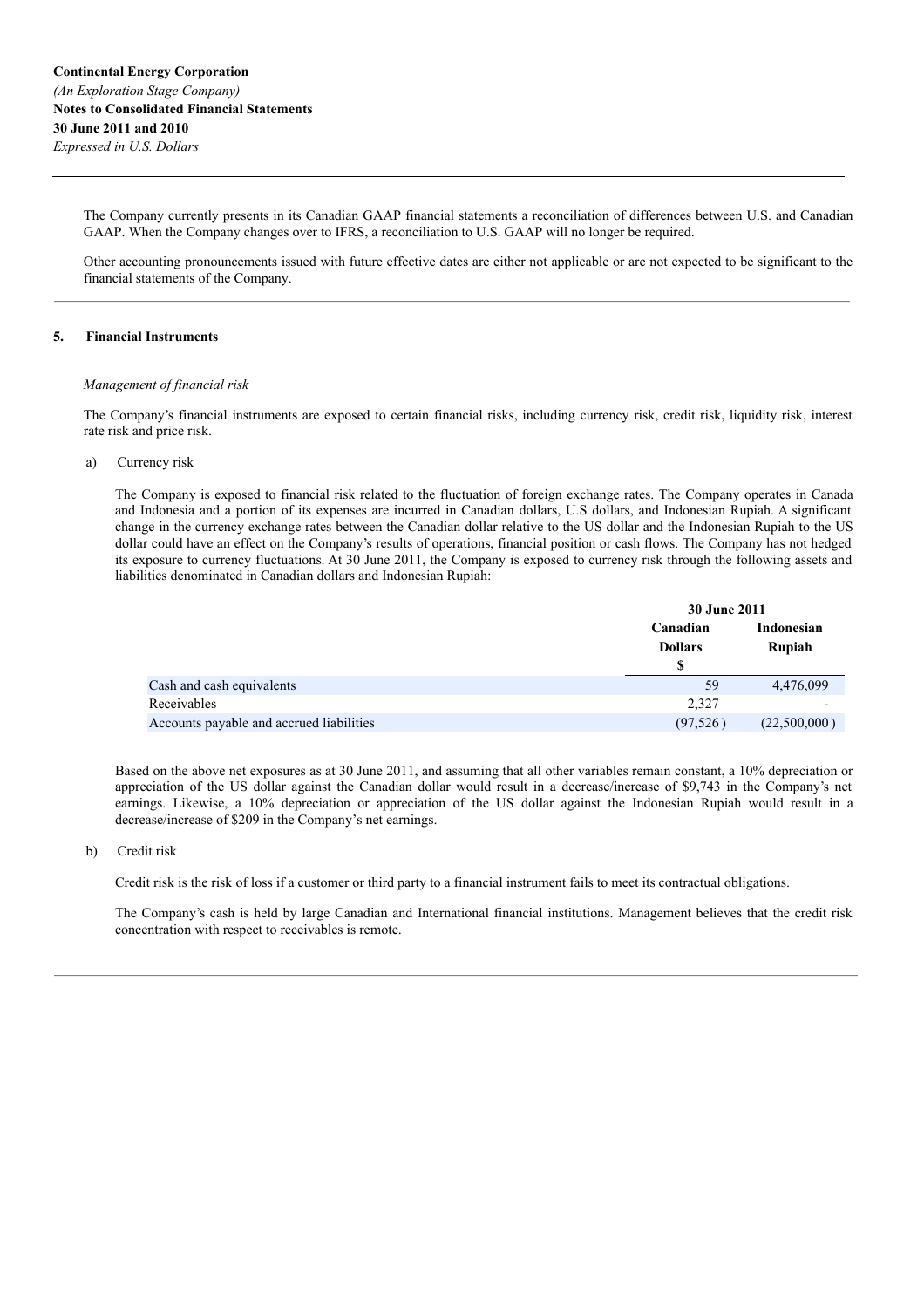### c) Liquidity risk

Liquidity risk is the risk that the Company will not be able to meet its financial obligations as they fall due. Liquidity requirements are managed based on expected cash flows to maintainsufficient capital to meet short term obligations. As at 30 June 2011, the Company had a cash balance of \$17,427 (30 June 2010 - \$88,843) which is not sufficient to settle current liabilities of \$847,469 (30 June 2010 - \$284,787). Management is currently working on obtaining financing to meet these obligations.

d) Interest rate risk

Interest rate risk is the risk that the fair value or future cash flows of a financial instrument will fluctuate because of changes in market interest rates. The risk that the Company will realize a loss as a result of a decline in the fair value of cash is limited.

#### **6. Capital Management**

The Company's objectives when managing capital are to safeguard the Company's ability to continue as a going concern in order to pursue the development of its resource properties and to maintain a flexible capital structure which optimizes the costs of capital at an acceptable risk. As the Company is in the exploration stage, its principal source of funds is from the issuance of common shares and loans and advances from related parties. In the management of capital, the Company includes share capital as well as cash and receivables.

The Company manages the capital structure and makes adjustments to it in light of changes in economic conditions and the risk characteristics of the underlying assets. To maintain or adjust the capital structure, the Company may attempt to issue new shares, enter into joint venture property arrangements or acquire or dispose of assets. In order to maximize ongoing development efforts, the Company does not pay out dividends.

The Company's investment policy is to invest its cash in highly liquid short-term interest-bearing investments, selected with regards to the expected timing of expenditures from continuing operations.

The Company is not subject to any externally imposed capital requirements and there was no change to the Company's capital management during the year ended June 30, 2011.

#### **7. Resource Property Costs**

## **Bengara-II Property**

During the year ended 30 June 2011, the Company incurred \$515 (2010: \$1,469) in geological and geophysical interpretation and evaluation costs on the joint venture area of mutual interest surrounding the Bengara-II PSC in Indonesia. At 30 June 2011 and 2010, no future benefits could be attributed to this property and consequently the capitalized cost were written off.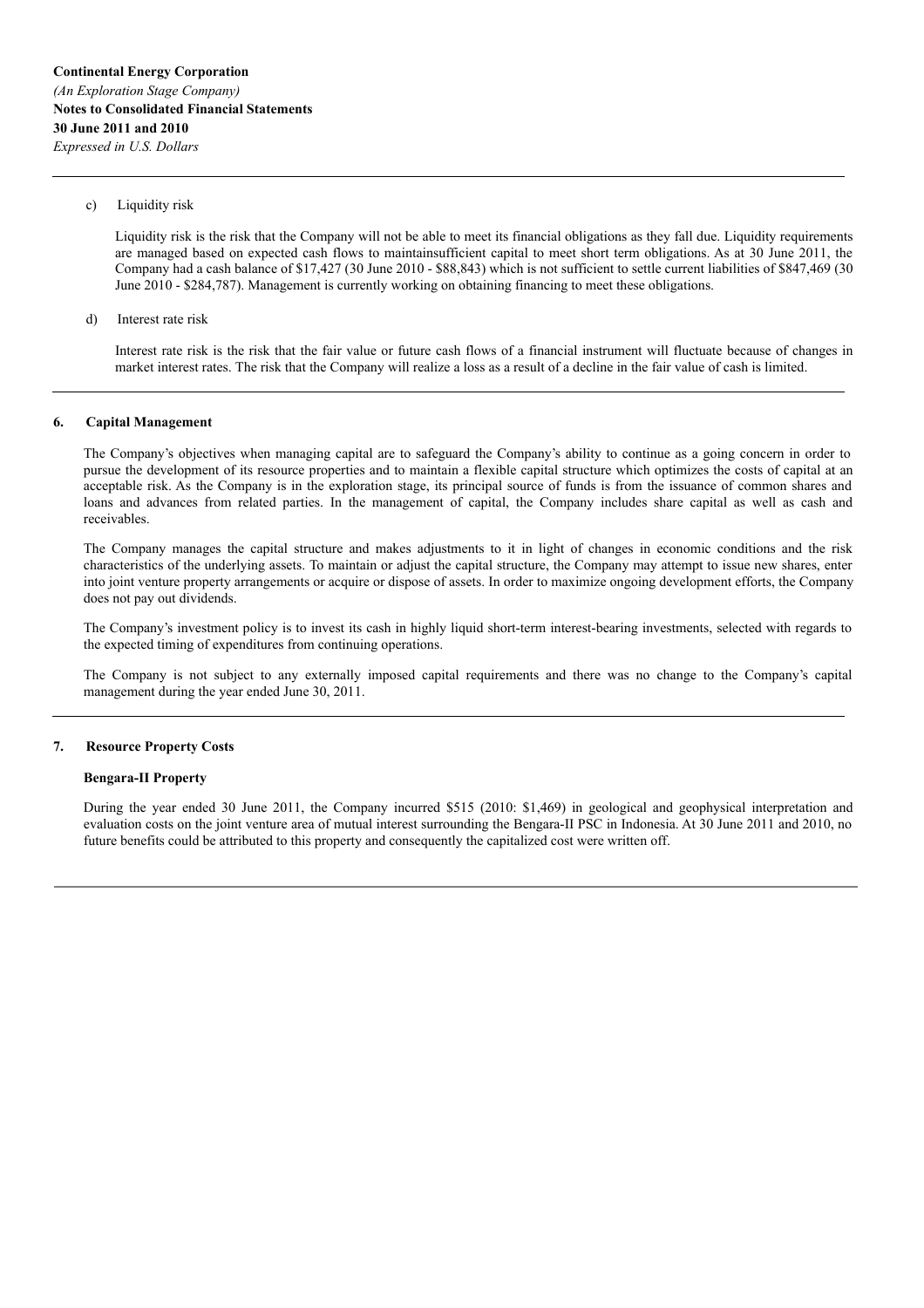|            |               | 30 June |    |                 | Costs                          |                |              | 30 June        |
|------------|---------------|---------|----|-----------------|--------------------------------|----------------|--------------|----------------|
|            |               | 2010    |    | Exploration $&$ | Reimbursed<br>by               | Impairment/    |              | 2011           |
|            |               | Balance |    | Development     | Joint<br>Venturers             | Abandonment    |              | <b>Balance</b> |
| Bengara-II | <sup>\$</sup> |         | S  | 515             | \$<br>٠                        | \$<br>(515)    | $\mathbf{s}$ |                |
|            |               | 30 June |    |                 | Costs                          |                |              | 30 June        |
|            |               | 2009    |    | Exploration $&$ | Reimbursed<br>by<br>Joint      | Impairment/    |              | 2010           |
|            |               | Balance |    | Development     | Venturers                      | Abandonment    |              | Balance        |
| Bengara-II | <sup>\$</sup> |         | \$ | 1,469           | \$<br>$\overline{\phantom{a}}$ | \$<br>(1, 469) | \$           |                |

## **CGB2**

By share purchase and transfer agreements with effective dates of 1 August 1998 and subsequent amendments between 30 September 1998 and 19 January 2000, the Company purchased 100% of the issued and outstanding shares of Continental-GeoPetro (Bengara-II) Ltd. ("CGB2"), a company incorporated in the British Virgin Islands which owned a 100% interest in the Bengara-II PSC in Indonesia.

The Company accounted for the acquisition of CGB2 using the purchase method. On 1 January 2000, the Company farmed out 40% of its 100% interest in CGB2 and its respective underlying properties to GeoPetro.

On 29 September 2006, the Company sold 70% of its 60% interest in CGB2 to CNPC (Hong Kong) Limited ("CNPC-HK") for a gain of \$23,906 and an obligation by CNPC-HK to carry the Company's share of the costs of drilling 4 exploration wells. The Company retained an 18% shareholding of CGB2, which is recorded at \$1 in these financial statements as fair value was not reliably determined..

## **Tungkal Property**

On 1 August 2008, the Company entered into an agreement to purchase a 30% working interest in the Tungkal PSC, located onshore in Sumatra, Indonesia. Under the agreement, the Company was to pay total consideration of \$27,320,000. The Company paid a cash deposit of \$1,500,000 on signing of the definitive sales and purchase agreement. In consideration for negotiating a senior credit facility, the Company made a payment of \$100,000 as a financing fee in the prior year. The Company incurred \$197,660 in legal fees and other costs in relation to this transaction in 2009.

On 9 April 2009, the agreement was terminated with \$500,000 of the original deposit being refunded to the Company and \$1,000,000 being forfeited as a break-up fee. As a result of the termination, all acquisition costs relating to the Tungkal property were written off in 2009.

#### **South Bengara-II Property**

On 13 November 2008, the Company acquired an interest in a new PSC in Indonesia. Pursuant to a Joint Bid Agreement ("JBA") with Adelphi Energy Limited "(Adelphi") and GeoPetro, ACG (South Bengara-II) Pte. Ltd. ("ACG"), signed a new PSC for the South Bengara-II block. In consideration, the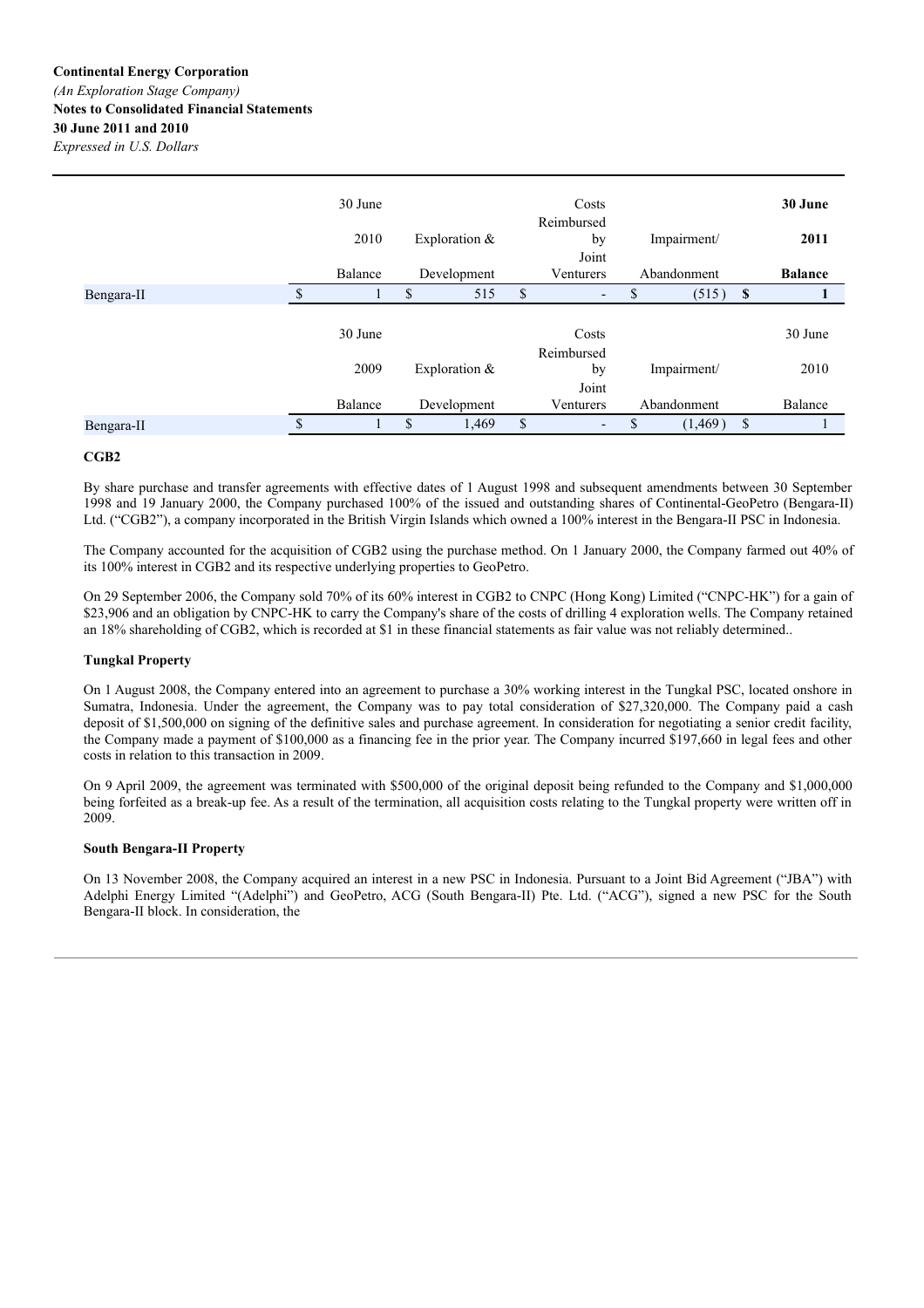Company made a payment of \$100,000 as an interest free loan. The Company also incurred \$10,463 in due diligence costs in relation to this transaction in the prior year.

On 22 May 2009, the agreement was terminated and CESB2 has withdrawn from participation in ACG and its new PSC. CESB2 returned its entire 24.999% stake in ACG to Adelphi and received repayment of \$95,000 of the loan previously made.

All of the Company's oil and gas interests are unproven.

## **CEPL**

During the current year, the Company sold 100% of its shares in its inactive subsidiary Continental Energy Pte. Ltd. ("CEPL") to Transafrica Management SARL (60%) and C&S Infrastructure LLC (40%) for consideration of \$71,500 which was to be paid on or before 1 November 2010. Included in the Company's consolidated statements of loss and comprehensive loss are the results of operations of CEPL from the date of incorporation to 20 September 2010.

This transaction resulted in a gain of \$71,502 calculated as follows based on the net book values recorded in CEPL as at 30 June 2011:

| Assets                       | D |        |
|------------------------------|---|--------|
| Liabilities                  |   |        |
|                              |   |        |
| Net book value of CEPL       |   |        |
| Consideration on disposition |   | 71,500 |
|                              |   |        |
| Gain on disposition of CEPL  |   | 71,502 |

Ownership of the CEPL shares has been transferred; however payment has not been received. As at 30 June 2011 the amount receivable has been written off as bad debt expense.

# **8. Equipment**

Details are as follows:

2011

|                                 |   |         |               |    | 30 June<br>2011 |
|---------------------------------|---|---------|---------------|----|-----------------|
|                                 |   |         | Accumulated   |    | <b>Net Book</b> |
|                                 |   | Costs   | Amortization  |    | Value           |
| Automobiles                     | S | 38,774  | \$<br>34,148  | \$ | 4,626           |
| Computer equipment and software |   | 88,324  | 77,789        |    | 10,535          |
| Field survey equipment          |   | 29,921  | 26,510        |    | 3,411           |
|                                 |   | 157,019 | \$<br>138,447 | S  | 18,572          |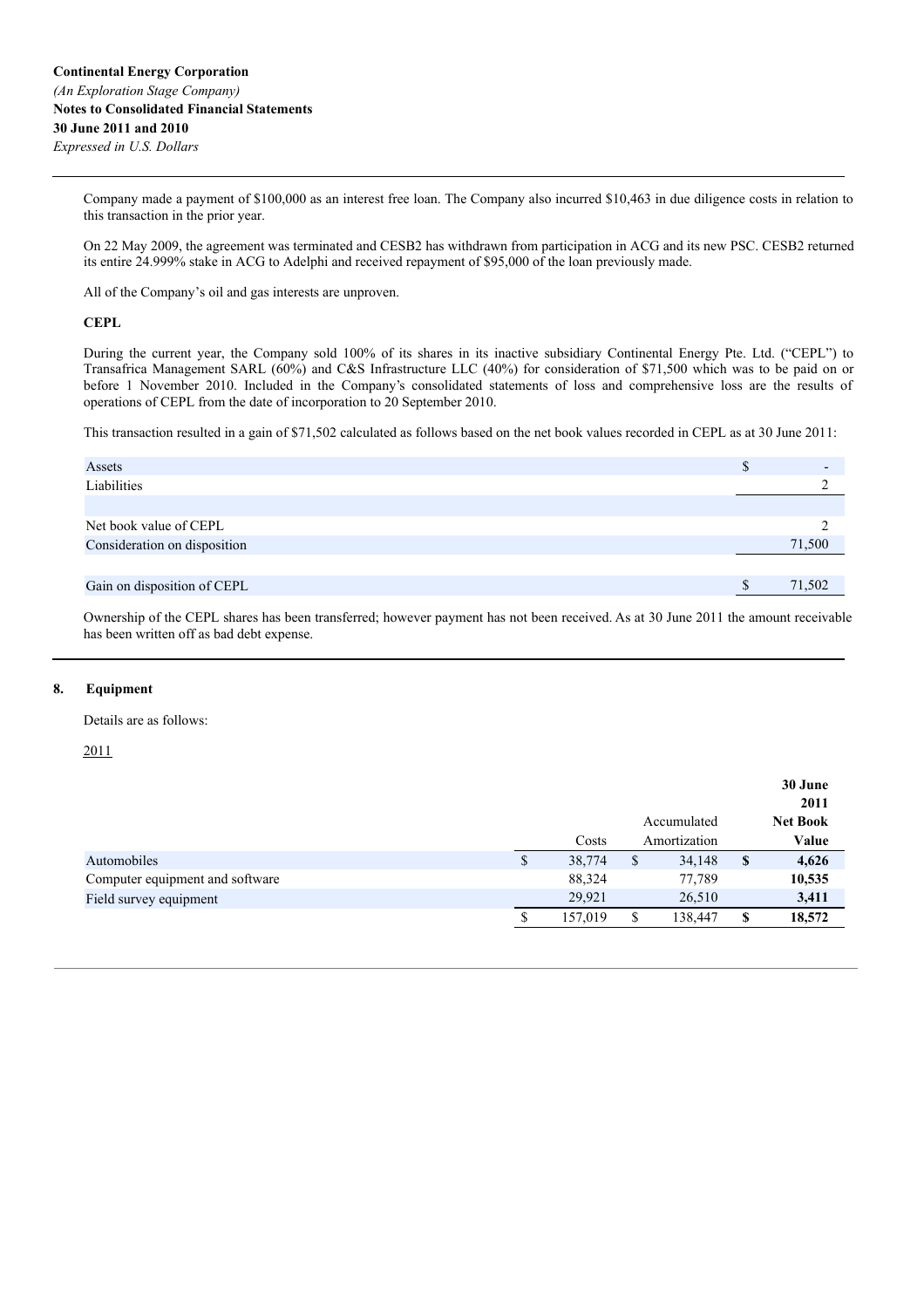2010

|                                 |              |               | 30 June     |
|---------------------------------|--------------|---------------|-------------|
|                                 |              |               | 2010        |
|                                 |              | Accumulated   | Net Book    |
|                                 | Costs        | Amortization  | Value       |
| Automobiles                     | \$<br>35,040 | \$<br>30,767  | \$<br>4,273 |
| Computer equipment and software | 81,178       | 69,636        | 11,542      |
| Field survey equipment          | 27,167       | 24,017        | 3,150       |
|                                 | 143,385      | \$<br>124,420 | 18,965      |

During the current year, CGX transferred certain equipment to the Company resulting gain \$13,635 has been recorded in the Company's consolidated statement of loss.

## **9. Notes Payable**

On 17 February 2011 the Company received a \$15,000 loan from a director in exchange for a promissory note. The loan accrues interest at the rate of 10% per annum and was repayable on 17 May 2011. The loan remains outstanding after the maturity date and no new terms have been negotiated. Interest of \$547 was accrued for this loan during the year ended 30 June 2011.

On 13 June 2011 the Company received a \$10,000 loan from a director in exchange for a promissory note. A further \$5,000 was received from the same director on 23 June 2011 with the same terms as the previous note. The loans accrue interest at the rate of 10% per annum and are repayable on 13 October 2011 and 23 October 2011, respectively. Total interest of \$56 was accrued for these loans during the year ended 30 June 2011.

#### **10. Share Capital**

a) Authorized Share Capital

The Company's authorized share capital consists of 1,000,000,000 shares divided into 500,000,000 common shares without par value and 500,000,000 preferred shares without par value. As at 30 June 2011, there are no preferred shares issued or outstanding.

b) Share Capital

2011

There were no new shares issued during the year ended 30 June 2011.

2010

During the year ended 30 June 2010, a private placement was completed for 2,643,000 units for total proceeds of \$185,010. Each unit consists of one common share and one share purchase warrant with each warrant having an exercise price of \$0.10 per common share for a three year term expiring on 8 March 2013. The Company allocated \$102,377 to the common shares and \$82,633 to the share purchase warrants based on management estimate of relative fair values.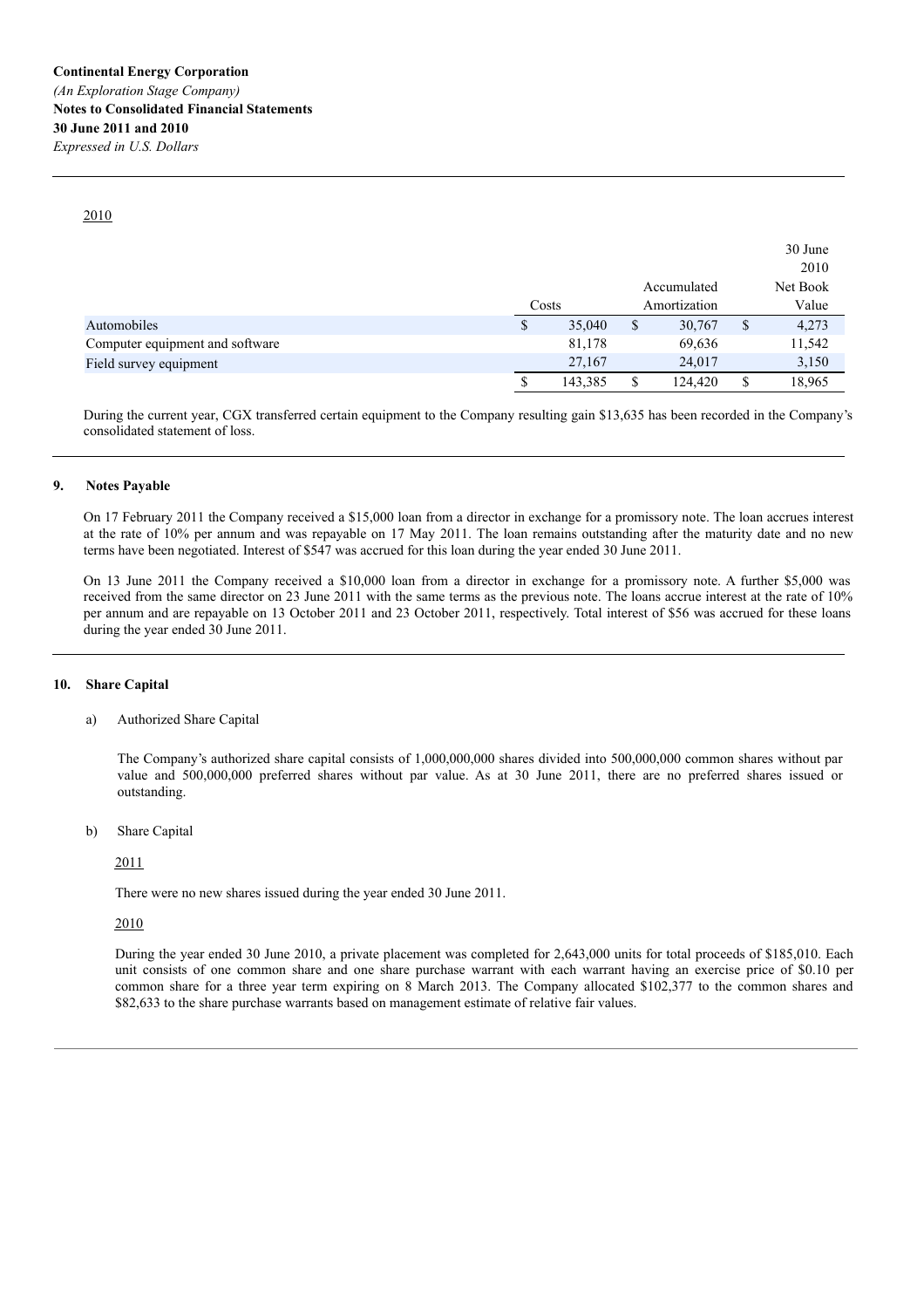## 2009

During the year ended 30 June 2009, 360,000 stock options were exercised for net proceeds to the Company of \$54,000.

During the year ended 30 June 2009, 500,000 shares were issued to settle \$55,000 in debt owing to a former officer and director.

During the year ended 30 June 2009, the Company received 400,000 Continental shares in full settlement of a receivable from a company controlled by the estate for a deceased director. The fair value of these shares on the date of settlement was \$36,000 and therefore, this amount has been recorded as a bad debt recovery. These shares will be held in treasury until resold.

c) Stock Options

The Company has established a share purchase option plan whereby the board of directors may, from time to time, grant options to directors, officers, employees or consultants. Options granted must be exercised within a period as determined by the Company's board of directors. Options vest on the grant date unless otherwise determined by the Company's board of directors. The aggregate number of common shares which may be reserved as outstanding Stock Options shall not exceed 20% of the total number of the Company's issued and outstanding common shares at any time, and the maximum number of options held by any one individual at any one time shall not exceed 5% of the total number of the Company's issued and outstanding common shares.

The fair value of each option grant is estimated on the date of grant using the Black-Scholes option-pricing model with the assumptions disclosed in Note 10(e).

#### 2011

During the year ended June 30, 2011, a total of 1,750,000 outstanding incentive stock options having an exercise price of \$0.07 expired unexercised.

On 29 September 2010, a total of 8,640,000 outstanding incentive stock options granted to directors and senior officers with an exercise price of \$0.07 and terms expiring between 31 December 2010 and 2011 were amended to all have new expiry dates between 31 December 2011 and 31 December 2012.

The Company calculated the incremental increase in the fair value of these amended options to be \$136,314. The amount was charged to operations.

#### 2010

During the year ended 30 June 2010, a total of 360,000 stock options were granted to officers of the Company at an exercise price of \$0.07 per share and an expiry date of 31 December 2011. The Company calculated the fair value of these options to be \$8,614 on the grant date. The amount was charged to operations. The average grant date fair value of these stock options was \$0.03.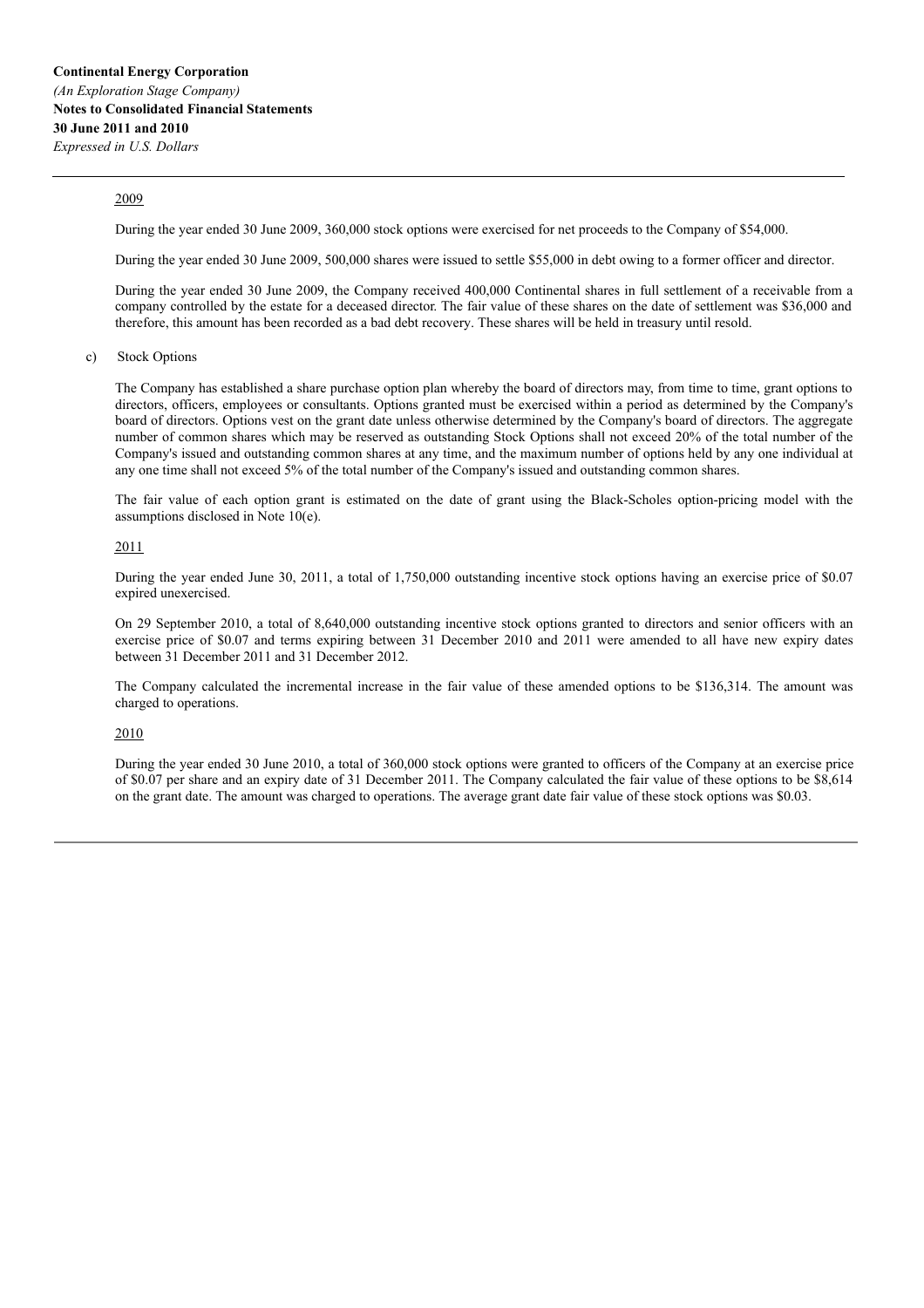During the year ended 30 June 2010, a total of 4,840,000 outstanding incentive stock options granted to directors and senior officers with various exercise prices between \$0.15 and \$0.24 and terms expiring between 31 December 2010 and 2011 were amended to all have a new exercise price of \$0.07 and an expiry date of 31 December 2011.

During the year ended 30 June 2010, a total of 3,250,000 outstanding incentive stock options granted to employees and consultants with various exercise prices between \$0.20 and \$0.24 were amended to all have a new exercise price of \$0.07 but no change to their original expiry dates between 31 December 2010 and 30 June 2011.

During the year ended 30 June 2010, a total of 800,000 outstanding incentive stock options granted to employees with various exercise prices between \$0.15 and \$0.24 and terms expiring 31 December 2010 were amended to all have a new exercise price of \$0.07 per share and a new expiry date of 31 December 2011.

During the year ended 30 June 2010, a total of 1,500,000 outstanding incentive stock options granted to employees and consultants with an exercise price of \$0.15 and terms expiring 31 December 2011 were amended to all have a new exercise price of \$0.07 per share and a new expiry date of 31 December 2010.

The Company calculated the incremental increase in the fair value of these amended options to be \$95,806 which was charged to operations.

During the year ended 30 June 2010, a total of 1,000,000 stock options were granted to an officer of the Company at an exercise price of \$0.15 per share and an expiry date of 16 September 2012. The Company calculated the fair value of these options to be \$75,219 on the grant date which was charged to operations. The average grant date fair value of these stock options was \$0.08.

## 2009

During the year ended 30 June 2009, a total of 4,000,000 stock options were granted to advisors, directors, and employees at an exercise price of \$0.15 per share and a expiry date of 31 December 2011. The Company calculated the fair value of these options to be \$302,578 on the grant date which was charged to operations. The average grant date fair value of these stock options was \$0.08.

During the year ended 30 June 2009, 1,000,000 stock options having an exercise price of \$0.24 per share were cancelled as per an agreement with the former holder.

During the year ended 30 June 2009, a total of 1,900,000 stock options having an exercise price of \$0.65 per share were cancelled as per written agreements with the former holders.

During the year ended 30 June 2009, a total of 100,000 stock options were granted to a consultant at an exercise price of \$0.21 per share and an expiry date of 30 September 2011. The Company calculated the fair value of these options to be \$12,054 on the grant date which was charged to operations. The average grant date fair value of these stock options was \$0.12.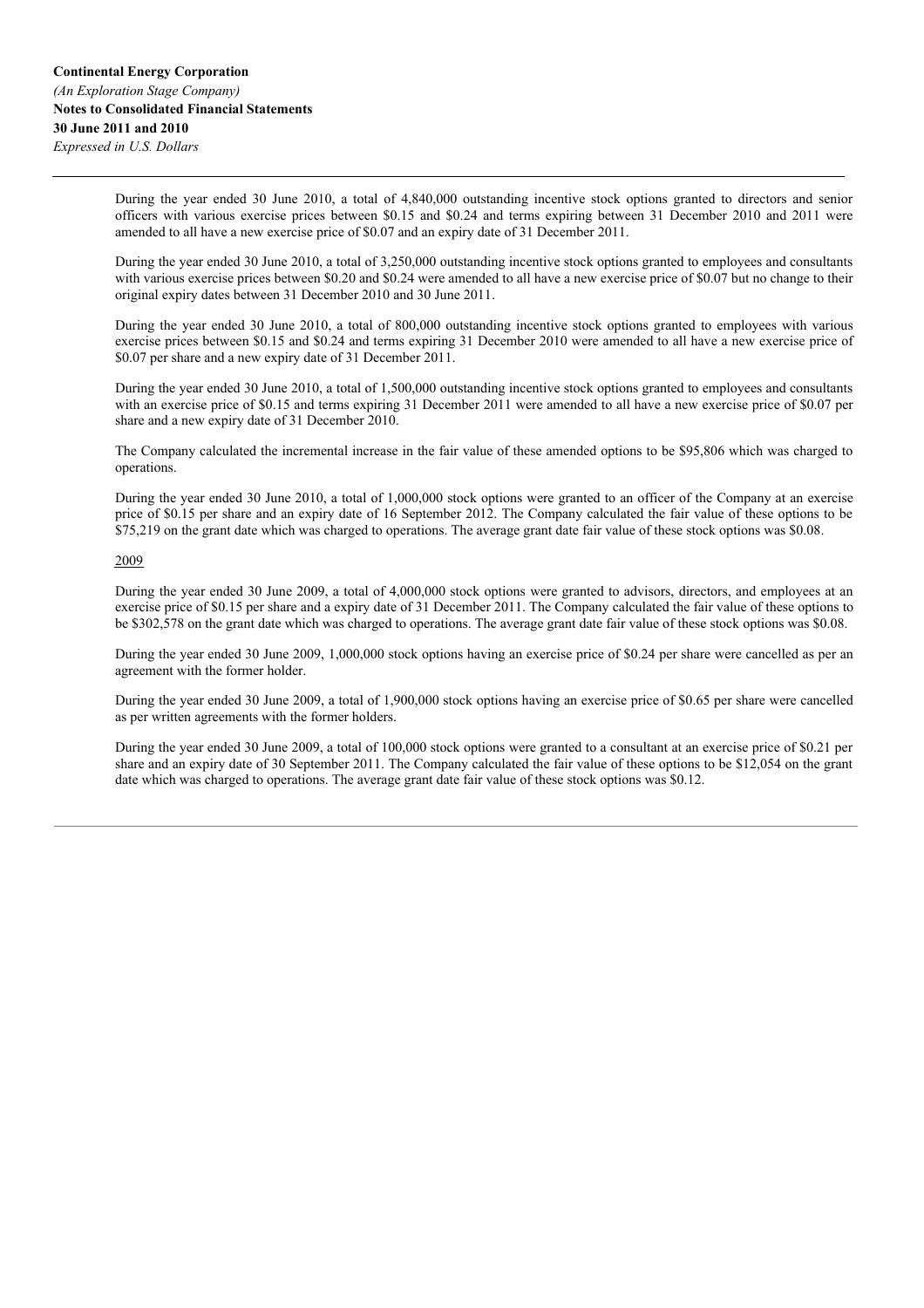During the year ended 30 June 2009, a total of 500,000 stock options were granted to two advisors having an exercise price of \$0.21 per share and expiring on 30 June 2011. The Company calculated the fair value of these options to be \$61,495 on the grant date which was charged to operations. The average grant date fair value of these stock options was \$0.12.

# Total outstanding and exercisable

Details of outstanding share purchase options are as follows:

|                                   |             | Weighted Average      |
|-----------------------------------|-------------|-----------------------|
|                                   | Number of   | <b>Exercise Price</b> |
|                                   | Options     | per Share             |
|                                   |             |                       |
| Options outstanding, 30 June 2009 | 9,390,000   | \$<br>0.20            |
| Options granted                   | 1,360,000   | 0.13                  |
|                                   |             |                       |
| Options outstanding, 30 June 2010 | 10,750,000  | 0.07                  |
| Options expired                   | (1,750,000) | 0.07                  |
|                                   |             |                       |
| Options outstanding, 30 June 2011 | 9,000,000   | \$<br>0.07            |

As at 30 June 2011, the details of share purchase options outstanding were:

|                                   | Number of | Price per |                  |
|-----------------------------------|-----------|-----------|------------------|
| Options                           | shares    | Share     | Expiry date      |
|                                   | 960,000   | 0.07      | 31 December 2011 |
|                                   | 350,000   | 0.07      | 30 June 2012     |
|                                   | 7,690,000 | 0.07      | 31 December 2012 |
| Total outstanding and exercisable | 9,000,000 |           |                  |

The weighted average life of incentive stock options outstanding as at June 30, 2011 was 1.38 years.

#### d) Warrants

2011

On 29 August 2010, a total of 10,000,000 outstanding share purchase warrants having an exercise price of \$0.90 and an expiry date of 29 August 2010 were repriced to have an exercise price of \$0.20 and an expiry date of 29 August 2012.

The Company calculated the incremental increase in the fair value of these amended warrants to be \$1,115,458 which was charged to operations.

The Company revalued certain share purchase warrants, with vesting provisions, which were granted to an investor relations company in fiscal 2010. The incremental increase in the fair value of these revalued warrants was calculated to be \$4,639 which was charged to operations as stock based compensation.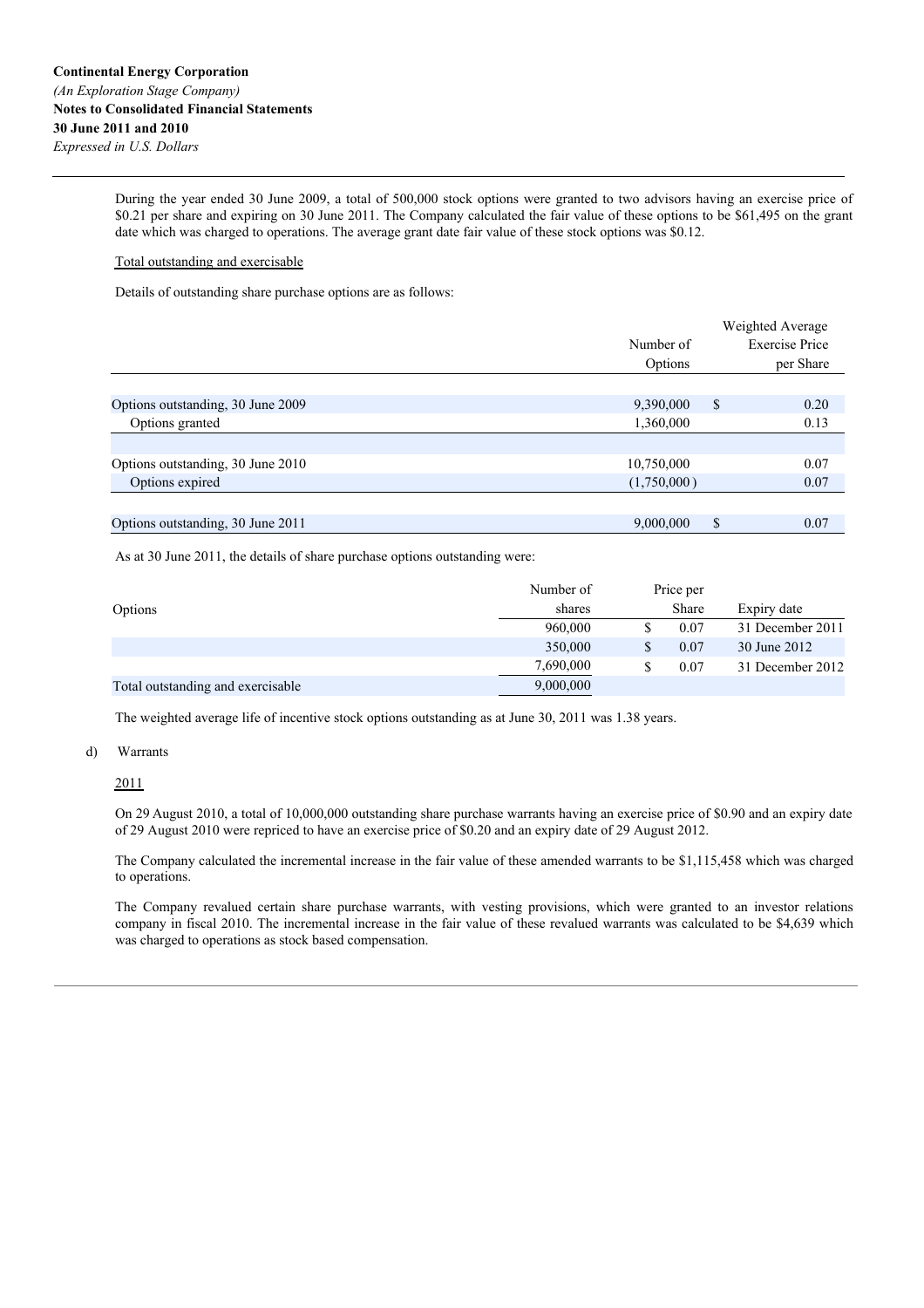# 2010

During the year ended 30 June 2010, 2,643,000 warrants were issued in conjunction with a private placement. Each warrant has an exercise price of \$0.10 and an expiry date of 26 February 2013.

During the year ended 30 June 2010, a total of 4,975,000 outstanding share purchase warrants originally issued in conjunction with private placements and having various exercise prices between \$0.15 and \$0.40 and terms expiring between 15 May 2010 and 16 September 2012 were all amended to have a new exercise price of \$0.07 and a new expiry date of 31 December 2011. The Company calculated the incremental increase in the fair value of these amended warrants to be \$79,008 which was charged to operations.

During the year ended 30 June 2010, a total of 1,000,000 share purchase warrants were granted to a financial and management advisory company at an exercise price of \$0.15 per share and a expiry date of 16 September 2012. The Company calculated the fair value of these warrants to be \$75,219 on the grant date which was charged to operations. The average grant date fair value of these warrants was \$0.08.

During the year ended 30 June 2010, a total of 350,000 share purchase warrants were granted to an investor relations company at an exercise price of \$0.09 per share and an expiry date of on 16 September 2010. These warrants vest in four equal tranches of 87,500 shares and each tranche may be exercised only after 1 January 2010; 1 April 2010; 1 July 2010; and 1 October 2010. The Company calculated the fair value of these warrants to be \$31,211 on the grant date. In the current period, \$24,908 of this was charged to operations. The average grant date fair value of these warrants was \$0.08.

During the year ended 30 June 2010, 15,000 warrants having an exercise price of \$1.00 per share expired without being exercised.

# 2009

There were no share purchase warrants issued, exercised or cancelled during the year ended 30 June 2009.

#### Total outstanding and exercisable

Details of outstanding share purchase warrants are as follows:

|                                             |            | Weighted Average      |
|---------------------------------------------|------------|-----------------------|
|                                             | Number of  | <b>Exercise Price</b> |
|                                             | Warrants   | per Share             |
| Warrants outstanding, 30 June 2009          | 13,990,000 | 0.16<br>S             |
| Warrants issued                             | 3,993,000  | 0.09                  |
| Warrants expired                            | (15,000)   | 0.07                  |
|                                             |            |                       |
| Warrants outstanding, 30 June 2010 and 2011 | 17,968,000 | \$<br>0.15            |
|                                             |            |                       |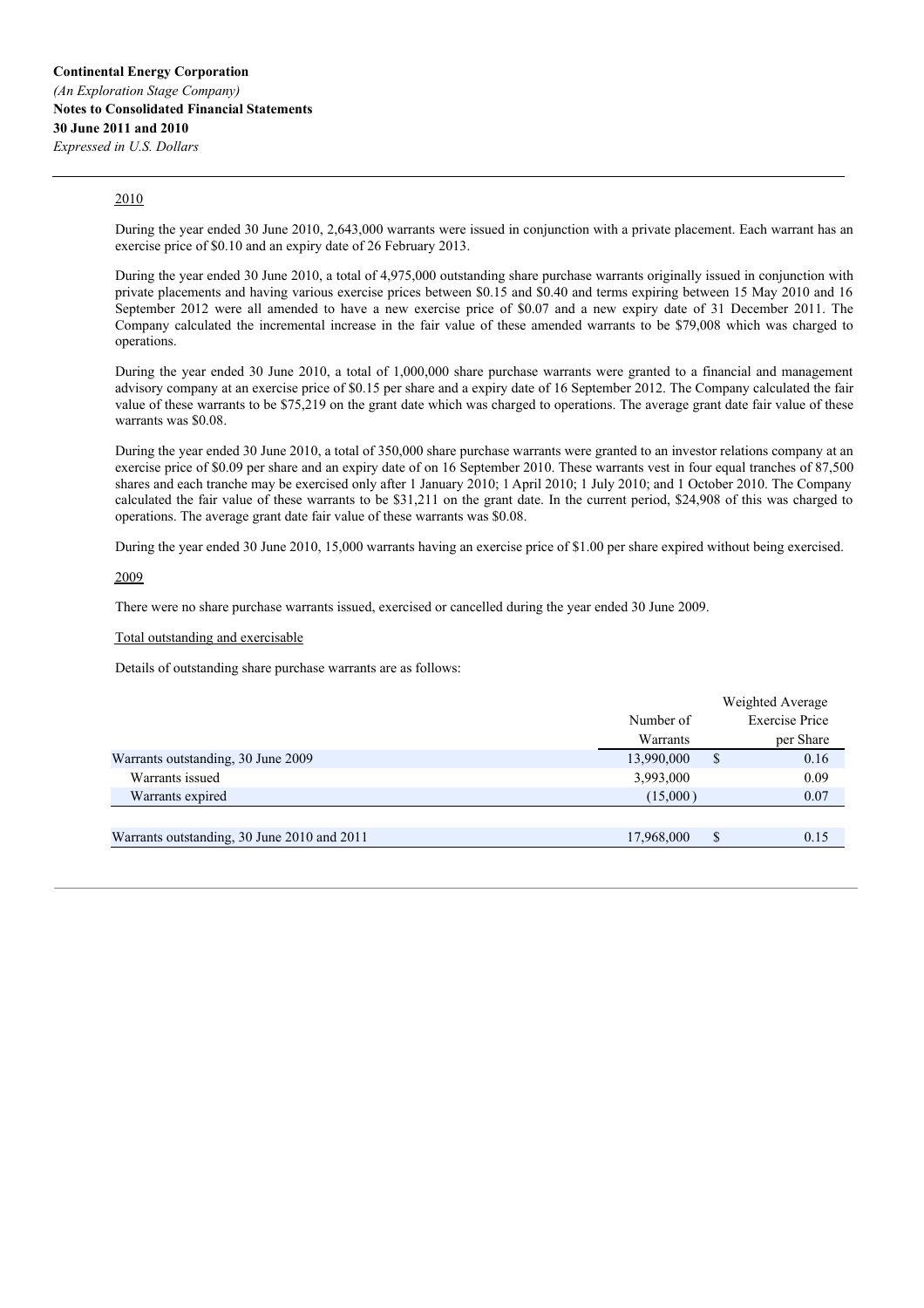Details of outstanding share purchase warrants as at 30 June 2011 are as follows:

|          | Number of     | Price per |       |                    |
|----------|---------------|-----------|-------|--------------------|
| Warrants | <b>Shares</b> |           | Share | <b>Expiry Date</b> |
|          | 4,975,000     | \$        | 0.07  | 31 December 2011   |
|          | 10,000,000    | \$        | 0.20  | 29 August 2012     |
|          | 350,000       | \$        | 0.09  | 16 September 2012  |
|          | 2,643,000     | \$        | 0.10  | 26 February 2013   |
|          |               |           |       |                    |
|          | 17,968,000    |           |       |                    |

The weighted average life of share purchase warrants outstanding as at June 30, 2011 was \$1.06 years.

## e) Black-Scholes Option-Pricing Model Assumptions

The fair value of each option grant and modification (*Note 10c*) is estimated on the date of grant or modification using the Black-Scholes option-pricing model with the following assumptions:

|                                  | 30 June         | 30 June  | 30 June           |
|----------------------------------|-----------------|----------|-------------------|
|                                  | 2011            | 2010     | 2009              |
| Expected dividend yield          | $0.00\%$        | $0.00\%$ | $0.00\%$          |
| Expected stock price volatility  | $246\% - 264\%$ | 108%     | $91\% - 98\%$     |
| Risk-free interest rate          | $1.42\%$        | $0.37\%$ | $1.32\% - 3.16\%$ |
| Expected life of options (years) | $1.25 - 2.26$   | 1.00     | $2.96 - 3.00$     |

The fair value of each warrant issued (*Note 10d*) is estimated on the grant date and date of amendment using the Black-Scholes option-pricing model with the following assumptions:

|                                   | 30 June  | 30 June  | 30 June |
|-----------------------------------|----------|----------|---------|
|                                   | 2011     | 2010     | 2009    |
| Expected dividend yield           | $0.00\%$ | $0.00\%$ | n/a     |
| Expected stock price volatility   | 271%     | 107%     | n/a     |
| Risk-free interest rate           | 1.28%    | $0.35\%$ | n/a     |
| Expected life of warrants (years) | 2.00     | 3.00     | n/a     |

#### **11. Related Party Transactions**

All related party transactions have been disclosed elsewhere in these consolidated financial statements, except as follows:

- a) During the year ending 30 June 2011, management, director and officer fees in the amount of \$210,000 (2010 \$210,000; 2009 \$367,000) were paid or accrued to directors and officers of the Company.
- b) During the year ending 30 June 2011, consulting fees in the amount of \$82,500 (2010 \$92,500; 2009 \$nil) were paid or accrued to a firm in which the officer was a managing director.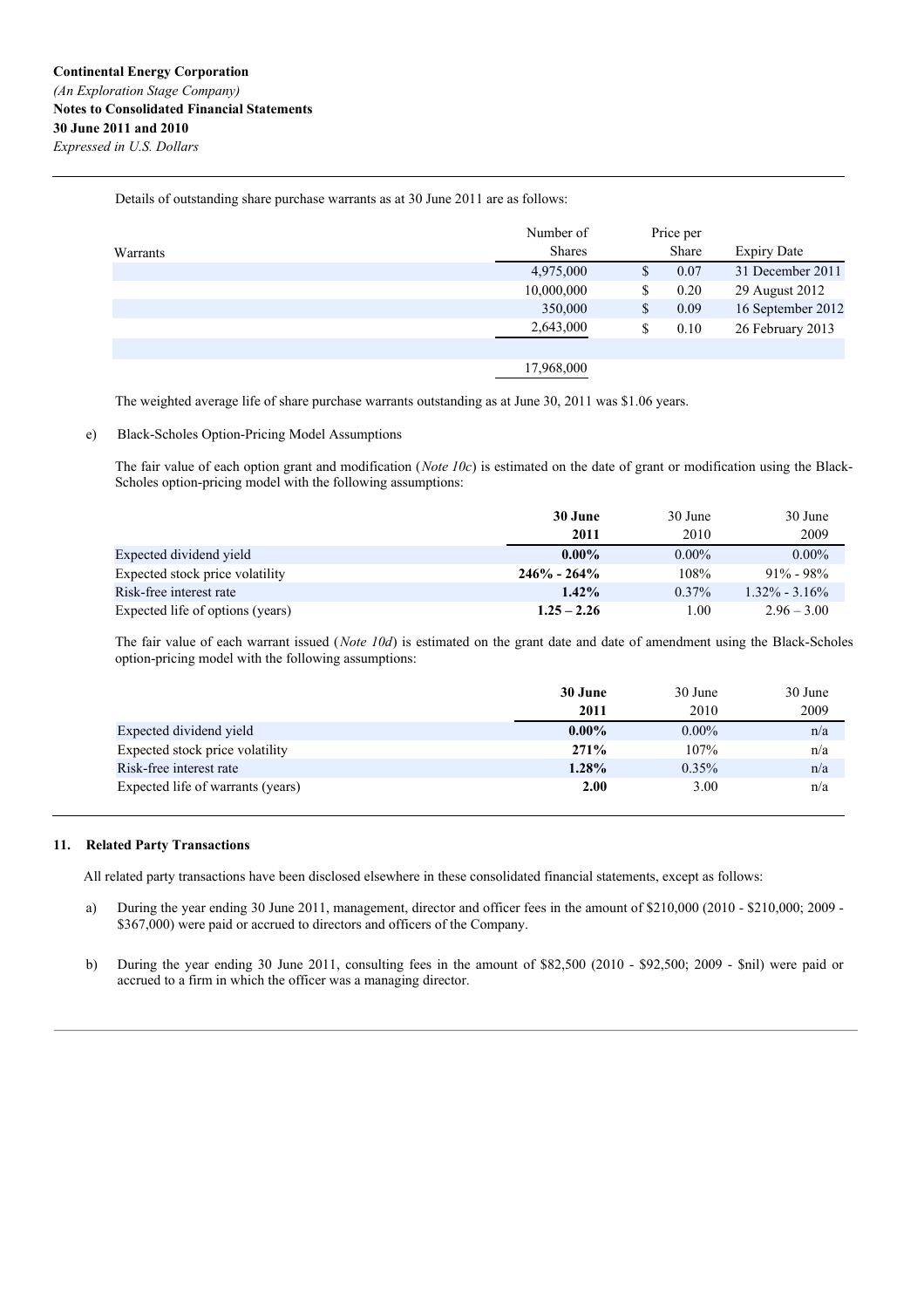- c) During the year ending 30 June 2011, the Company received \$132,240 in advances from a related party. This amount is included in accounts payable and accrued liabilities and is unsecured, non- interest bearing and has no specific terms for repayment.
- d) As at 30 June 2011, \$445,000 (30 June 2010 \$152,500) is payable to officers of the Company. This amount is included in accounts payable and accrued liabilities and is unsecured, non-interest bearing and has no specific terms for repayment.

The above transactions, occurring in the normal course of operations, are measured at the exchange amount, which is the amount of consideration established and agreed to by the related parties.

### **12. Income Taxes**

a) Income tax provisions differ from the amount that would result from applying the federal and provincial statutory income tax rates to earnings before income taxes. These differences result from the following items:

|                                                                    |    | 2011        |    | 2010                     |    | 2009      |
|--------------------------------------------------------------------|----|-------------|----|--------------------------|----|-----------|
|                                                                    |    |             |    |                          |    |           |
| Loss before income taxes                                           | S  | (1,893,765) | \$ | 1,275,386                | S. | 3,128,587 |
| Tax rate applied - statutory                                       |    | $27.5\%$    |    | $29.25\%$                |    | 30.25%    |
|                                                                    |    |             |    |                          |    |           |
| Expected income tax recovery                                       |    | (520, 785)  |    | (373,050)                |    | (946,398) |
| Adjustments due to:                                                |    |             |    |                          |    |           |
| Non-deductible expenses                                            |    | 347,428     |    | 99,734                   |    | 467,092   |
| Losses and temporary differences for which no tax benefit has been |    |             |    |                          |    |           |
| recorded                                                           |    | 179,657     |    | 283,466                  |    | 449,965   |
| Difference between Canadian and foreign tax rates                  |    | (6,300)     |    | (10, 150)                |    | 29,341    |
|                                                                    |    |             |    |                          |    |           |
| Total income taxes (recovery)                                      | \$ | ٠           | S  | $\overline{\phantom{a}}$ | S  |           |

b) The components of the Company's potential future income tax balances are as follows:

|                 |    |                          |               | 2009           |
|-----------------|----|--------------------------|---------------|----------------|
|                 |    |                          |               |                |
|                 |    |                          |               |                |
| \$<br>1,894,817 | \$ | 1,659,355                | \$            | 1,405,779      |
| 289,390         |    | 224,509                  |               | 194,486        |
| 530,151         |    | 489,857                  |               | 445,085        |
| 186,689         |    | 170,774                  |               | 176,118        |
| 24,046          |    | 32,261                   |               | 29,576         |
| 2,925,092       |    | 2,576,756                |               | 2,251,044      |
|                 |    |                          |               |                |
| (2,925,092)     |    | (2,576,756)              |               | (2,251,044)    |
|                 |    |                          |               |                |
| \$<br>٠         | S  | $\overline{\phantom{0}}$ | <sup>\$</sup> | $\overline{a}$ |
|                 |    |                          |               |                |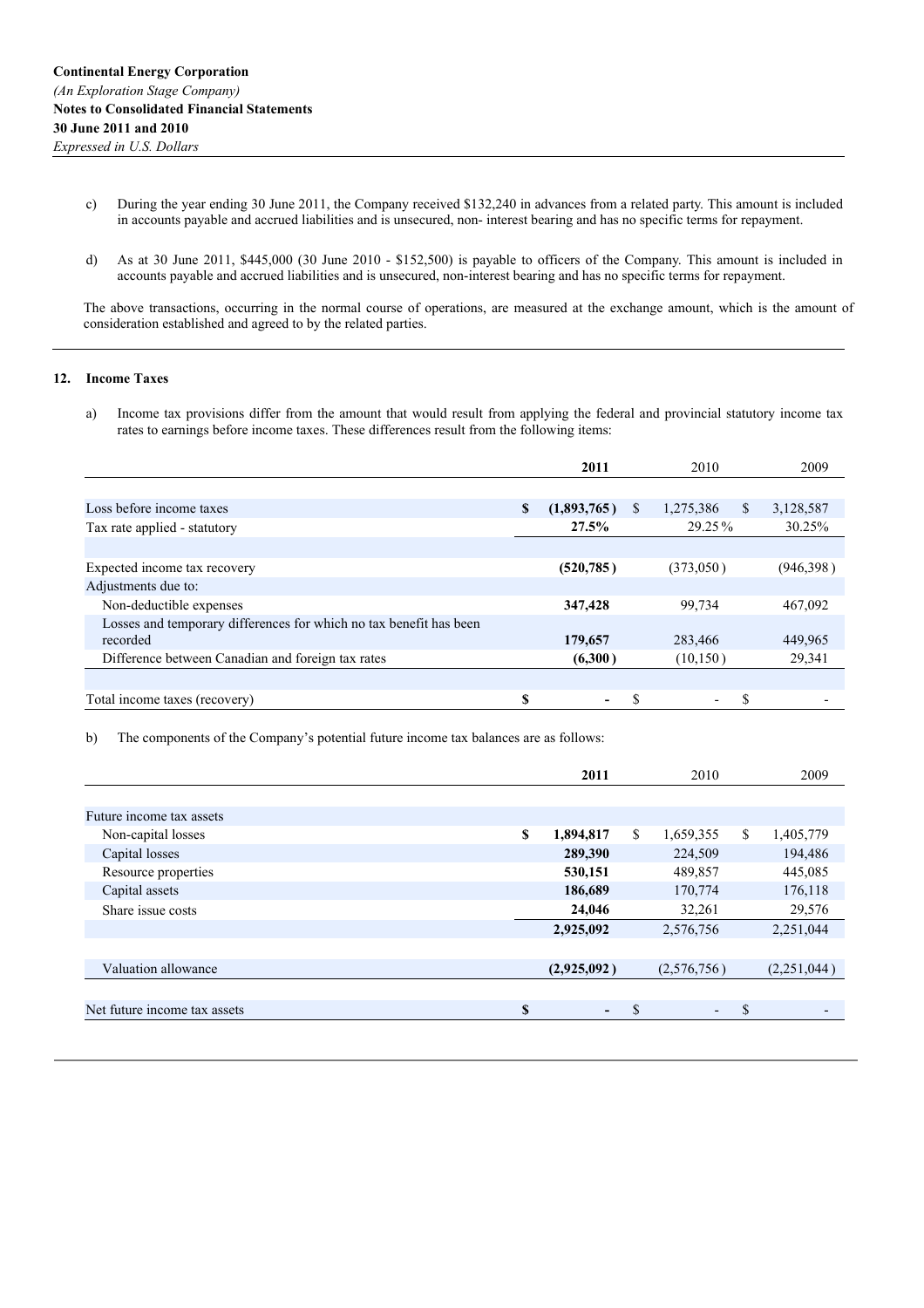The Company has non-capital loss carry-forwards of approximately \$7,320,000 that may be available to offset future income for tax purpose. The loss carry-forwards are principally in respect of Canadian and US operations and expire as follows:

|      | Canada                   | US                        |                          |
|------|--------------------------|---------------------------|--------------------------|
|      |                          |                           |                          |
| 2014 | \$<br>460,000            | $\boldsymbol{\mathsf{S}}$ | $\overline{\phantom{a}}$ |
| 2015 | 365,000                  |                           | $\overline{\phantom{a}}$ |
| 2026 | $\overline{\phantom{a}}$ |                           | 43,000                   |
| 2027 | 1,520,000                |                           | 147,000                  |
| 2028 | 1,370,000                |                           | 265,000                  |
| 2029 | 1,463,000                |                           | 171,000                  |
| 2030 | 848,000                  |                           | 95,000                   |
| 2031 | 573,000                  |                           | $\overline{\phantom{a}}$ |
|      |                          |                           |                          |
|      | \$<br>6,599,000          | \$                        | 721,000                  |

A full valuation allowance has been recorded against the net potential future income tax assets associated with all the loss carryforwards and certain other deductible temporary differences as their utilization is not considered more likely than not at this time.

# **13. Segmented Information**

|                         | North America |                          |              | East Asia                |     | Consolidated |
|-------------------------|---------------|--------------------------|--------------|--------------------------|-----|--------------|
|                         |               |                          |              |                          |     |              |
| Year ended 30 June 2011 |               |                          |              |                          |     |              |
| Segmented revenue       | \$            | $\overline{\phantom{0}}$ | \$           | $\blacksquare$           | S   |              |
| Segmented income (loss) | \$            | (1,722,869)              | $\mathbb{S}$ | (170, 896)               | \$  | (1,893,765)  |
| Identifiable assets     | \$            | 13,301                   | \$           | 31,183                   | \$. | 44,484       |
|                         |               |                          |              |                          |     |              |
| Year ended 30 June 2010 |               |                          |              |                          |     |              |
| Segmented revenue       | \$            | $\overline{\phantom{a}}$ | $\mathbb{S}$ | $\overline{\phantom{a}}$ | \$  |              |
| Segmented income (loss) | \$            | (1,052,964)              | \$           | (222, 422)               | \$  | (1,275,386)  |
| Identifiable assets     | \$            | 80,989                   | \$           | 38,167                   | S.  | 119,156      |
|                         |               |                          |              |                          |     |              |
| Year ended 30 June 2009 |               |                          |              |                          |     |              |
| Segmented revenue       | \$            | Ξ.                       | \$           | $\blacksquare$           | \$  |              |
| Segmented income (loss) | \$            | (2,527,325)              | \$           | (601,262)                | S.  | (3,128,587)  |
| Identifiable assets     | \$            | 467,623                  | \$           | 168,086                  | \$  | 635,709      |
|                         |               |                          |              |                          |     |              |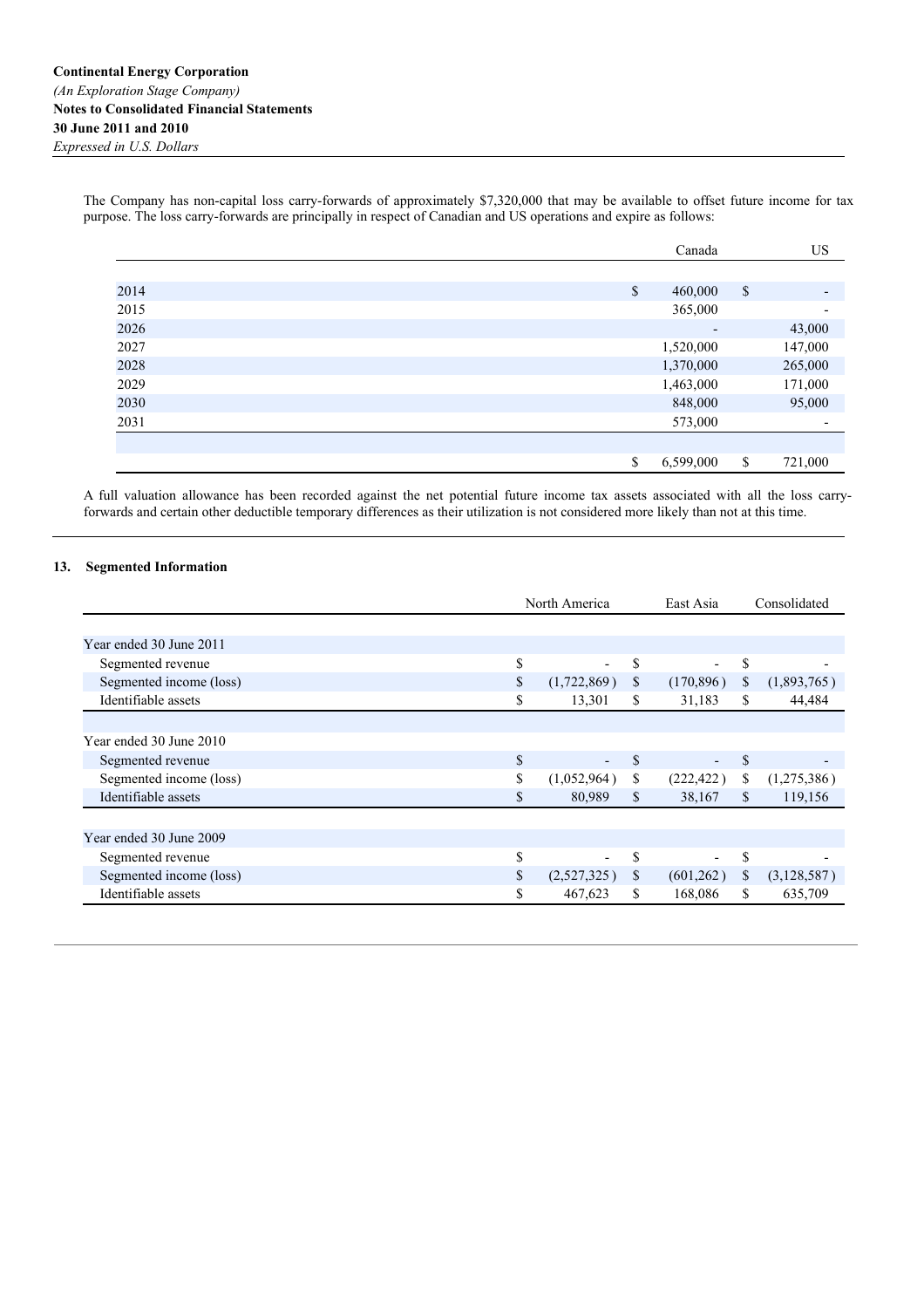#### **14. Differences between Canadian and US GAAP**

Canadian GAAP varies in certain respects from US GAAP. The effect of the principal measurement and accounting differences on the Company's consolidated financial statements is quantified below and described in the accompanying notes:

- a) Under US GAAP, stock-based compensation expense for fiscal years up to 31 July 2003 was recorded for non-employees using a fair-value based method of accounting and the Company elected under the Financial Accounting Standards Board's ("FASB") APB Opinion 25, "Accounting for Stock Issued to Employees" to adopt only the disclosure provisions of Statements of Financial Accounting Standards ("SFAS") 123 "Accounting for Stock-Based Compensation" prior to 31 July 2003 for employee stockbased compensation. Until 1 August 2002, the Company was not required, under Canadian GAAP, to record the effect of employee or non-employee stock-based compensation expense. Commencing on 1 August 2002, Canadian GAAP treatment requires the recording of the fair value of all stock-based awards at fair value. As the Company elected to adopt the fair value provisions of SFAS 123 effective August 1, 2003, US GAAP is consistent with Canadian GAAP. The effect of the differences prior to 1 August 2003 is noted below.
- b) Under US GAAP, stock-based compensation expense is recorded when shares held in escrow become eligible for release. The compensation amount is based upon the number of shares released and the fair value of the shares at that time. Under Canadian GAAP, no value is attributed to such shares released and no compensation expense is recorded. The effect of this difference is noted below.
- c) Under US GAAP, full cost accounting for oil and gas properties, an impairment test is applied to ensure the unamortized capitalized costs in each cost center do not exceed the sum of the present value, discounted at 10%, of the estimated constant dollar, future net operating revenue from proved reserves plus unimpaired unproved property costs less applicable taxes. Under Canadian GAAP, this ceiling test is calculated where cash flows from proved reserves are undiscounted but interest and general and administrative expenses are deducted. If impairment exists, then the amount of the write down is determined using the fair value of reserves. There is no cumulative difference between Canadian and US GAAP with respect to the application of the ceiling test as the properties were determined to be impaired as at 30 June 2011 and 2010, and therefore were written down to a nominal value.
- d) Income taxes:

Under US GAAP, the effect on deferred tax assets and liabilities of a change in tax rates is recognized in income in the period that includes the enactment date. Under Canadian GAAP, the effect of a change in tax rates is recognized in the period of substantive enactment. The application of this difference under US GAAP does not result in a material difference between future income taxes and valuation allowances as recorded under Canadian GAAP.

e) Under Canadian GAAP, investments in joint ventures are accounted for using the proportionate consolidation method. Under US GAAP, investments in joint ventures are accounted for using the equity method. The different accounting treatment affects only the display and classification of financial statement items and not net earnings or shareholders' equity. As allowed under the US Securities and Exchange Commission ("SEC") rules applicable to Form 20-F, no adjustment has been made for this difference.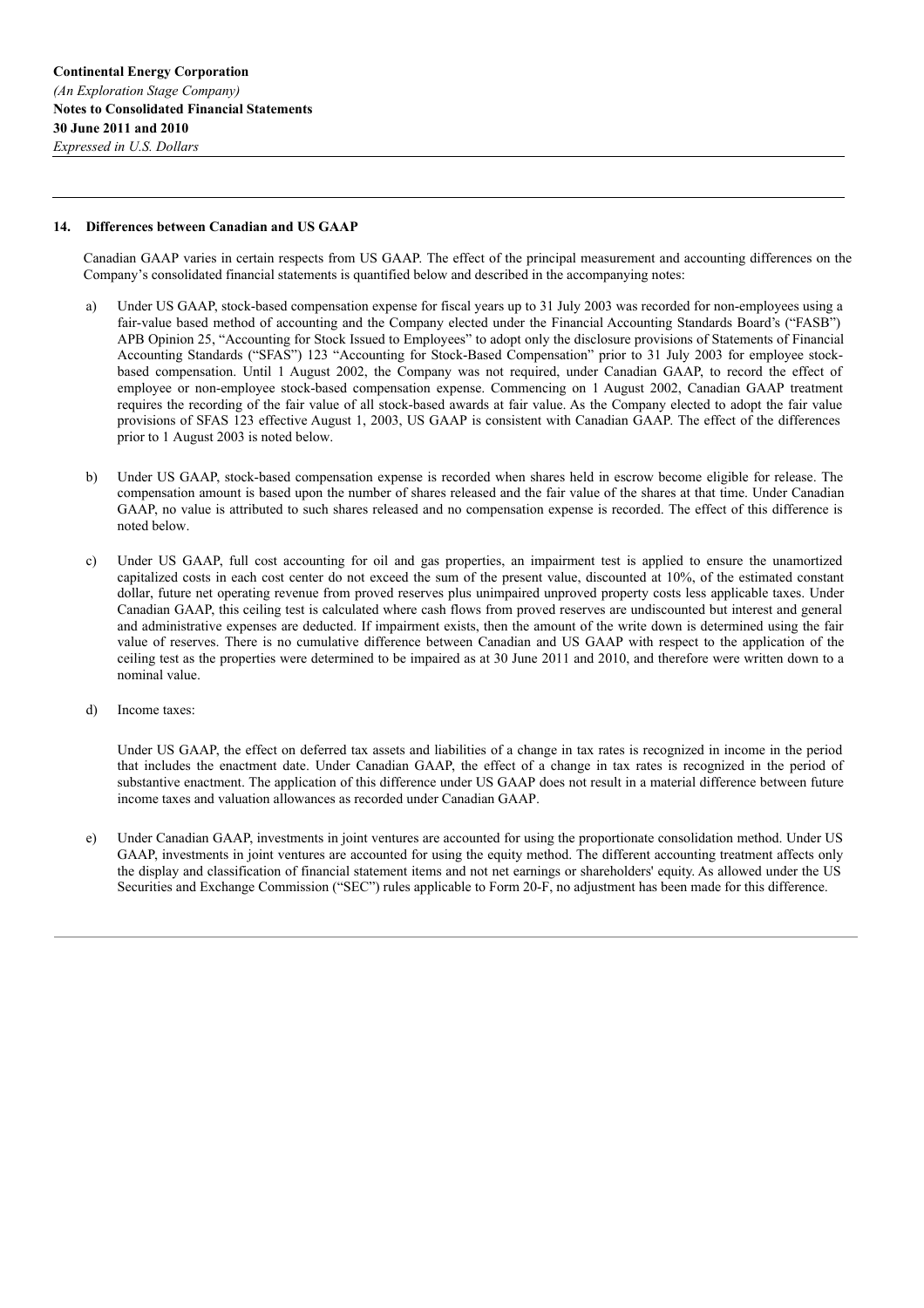The following is a summary of the Company's proportionate share of the financial position, operating results and cash flows of CGX under Canadian GAAP:

|                                       |             |               |               | 30 June 2011 | 30 June 2010  |            |  |
|---------------------------------------|-------------|---------------|---------------|--------------|---------------|------------|--|
|                                       |             |               |               |              |               |            |  |
| Current assets                        |             |               | $\mathbb{S}$  | 7,890        | $\mathbf S$   | 9,129      |  |
| Non-current assets                    |             |               |               |              |               | 15,601     |  |
| <b>Total assets</b>                   |             |               | $\mathcal{S}$ | 7,890        | \$            | 24,730     |  |
|                                       |             |               |               |              |               |            |  |
| <b>Current liabilities</b>            |             |               |               | 16,193       |               | 8,997      |  |
| <b>Total liabilities</b>              |             |               | \$            | 16,193       | \$            | 8,997      |  |
|                                       |             |               |               |              |               |            |  |
|                                       |             | Year Ended 30 | Year Ended 30 |              | Year Ended 30 |            |  |
|                                       |             | June 2011     |               | June 2010    |               | June 2009  |  |
|                                       |             |               |               |              |               |            |  |
| <b>Operating Expenses</b>             | $\mathbf S$ | 96,404        | $\mathbb{S}$  | 212,213      | \$            | 296,529    |  |
| Write-down of resource property costs |             | 515           |               | 1,469        |               | 10,988     |  |
|                                       |             |               |               |              |               |            |  |
| Net loss for the period               | \$          | 96,919        | \$            | 213,682      | \$            | 307,517    |  |
|                                       |             |               |               |              |               |            |  |
| Net cash used in:                     |             |               |               |              |               |            |  |
| Operating activities                  | $\mathbb S$ | (59, 573)     | $\mathbb{S}$  | (149, 925)   | \$            | (323, 629) |  |
| Investing activities                  | \$          |               | \$            | -            | \$            | (765)      |  |
| Financing activities                  | \$          |               | \$            |              | \$            |            |  |
|                                       |             |               |               |              |               |            |  |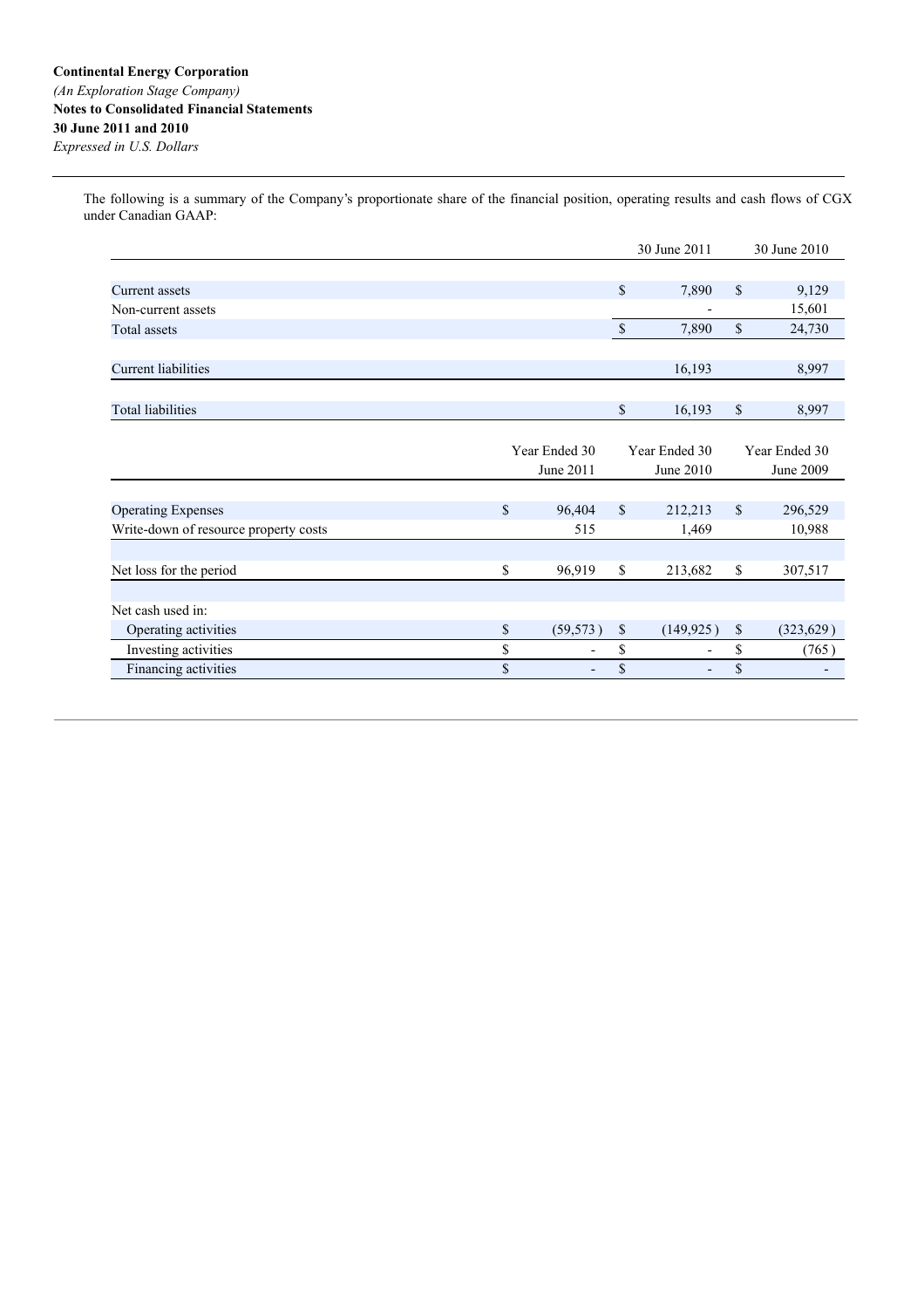f) The impact of the above differences between Canadian and US GAAP on the statement of changes in shareholders' equity, as reported, is as follows:

|                                                             | Common Shares |               |            |              | Contributed | Accumulated  |                |               |            |
|-------------------------------------------------------------|---------------|---------------|------------|--------------|-------------|--------------|----------------|---------------|------------|
|                                                             | Number        |               | Amount     |              | Surplus     | Deficit      |                |               | Total      |
|                                                             |               |               |            |              |             |              |                |               |            |
| Shareholders' equity balance                                |               |               |            |              |             |              |                |               |            |
| as reported at 30 June 2009                                 | 69,747,381    | $\mathcal{S}$ | 13,419,653 | \$           | 6,699,165   | $\mathbb{S}$ | (19, 552, 847) | \$            | 565,971    |
| Stock compensation expense                                  |               |               |            |              |             |              |                |               |            |
| on option granted to non-<br>employees (Note 14a)           |               |               |            |              | 164,573     |              | (164, 573)     |               |            |
| Stock compensation expense                                  |               |               |            |              |             |              |                |               |            |
| on escrow shares (Note 14b)                                 |               |               |            |              | 139,485     |              | (139, 485)     |               |            |
| Shareholders' equity in                                     |               |               |            |              |             |              |                |               |            |
| accordance with US GAAP                                     |               |               |            |              |             |              |                |               |            |
| at 30 June 2009                                             | 69,747,381    | \$            | 13,419,653 | \$           | 7,003,223   | \$           | (19,856,905)   | \$            | 565,971    |
|                                                             |               |               |            |              |             |              |                |               |            |
| Shareholders' equity balance                                |               |               |            |              |             |              |                |               |            |
| as reported at 30 June 2010                                 | 72,390,381    | \$            | 13,522,030 | \$           | 7,140,572   | \$           | (20,828,233)   | \$            | (165, 631) |
| Stock compensation expense<br>on option granted to non-     |               |               |            |              |             |              |                |               |            |
| employees (Note 14a)                                        |               |               |            |              | 164,573     |              | (164, 573)     |               |            |
| Stock compensation expense                                  |               |               |            |              |             |              |                |               |            |
| on escrow shares (Note 14b)                                 |               |               |            |              | 139,485     |              | (139, 485)     |               |            |
| Shareholders' equity in                                     |               |               |            |              |             |              |                |               |            |
| accordance with US GAAP                                     |               |               |            |              |             |              |                |               |            |
| at 30 June 2010                                             | 72,390,381    | $\mathbb{S}$  | 13,522,030 | \$           | 7,444,630   | \$           | (21, 132, 291) | \$            | (165, 631) |
|                                                             |               |               |            |              |             |              |                |               |            |
| Shareholders' equity balance<br>as reported at 30 June 2011 | 72,390,381    | $\mathbf S$   | 13,522,030 | $\mathbb{S}$ | 8,396,983   | \$           | (22, 721, 998) | <sup>\$</sup> | (802,985)  |
| Stock compensation expense                                  |               |               |            |              |             |              |                |               |            |
| on option granted to non-                                   |               |               |            |              |             |              |                |               |            |
| employees (Note 14a)                                        |               |               |            |              | 164,573     |              | (164, 573)     |               |            |
| Stock compensation expense                                  |               |               |            |              |             |              |                |               |            |
| on escrow shares (Note 14b)                                 |               |               |            |              | 139,485     |              | (139, 485)     |               |            |
| Shareholders' equity in                                     |               |               |            |              |             |              |                |               |            |
| accordance with US GAAP<br>at 30 June 2011                  | 72,390,381    | \$            | 13,522,030 | \$           | 8,701,041   | S            | (23,026,056)   | \$            | (802,985)  |
|                                                             |               |               |            |              |             |              |                |               |            |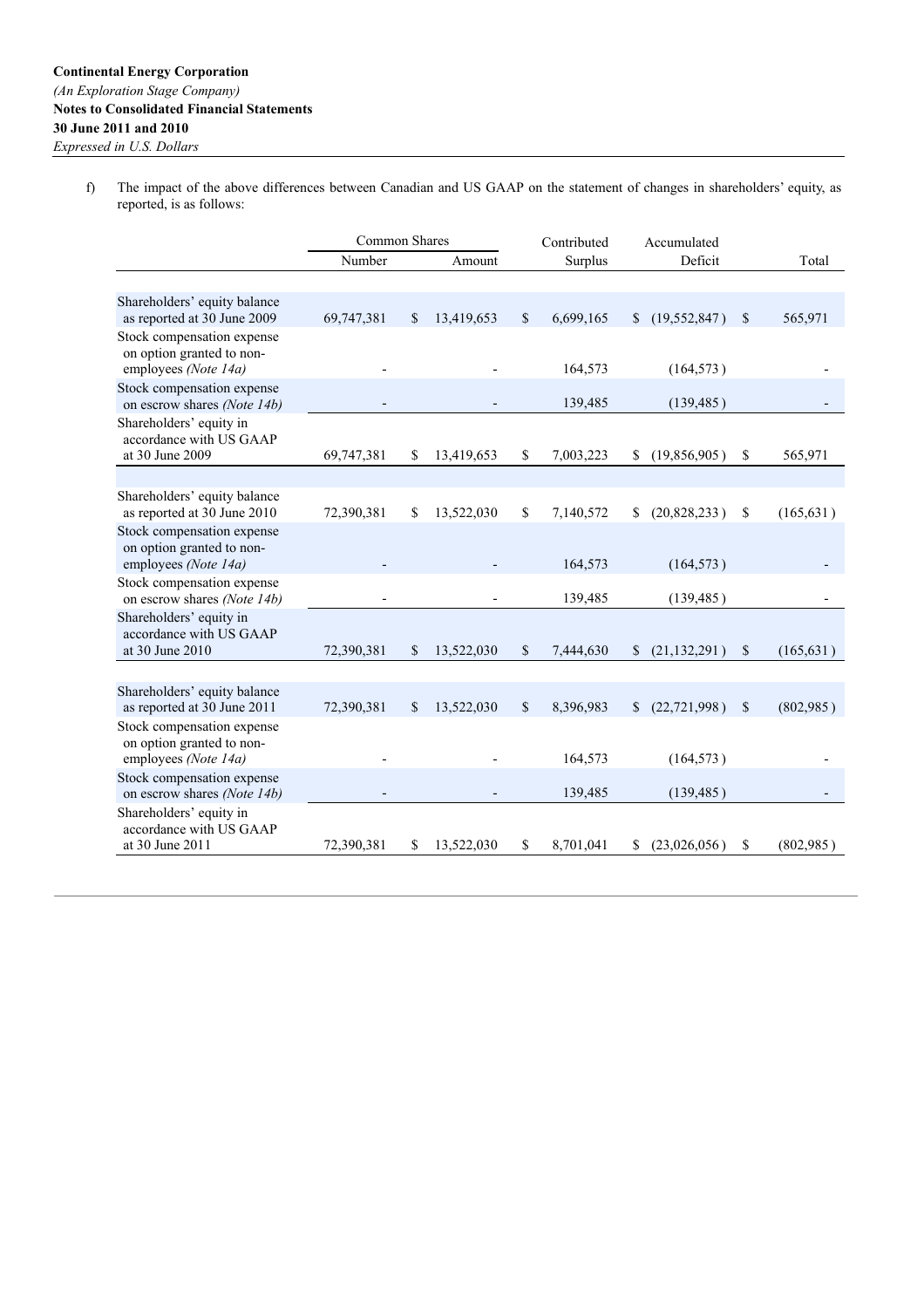#### g) New Accounting Pronouncements

In June 2011, the FASB issued Accounting Standards Update ("ASU") No. 2011-05, "Presentation of Comprehensive Income". This ASU presents an entity with the option to present the total of comprehensive income, the components of net income and the component of other comprehensive income either in a single continuous statement of comprehensive income or in two separate but consecutive statements. In both choices, an entity is required to present each component of other comprehensive income along with a total for other comprehensive income, and a total amount for comprehensive income. This update eliminates the option to present components of other comprehensive income as part of the statement of changes in stockholders' equity/deficit. The amendments in this update do not change the items that must be reported in other comprehensive income or when an item of other comprehensive income must be reclassified to net income. ASU No. 2011-05 should be applied retrospectively and is effective for fiscal years, and interim periods within those years, beginning after 15 December 2011. As ASU No. 2011-05 relates only to the presentation of Comprehensive Income, the Company does not expect the adoption of this update will have a material effect on its consolidated financial statements.

In May 2011, the FASB issued ASU No. 2011-04, "Fair Value Measurement" to amend the accounting and disclosure requirements on fair value measurements. This ASU limits the highest-and-best-use measure to nonfinancial assets, permits certain financial assets and liabilities with offsetting positions in market or counterparty credit risks to be measured at a net basis, and provides guidance on the applicability of premiums and discounts. Additionally, this update expands the disclosure on Level 3 inputs by requiring quantitative disclosure of the unobservable inputs and assumptions, as well as descriptions of the valuation processes and the sensitivity of the fair value to changes in unobservable inputs. ASU No. 2011-04 is to be applied prospectively and is effective during interim and annual periods beginning after 15 December 2011. The Company does not expect the adoption of this update will have a material effect on its consolidated financial statements.

Other accounting pronouncements issued with future effective dates are either not applicable or are not expected to be significant to the financial statements of the Company.

#### **15. Subsequent Events**

- a) On 1 August 2011, the Company entered into an employment contract with its Chief Financial Officer ("CFO") for the amount of \$7,500 per month and a signing bonus of two month's salary.
- b) On 21 September 2011 the Company issued a convertible promissory note for proceeds of \$250,000. The amount bears interest at a rate of 10% per annum and matures on 16 September 2012 and is convertible, at the election of the lender, at any time during its term into 3,125,000 shares valued at \$0.08 per share.

As additional consideration, the Company issued 1,562,500 warrants to the note holder, exercisable at \$0.12 per share up to September 21, 2013. Also in conjunction with the convertible promissory note, the Company issued 250,000 finders' warrants to an arms length third party, exercisable at a price of \$0.12 per share up to 21 September 2013.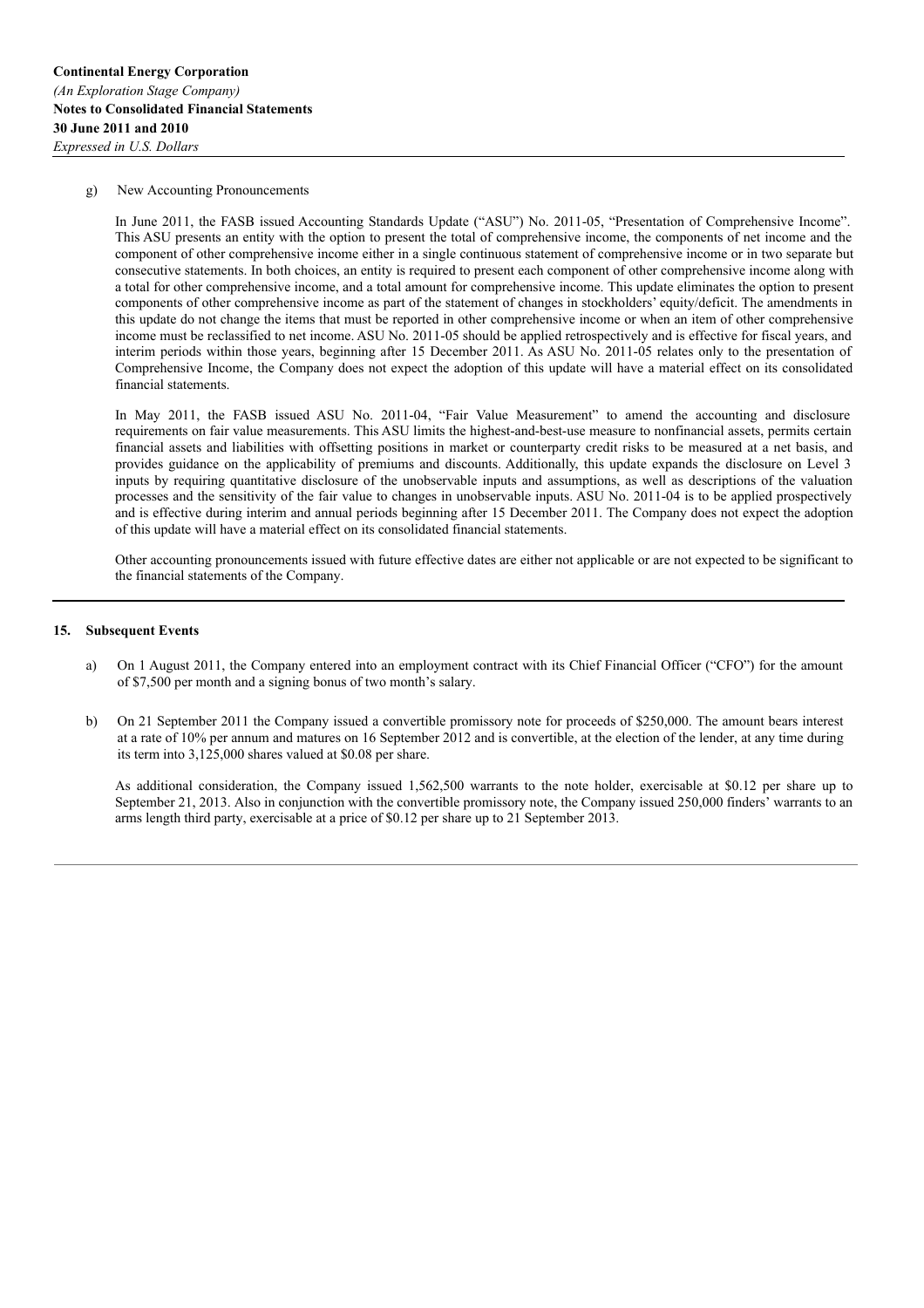### **MANAGEMENT'S DISCUSSION & ANALYSIS FORM 51-102F1 CONTINENTAL ENERGY CORPORATION For the Fourth Quarter and Fiscal Year Ended June 30, 2011**

### **NATURE OF BUSINESS**

Continental Energy Corporation ("**Continental**" or the "**Company**") is an oil and gas exploration company engaged in the assembly of a portfolio of oil and gas exploration properties with high potential resource prospects. Continental is focusing its efforts in Indonesia where large tracts of acreage can be accumulated.There is a long and positive history of oil exploration success in Indonesia and geological conditions are favorable for hydrocarbon accumulation. Continental owns an 18% participating interest in an Indonesian production sharing contract area covering 901,668 acres, the Bengara-II Block. Continental is an exploration stage company and none of its oil and gas properties currently generate revenue.

Our accompanying consolidated financial statements have been prepared using accounting principles generally accepted in Canada. Our fiscal year end is June 30<sup>th</sup>. All reported amounts are in United States dollars unless otherwise noted.

The date of this report is as of **October 27, 2011**.

#### **FORWARD-LOOKING INFORMATION**

This management discussion and analysis ("**MD&A**") contains certain forward-looking statements and information relating to Continental that are based on the beliefs of its management as well as assumptions made by and information currently available to Continental. When used in this document, the words "anticipate", "believe", "estimate", "expect" and similar expressions, as they relate to Continental or its management, are intended to identify forward-looking statements. This MD&A contains forward-looking statements relating to, among other things, regulatory compliance, the sufficiency of current working capital, and the estimated cost and availability of funding for the continued exploration and development of the Company's oil and gas properties. Such statements reflect the current views of Continental with respect to future events and are subject to certain risks, uncertainties and assumptions. Many factors could cause the actual results, performance or achievements of the Company to be materially different from any future results, performance or achievements that may be expressed or implied by such forward-looking statements. Aside from factors identified in the annual MD&A, additional important factors, if any, are identified here.

# **HIGHLIGHTS OF THE YEAR**

Significant events having a material effect on the business affairs of the Company which have occurred during fiscal 2011 are summarized below:

#### **Investment Activity - CEPL Subsidiary Sold**

On July 7, 2010 the Company entered into a Share Sale and Transfer Agreement to sell 100% of the shares in its inactive subsidiary Continental Energy Pte. Ltd. ("CEPL") to Transafrica Management SARL ("Transafrica") (60%) and C&S Infrastructure LLC ("C&S") (40%) for consideration of \$71,500 which was to be paid on or before July 31, 2010. On July 31, 2010, the agreement was amended to extend the July 31, 2010 payment deadline until November 1, 2010. The net assets in CEPL at the time of the share transfer were (\$2). The Company, as a result, recorded a gain from transfer of shares in the consolidated financial statements of \$71,502. The consideration of \$71,500 for transfer of CEPL shares was not received by fiscal year end 2011 and was therefore written off to bad debt expense in the Company's consolidated financial statements.

In accordance with the instructions of the principals of Transafrica and C&S, Michael S. Murphy and Deepak R. Deshpande, the sale and transfer of the shares was registered with the Accounting and Corporate Regulatory Authority of Singapore on April 5, 2011. Neither the Company nor any of its officers or directors ownsany shares of CEPL nor do they hold any management role nor exert any management influence over CEPL. The sole registered shareholder is Mr. Deepak R. Deshpande and the two directors of CEPL are Mr. Deepak R. Deshpande (Managing Director) and Mr. Effendy A.H.Merican.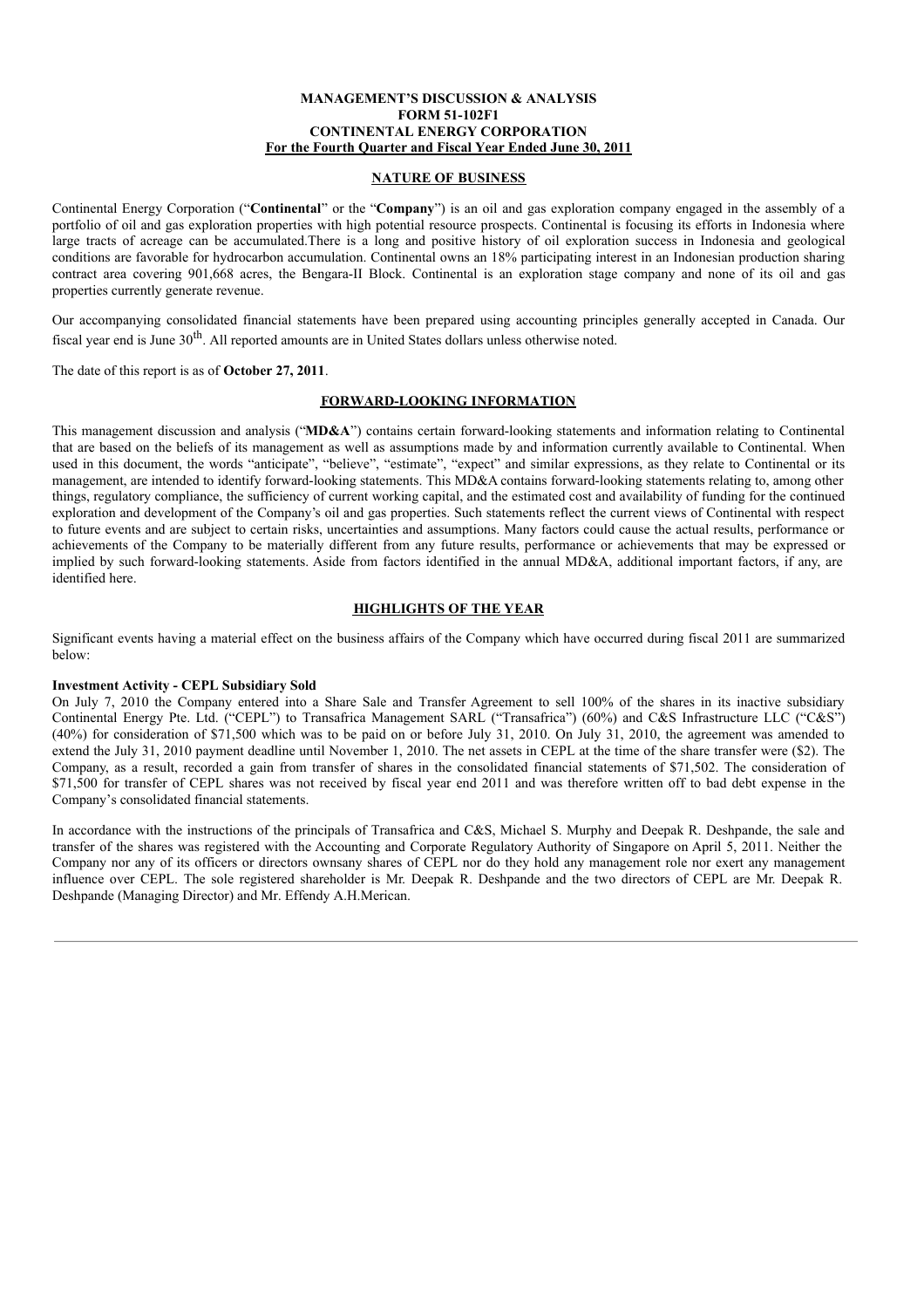### **2011 Bengara-II Block Budget Presented**

Pursuant to a press release made on November 16, 2010 the Company announced that its 18% owned subsidiary Continental-GeoPetro (Bengara-II) Ltd. ("CGB2") has proposed a 2011 Bengara-II Block exploration budget to Indonesian oil and gas regulators in the total amount of US\$ 89 Million. The total proposed by CGB2 included the drilling of two wells in 2011 including one appraisal well and one exploratory and/or additional appraisal well at a combined budget of US\$ 53.8 Million. The total also included an amount of US\$ 30.8 Million for 2D and 3D seismic acquisition, processing, and interpretation expenditures. Most of the 2011 seismic expenditure is a carry forward from the 2010 budget year for the ongoing field acquisition survey originally begun in 2010. However, the amount proposed for 2011 does include an increase in expected 2010 seismic acquisition costs to cover cost overruns expected as a result of delays to 2010 field acquisition efforts caused by surface damage claim issues. The remainder of the proposed budget provides for technical studies intended to justify a plan of development and for administrative expenses.

### **2010 Annual Reserves Report Posted**

On November 4, 2010 the Company posted its annual reserves report at fiscal year end June 30, 2010 on SEDAR in the form referred to in item 3 of section 2.1 of Canadian National Instrument 51-101 "Standards of Disclosure for Oil and Gas Activities" ("NI 51-101"). The companion Form 51-101F2 "Report On Reserves Data By Independent Qualified Reserves Evaluator Or Auditor" to the Form 51-101F1 section of the NI 51-101 was filed concurrently and is nil because the Company is an exploration stage company and has no reserves to report on. The companion Form 51-101F3 "Report of Management and Directors on Oil And Gas Disclosure" was also filed concurrently. The full NI 51-101 report has been filed on SEDAR and is available for download at http://sedar.com/search/search form\_pc\_en.htm.

#### **2010 AGM Held**

On December 12, 2010 the Company held its Annual General Meeting in Vancouver. The shareholders voted to fix the Board of Directors at four (4) directors and re-elected 1) Mr. Richard L. McAdoo, 2) Mr. Robert V. Rudman, 3) Mr. Phillip B. Garrison, And 4) Mr. David W.T. Yu as directors. Dale, Matheson, Carr-Hilton & Labonte LLP, Chartered Accountants, of Vancouver, British Columbia, were appointed as the auditor of the Company to hold office for the ensuing year.

#### **Bengara-II Plans Updated**

Pursuant to a press release dated April 18, 2011the Companyupdated 2011 plans on the Bengara-II Block, Indonesia, owned by its 18% subsidiary CGB2.Surface damage claims disputes with prawn farm operators in the area of the company's new seismic acquisition program have largely been overcome. Minor, local issues still arise from time to time. The acquisition of 178 square kilometers of new 3D seismic data is now over 60% complete. Preparatory work is in progress on the planned acquisition of an additional 920 line kilometers of 2D seismic data. Recording of the 2D program will follow completion of recording of the 3D program and will likely coincide with the first 2011 drilling.

The first well of 2011 is now set to be the Muara Makapan-2 well ("MM-2"). CGB2 expects a late third quarter spud of MM-2 which is budgeted at US\$ 22.5 Million. An additional well of similar cost is included in CGB2's preliminary budget for 2011 mentioned above but will not be confirmed until after the MM-2 well is completed.

The MM-2 well is designed as an appraisal to the 1988 Muara Makapan-1 ("MM-1") gas and condensate discovery which tested gas at a rate of 19.5 MMCFD and condensate at a rate of 600 BPD. The precise location of the MM-2 will be determined upon review of the 3D seismic but is expected to be in the general vicinity of the MM-1 discovery well which was drilled offshore, but in water only 1.7 meters deep, in the estuary of the Bulungan River. It has not yet been determined whether drilling operations will be conducted from a barge or from an artificial island.

CGB2 believes MM-2 offers a low-risk, fast-track, path to a Plan-of-Development ("POD") for the Bengara-II Block. Reliable and substantive test results and reservoir information were derived from the MM-1 discovery well. This information, coupled with the newly acquired 3D seismic data, plus a successful confirmation test of gas and condensate at the planned MM-2 well, should provide sufficient confidence in reserves determinations to justify a POD approval from the Indonesian government.

### **Aspen Capital Contract Terminated**

In a letter dated May 12, 2011 the Company exercised its right and terminated its financial advisory services agreement with Aspen Capital Partners, of which the Company's Chief Financial Officer ("CFO") was a managing director, pursuant to a contract dated September 15, 2009. The cancelled contract included provisions for Aspen Capital providing the Company the services of its managing director as the Company's acting CFO.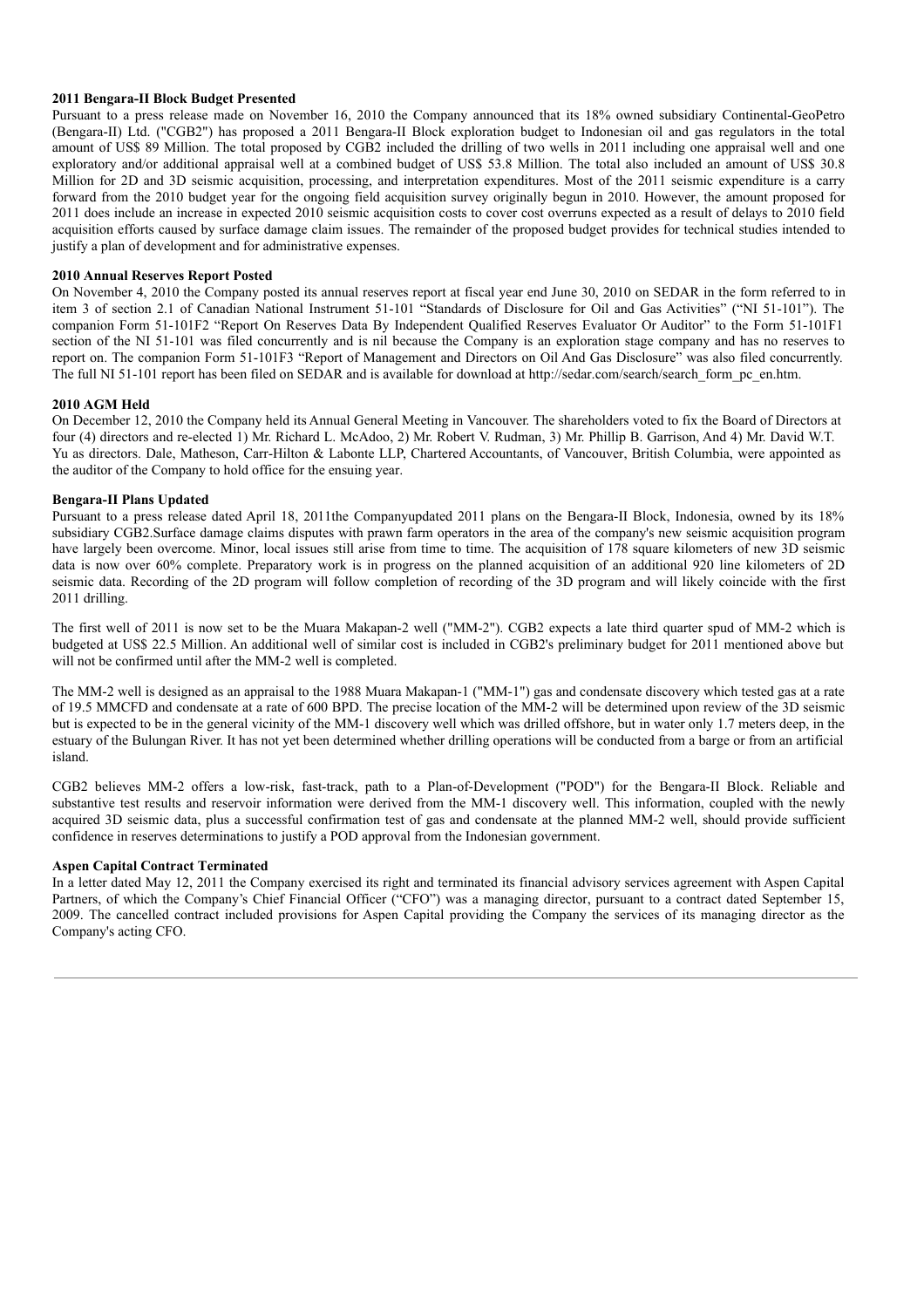### **Share Purchase Warrants Activity**

During the year, the following activity involving the Company's share purchase warrants occurred:

*Exercises* - No outstanding share purchase warrants were exercised.

*New Issues* – No new share purchase warrants were issued.

*Expiry* - No outstanding share purchase warrants expired.

*Amendments* – On August 29, 2010 the Company amended the terms of certain outstanding incentive warrants to bring them into line with the current market conditions as follows:

A total of 10,000,000 warrants with an exercise price of \$0.90 per share and an expiry date of August 29, 2010 were amended to have a new exercise price of \$0.20 and a new expiry date of August 29, 2012.

### **Incentive Stock Options Activity**

During the year, the following activity involving the Company's incentive stock options occurred:

*Exercises* - No outstanding incentive stock options were exercised.

*New Grants* – No new incentive stock options were granted.

*Expiry*–

- A total of 1,100,000 outstanding incentive stock options expired on December 31, 2010
- A total of 400,000 outstanding incentive stock options expired on March 17, 2011
- A total of 250,000 outstanding incentive stock options expired on June 30, 2011.

*Amendments*– On September 29, 2010 the Company amended the terms of certain outstanding stock options to bring them into line with the current market conditions as follows:

- A total of 600,000 stock options having exercise prices of \$0.07 per share and with an expiry date of December 31, 2010 were amended to have a new expiry date of December 31, 2011.
- A total of 350,000 stock options having exercise prices of \$0.07 and with varying expiry dates were amended to have a new expiry date of June 30, 2012.
- A total of 7,690,000 stock options having exercise prices of \$0.07 and with varying expiry dates were amended to have a new expiry date of December 31, 2012.

#### **Shares Issues**

No new shares were issued by the Company during fiscal 2011.

### **SUBSEQUENT EVENTS**

Significant events possibly having material effect on the business affairs of the Company which have occurred since June 30, 2011 but prior to publication of this report are summarized below:

### **New CFO Contract**

Subsequent to the year end, on and with effect from August 1, 2011, the Company entered into a new employment contract directly with its CFO for the amount of \$7,500 per month.Previously the CFO had been retained under the auspices of Aspen Capital (see "Aspen Capital Contract Terminated" above).

### **Convertible Promissory Note**

On September 21, 2011, the Company issued a convertible promissory note for proceeds of \$250,000. The amount bears interest at a rate of 10% per annum and matures on September 16, 2012. The note is convertible, at the election of the lender, at any time during its term into 3,125,000 shares valued at \$0.08 per share. As additional consideration, the Company issued to the note holder 1,562,500warrants exercisable at a price of \$0.12 per share up to September 21, 2013. Also in conjunction with the placement of the note, the Company issued 250,000 finder's warrants to an arms-length third party, also exercisable at a price of \$0.12 per share up to September 21, 2013.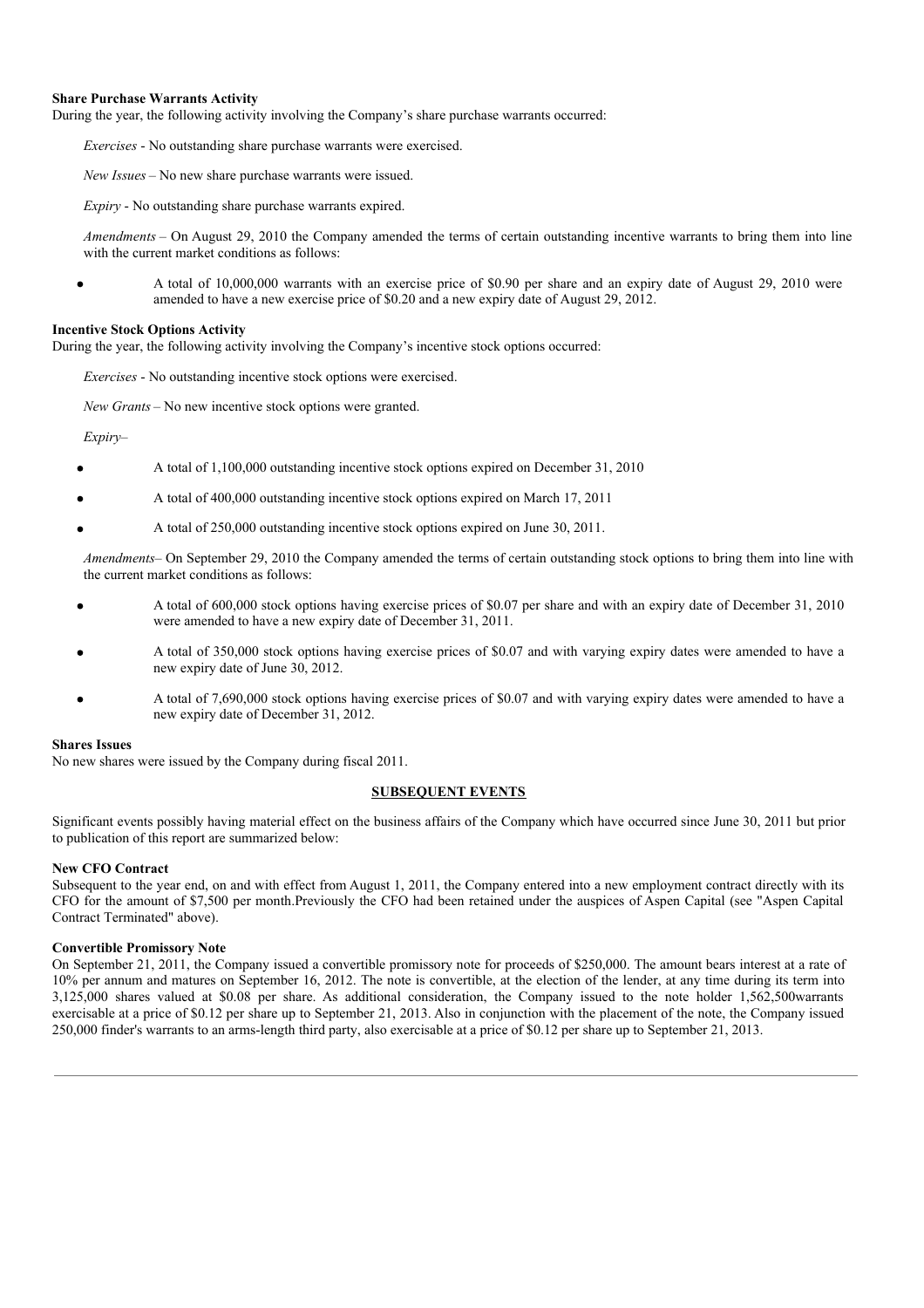#### **Bengara-II 3D Seismic Completed**

Pursuant to a press release dated September 27, 2011the Companyannounced the hard fought completion of 3D seismic acquisition and processing operations on its Bengara-II Block, Indonesia. The Bengara-II block production sharing contract is owned and operated by the Company's 18% owned subsidiary, CGB2.Surface damage claims disputes with prawn farm operators in the area of the seismic data acquisition program commenced in 2009. These delays have resulted in accumulated delays of two years to the original estimated date for completion of seismic recording operations. These disputes have led to considerable cost increases due to standby charges during down times, and duplication of work; particularly re-surveying, re-bridging, and the re-drilling of seismic shot-holes, made necessary by physical deterioration due to extended periods of inactivity.

CGB2 has applied for lost time compensation to extend the exploration period of the Bengara-II PSC for an additional two years due to these delays. CGB2 has also revised its 2011 budget and increased its estimate of the total cost of the combined 3D and 2D seismic program by an additional \$11.6 million, bringing the total estimated completion cost for the 2009 Bengara-II seismic program to \$35 Million.

Field shooting and recording operations on the 3D portion of the 2009 Bengara-II block seismic acquisition program are now completed. The full original 3D program of 178 square kilometers (120 km2 full fold) has been recorded. Computer processing of the entire 3D program is also now completed. Interpretation of the 3D dataset has begun and is expected to be completed by end November 2011.

Original 2009 plans called for a total of 920 line kilometers of new 2D seismic data to also be shot and recorded. Repositioning of some lines and abandonment of others due to the prawn farm issues has resulted in a reduction of the planned 2D program. CGB2 now expects to complete a total of 685 line kilometers of new 2D seismic recording.

Field shooting and recording operations on the revised 2D portion of the 2009 Bengara-II block seismic acquisition program are now over 70% completed. Field operations are expected to complete and cease by end October 2011. Computer processing of the 2D program is expected to be completed by year end 2011.

CGB2 is currently finalizing its 2012 work program and budget and the Company will update 2012 drilling plans when the budget is finalized. The drilling of the Muara Makapan-2 appraisal well originally planned for late third quarter 2011 will be delayed by the late completion of the seismic and will likely commence in first quarter 2012.

#### **Dissolution of CGX**

The Company and GeoPetro Resources Company ("GeoPetro") came to a mutual agreement to dissolve the 50/50 joint venture corporate entity, CGXploration Inc. ("CGX") and commenced activities to wind up and liquidate it by the end of calendar 2011.

#### **Share Purchase Warrants Activity**

Subsequent to the end of the year and up to the date of this report, the following activity involving the Company's share purchase warrants occurred:

*Exercises* - No outstanding share purchase warrants were exercised.

*New Issues* – A total of 1,812,500 new warrants were issued in connection with the private placement of a convertible promissory note. The new warrants are exercisable at a price of \$0.12 per share up to September 21, 2013.

*Expiry* - No share purchase warrants expired.

*Amendments* – The term of 3,975,000 share purchase warrants were extended to expire on December 31, 2013 with no change to their exercise price of \$0.07 each.

# **Incentive Stock Options Activity**

Subsequent to the end of the year and up to the date of this report, the following activity involving the Company's incentive stock options occurred:

*Exercises* - No outstanding incentive stock options were exercised.

*New Grants* – No new incentive stock options were granted.

*Expiry* – No outstanding incentive stock options expired.

*Amendments* – The term of 650,000 incentive stock options were extended to expire on December 31, 2012 with no change to their exercise price of \$0.07 each.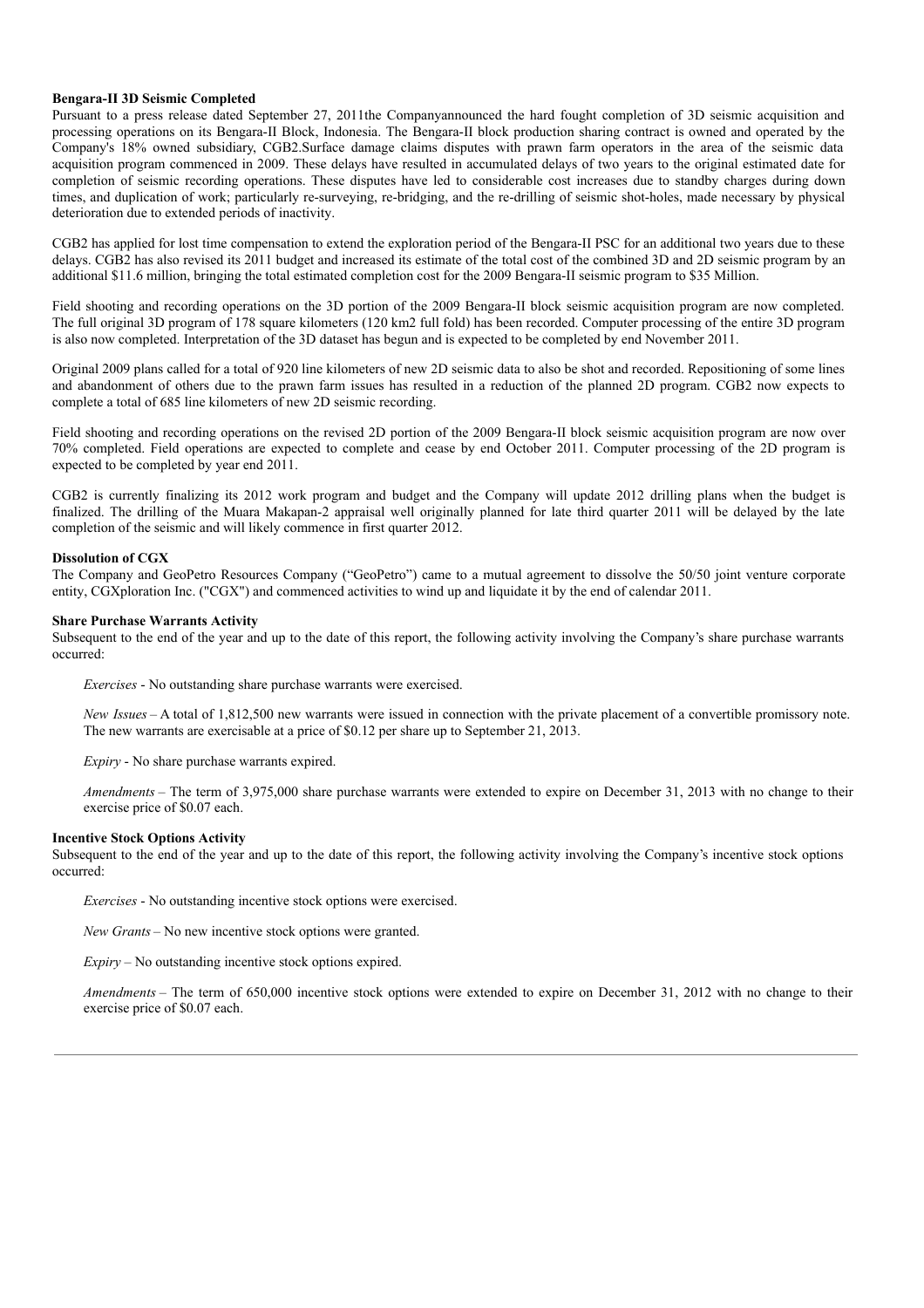### **Common Share Conversion Rights Activity**

Subsequent to the end of the year and up to the date of this report, the following activity involving the common share conversion rights issued by the Company occurred:

*Exercises* - There were no exercises of outstanding common share conversion rights.

*New Issues* – On September 21, 2012 the Company issued conversion rights in the amount of 3,125,000 shares as part and parcel of a private placement of a convertible promissory note which raised proceeds of \$250,000 for the Company as described above. The conversion rights provide that the note holder may convert the \$250,000 note into common shares of the Company at a conversion rate of \$0.08 per share. The rights expire on actual repayment of the note. The note provides for repayment on its its maturity on September 16, 2012.

*Expiry* – No outstanding common shares conversion rights expired.

*Amendments* – There were no amendments to the terms of any outstanding common share conversion rights.

#### **Shares Issues**

Subsequent to the end of the year and up to the date of this report, no new shares were issued.

### **SHAREHOLDING**

As of the date of this report the Company had **72,390,381** common shares issued and outstanding. As of the date of this report the Company had **9,000,000** unexercised stock options issued and outstanding. As of the date of this report the Company had **19,780,500** unexercised warrants issued and outstanding. As of the date of this report the Company had Nil preferred shares issued and outstanding.

#### **RESULTS OF OPERATIONS**

### **Financial Results for the Fourth Quarterand Fiscal Year Ended June 30, 2011**

The "Past Quarter" ended June 30, 2011 marks the end of the Company's fourth fiscal quarter and also the end of the twelve months making up the Company's annual fiscal year.

# **Selected Annual Information**

The following table sets out selected annual information of Continental and is derived from the Company's audited consolidated financial statements for the twelve months and fiscal years ended June 30, 2011, 2010 and 2009.

|                                   |    | 2011                   | 2010             | 2009        |
|-----------------------------------|----|------------------------|------------------|-------------|
|                                   |    |                        |                  |             |
| <b>Sales</b>                      | S  | Nil<br>- S             | Nil -            | Nil         |
| Income (Loss) for the Year        | S  | $(1,893,765)$ \$       | $(1,275,386)$ \$ | (3,128,587) |
| Income (Loss) per Share $-$ Basic | \$ | $(0.03)$ \$            | $(0.02)$ \$      | (0.05)      |
| Income (Loss) per Share – Diluted | S  | $(0.03)$ \$            | $(0.02)$ \$      | (0.05)      |
| <b>Total Assets</b>               | \$ | 44.484<br><sup>S</sup> | 119,156<br>-S    | 635,709     |
| Total Long-term Liabilities       | S  | Nil<br>- \$            | Nil<br>-8        | Nil         |
| Dividends Declared                | \$ | Nil<br>- \$            | Nil              | Nil         |

### **Summary of Quarterly Results**

The following table sets out selected unaudited quarterly financial information of Continental and is derived from unaudited quarterly consolidated financial statements as filed on SEDAR.

|                              |            | Loss from          | Basic Income (Loss)         | <b>Fully Diluted Income</b> |
|------------------------------|------------|--------------------|-----------------------------|-----------------------------|
|                              |            | Continued          | per Share from              | per Share from              |
|                              |            | Operations and Net | <b>Continued Operations</b> | Continued Operations        |
| Period                       | Revenues   | Income (loss)      | and Net Income (loss)       | and Net Income (loss)       |
| 4 <sup>th</sup> Quarter 2011 | <b>Nil</b> | (186, 529)         | (0.00)                      | (0.00)                      |
| 3 <sup>rd</sup> Quarter 2011 | Nil        | (139,065)          | (0.00)                      | (0.00)                      |
| 2 <sup>nd</sup> Quarter 2011 | <b>Nil</b> | (183, 145)         | (0.00)                      | (0.00)                      |
| 1st Quarter 2011             | Nil        | (1,385,026)        | (0.02)                      | (0.02)                      |
| 4 <sup>th</sup> Quarter 2010 | <b>Nil</b> | (245, 489)         | (0.00)                      | (0.00)                      |
| 3 <sup>rd</sup> Quarter 2010 | Nil        | (409,091)          | (0.01)                      | (0.01)                      |
| 2 <sup>nd</sup> Quarter 2010 | <b>Nil</b> | (273, 499)         | (0.00)                      | (0.00)                      |
| 1 <sup>st</sup> Quarter 2010 | Nil        | (347,307)          | (0.00)                      | (0.00)                      |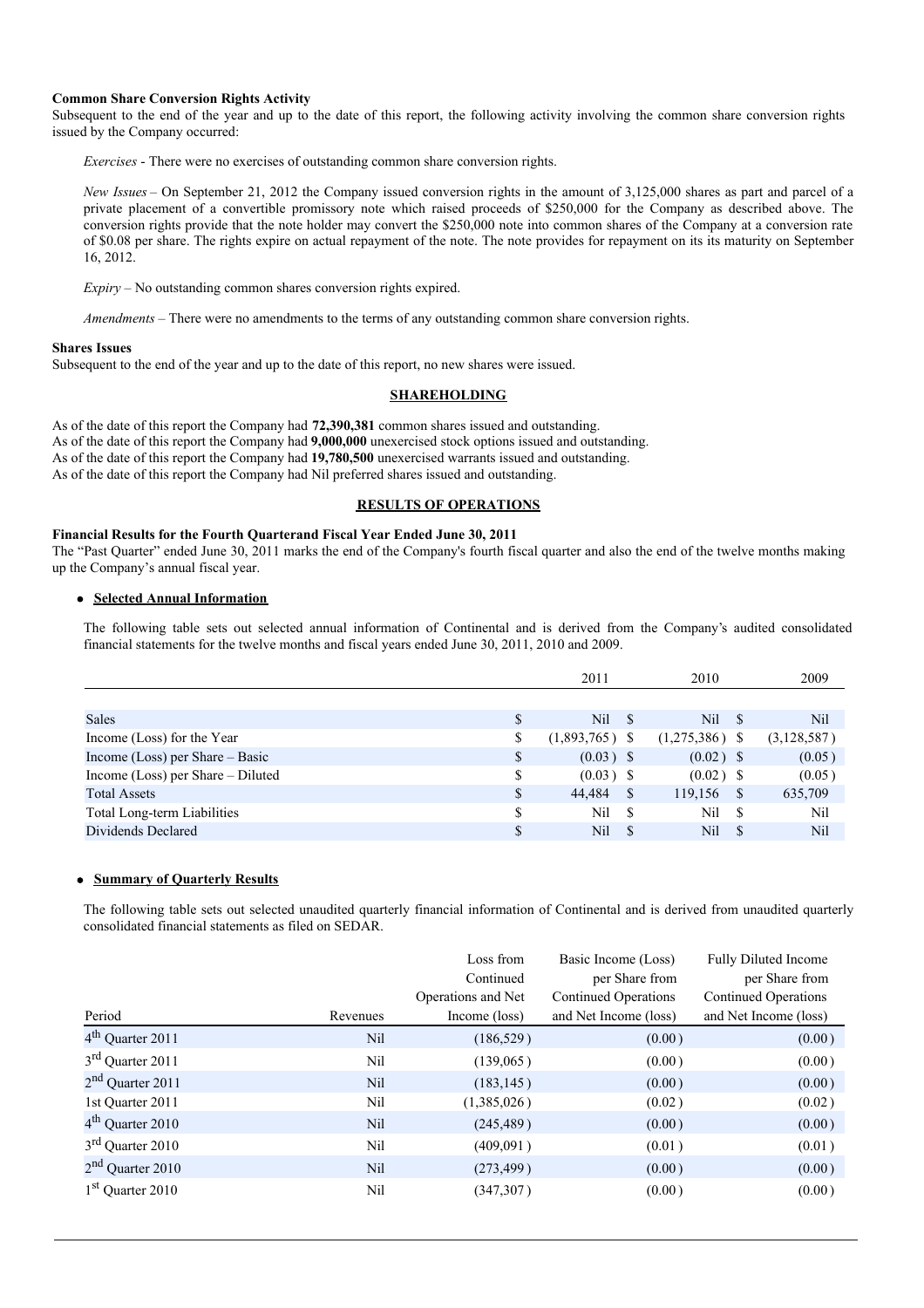### **Current Working Capital Situation**

As at June 30, 2011, the Company's consolidated financial statements reflect a working capital deficit of \$821,559. This represents a decrease in working capital of \$636,961 compared to the June 30, 2010 working capital deficit of \$184,598. The main use of funds during the current period was the Company's general and administrative expenditures during the period. The cash balance at June 30, 2011 was \$17,427 compared to \$88,843 as at June 30, 2010, representing a decrease of \$71,416.

The Company used \$100,901 for operating activities during the year ended June 30, 2011 compared with \$686,628 in the year ended June 30, 2010.

The cash resources used for investing activities during the year ended June 30, 2011 was \$515 compared with \$1,469 for the year ended June 30, 2010.

The cash resources provided by financing activities during the year ended June 30, 2011 was \$30,000 compared with \$185,010 in the year ended June 30, 2010.

### **Investments**

The Company's oil and gas property expenditures continue to be at a maintenance level until management decides to commence further exploration and development of its Indonesian properties.

### **Finance**

During the year ended June 30, 2011 the Company received \$30,000 from the issuance of promissory notes to related parties.

#### **Operations for the Year Ended June 30, 2011**

Overall, the Company had a loss from operations during the year ended June 30, 2011 of \$1,893,765 compared to \$1,275,386 in the year ended June 30, 2010. The Company had a loss per share of \$0.03 in 2011 compared to a loss per share of \$0.02 in 2010.

General and administrative expenses increased by \$632,965 from \$1,273,922 to \$1,906,887 for the years ended June 30, 2010 and 2011 respectively. The significant changes to general and administrative expenses are as follows: Most significantly, non-cash financing fees increased from \$79,008 to \$1,115,458 as the result of the revaluation of 10,000,000 warrants during the year.The majority of the other expenditure items in this category decreased from 2011 to 2010 including consulting fees that decreased \$10,000 from \$92,500 to \$82,500 as a result of the termination of the agreement with Aspen Capital Partners during the current year. Cash financing fees decreased from \$14,800 to \$nil as there were no private placements completed during the current year. Investor relations costs decreased from \$39,070 to \$nil as a result of the termination of two agreementsduring the previous fiscal year. Management fees, salaries and wages decreased \$87,166 from \$369,890 to \$282,724 as a result of the termination of an employment contract during the prior year. Professional fees decreased \$66,567 from \$161,010 to \$94,443 as a result of lower legal fees during the current year. Rent, office maintenance and utilities decreased \$20,595 from \$51,447 to \$30,852 as a result of reduced corporate activity in the current fiscal year. Stock based compensation decreased \$138,813 from \$279,766 to \$140,953 as the only stock option activity during the current year was the revaluation of previously granted stock options. Travel and accommodation expenditures decreased \$24,174 from \$43,116 to \$18,942 as the Company was not working on any projects during the period that required extensive travel.

### **Operations for the Three Month Period Ended June 30, 2011**

Overall, the Company had a loss from operations during the three month period ended June 30, 2011 of \$186,529 compared to \$245,295for the three month period ended June 30, 2010. The Company had a loss per share of \$0.002 in 2011 compared to a loss per share of \$0.003 in 2010.

General and administrative expenses decreased by \$116,631 from \$245,295 to \$128,664 for the three month periods ended June 30, 2010 and 2011 respectively. The significant changes to general and administrative expenses are as follows: Non-cash financing fees decreased from \$79,008 to \$nilas a result of revaluation of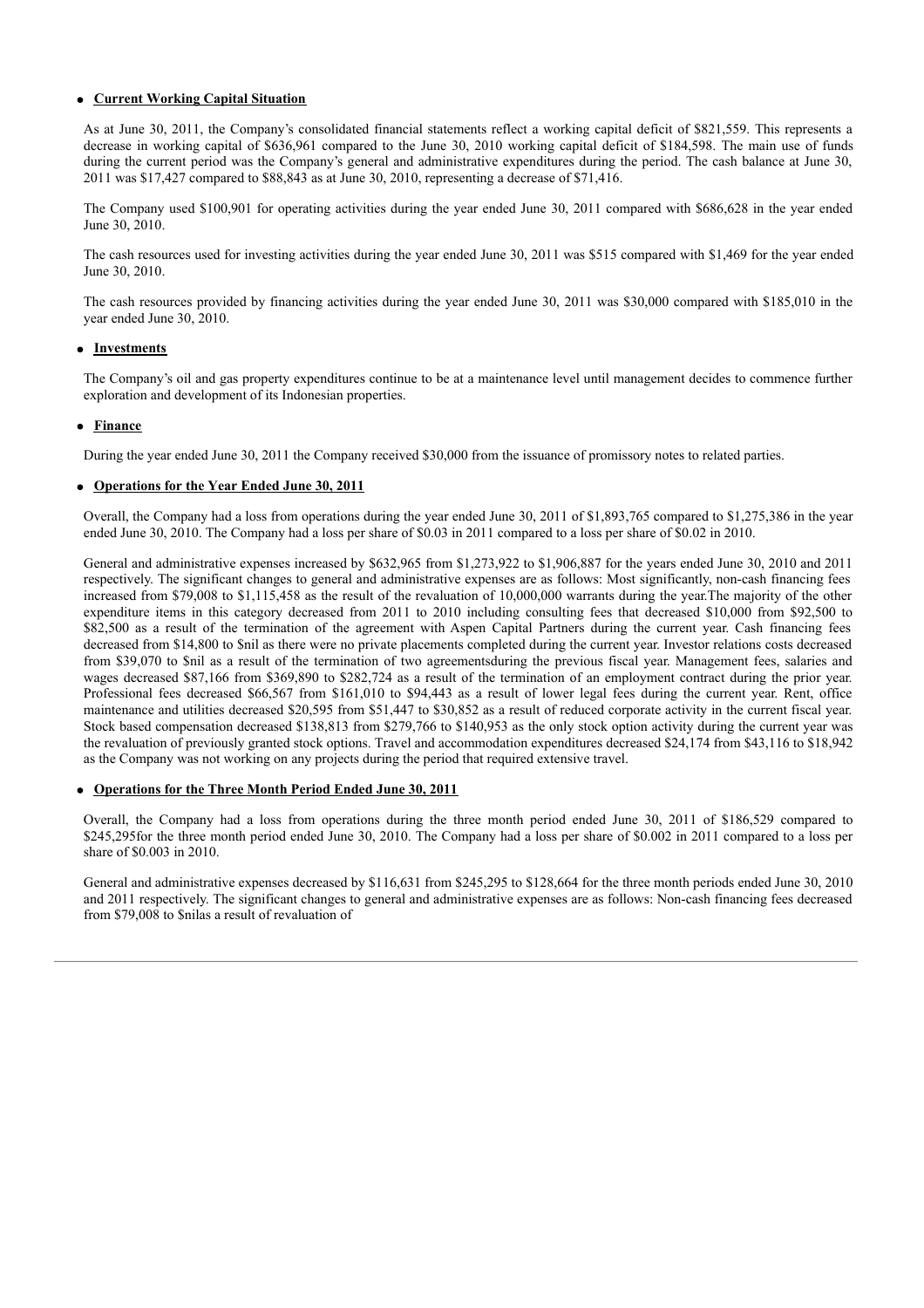several outstanding warrants during the prior period. No outstanding warrants were revalued during the last three month period of the current fiscal year.Management fees, salaries and wages decreased \$28,845 from \$93,134 to \$64,289 as a result of the termination of an employment contract during the prior year. Professional fees decreased \$44,112 from \$62,091 to \$17,979 as a result of lower legal fees during the current period.

### **A D D I T I O N A L D I S C L O S U R E**

#### **Material Contracts & Commitments**

During the year, no new material contracts or commitments were undertaken and not elsewhere disclosed herein or in the audited consolidated financial statements for the year ended June 30, 2011.

#### **Related Party Transactions**

During the year, no new related party agreements, or modifications to existing agreements, of any kind were made by the Company which are not otherwise already disclosed herein or in the audited consolidated financial statements for the year ended June 30, 2011.

Expenditures made by the Company to related parties during the fiscal year and balances payable to related parties as at June 30, 2011 are as follows:

- During the fiscal year, management, director and officer fees in the amount of \$210,000 (2010 \$210,000) were paid or accrued to directors and officers of the Company.
- $\bullet$  During the fiscal year, consulting fees in the amount of \$82,500 (2010 \$92,500) were paid or accrued to a firm in which an officer of the Company was a managing director.
- As at June 30, 2011, \$445,000 (June 30, 2010 \$152,500) is payable to officers of the Company relating to outstanding salaries and management fees; and \$132,240 (June 30, 2010 - \$Nil) is repayable to an officer relating to cash advances made to the Company.
- On 17 February 2011 the Company received a \$15,000 loan from a director in exchange for a promissory note. The loan is to accrue interest at the rate of 10% per annum and was repayable on 17 May 2011. The loan remains outstanding after the maturity date and no new terms have been negotiated. Interest of \$547 was accrued for this loan during the year ended 30 June 2011.
- On 13 June 2011 the Company received a \$10,000 loan from a director in exchange for a promissory note. A further \$5,000 was received from the same director on 23 June 2011 with the same terms. The loans are to accrue interest at the rate of 10% per annum and are repayable on 13 October 2011 and 23 October 2011, respectively. Total interest of \$56 was accrued for these loans during the year ended 30 June 2011.

#### **Investor Relations, Publicity and Promotion**

During the year, no new arrangements, or modifications to existing agreements, were made by the Company for investor relations services, publicity, promotion or advertising agreements which are not otherwise already disclosed herein.

#### **Finder's Agreements, Financial Advice & Fund Raising**

During the year, no new arrangements, or modifications to existing agreements, were made by the Company relating to financial advice, fund raising or finder's agreements which are not otherwise already disclosed herein.

### **Significant Accounting Policies**

The details of the Company's accounting policies are presented in note 2 and elsewhere in the audited financial statements for the fiscal year ended June 30, 2011. The following policies are considered by management to be essential to understanding the processes and reasoning that go into the preparation of the Company's financial statements and the uncertainties that could have a bearing on the financial results:

#### **Oil and Gas Properties**

The Company follows the full cost method of accounting for oil and gas operations, as prescribed by the Canadian Institute of Chartered Accountants, whereby all costs of exploring for and developing oil and gas reserves are capitalized and accumulated in cost centres established on a country-by-country basis. Such costs include land acquisition costs, geological and geophysical expenses, carrying charges on non-producing properties, costs of drilling both productive and non-productive wells, interest costs on significant investments in unproved properties and major development projects and overhead charges directly related to acquisition, exploration and development activities, less any government incentives relating thereto.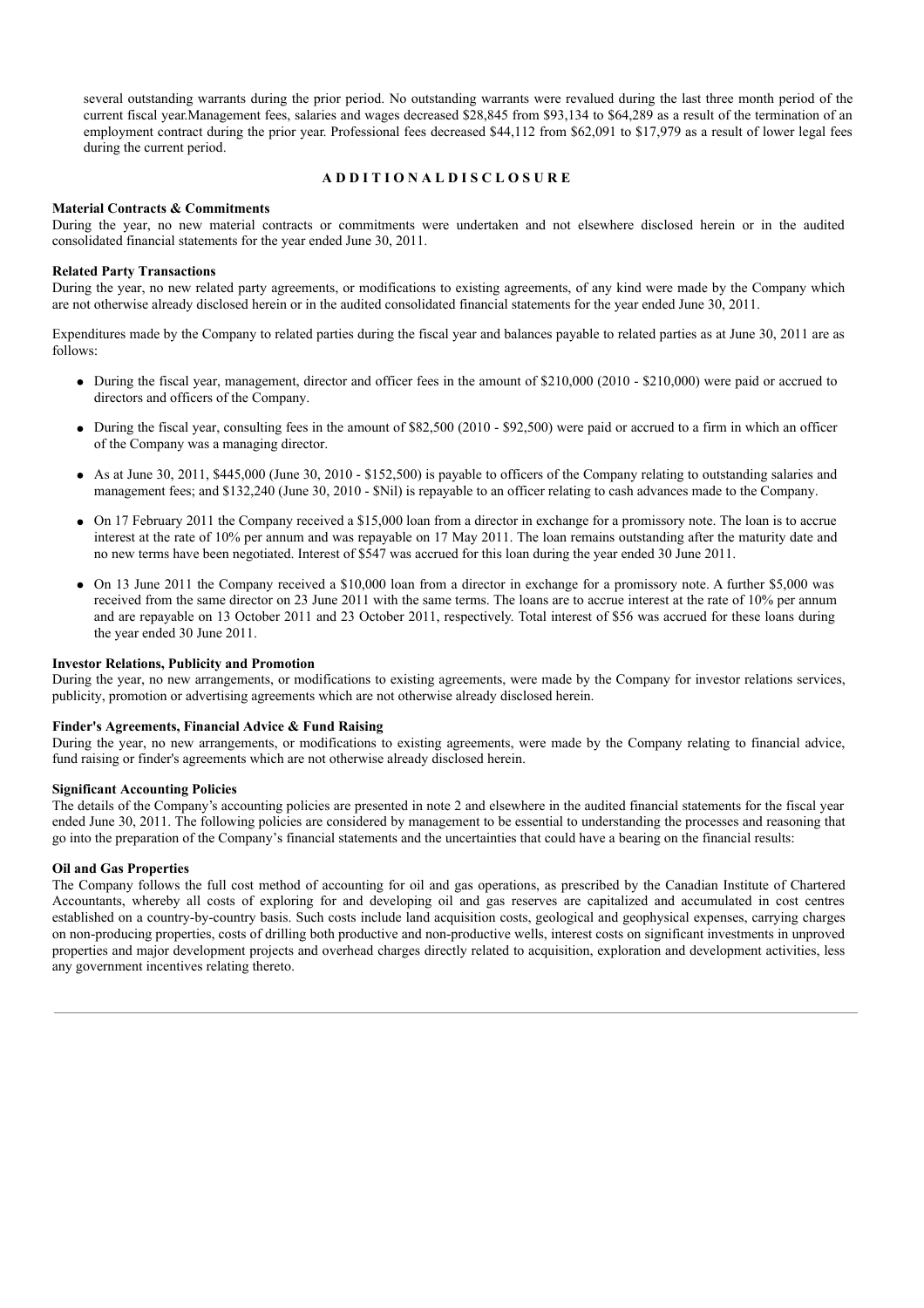Upon establishing production, the costs related to each cost centre from which there is production, together with the costs of production equipment, will be depleted and amortized on the unit-of-production method based on the estimated gross proved reserves of each country. Oil and natural gas reserves and production will be converted into equivalent units based upon estimated relative energy content. Costs of acquiring and evaluating significant unproved properties will be initially excluded from depletion calculations. These unevaluated properties are assessed periodically to ascertain whether impairment in value has occurred. When proved reserves are assigned or the value of the property is considered to be impaired, the cost of the property or the amount of the impairment will be added to costs subject to depletion.

The capitalized costs less accumulated amortization in each cost centre from which there is production will be limited to an amount equal to the estimated future net revenue from proved reserves (based on estimated future prices and costs at the balance sheet date) plus the cost (net of impairments) of unproved properties ("ceiling test"). The total capitalized costs less accumulated depletion and amortization and deferred taxes of all cost centres will be further limited to an amount equal to the estimated future net revenue from proved reserves plus the cost (net of impairments) of all unproved properties less estimated future general and administrative expenses, future financing costs and taxes. The costs (including exploratory dry holes) related to cost centres from which there has been no commercial production are not subject to depletion until commercial production commences. The capitalized costs are assessed annually to determine whether it is likely such costs will be recovered in the future. Costs unlikely to be recovered in the future are written off.

Proceeds from the farm-out of oil and gas properties are applied against capitalized costs, with no gain or loss recognized, unless such a sale would significantly alter the rate of depletion and amortization.

### **Management's Estimates**

The preparation of financial statements in conformity with Canadian GAAP requires management to make estimates and assumptions that affect the reported amounts of assets, liabilities and disclosure of contingent assets and liabilities at the dates of the financial statements and the reported amounts of revenues and expenses during the reported periods. Actual results could differ from those estimates. Significant areas where assumptions are used include determining the impairment of resource properties, the collectability of accounts receivable, the useful life of long-lived assets, the fair values of financial instruments, future tax rates used to determine future income taxes and the assumptions used in calculating the fair value of options and warrants. Where estimates have been used financial results as determined by actual events could differ from those estimates.

#### **Change in Accounting Policies**

#### **a) Business combinations**

In January 2009, the CICA issued Handbook section 1582, "Business Combinations", which establishes new standards for accounting for business combinations. This is effective for business combinations for which the acquisition date is on or after the beginning of the first annual reporting period beginning on or after January 1, 2011. The Company has elected to early adopt this policy effective July 1, 2010. The adoption of this standard did not have an impact on the Company's consolidated financial position, earnings or cash flows.

### **b) Non-Controlling Interest**

In January 2009, the CICA issued Handbook section 1602, "Non-controlling Interests", to provide guidance on accounting for noncontrolling interests subsequent to a business combination. The section is effective for fiscal years beginning on or after January 2011. The Company has elected to early adopt this policy effective July 1, 2010. The adoption of this standard did not have an impact on the Company's consolidated financial position, earnings or cash flows.

#### **c) Consolidated Financial Statements**

In January 2009, the CICA issued Handbook section 1601, "Consolidated Financial Statements", to provide guidance on the preparation of consolidated financial statements. The section is effective for fiscal years beginning on or after January 1, 2011. The Company has elected to early adopt this policy effective July 1, 2010. The adoption of this standard did not have an impact on the Company's consolidated financial position, earnings or cash flows.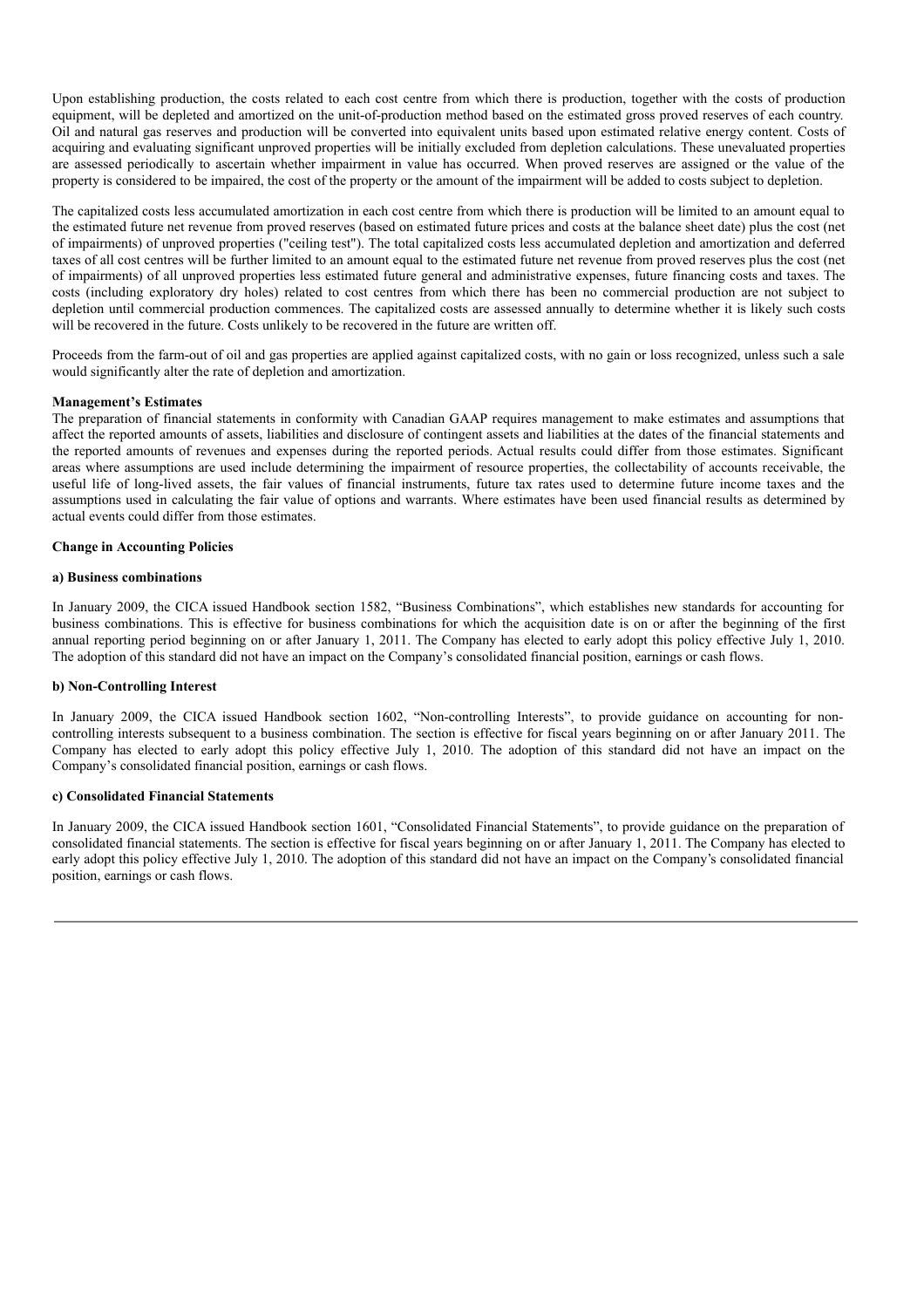#### **d) Comprehensive Revaluation of Assets and Liabilities**

In August 2009, the CICA amended Handbook Section 1625, "Comprehensive Revaluation of Assets and Liabilities" to be consistent with Sections 1582, 1601 and 1602, which were issued in January 2009. The amendments apply prospectively to comprehensive revaluations of assets and liabilities occurring in fiscal years beginning on or after January 1, 2011. The Company has elected to early adopt this policy effective July 1, 2010. The adoption of this standard did not have an impact on the Company's consolidated financial position, earnings or cash flows.

#### **Capital Resources**

The Company has no operations that generate cash flow and its long term financial success is dependent on management's ability to discover economically viable oil and gas deposits. The oil and gas exploration process can take many years and is subject to factors that are beyond the Company's control.

In order to finance the Company's exploration programs and to cover administrative and overhead expenses, the Company raises money through equity sales and from the exercise of convertible securities. Many factors influence the Company's ability to raise funds, including the health of the resource market, the climate for oil and gas exploration investment, the Company's track record and the experience and caliber of its management.

With a working capital deficit of \$821,559 as at June 30, 2011, the Company will not have sufficient funds to meet its administrative, corporate development and exploration activities over the next twelve months. Actual funding requirements may vary from those planned due to a number of factors. The Company believes it will be able to raise the necessary capital it requires, but recognizes there will be risks involved that may be beyond its control. The Company is actively sourcing additional capital for the Company.

#### **Risks and Uncertainties**

The Company has no history of profitable operations and its present business is at an early stage. As such, the Company is subject to many risks common to such enterprises, including under-capitalization, cash shortages and limitations with respect to personnel, financial and other resources and the lack of revenues. There is no assurance that the Company will be successful in achieving a return on shareholders' investment and the likelihood of success must be considered in light of its early stage of operations.

The Company has no source of operating cash flow and no assurance that additional funding will be available to it for further exploration and development of its projects when required. Although the Company has been successful in the past in obtaining financing through the sale of equity securities or joint ventures, there can be no assurance that the Company will be able to obtain adequate financing in the future or that the terms of such financing will be favorable. Failure to obtain such additional financing could result in the delay or indefinite postponement of further exploration and development of its properties.

Recent degradation of the market conditions for the financing of equity and/or debt for oil and gas exploration and development companies has created additional uncertainty for future financing of the acquisition or development of the Company's projects.

The Company's property interests are located in remote, undeveloped areas and the availability of infrastructure such as surface access, skilled labour, fuel and power at an economic cost, cannot be assured. These are integral requirements for exploration, development and production facilities on oil and gas properties. Power may need to be generated on site.

Oil and gas exploration is a speculative venture. There is no certainty that the money spent on exploration and development will result in the discovery of an economic oil or gas accumulation. There is no assurance that the Company's exploration activities will result in any discoveries of commercial accumulations of oil or gas. The long-term profitability of the Company's operations will in part be related to the success of its exploration programs, which may be affected by a number of factors that are beyond the control of the Company.

The oil and gas industry is intensely competitive in all its phases. The Company competes with many other oil and gas exploration companies who have greater financial resources and technical capacity.

The market price of energy is volatile and cannot be controlled.

The Company is very dependent upon the personal efforts and commitment of its existing management. To the extent that management's services would be unavailable for any reason, a disruption to the operations of the Company could result, and other persons would be required to manage and operate the Company.

### **Fair value of financial instruments**

The Company's financial instruments consist of cash, accounts receivable, accounts payable, and notes payable. Cash is carried at fair value using a level 1 fair value measurement. The carrying value of the receivables, accounts payable, and notes payable approximates their fair value because of the short-term nature of these instruments.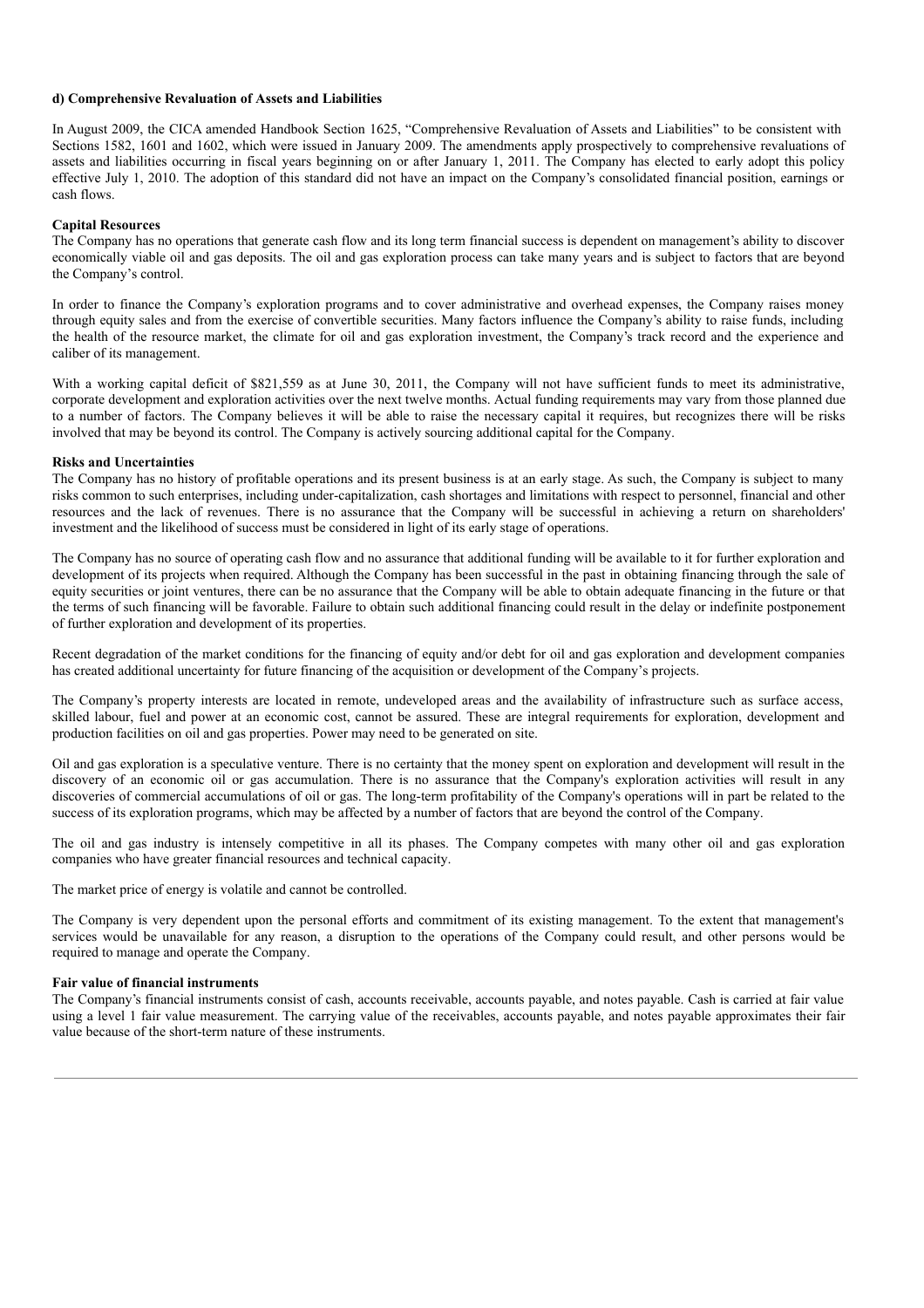#### **Management of financial risk**

The Company's financial instruments are exposed to certain financial risks, including currency risk, credit risk, liquidity risk, interest rate risk and price risk.

### Currency risk

The Company is exposed to the financial risk related to the fluctuation of foreign exchange rates. The Company operates in Canada and Indonesia and a portion of its expenses are incurred in Canadian dollars and Indonesian Rupiah. A significant change in the currency exchange rates between the Canadian dollar relative to the US dollar and the Indonesian Rupiah to the US dollar could have an effect on the Company's results of operations, financial position or cash flows. The Company has not hedged its exposure to currency fluctuations. At June 30, 2011, the Company is exposed to currency risk through the following assets and liabilities denominated in Canadian dollars and Indonesian Rupiah:

|                                          |                            | June 30, 2011        |  |  |
|------------------------------------------|----------------------------|----------------------|--|--|
|                                          | Canadian<br><b>Dollars</b> | Indonesian<br>Rupiah |  |  |
|                                          | <b>CDNS</b>                | Rp.                  |  |  |
| Cash and cash equivalents                | 59                         | 4,476,099            |  |  |
| Receivables                              | 2.327                      |                      |  |  |
| Accounts payable and accrued liabilities | (97, 526)                  | (22,500,000)         |  |  |

Based on the above net exposures as at June 30, 2011, and assuming that all other variables remain constant, a 10% depreciation or appreciation of the US dollar against the Canadian dollar would result in a decrease/increase of \$9,743 in the Company's net earnings. Likewise, a 10% depreciation or appreciation of the US dollar against the Indonesian Rupiah would result in a decrease/increase of \$209 in the Company's net earnings.

### Credit risk

Credit risk is the risk of a customer or third party to a financial instrument fails to meet its contractual obligations. The Company's cash is held by large Canadian and international financial institutions. Management believes that the credit risk concentration with respect to receivables is remote.

#### Liquidity risk

Liquidity risk is the risk that the Company will not be able to meet its financial obligations as they fall due. Liquidity requirements are managed based on expected cash flows to ensure that there is sufficient capital in order to meet short term obligations. As at June 30, 2011, the Company had a cash balance of \$17,427 (June 30, 2010 - \$88,843) to settle current liabilities of \$847,469 (June 30, 2010 - \$284,787).

### Interest rate risk

Interest rate risk is the risk that the fair value or future cash flows of a financial instrument will fluctuate because of changes in market interest rates. The risk that the Company will realize a loss as a result of a decline in the fair value of cash is limited.

### Price risk

The Company is exposed to price risk with respect to commodity prices. The Company closely monitors commodity prices to determine the appropriate course of action to be taken.

### **Capital Management**

The Company's objectives when managing capital are to safeguard the Company's ability to continue as a going concern in order to pursue the development of its resource properties and to maintain a flexible capital structure which optimizes the costs of capital at an acceptable risk. As the Company is in the exploration stage, its principal source of funds is from the issuance of common shares and loans and advances from related parties. In the management of capital, the Company includes share capital as well as cash and receivables.

The Company manages the capital structure and makes adjustments to it in light of changes in economic conditions and the risk characteristics of the underlying assets. To maintain or adjust the capital structure, the Company may attempt to issue new shares, enter into joint venture property arrangements or acquire or dispose of assets. In order to maximize ongoing development efforts, the Company does not pay out dividends.

The Company's investment policy is to invest its cash in highly liquid short-term interest-bearing investments, selected with regards to the expected timing of expenditures from continuing operations.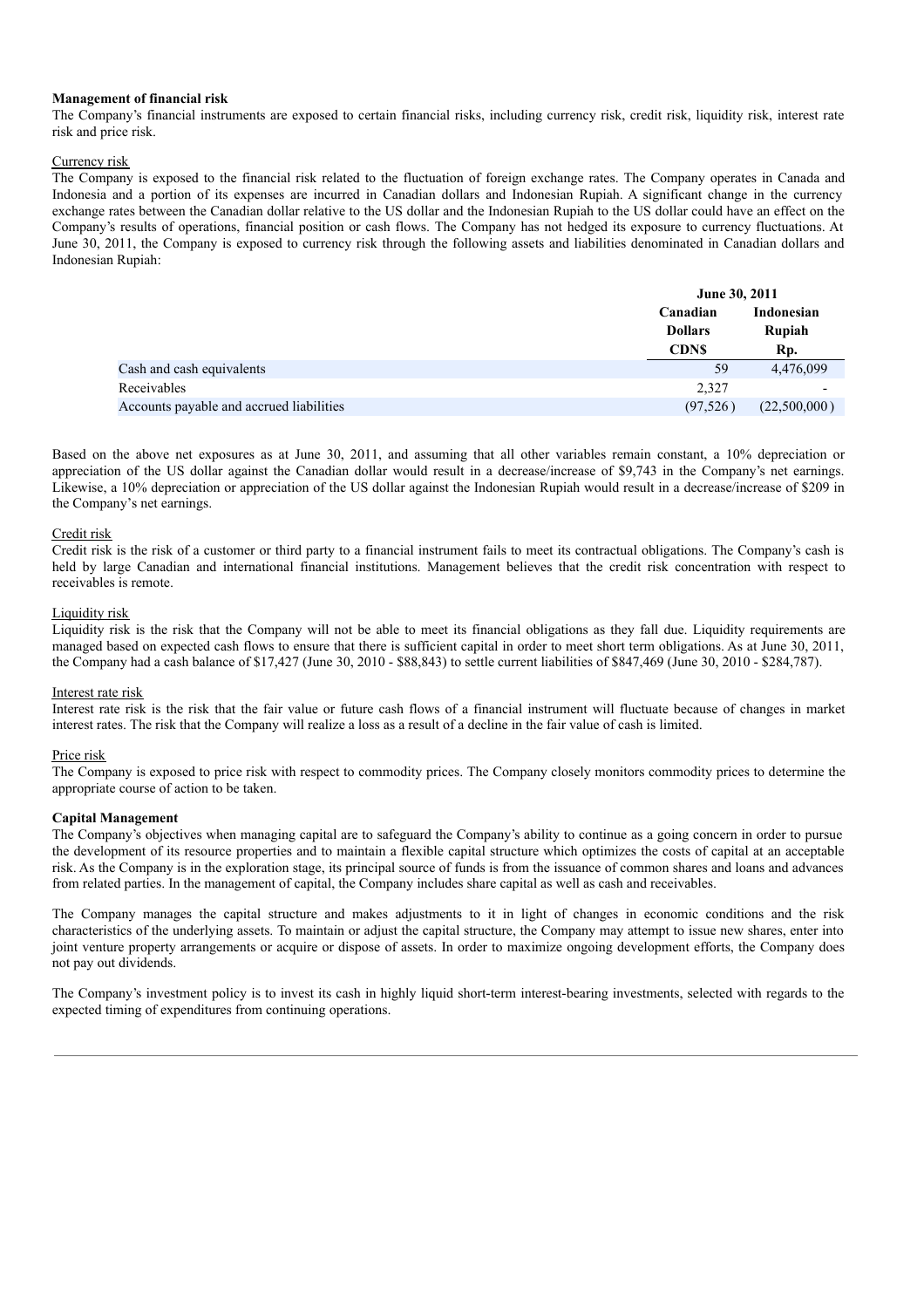The Company is not subject to any externally imposed capital requirements.

## **Additional Disclosure for Venture Issuers without Significant Revenue**

Additional disclosure concerning Continental's general and administrative expenses and resource property costs is provided in the Company's Consolidated Statement of Loss and Note 7 - Resource Property Costs contained in its Consolidated Financial Statements for June 30, 2011.

### **Approval**

The Board of Directors of Continental has approved the disclosure contained in this MD&A.

### **Additional Information**

Additional information relating to Continental is available on SEDAR at www.sedar.com.

### **Claims, Contingencies & Litigation**

Except for any contingencies elsewhere disclosed herein, or in the audited consolidated financial statements for the fiscal year ended June 30, 2011, the Company knows of no material, active or pending claims or legal proceedings against them; nor is the Company involved as a plaintiff in any material proceeding or pending litigation that might materially adversely affect the Company or a property interest of the Company.

### **RECENT ACCOUNTING PRONOUNCEMENTS NOT YET ADOPTED**

### *International Financial Reporting Standards ("IFRS")*

The Canadian Accounting Standards Board ("**AcSB**") announced its decision to replace Canadian generally accepted accounting principles ("**GAAP**") with International Financial Reporting Standards (IFRS) for all Canadian Publicly Accountable Enterprises (PAEs). The effective changeover date for the Company is July 1, 2011, at which time Canadian GAAP will cease to apply for Continental and will be replaced by IFRS. Following this timeline, the Company will issue its first set of interim financial statements prepared under IFRS for the quarter ending September 30, 2011 including comparative IFRS financial results and an opening balance sheet as at July 1, 2010. The first annual IFRS consolidated financial statements will be prepared for the year ended June 30, 2012 with restated comparatives for the year ended June 30, 2011.

Management has developed a project plan for the conversion to IFRS based on the current nature of operations. The conversion plan is comprised of three phases: 1) Scoping phase which assesses the overall impact and effort required by the Company in order to transition to IFRS; 2) Planning phase which includes a detailed analysis of the conversion process and implementation plan required for disclosure for the Company's first quarter; 3) Transition phase which includes the preparation of an IFRS compliant opening balance sheet as at July 1, 2010, any necessary conversion adjustments and reconciliations, preparation of fully compliant pro forma financial statements including all note disclosures and disclosures required for the MD&A.

Management has completed phase one and two, and is now advancing through phase three, the Transition phase. Management prepared a component evaluation of its existing financial statement line items,comparing Canadian GAAP to the corresponding IFRS guidelines, and has identified a number ofdifferences. Many of the differences identified are not expected to have a material impact on the reportedresults and financial position. Management has also prepared a conversion plan and is currently on target forall of the deliverables.

Most adjustments required on transition to IFRS will be made, retrospectively, against opening retainedearnings as of the date of the first comparative balance sheet presented based on standards applicable atthat time. IFRS-1, "First-Time Adoption of International Financial Reporting Standards", provides entities adopting IFRS for the first time with a number of optional exemptions andmandatory exceptions, in certain areas, to the general requirement for full retrospective application ofIFRS. The Company will be applying the following exemptions to its opening statement of financialposition dated July 1, 2010:

### *(a) Share-based payment transactions*

IFRS-1 encourages, but does not require, first-time adopters to apply IFRS-2 Share-based Payment to equity instruments that were granted on or before November 7, 2002, or equity instruments that were granted subsequent to November 7, 2002 and vested before the later of the date of transition to IFRS and January 1, 2005. The Company will be electing not to apply IFRS to awards that vested prior to July 1, 2010, which have been accounted for in accordance with Canadian GAAP.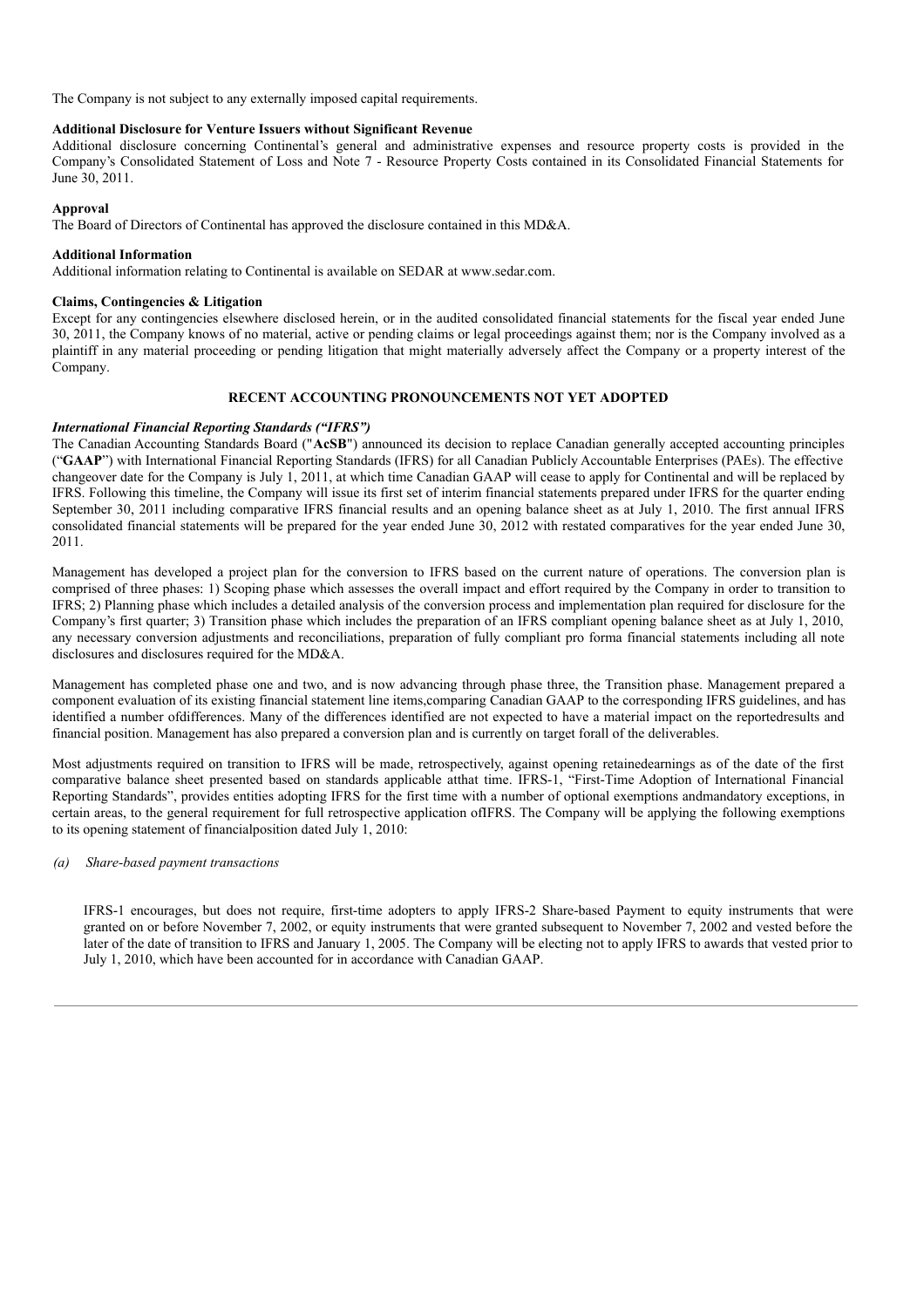#### *(b) Business combinations*

IFRS-1 indicates that a first-time adopter may elect not to apply IFRS-3 Business Combinations retrospectively to business combinations that occurred before the date of transition to IFRS. The Company will apply this election and IFRS-3 will be applied only to business combinations that occur on or after July 1, 2010.

#### *(c) Cumulative translation dif erences*

IFRS-1 allows a first-time adopter to not comply with the requirements of IAS-21 The Effects of Changes in Foreign Exchange Rates, for cumulative translation differences that existed at the date of transition to IFRS. The Company will choose to apply this election. If, subsequent to adoption, a foreign operation is disposed of, the translation differences that arose before the date of transition to IFRS will not affect the gain or loss on disposal.

#### *(d) IAS 27 – Consolidated and Separate Financial Statements*

In accordance with IFRS-1, if a company elects to apply IFRS-3 Business Combinations retrospectively, IAS 27 Consolidated and Separate Financial Statements must also be applied retrospectively. As the Company will be electing to apply IFRS-3 prospectively, the Company will also be electing to apply IAS 27 prospectively.

IFRS-1 also outlines specific guidelines that a first-time adopter must adhere to under certain circumstances. The Company will be applying the following guideline to its opening statement of financial position dated July 1, 2010:

#### *(e) Estimates*

In accordance with IFRS-1, an entity's estimates under IFRS at the date of transition to IFRS must be consistent with estimates made for the same date under previous GAAP, unless there is objective evidence that those estimates were in error. The Company's IFRS estimates as of July 1, 2010 are consistent with its Canadian GAAP estimates for the same date.

Set out below are the most significant areas, identified to date by management, where changes inaccounting policies may have the highest potential impact on the Company's consolidated financialstatements based on the accounting policy choices approved by the Audit Committee and Board ofDirectors.

In the period leading up to the changeover in 2011, the AcSB has ongoing projects and intends to issuenew accounting standards during the conversion period. As a result, the final impact of IFRS on theCompany's consolidated financial statements can only be measured once all the IFRS accountingstandards at the conversion date are known. Management will continue to review new standards, as wellas the impact of the new accounting standards, between now and the conversion date to ensure all relevantchanges are addressed.

### *Foreign Currency (IAS-21)*

IFRS requires that the functional currency of each entity in the consolidated group be determinedseparately in accordance with IAS-21 and the entity's financial results and position should be measuredusing the currency of the primary economic environment in which the entity operates ("the functionalcurrency"). Currently, the functional currency of the consolidated entity is the United States dollar ("USD")which is also the presentation currency of the Company's financial statements.

Management has determined that the functional currency of the parent company, Continental Energy Corporation, is most likely the United States dollar and the functional currency of the subsidiary, CGX Exploration Inc. is also most likely the United States dollar but a detailed analysis remains to be completed.

The presentation currency of the Company's financial statements will continue to be the United States dollar.Under IFRS, the financial statement of each entity will need to be translated to the United States dollar inaccordance with IAS-21. In preparing the financial statements of the individual entities, transactions incurrencies other than the entity's functional currency (foreign currencies) are recorded at the rates ofexchange prevailing at the dates of the transactions. At each statement of financial position date,monetary assets and liabilities are translated using the period end foreign exchange rate. Non-monetaryassets and liabilities are translated using the historical rate on the date of the transaction. Non-monetaryassets and liabilities that are stated at fair value are translated using the historical rate on the date that thefair value was determined. All gains and losses on translation of these foreign currency transactions areincluded in the consolidated income statements.

#### *Share Based Payments (IFRS-2)*

*Canadian GAAP*

- The fair value of share based payments with graded vesting are calculated as one grant and theresulting fair value is recognized on an accelerated or straight line basis over the vesting period.
- Forfeitures of awards are recognized as they occur.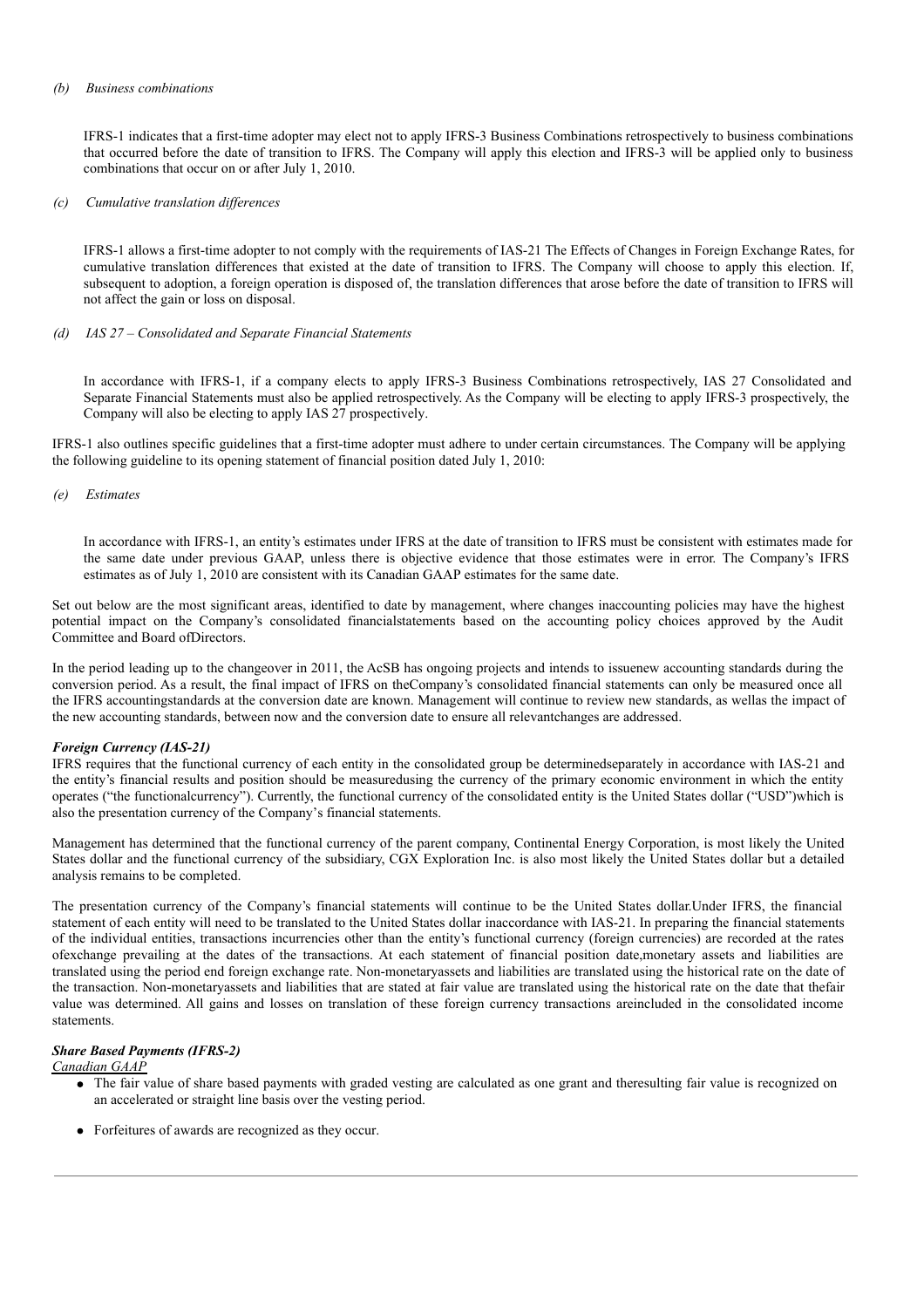### *IFRS*

- Each tranche of a grant with different vesting dates is considered a separate grant for thecalculation of fair value and the resulting fair value is amortized over the vesting period of therespective tranches.
- Forfeiture estimates are recognized in the period they are estimated, and are revised for actualforfeitures in subsequent periods.

All options granted by the Company which vest in the comparative year for IFRS have been valued in compliance with IFRS. A forfeiture rate will need to be applied in the comparative year to make the Company fully compliant with IFRS-2.

### *Exploration and Evaluation of Mineral Resources (IFRS-6)*

Under the Company's current accounting policy, all costs of exploring for and developing oil and gas reserves are capitalized. Such costs include land acquisition costs, geological and geophysical expenses, carrying charges on non-producing properties, costs of drilling both productive and non-productive wells, interest costs in significant investment in unproved properties and major development projects and overhead charges directly related to acquisition, exploration and development activities, less any government incentives relating thereto.

The comments on the Extractive Industries Discussion Paper published April 2010 indicate that the consensus is to capitalize E&E assets. Based on this, management will most likely decide to continue with its current accounting policy of capitalizing all E&E expenditures.

Management has also decided that E&E assets will be measured at cost, similar to other companies, rather than using the revaluation model. They have also determined that E&E assets will be classified as intangible assets. This has been chosen because expenditures reflect an increased knowledge of the property as opposed to a tangible asset.

#### *Asset Impairment (IAS-36)*

Canadian GAAP generally uses a two-step approach to impairment testing: first comparing asset carryingvalues with undiscounted future cash flows to determine whether impairment exists; and then measuringany impairment by comparing asset carrying values with discounted cash flows. International AccountingStandard (IAS) 36, "Impairment of Assets" uses a one-step approach for both testing and measurement ofimpairment, with asset carrying values compared directly with the higher of fair value less costs to selland value in use (which uses discounted future cash flows). This may potentially result in write downswhere the carrying value of assets were previously supported under Canadian GAAP on an undiscountedcash flow basis, but could not be supported on a discounted cash flow basis.

Currently the Company has no significant assets for which impairment testing is required. However, asevents and circumstances of the Company's operations change that give rise to impairment testing, IAS36 will be applied.

### *Property, Plant and Equipment (IAS-16)*

Under IFRS, Property, Plant and Equipment ("PP&E") can be measured at fair value or at cost while under Canadian GAAP, the Company has to carry PP&E on a cost basis and the application of the revaluation method is prohibited.

Upon adoption of IFRS, the Company has to determine whether to elect a cost model or revaluation model. Currently, the Company only has an immaterial amount of assets capitalized as property, plant and equipment and as a result, there will be no material impact on the adoption of either IFRS model on the Company's financial statements.

In accordance with IAS-16 "Property, Plant and Equipment", upon acquisition of significant assets, the Company will need to allocate an amount initially recognized in respect of an asset to its component parts and account for each component separately when the components have different useful lives or the components provide benefits to the entity in a different pattern.

#### *Income Taxes (IAS-12)*

Under Canadian GAAP, future income tax assets and liabilities are referred to as "future income tax("FIT") assets and liabilities while under IFRS these are referred to as "deferred tax assets and liabilities."

Similar to FIT assets and liabilities, deferred tax assets and liabilities are recognized for deferred taxconsequences attributable to differences between the financial statement carrying amounts of existingassets and liabilities and their respective tax bases. Deferred tax assets and liabilities are measured usingthe enacted or substantively enacted tax rates expected to apply when the asset is realized or the liabilitysettled.

The effect on deferred tax assets and liabilities of a change in tax rates is recognized in income in theperiod that substantive enactment occurs.

A deferred tax asset is recognized to the extent that it is probable that future taxable profits will beavailable against which the asset can be utilized. To the extent that the Company does not consider itprobable that a deferred tax asset will be recovered, the deferred tax asset is reduced.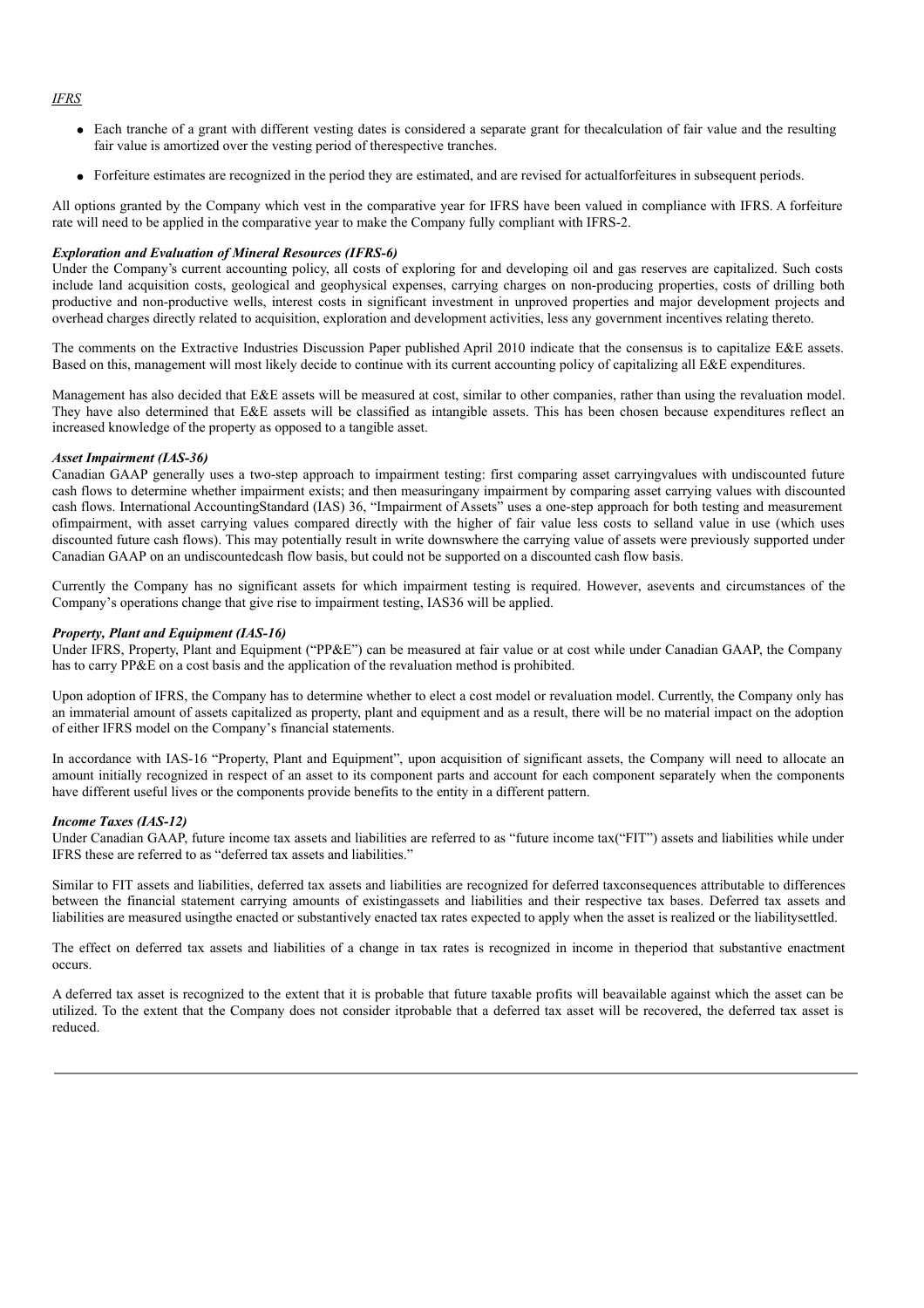For IFRS the following temporary differences do not result in deferred tax assets or liabilities:

- a) the initial recognition of assets or liabilities, not arising in a business combination, that does notaffect accounting or taxable profit;
- b) investments in subsidiaries, associates and jointly controlled entities where the timing of reversalof the temporary differences can be controlled and reversal in the foreseeable future is notprobable.

The Company expects the impact of implementing IAS-12 Income Taxes will not have a significant impact on the financial statements. However, as events and circumstances of the Company's operations change that give rise to future income taxes, IAS-12 will be applied.

#### *Conclusion*

As the Company elects and approves the IFRS accounting policy for each of the areas above,management will determine and disclose the potential impact of the IFRS adoption at the transition dateon our financial statements. The International Accounting Standards Board will also continue to issuenew accounting standards during the conversion period and, as a result, the final impact of IFRS on theCompany's consolidated financial statements will only be measured once all the IFRS applicableaccounting standards at the conversion date are known.

Based on management's assessment of the information system currently used by the Company, allinformation required to be reported under IFRS is expected to be available with minimal system changes.In addition, based upon the Company's current operations, it is management's opinion that the adoptionof IFRS is not expected to have a significant impact on internal controls and reporting procedures.

One of the more significant impacts identified to date of adopting IFRS is the expanded presentation anddisclosure requirements. Disclosure requirements under IFRS generally contain more breadth and depththan those required under Canadian GAAP and, therefore, will result in more extensive note references.The Company is continuing to assess the level of presentation and disclosures required for itsconsolidated financial statements.

The Company currently does not have any debt covenants, capital requirements, compensationarrangements, or material contracts that impact its current business activities that would affect theconversion to IFRS.

Management, members of the board of directors and audit committee have the required financialreporting expertise to ensure the adequate organization and transition to IFRS.

# **CONTINUOUS DISCLOSURE & FILINGS - CANADA**

Additional disclosure is made on a continuous basis through periodic filings of Company financial information, significant events, including all press releases and material change reports and disclosure of new or changed circumstances regarding the Company. Unaudited quarterly financial statements are filed by the Company with the British Columbia Securities Commissions ("BCSC") for each fiscal quarter. Shareholders and interested parties may obtain downloadable copies of mandatory filings made by the Company with Canadian securities regulators on the internet at the "SEDAR" website www.sedar.com which is the "System for Electronic Document Archiving and Retrieval", employed by Canadian securities regulatory commissions to enable publicly traded companies to electronically file and archive documents and filings in compliance with applicable laws and securities trading regulations. The Company began filing on SEDAR in 1997. All Company filings made on SEDAR during the Past Quarter and up to the date of this filing are incorporated herein by this reference.

### **CONTINUOUS DISCLOSURE & FILINGS - USA**

The Company is also a full reporting issuer and filer of US Securities and Exchange Commission ("US-SEC") filings. US-SEC filings include Form 20F annual reports and audited financial statements. Interim unaudited quarterly financial reports in this format together with press releases and material contracts and changes are filed under Form-6K. The Company has filed electronically on the US-SEC's EDGAR database commencing with the Company's Form 20F annual report and audited financial statements since its fiscal year end 2004. See website www.sec.gov/edgar/searchedgar/webusers.htm. Prior to that event the Company filed with the US-SEC in paper form. All Company filings made to US-SEC during the past fiscal year and during the Past Quarter and up to the date of this filing are incorporated herein by this reference.

---o0o---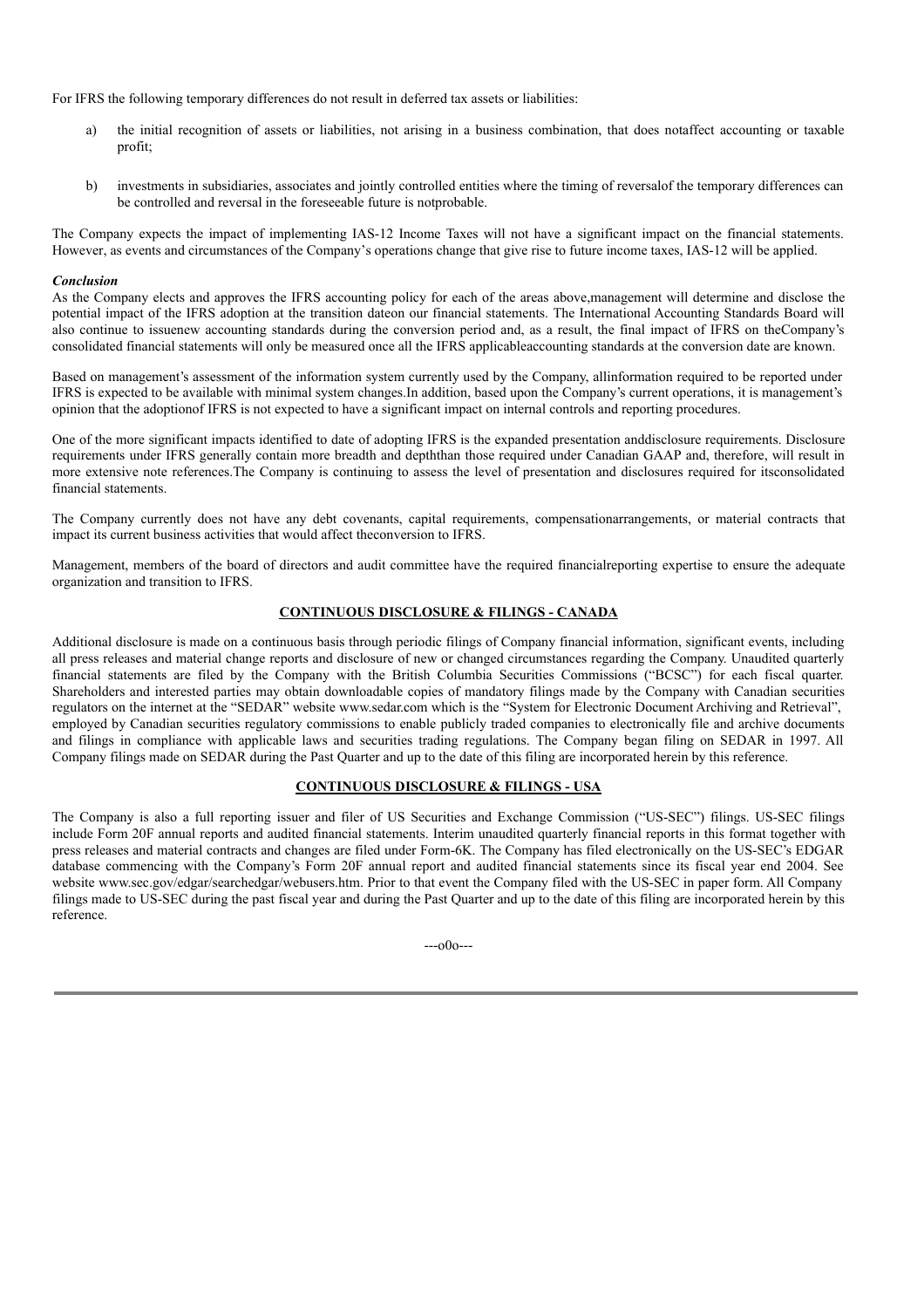# **2011 FORM - 20F EXHIBIT - 11.1**

### *CODE OF ETHICS FOR SENIOR FINANCIAL OFFICERS*

#### *Last Revised and Restated on November 18, 2011*

The Chief Executive Officer, Chief Financial Officer and Controller (collectively, the "Senior Financial Officers") of Continental Energy Corporation (the "Company") must adhere to this Code of Ethics for Senior Officers, in addition to all other applicable Company policies. This Code of Ethics shall constitute the Company's code of ethics for senior financial officers, as required by Section 406 of the Sarbanes-Oxley Act of 2002 and the rules of the Securities and Exchange Commission (the "SEC") promulgated thereunder.

### **1. PRINCIPLES GOVERNING PROFESSIONAL AND ETHICAL CONDUCT**

It is the policy of the Company that its Senior Financial Officers will adhere to, advocate for, and promote professional and ethical conduct; honesty and integrity, and accountability for adherence to this code.

### **2. CONFLICTS OF INTEREST**

The Senior Financial Officers must promote a culture of honesty and integrity throughout the Company and avoid conflicts of interest with the Company. The Senior Financial Officers should avoid actual or apparent conflicts of interest between personal and professional relationships. Any situation, transaction or relationship that involves, or may reasonably be expected to involve, a conflict of interest with the Company must be disclosed immediately to the Audit Committee.

### **3. FINANCIAL REPORTING AND DISCLOSURE**

Senior Financial Officers shall seek to promote fair, accurate, timely, and understandable disclosure in the reports and documents the company files with or submits to the SEC. The Company seeks to provide disclosure to the investment community that is not only in conformity with applicable rules of the SEC, but that also fairly presents to the investors the financial condition and results of operations of the Company. Senior Financial Officers shall seek to promote ethical behavior by other Company officers and employees involved in financial reporting.

### **4. COMPLIANCE WITH APPLICABLE LAWS, RULES AND REGULATIONS**

It is the policy of the Company to comply with all applicable laws, rules and regulations of federal, state and local governments and other regulatory agencies that affect the conduct of the Company's business and financial reporting. The Senior Financial Officers are expected to be familiar with the legal and regulatory requirements applicable to their business responsibilities and to fulfill their duties in accordance with these laws, rules and regulations.

### **5. WAIVER**

Waivers of this Code of Ethics may only be granted by the Company's Audit Committee and will be disclosed in accordance with applicable securities laws.

#### **6. CODE COMPLIANCE AND VIOLATIONS**

Compliance with this Code of Ethics is mandatory. Each Senior Financial Officer shall promptly report any information he or she may have concerning evidence of any material violation of the securities or other laws, rules or regulations applicable to the Company and the operation of its business, by the Company, or any of its agents, and any violation of this Code of Ethics to the Company's Audit Committee. The Audit Committee may determine, or designate appropriate persons to determine, appropriate disciplinary action, up to and including termination of employment, in the event of any such violation.

The undersigned incumbent Senior Financial Officers have read the foregoing and certify their compliance with this Code of Ethics.

<Signed> <Signed>

Richard L. McAdoo Robert V. Rudman CEO CFO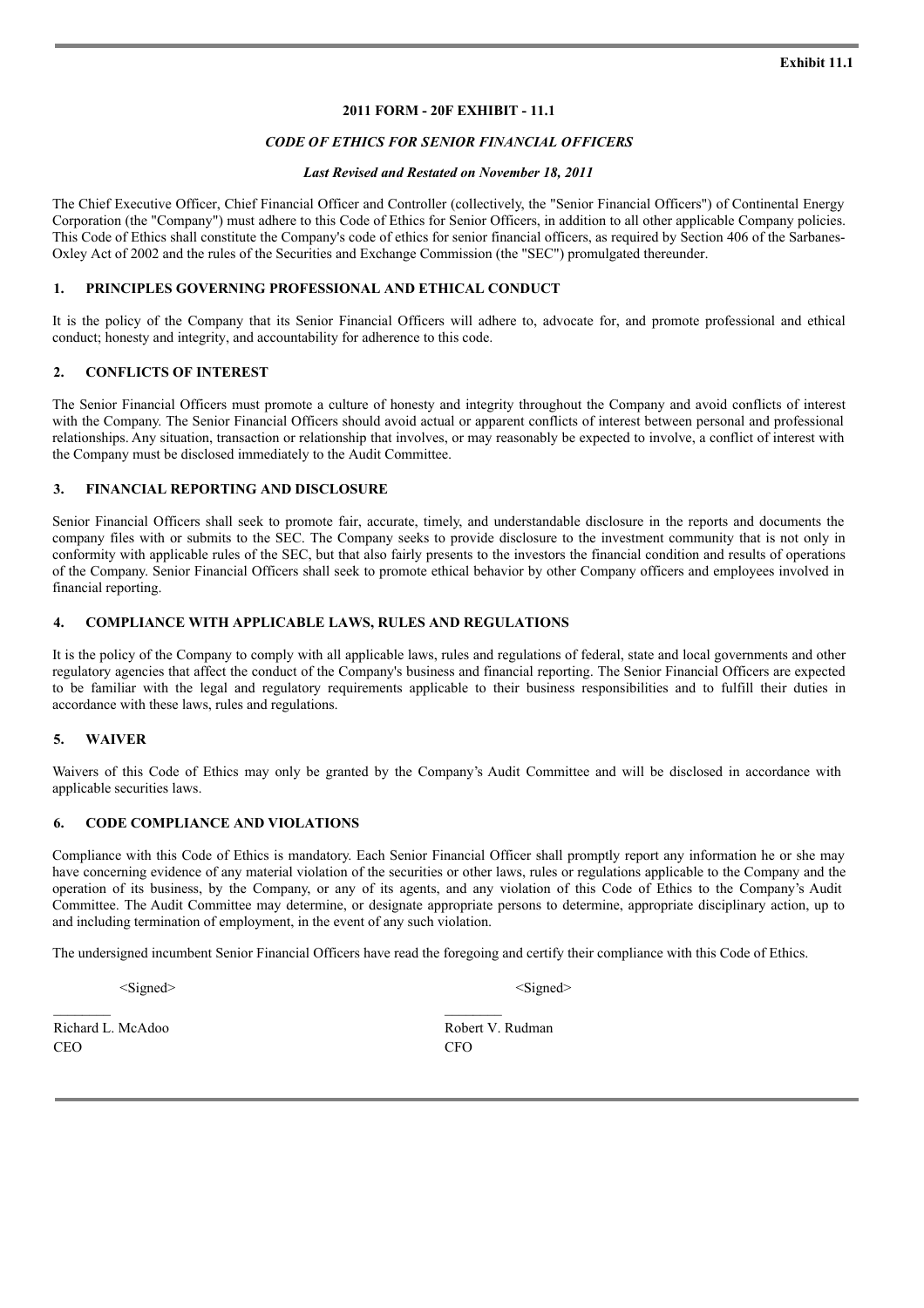# **2011 FORM - 20F EXHIBIT - 12.1**

#### **SARBANES OXLEY ACT OF 2002 SECTION 302 CERTIFICATIONS**

The disclosure required to be filed pursuant to Section 302 of the Sarbanes Oxley Act of 2002 is included below in this Exhibit-12.2 in the form required as Certificates by the Company's CEO.

### **CEO CERTIFICATE**

#### I, **Richard L. McAdoo**, certify that:

- 1. I have reviewed and read this annual report on Form-20F of Continental Energy Corporation (the "Company");
- 2. Based on my knowledge, this report does not contain any untrue statement of a material fact or omit to state a material fact necessary to make the statements made, in light of the circumstances under which such statements were made, not misleading with respect to the period covered by this report;
- 3. Based on my knowledge, the financial statements, and other financial information included in this report, fairly present in all material respects the financial condition, results of operations and cash flows of the Company as of, and for, the periods presented in this report;
- 4. The Company's other certifying officer and I are responsible for establishing and maintaining disclosure controls and procedures (as defined in Exchange Act Rules 13a-15(e) and 15d-15(e)) for the Company and have:
	- (a) designed such disclosure controls and procedures, or caused such disclosure controls and procedures to be designed under our supervision, to ensure that material information relating to the Company, including its consolidated subsidiaries, is made known to us by others within those entities, particularly during the period in which this report is being prepared;
	- (c) evaluated the effectiveness of the Company's disclosure controls and procedures and presented in this report our conclusions about the effectiveness of the disclosure controls and procedures, as of the end of the period covered by this report based on such evaluation; and
	- (d) disclosed in this report any change in the Company's internal control over financial reporting that occurred during the period covered y the annual report that has materially affected, or is reasonable likely to materially affect, the Company's internal control over financial reporting; and
- 5. The Company's other certifying officer and I have disclosed, based on our most recent evaluations of internal control over financial reporting, to the Company's auditors and the audit committee of the Company's board of directors (or persons performing the equivalent functions):
	- (a) all significant deficiencies and material weaknesses in the design or operation of internal control over financial reporting which are reasonably likely to adversely affect the Company's ability to record, process, summarize and report financial information; and
	- (b) any fraud, whether or not material, that involves management or other employees who have a significant role in the Company's internal control over financial reporting.

Dated: November 18, 2011

*<Signed>*

Richard L. McAdoo **CEO**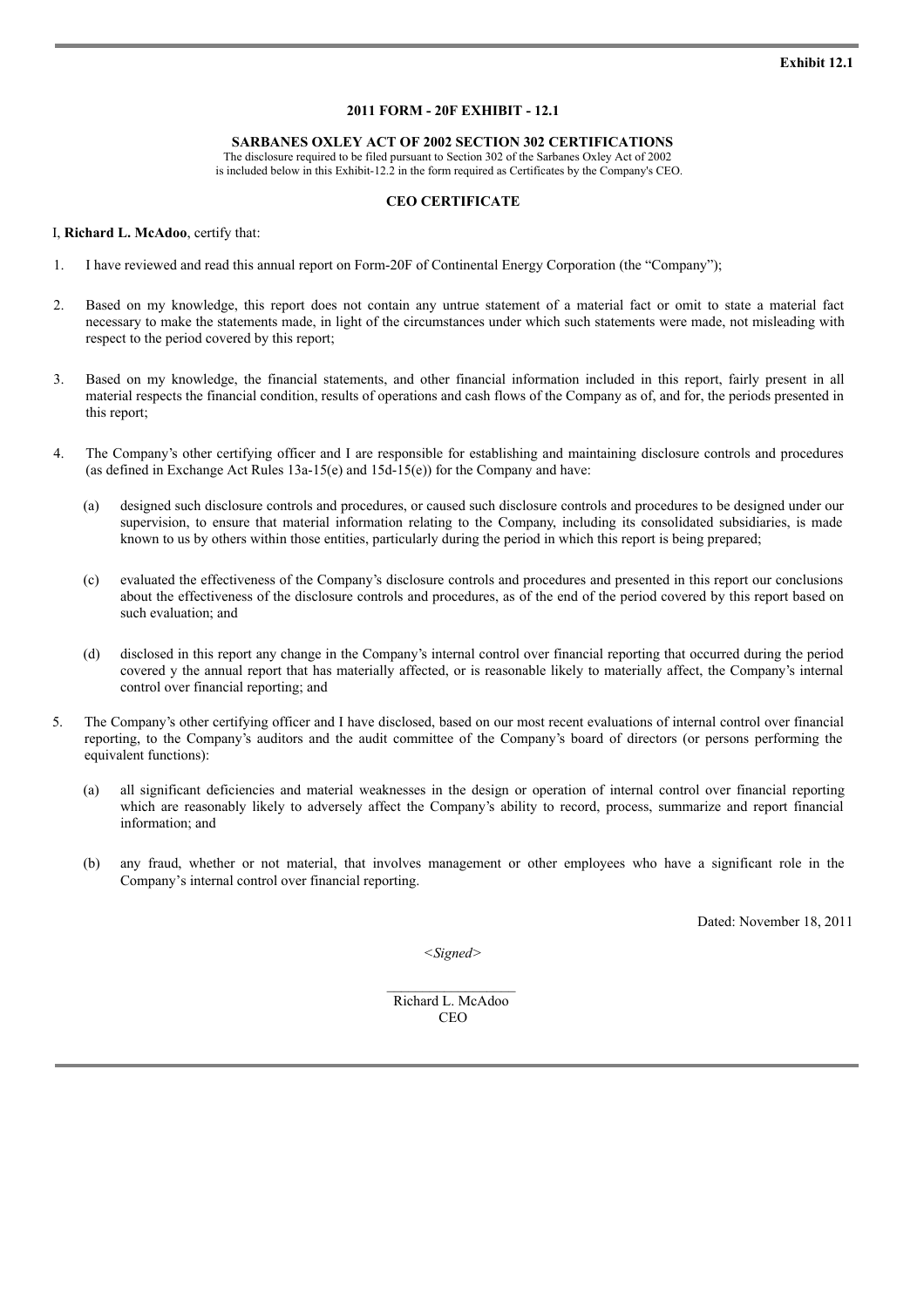# **2011 FORM - 20F EXHIBIT - 12.2**

#### **SARBANES OXLEY ACT OF 2002 SECTION 302 CERTIFICATIONS**

The disclosure required to be filed pursuant to Section 302 of the Sarbanes Oxley Act of 2002 is included below in this Exhibit-12.1 in the form required as Certificates by the Company's CFO.

### **CFO CERTIFICATE**

#### I, **Robert V. Rudman**, certify that:

- 1. I have reviewed and read this annual report on Form-20F of Continental Energy Corporation (the "Company");
- 2. Based on my knowledge, this report does not contain any untrue statement of a material fact or omit to state a material fact necessary to make the statements made, in light of the circumstances under which such statements were made, not misleading with respect to the period covered by this report;
- 3. Based on my knowledge, the financial statements, and other financial information included in this report, fairly present in all material respects the financial condition, results of operations and cash flows of the Company as of, and for, the periods presented in this report;
- 4. The Company's other certifying officer and I are responsible for establishing and maintaining disclosure controls and procedures (as defined in Exchange Act Rules 13a-15(e) and 15d-15(e)) for the Company and have:
	- (a) designed such disclosure controls and procedures, or caused such disclosure controls and procedures to be designed under our supervision, to ensure that material information relating to the Company, including its consolidated subsidiaries, is made known to us by others within those entities, particularly during the period in which this report is being prepared;
	- (c) evaluated the effectiveness of the Company's disclosure controls and procedures and presented in this report our conclusions about the effectiveness of the disclosure controls and procedures, as of the end of the period covered by this report based on such evaluation; and
	- (d) disclosed in this report any change in the Company's internal control over financial reporting that occurred during the period covered y the annual report that has materially affected, or is reasonable likely to materially affect, the Company's internal control over financial reporting; and
- 5. The Company's other certifying officer and I have disclosed, based on our most recent evaluations of internal control over financial reporting, to the Company's auditors and the audit committee of the Company's board of directors (or persons performing the equivalent functions):
	- (a) all significant deficiencies and material weaknesses in the design or operation of internal control over financial reporting which are reasonably likely to adversely affect the Company's ability to record, process, summarize and report financial information; and
	- (b) any fraud, whether or not material, that involves management or other employees who have a significant role in the Company's internal control over financial reporting.

Dated: November 18, 2011

*<Signed>*

Robert V. Rudman **CFO**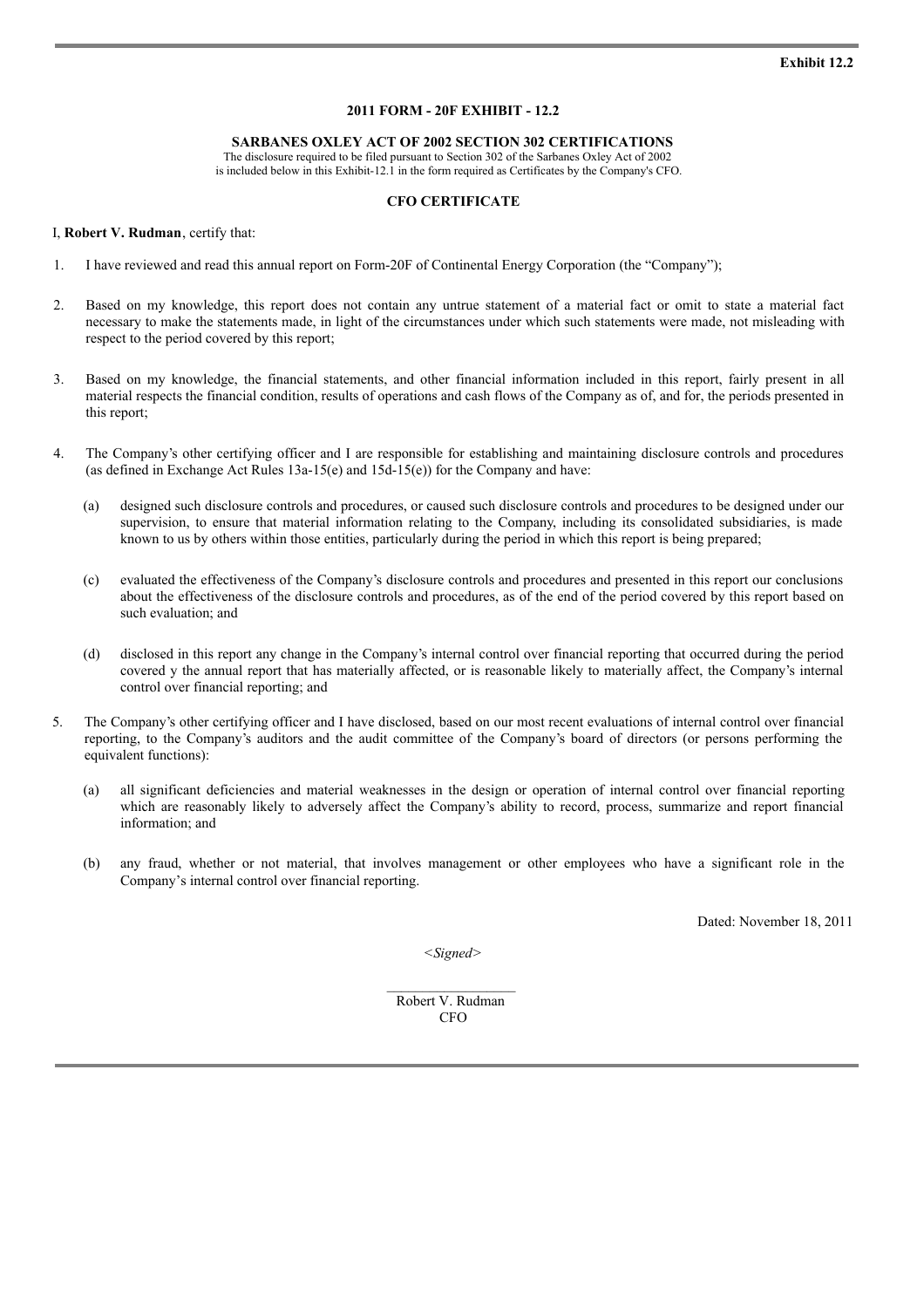# **2011 FORM - 20F EXHIBIT - 13.1**

CERTIFICATION PURSUANT TO 18 U.S.C. SECTION 1350, AS ADOPTED PURSUANT TO SECTION 906 OF THE SARBANES-OXLEY ACT OF 2002

In connection with the Annual Report on Form-20F for fiscal year ended **June 30, 2011** of Continental Energy Corporation, a British Columbia, Canada corporation (the "Company"), as filed with the Securities and Exchange Commission on the date hereof (the "Annual Report"), I, **Richard L. McAdoo**, Chief Executive Officer of the Company certify, pursuant to 18 U.S.C. Section 1350 as adopted pursuant to Section 906 of the Sarbanes-Oxley Act of 2002, that:

- 1. The Annual Report fully complies with the requirements of Section 13(a) or 15(d) of the Securities Exchange Act of 1934, as amended; and
- 2. The information contained in the Annual Report fairly presents, in all material respects, the financial condition and results of operations of the Company.

Dated: November 18, 2011

*<Signed>*

Richard L. McAdoo **CEO**